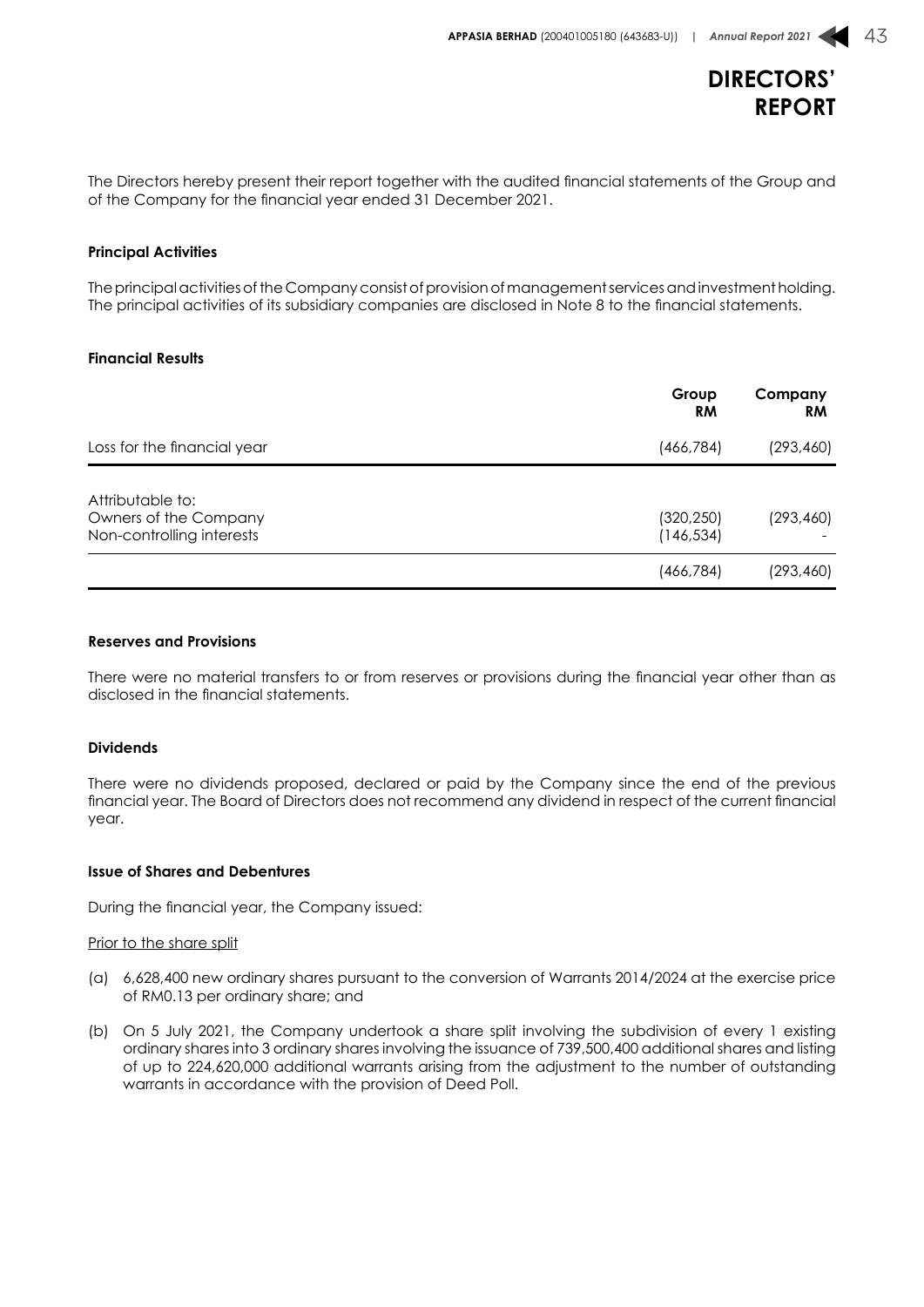#### **Issue of Shares and Debentures (Cont'd)**

#### After share split

- (c) 13,806,700 new ordinary shares pursuant to the conversion of Warrants 2014/2024 at the exercise price of RM0.04 per ordinary share; and
- (d) 60 new ordinary shares pursuant to the conversion of Warrants 2021/2024 at the exercise price of RM0.135 per ordinary shares; and
- (e) 4,500,000 new ordinary shares at a weighted average exercise price of RM0.061 per ordinary share for total consideration of RM274,500 from the exercise of employees' share options.

The new ordinary shares issued during the financial year shall rank pari passu in all respects with the existing ordinary shares of the Company.

There was no issuance of debentures during the financial year.

#### **Treasury Shares**

During the financial year, the Company repurchased 9,877,100 ordinary shares of its issued share capital from the open market. The average price paid for the shares repurchased was RM0.62 per share. The total consideration paid for the repurchase was RM6,182,282. The repurchased transactions were financed by internal generated funds. The shares repurchased are being held as treasury shares in accordance with Section 127(4) of the Companies Act 2016.

Prior to the share split, the Company held 15,247,500 treasury shares and subsequently to the share split, as of 31 December 2021, the Company held 45,742,500 treasury shares out of the total 1,127,557,360 issued ordinary shares. Further relevant details are disclosed in Note 15 to the financial statements.

#### **Warrant Reserve**

#### Warrant A

The Warrants 2014/2024 (Warrants A) were constituted under the Deed Poll dated 19 November 2014 as disclosed in the Note 16(a) to the financial statements.

On 18 June 2021, the shareholders of the Company had approved the adjustment to the exercise price and number of outstanding of the Warrants 2014/2024 pursuant to the subdivision of every 1 existing ordinary share in the Company into 3 ordinary shares in the Company. Additional warrants of 224,620,000 were listed and quoted on the ACE Market of Bursa Securities on 5 July 2021.

As at 31 December 2021, the total number of Warrants A that remain unexercised were 323,123,300.

#### Warrant B

The Warrants 2021/2024 (Warrant B) were constituted under the Deed Poll dated 18 June 2021 as disclosed in the Note 16(a) to the financial statements.

On 13 July 2021, the Company listed and quoted 106,920,802 warrants in conjunction with the Bonus Issue of free warrants on the basis of one (1) warrant for every ten (10) existing shares.

As at 31 December 2021, the total numbers of Warrants B that remain unexercised were 106,920,742.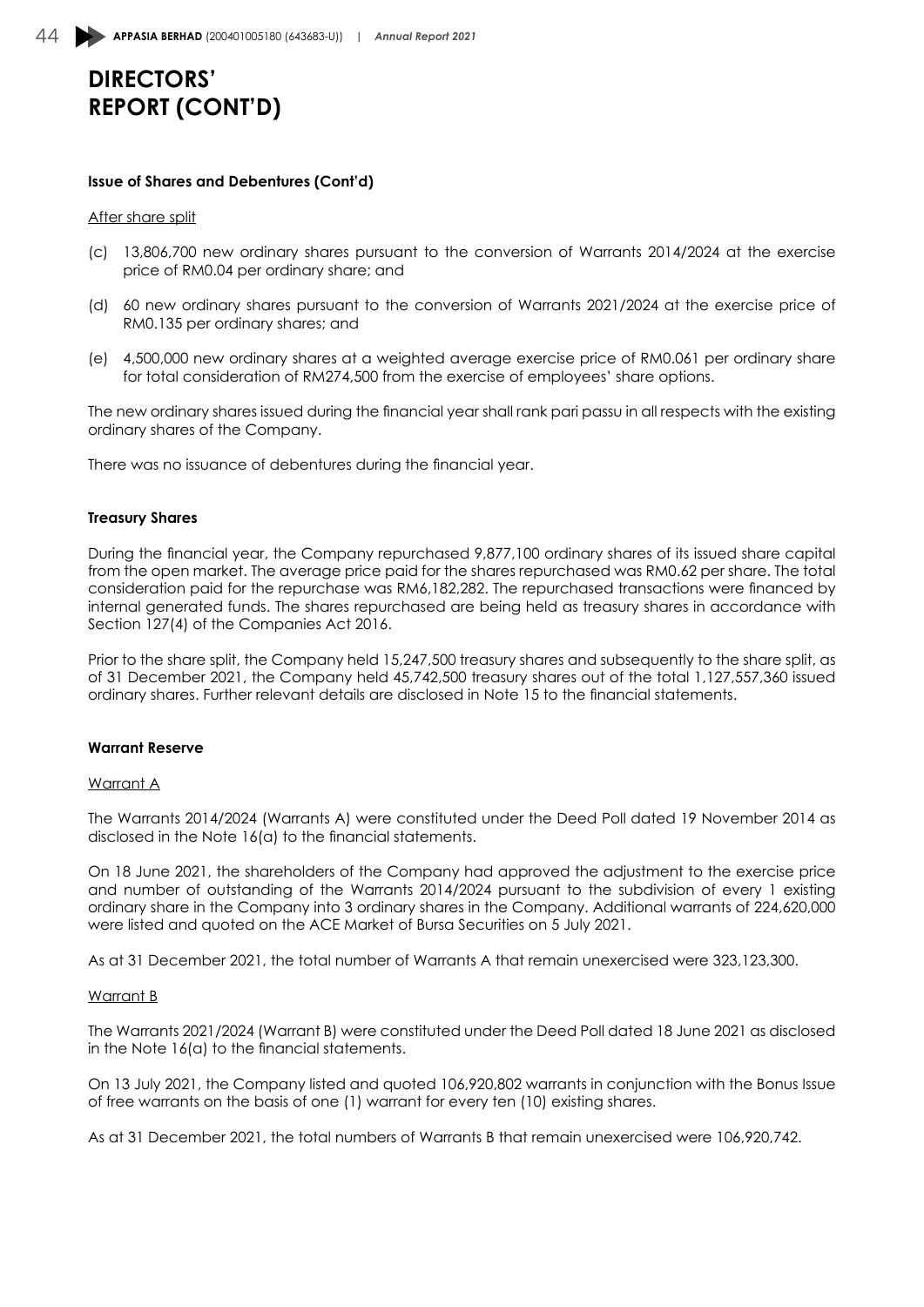#### **Options Granted Over Unissued Shares**

No options were granted to any person to take up unissued shares of the Company during the financial year apart from the issue of options pursuant to the Share Issuance Scheme Options ("SIS").

At the Extraordinary General Meeting held on 15 November 2014, the Company's shareholders approved the establishment of SIS of not more than 30% of the issued and paid-up share capital of the Company at the point of time throughout the duration of the scheme to eligible Directors and employees of the Group. The salient features and other terms of the SIS are disclosed in the Note 28 to the financial statements.

On 18 June 2021, the shareholders of the Company had approved the adjustment to the exercise price from RM0.183 to RM0.061 per share and number of outstanding of the SIS increased from 9,800,000 to 29,400,000 pursuant to the subdivision of every 1 existing ordinary share in the Company into 3 ordinary shares in the Company.

As at 31 December 2021, the options offered to take up unissued ordinary shares and the exercise price are as follows:

|               |            |           | Number of options over ordinary shares |                  |            |
|---------------|------------|-----------|----------------------------------------|------------------|------------|
|               | Exercise   | Αt        | Share                                  |                  |            |
| Date of offer | price (RM) | 1.1.2021  | adiustment                             | <b>Exercised</b> | 31.12.2021 |
| 24 March 2015 | 0.061      | 9.800.000 | 19,600,000                             | (4.500.000)      | 24,900,000 |

#### **Directors**

The Directors in office during the financial year until the date of this report are:

Datuk Wira Rahadian Mahmud Bin Mohammad Khalil Toh Hong Chye\* Wong Ngai Peow\* Yong Mai Fang\* Tiew Chee Ming\* Datuk Justin Lim Hwa Tat (Appointed on 9 August 2021) Datuk Low Kim Leng\* (Resigned on 5 August 2021)

The Directors who held office in the subsidiary companies (excluding Directors who are also Directors of the Company) during the financial year up to the date of this report:

Kua Kok Keong (Resigned on 9 March 2021) Yong Kin Sheng

*\* Director of the Company and its subsidiary companies*

The information required to be disclosed pursuant to Section 253 of the Companies Act 2016 is deemed incorporated herein by such reference to the financial statements of the respective subsidiary companies and made a part hereof.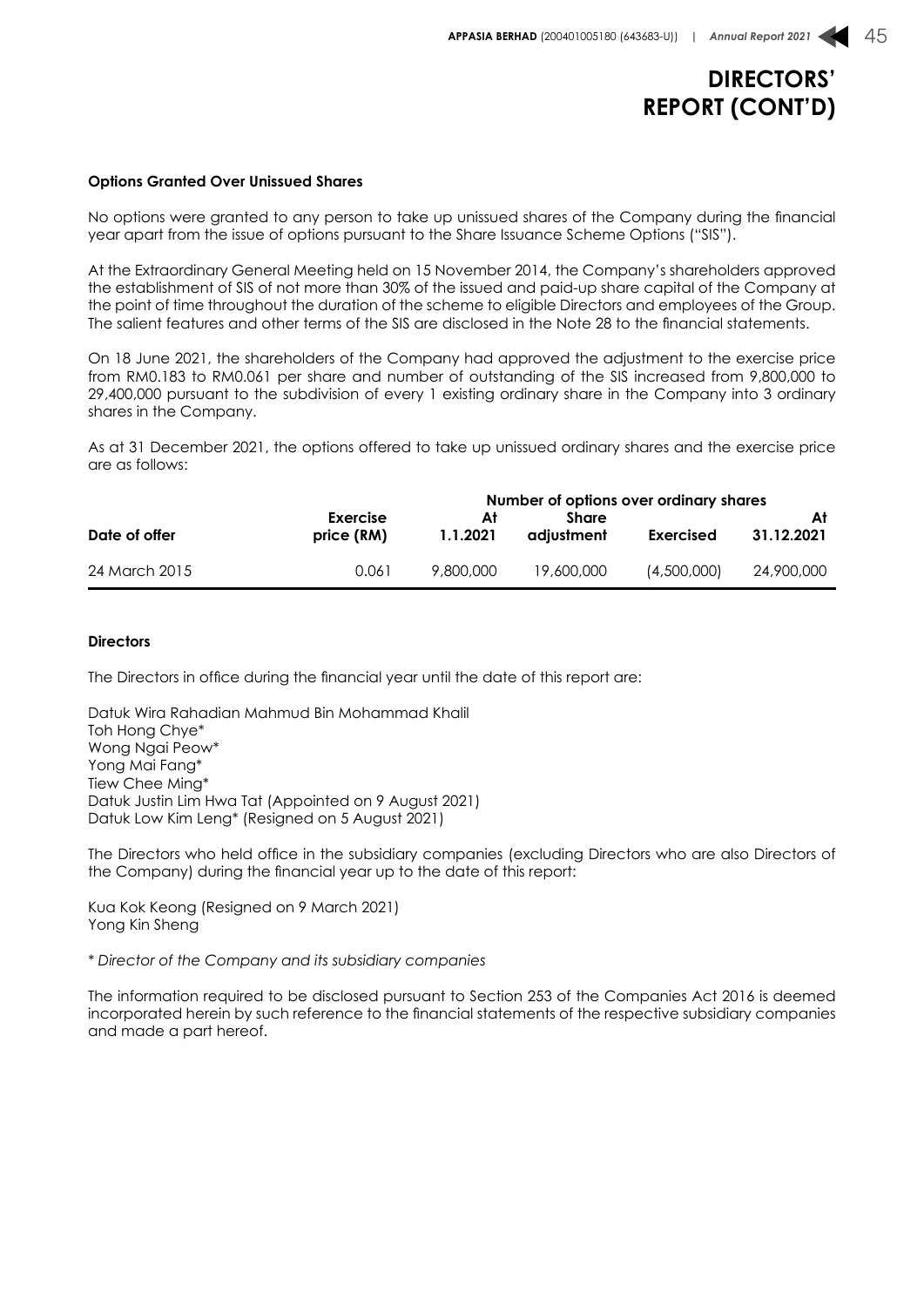#### **Directors' Interests in Shares**

The interests and deemed interests in the shares and options over shares of the Company and of its related corporations (other than wholly-owned subsidiary companies) of those who were Directors at financial year end (including their spouses or children) according to the Register of Directors' Shareholdings are as follows:

|                                                            |                |                                  | Number of ordinary shares   |                                        |                  |
|------------------------------------------------------------|----------------|----------------------------------|-----------------------------|----------------------------------------|------------------|
|                                                            | At<br>1.1.2021 | <b>Share split</b><br>adjustment | <b>Acquired</b>             | Sold                                   | At<br>31.12.2021 |
| <b>Interests in the Company</b><br><b>Direct interests</b> |                |                                  |                             |                                        |                  |
| Toh Hong Chye                                              | 46,901,300     | 93,802,600                       | 19,184,400                  |                                        | 159,888,300      |
| Wong Ngai Peow                                             | 3,404,500      | 6,809,000                        |                             |                                        | 10,213,500       |
| Yong Mai Fang                                              | 7,100,000      | 14,200,000                       |                             |                                        | 21,300,000       |
| Datuk Wira Rahadian                                        |                |                                  |                             |                                        |                  |
| Mahmud bin                                                 |                |                                  |                             |                                        |                  |
| Mohammad Khalil                                            |                |                                  | 4,500,000                   |                                        | 4,500,000        |
| <b>Indirect interests</b>                                  |                |                                  |                             |                                        |                  |
| Toh Hong Chye <sup>#</sup>                                 | 42,000,000     | 84,000,000                       |                             |                                        | 126,000,000      |
| Yong Mai Fang <sup>#</sup>                                 | 42,000,000     | 84,000,000                       |                             |                                        | 126,000,000      |
|                                                            |                |                                  | <b>Number of Warrants A</b> |                                        |                  |
|                                                            | At             | <b>Share split</b>               |                             |                                        | At               |
|                                                            | 1.1.2021       | adjustment                       | <b>Acquired</b>             | Sold                                   | 31.12.2021       |
| <b>Interests in the Company</b>                            |                |                                  |                             |                                        |                  |
| <b>Direct interests</b>                                    |                |                                  |                             |                                        |                  |
| Toh Hong Chye                                              | 4,250,000      | 8,500,000                        |                             |                                        | 12,750,000       |
|                                                            |                |                                  |                             | <b>Number of Warrants B</b>            |                  |
|                                                            |                | At<br>1.1.2021                   | <b>Acquired</b>             | Sold                                   | At<br>31.12.2021 |
|                                                            |                |                                  |                             |                                        |                  |
| <b>Interests in the Company</b>                            |                |                                  |                             |                                        |                  |
| <b>Direct interests</b><br>Datuk Wira Rahadian Mahmud      |                |                                  |                             |                                        |                  |
| bin Mohammad Khalil                                        |                |                                  | 450,000                     |                                        | 450,000          |
| Toh Hong Chye                                              |                |                                  | 14,070,390                  | (14,070,390)                           |                  |
| Yong Mai Fang                                              |                |                                  | 2,130,000                   | (2,130,000)                            |                  |
| Wong Ngai Peow                                             |                |                                  | 1,021,350                   | (1,021,350)                            |                  |
| Toh Hong Chye <sup>#</sup>                                 |                |                                  | 126,000,000                 | (126,000,000)                          |                  |
| Yong Mai Fang <sup>#</sup>                                 |                |                                  | 126,000,000                 | (126,000,000)                          |                  |
|                                                            |                |                                  |                             | Number of options over ordinary shares |                  |
|                                                            | At             | <b>Share split</b>               | Granted/                    |                                        | At               |
| <b>Interests in the Company</b>                            | 1.1.2021       | adjustment                       | Vested                      | <b>Exercised</b>                       | 31.12.2021       |
| <b>Direct interests</b>                                    |                |                                  |                             |                                        |                  |
| Datuk Wira Rahadian                                        |                |                                  |                             |                                        |                  |
| Mahmud bin Mohammad                                        |                |                                  |                             |                                        |                  |
| Khalil                                                     | 1,500,000      | 3,000,000                        |                             | (4,500,000)                            |                  |
| Toh Hong Chye                                              | 8,300,000      | 16,600,000                       |                             |                                        | 24,900,000       |

*# Deemed interest pursuant to Section 8 of the Companies Act 2016 by virtue of his/her substantial shareholdings in Richmond Virginia Tobacco Sdn. Bhd.*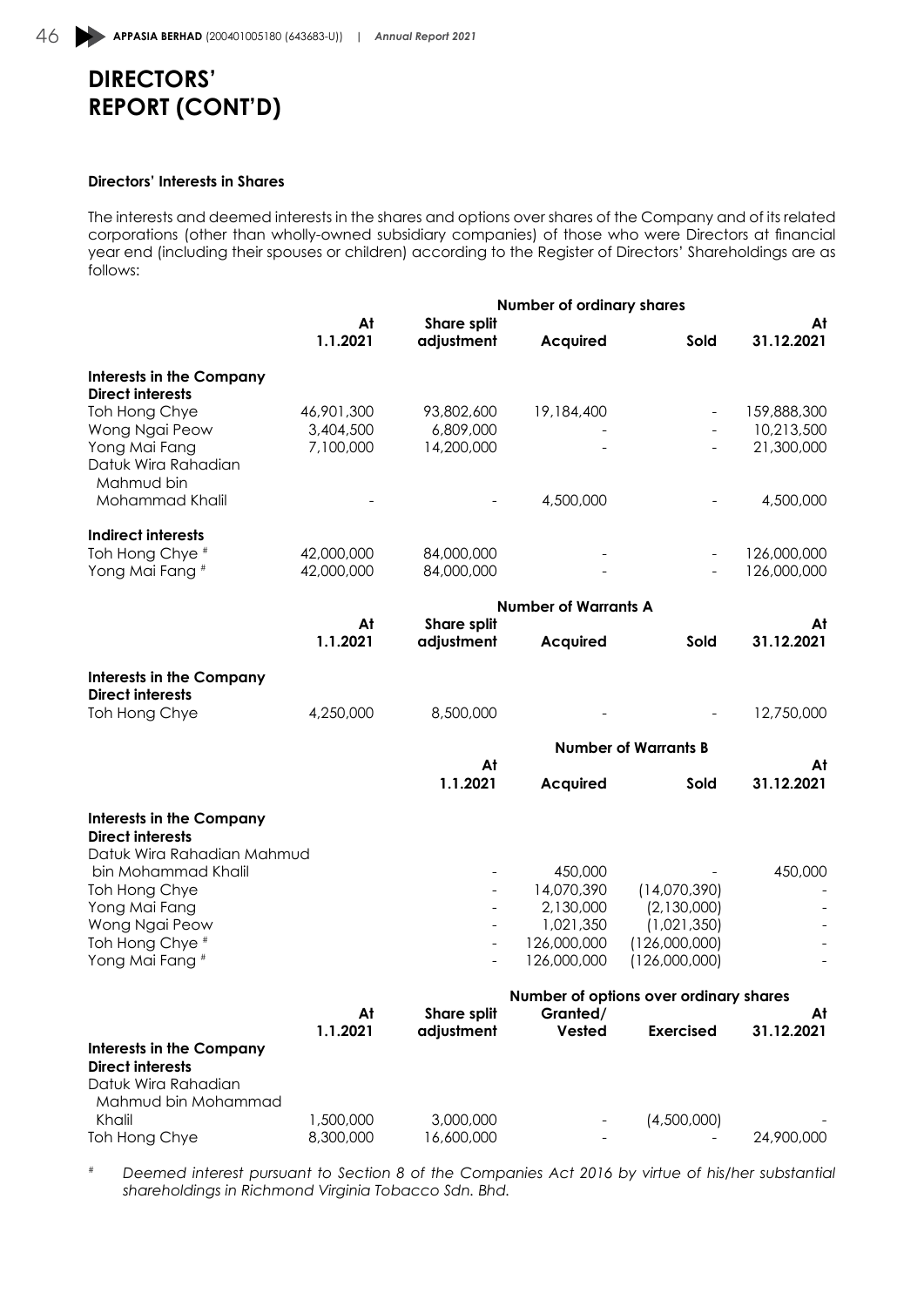#### **Directors' Interests in Shares (Cont'd)**

By virtue of their interests in the shares of the Company, Toh Hong Chye is also deemed interested in the shares of all the subsidiary companies during the financial year to the extent that the Company has an interest under Section 8 of the Companies Act 2016.

Other than as disclosed above, none of the other Directors in office at the end of the financial year have any interest in shares in the Company or its related corporations during the financial year.

#### **Directors' Benefits**

Since the end of the previous financial year, no Director of the Company has received or become entitled to receive a benefit (other than a benefit included in the aggregate amount of remuneration received or due and receivable by Directors as shown in Note 29(c) to the financial statements) by reason of a contract made by the Company or a related corporation with the Director or with a firm of which the Director is a member, or with a company in which the Director has a substantial financial interest, other than Director who have significant financial interests in companies which traded with certain companies in the Group in the ordinary course of business as disclosed in Note 29(b) to the financial statements.

Neither during nor at the end of the financial year, was the Company a party to any arrangement whose object was to enable the Directors to acquire benefits by means of the acquisition of shares in, or debentures of, the Company or any other body corporate other than the issue of Warrants and SIS.

#### **Indemnity and Insurance Costs**

During the financial year, the total amount of indemnity coverage and insurance premium paid for the Directors and certain officers of the Company were RM2,000,000 and RM15,000 respectively. No indemnity was given to or insurance effected for auditors of the Group during the financial year.

#### **Other Statutory Information**

- (a) Before the financial statements of the Group and of the Company were prepared, the Directors took reasonable steps:
	- (i) to ascertain that action had been taken in relation to the writing off of bad debts and the making of allowance for doubtful debts and satisfied themselves that adequate allowance had been made for doubtful debts and there were no bad debts to be written off; and
	- (ii) to ensure that any current assets which were unlikely to be realised in the ordinary course of business including the value of current assets as shown in the accounting records of the Group and of the Company have been written down to an amount which the current assets might be expected so to realise.
- (b) At the date of this report, the Directors are not aware of any circumstances:
	- (i) which would render it necessary to write off any bad debts or the amount of the allowance for doubtful debts in the financial statements of the Group and of the Company inadequate to any substantial extent; or
	- (ii) which would render the values attributed to current assets in the financial statements of the Group and of the Company misleading; or
	- (iii) not otherwise dealt with in this report or the financial statements of the Group and of the Company which would render any amount stated in the financial statements misleading; or
	- (iv) which have arisen which would render adherence to the existing method of valuation of assets or liabilities of the Group and of the Company misleading or inappropriate.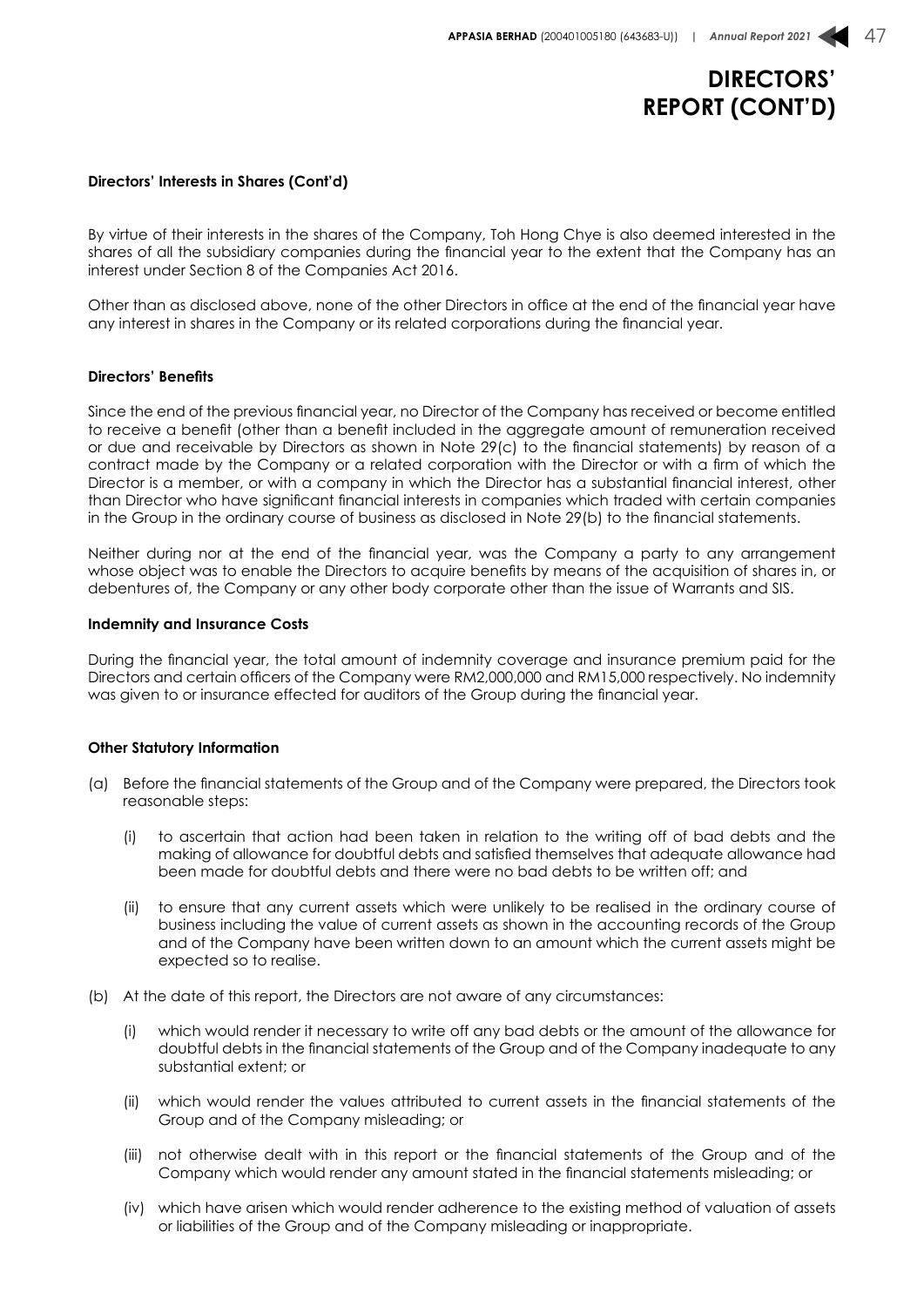#### **Other Statutory Information (Cont'd)**

- (c) At the date of this report, there does not exist:
	- (i) any charge on the assets of the Group and of the Company which has arisen since the end of the financial year which secures the liabilities of any other person; or
	- (ii) any contingent liability of the Group or of the Company which has arisen since the end of the financial year.
- (d) In the opinion of the Directors:
	- (i) no contingent liability or other liability has become enforceable or is likely to become enforceable within the period of twelve months after the end of the financial year which will or may affect the ability of the Group and of the Company to meet their obligations as and when they fall due;
	- (ii) the results of the operations of the Group and of the Company during the financial year were not substantially affected by any item, transaction or event of a material and unusual nature, except for the effects of COVID-19 pandemic or as disclosed in Note 33 to the financial statements; and
	- (iii) there has not arisen in the interval between the end of the financial year and the date of this report any item, transaction or event of a material and unusual nature likely to affect substantially the results of the operations of the Group and of the Company for the financial year in which this report is made.

#### **Subsidiary Companies**

The details of the subsidiary companies are disclosed in Note 8 to the financial statements.

#### **Auditors**

The Auditors, Messrs. TGS TW PLT(202106000004(LLP0026851-LCA) & AF002345), have expressed their willingness to continue in office.

The details of auditors' remuneration are disclosed in Note 22 to the financial statements.

Signed on behalf of the Board of Directors in accordance with a resolution of the Directors dated 25 March 2022.

 $\overline{\phantom{a}}$  , and the contribution of the contribution of the contribution of the contribution of the contribution of the contribution of the contribution of the contribution of the contribution of the contribution of the **TOH HONG CHYE WONG NGAI PEOW**

KUALA LUMPUR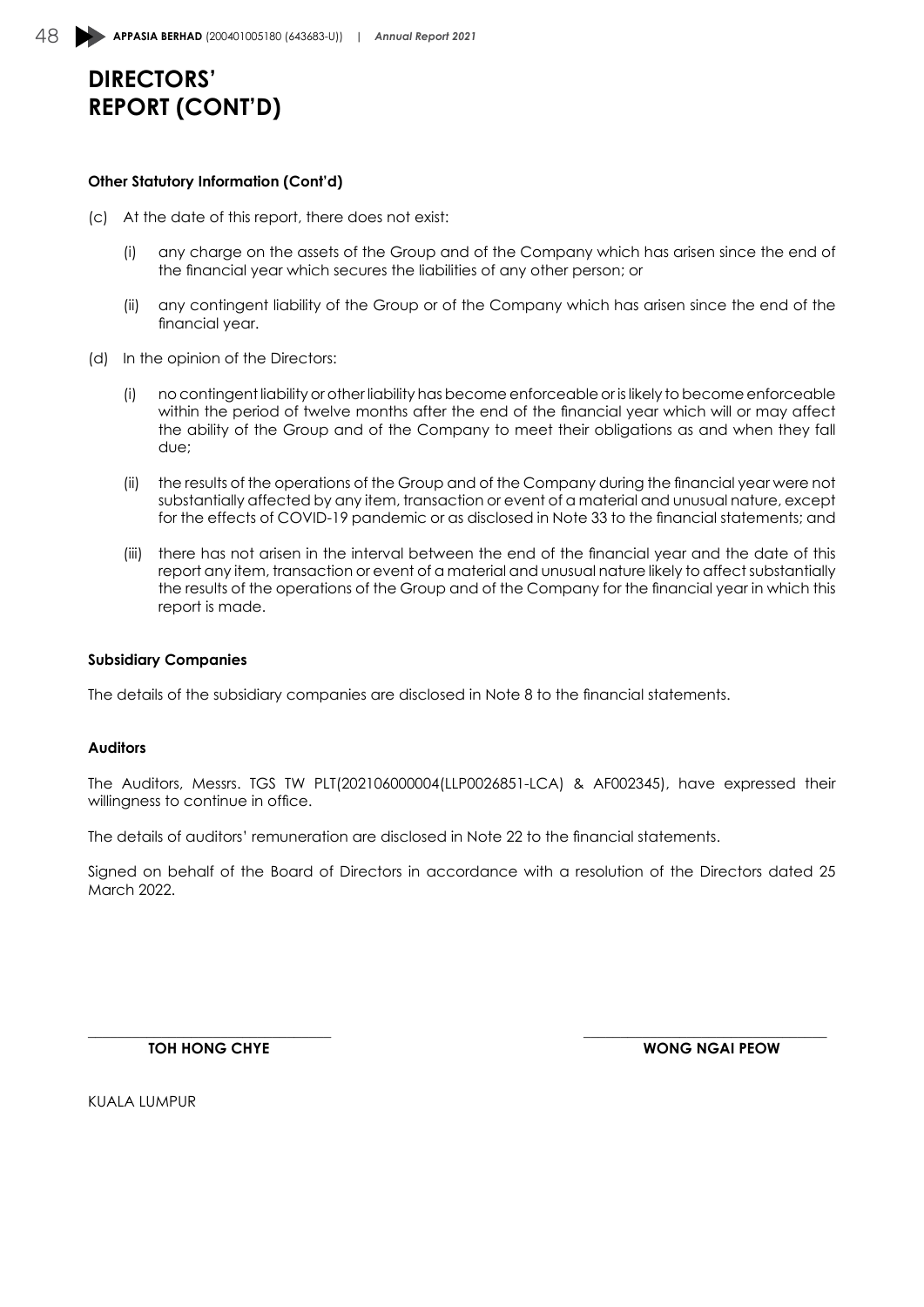### **STATEMENT BY DIRECTORS PURSUANT TO SECTION 251(2) OF THE COMPANIES ACT 2016**

We, the undersigned, being two of the Directors of the Company, do hereby state that, in the opinion of the Directors, the financial statements set out on pages 54 to 124 are drawn up in accordance with Malaysian Financial Reporting Standards, International Financial Reporting Standards and the requirements of the Companies Act 2016 in Malaysia so as to give a true and fair view of the financial position of the Group and of the Company as at 31 December 2021 and of their financial performance and cash flows for the financial year then ended.

Signed on behalf of the Board of Directors in accordance with a resolution of the Directors dated 25 March 2022.

 $\overline{\phantom{a}}$  , and the contribution of the contribution of the contribution of the contribution of the contribution of the contribution of the contribution of the contribution of the contribution of the contribution of the

**TOH HONG CHYE WONG NGAI PEOW**

KUALA LUMPUR

## **STATUTORY DECLARATION PURSUANT TO SECTION 251(1)(B) OF THE COMPANIES ACT 2016**

I, TOH HONG CHYE (MIA 17804), being the Director primarily responsible for the financial management of AppAsia Berhad, do solemnly and sincerely declare that to the best of my knowledge and belief, the financial statements set out on pages 54 to 124 are correct and I make this solemn declaration conscientiously believing the same to be true and by virtue of the provisions of the Statutory Declarations Act 1960.

Subscribed and solemnly declared by the abovenamed at Kuala Lumpur in the  $\overline{a}$  abovenamed at Kuala Lumpur in the  $\overline{a}$  and  $\overline{a}$  and  $\overline{a}$  and  $\overline{a}$  and  $\overline{a}$  and  $\overline{a}$  and  $\overline{a}$  and  $\overline{a}$  and  $\overline{a}$  and  $\overline{a}$  and  $\overline{a}$  and  $\$ Federal Territory on 25 March 2022.

Before me,

\_\_\_\_\_\_\_\_\_\_\_\_\_\_\_\_\_\_\_\_\_\_\_\_\_\_\_\_\_\_\_\_\_

COMMISSIONER FOR OATHS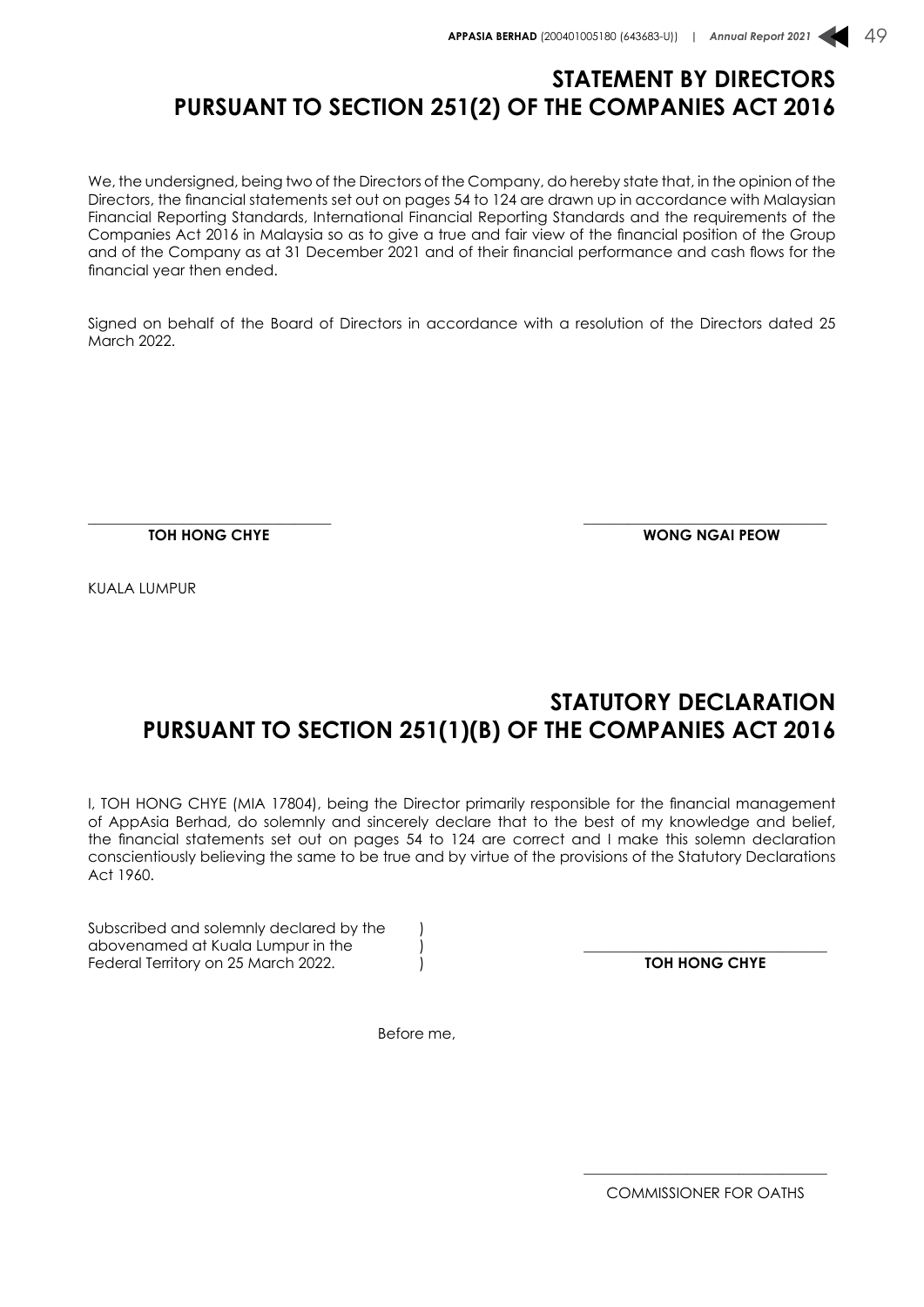# **INDEPENDENT AUDITORS' REPORT TO THE MEMBERS OF APPASIA BERHAD**

[REGISTRATION NO.: 200401005180 (643683-U)] (INCORPORATED IN MALAYSIA)

#### **Report on the Audit of the Financial Statements**

#### **Opinion**

We have audited the financial statements of AppAsia Berhad, which comprise the statements of financial position as at 31 December 2021 of the Group and of the Company, and the statements of profit or loss and other comprehensive income, statements of changes in equity and statements of cash flows of the Group and of the Company for the financial year then ended, and notes to the financial statements, including a summary of significant accounting policies, as set out on pages 54 to 124.

In our opinion, the accompanying financial statements give a true and fair view of the financial position of the Group and of the Company as at 31 December 2021, and of their financial performance and their cash flows for the financial year then ended in accordance with Malaysian Financial Reporting Standards, International Financial Reporting Standards and the requirements of the Companies Act 2016 in Malaysia.

#### **Basis for Opinion**

We conducted our audit in accordance with approved standards on auditing in Malaysia and International Standards on Auditing. Our responsibilities under those standards are further described in the *Auditors' Responsibilities for the Audit of the Financial Statements* section of our report. We believe that the audit evidence we have obtained is sufficient and appropriate to provide a basis for our opinion.

#### *Independence and Other Ethical Responsibilities*

We are independent of the Group and of the Company in accordance with the B*y-Laws (on Professional Ethics, Conduct and Practice)* of the Malaysian Institute of Accountants ("By- Laws") and the *International Ethics Standards Board for Accountants' International Code of Ethics for Professional Accountants (including International Independence Standards)* ("IESBA Code"), and we have fulfilled our other ethical responsibilities in accordance with the By-Laws and the IESBA Code.

#### **Key Audit Matters**

Key audit matters are those matters that, in our professional judgement, were of most significance in our audit of the financial statements of the Group and of the Company for the current financial year. These matters were addressed in the context of our audit of the financial statements of the Group and of the Company as a whole, and in forming our opinion thereon, and we do not provide a separate opinion on these matters.

| Key audit matters                                                                                                                                                                                                                       | How we addressed the key audit matters                                                                                                                                                                                                              |
|-----------------------------------------------------------------------------------------------------------------------------------------------------------------------------------------------------------------------------------------|-----------------------------------------------------------------------------------------------------------------------------------------------------------------------------------------------------------------------------------------------------|
| <b>Recoverability of trade receivables</b>                                                                                                                                                                                              |                                                                                                                                                                                                                                                     |
| The Group's trade receivables amounting to RM9.9<br>million, representing approximately 33% of the<br>Group's total assets as at 31 December 2021.                                                                                      | We obtained the understanding of the Group's<br>credit risk policy, and tested the processes used by<br>management to assess credit exposures.                                                                                                      |
| The assessment of recoverability of receivables<br>involved significant judgements and estimation<br>uncertainty in analysing historical bad debts,<br>customer concentration, customer creditworthiness<br>and customer payment terms. | We assessed the reasonableness of the methods<br>and assumptions used by management in<br>estimating the recoverable amount and expected<br>credit loss, which include consideration of the<br>current economic and impact of COVID-19<br>pandemic. |
|                                                                                                                                                                                                                                         | We tested the accuracy and completeness of the<br>data used by the management.                                                                                                                                                                      |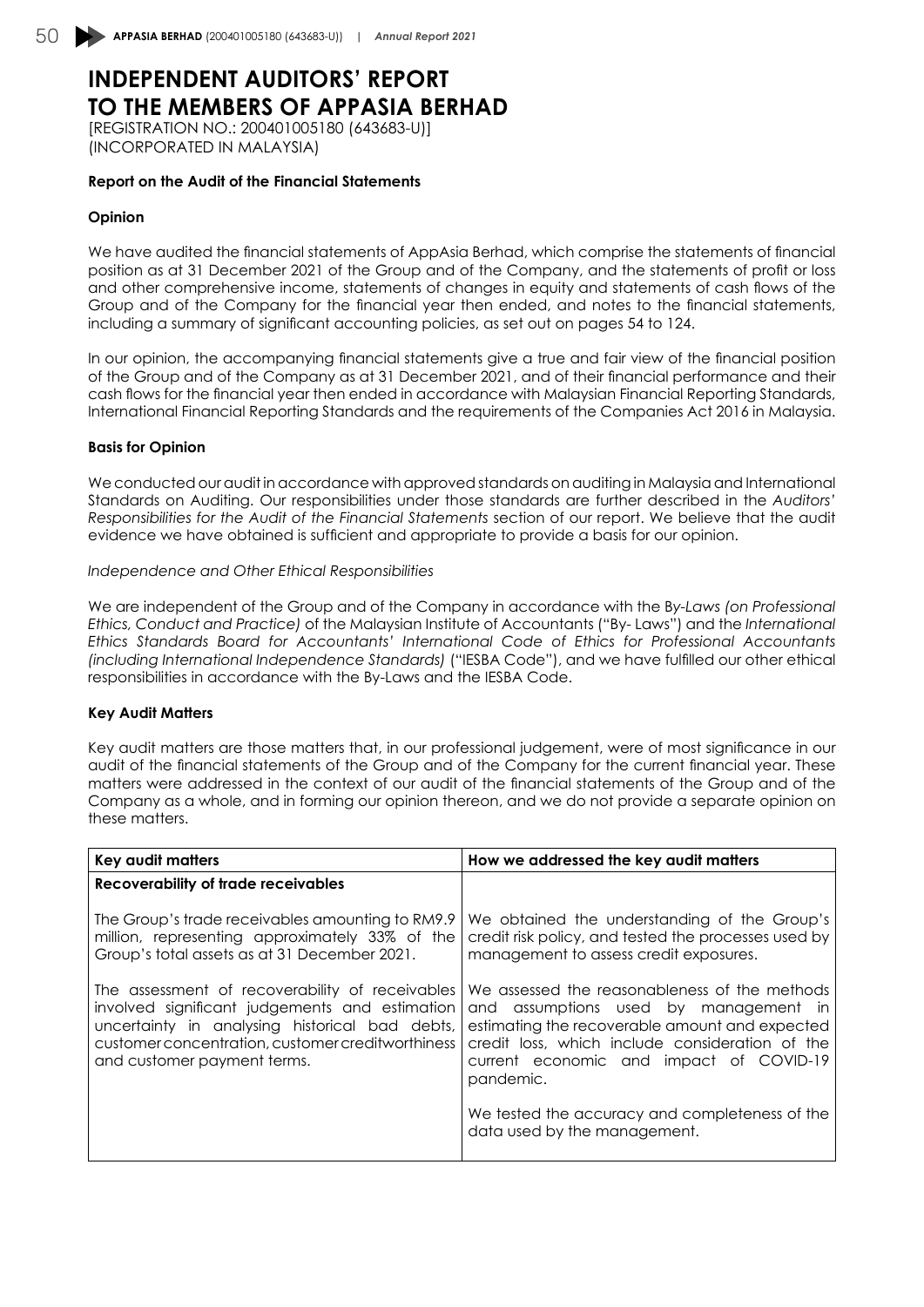# **INDEPENDENT AUDITORS' REPORT TO THE MEMBERS OF APPASIA BERHAD (CONT'D)**

[REGISTRATION NO.: 200401005180 (643683-U)] (INCORPORATED IN MALAYSIA)

**Key Audit Matters (Cont'd)**

| Key audit matters                                   | How we addressed the key audit matters                                                                                                                                                                                                                                                                                                                                                                             |
|-----------------------------------------------------|--------------------------------------------------------------------------------------------------------------------------------------------------------------------------------------------------------------------------------------------------------------------------------------------------------------------------------------------------------------------------------------------------------------------|
| <b>Recoverability of trade receivables (Cont'd)</b> |                                                                                                                                                                                                                                                                                                                                                                                                                    |
|                                                     | We reviewed the adequacy of the amount<br>of expected credit loss and inquired<br>the<br>management regarding the recoverability of a<br>sample of trade receivables that are past due but<br>not impaired accounts and review of customers'<br>correspondence.<br>We evaluated the appropriateness and adequacy<br>of the disclosures of expected credit loss in<br>accordance with MFRS 9 Financial Instruments. |

#### **Information Other than the Financial Statements and Auditors' Report Thereon**

The Directors of the Company are responsible for the other information. The other information comprises the information included in the annual report, but does not include the financial statements of the Group and of the Company and our auditors' report thereon.

Our opinion on the financial statements of the Group and of the Company does not cover the other information and we do not express any form of assurance conclusion thereon.

In connection with our audit of the financial statements of the Group and of the Company, our responsibility is to read the other information and, in doing so, consider whether the other information is materially inconsistent with the financial statements of the Group and of the Company or our knowledge obtained in the audit or otherwise appears to be materially misstated.

If, based on the work we have performed, we conclude that there is a material misstatement of this other information, we are required to report that fact. We have nothing to report in this regard.

#### **Responsibilities of the Directors for the Financial Statements**

The Directors of the Company are responsible for the preparation of financial statements of the Group and of the Company that give a true and fair view in accordance with Malaysian Financial Reporting Standards, International Financial Reporting Standards and the requirements of the Companies Act 2016 in Malaysia. The Directors are also responsible for such internal control as the Directors determine is necessary to enable the preparation of financial statements of the Group and of the Company that are free from material misstatement, whether due to fraud or error.

In preparing the financial statements of the Group and of the Company, the Directors are responsible for assessing the Group's and the Company's ability to continue as a going concern, disclosing, as applicable, matters related to going concern and using the going concern basis of accounting unless the Directors either intend to liquidate the Group or the Company or to cease operations, or have no realistic alternative but to do so.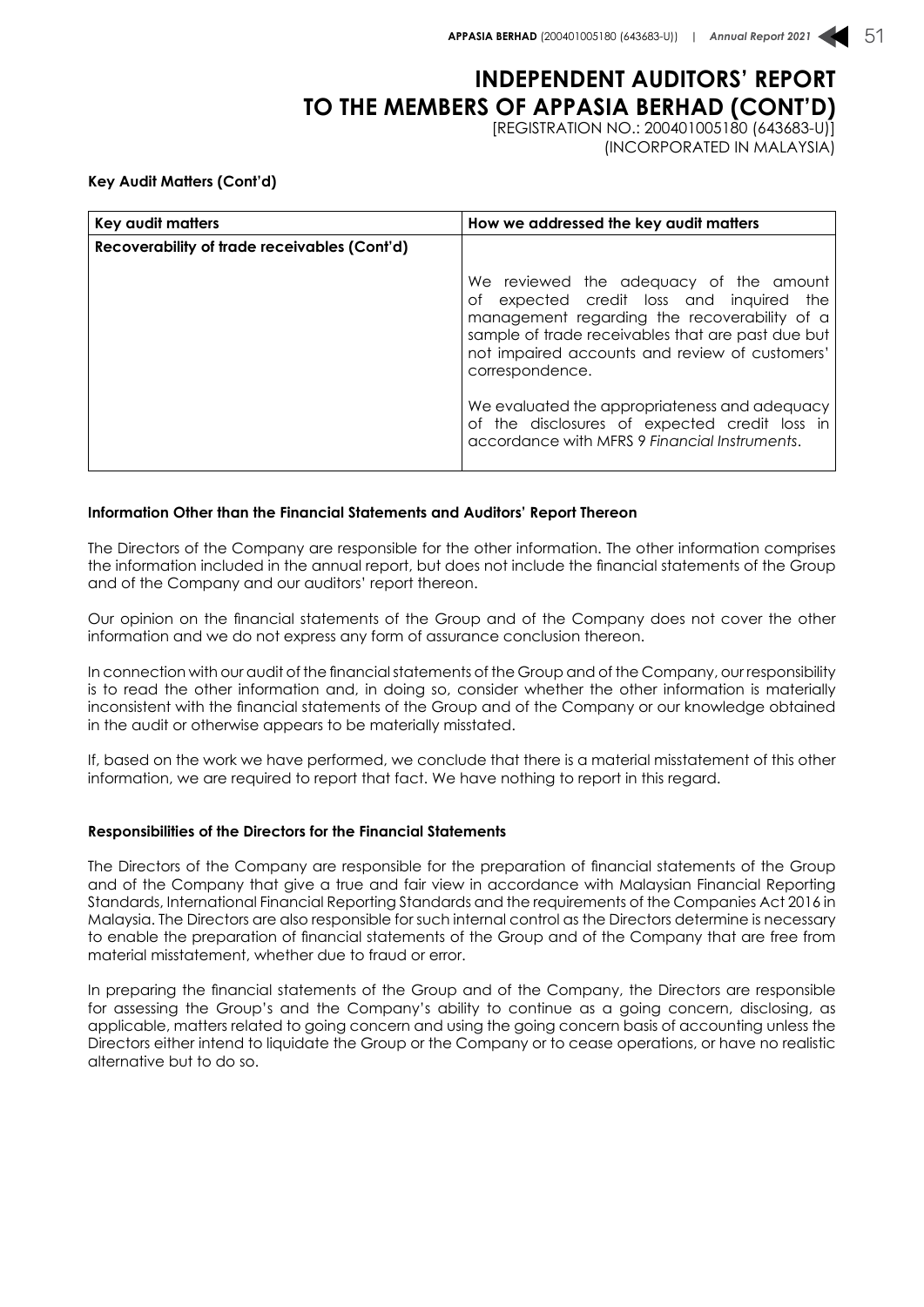# **INDEPENDENT AUDITORS' REPORT TO THE MEMBERS OF APPASIA BERHAD (CONT'D)**

[REGISTRATION NO.: 200401005180 (643683-U)] (INCORPORATED IN MALAYSIA)

#### **Auditors' Responsibilities for the Audit of the Financial Statements**

Our objectives are to obtain reasonable assurance about whether the financial statements of the Group and of the Company as a whole are free from material misstatement, whether due to fraud or error, and to issue an auditors' report that includes our opinion. Reasonable assurance is a high level of assurance, but is not a guarantee that an audit conducted in accordance with approved standards on auditing in Malaysia and International Standards on Auditing will always detect a material misstatement when it exists. Misstatements can arise from fraud or error and are considered material if, individually or in the aggregate, they could reasonably be expected to influence the economic decisions of users taken on the basis of the financial statements.

As part of an audit in accordance with approved standards on auditing in Malaysia and International Standards on Auditing, we exercise professional judgement and maintain professional scepticism throughout the audit. We also:

- Identify and assess the risks of material misstatement of the financial statements of the Group and of the Company, whether due to fraud or error, design and perform audit procedures responsive to those risks, and obtain audit evidence that is sufficient and appropriate to provide a basis for our opinion. The risk of not detecting a material misstatement resulting from fraud is higher than for one resulting from error, as fraud may involve collusion, forgery, intentional omissions, misrepresentations, or the override of internal control.
- Obtain an understanding of internal control relevant to the audit in order to design audit procedures that are appropriate in the circumstances, but not for the purpose of expressing an opinion on the effectiveness of the Group's and of the Company's internal control.
- Evaluate the appropriateness of accounting policies used and the reasonableness of accounting estimates and related disclosures made by the Directors.
- Conclude on the appropriateness of the Directors' use of the going concern basis of accounting and, based on the audit evidence obtained, whether a material uncertainty exists related to events or conditions that may cast significant doubt on the Group's or the Company's ability to continue as a going concern. If we conclude that a material uncertainty exists, we are required to draw attention in our auditors' report to the related disclosures in the financial statements of the Group and of the Company or, if such disclosures are inadequate, to modify our opinion. Our conclusions are based on the audit evidence obtained up to the date of our auditors' report. However, future events or conditions may cause the Group or the Company to cease to continue as a going concern.
- Evaluate the overall presentation, structure and content of the financial statements of the Group and of the Company, including the disclosures, and whether the financial statements of the Group and of the Company represent the underlying transactions and events in a manner that achieves fair presentation.
- Obtain sufficient appropriate audit evidence regarding the financial information of the entities or business activities within the Group to express an opinion on the financial statements of the Group. We are responsible for the direction, supervision and performance of the group audit. We remain solely responsible for our audit opinion.

We communicate with the Directors regarding, among other matters, the planned scope and timing of the audit and significant audit findings, including any significant deficiencies in internal control that we identify during our audit.

We also provide the Directors with a statement that we have complied with relevant ethical requirements regarding independence, and to communicate with them all relationships and other matters that may reasonably be thought to bear on our independence, and where applicable, actions taken to eliminate threats or safeguards applied.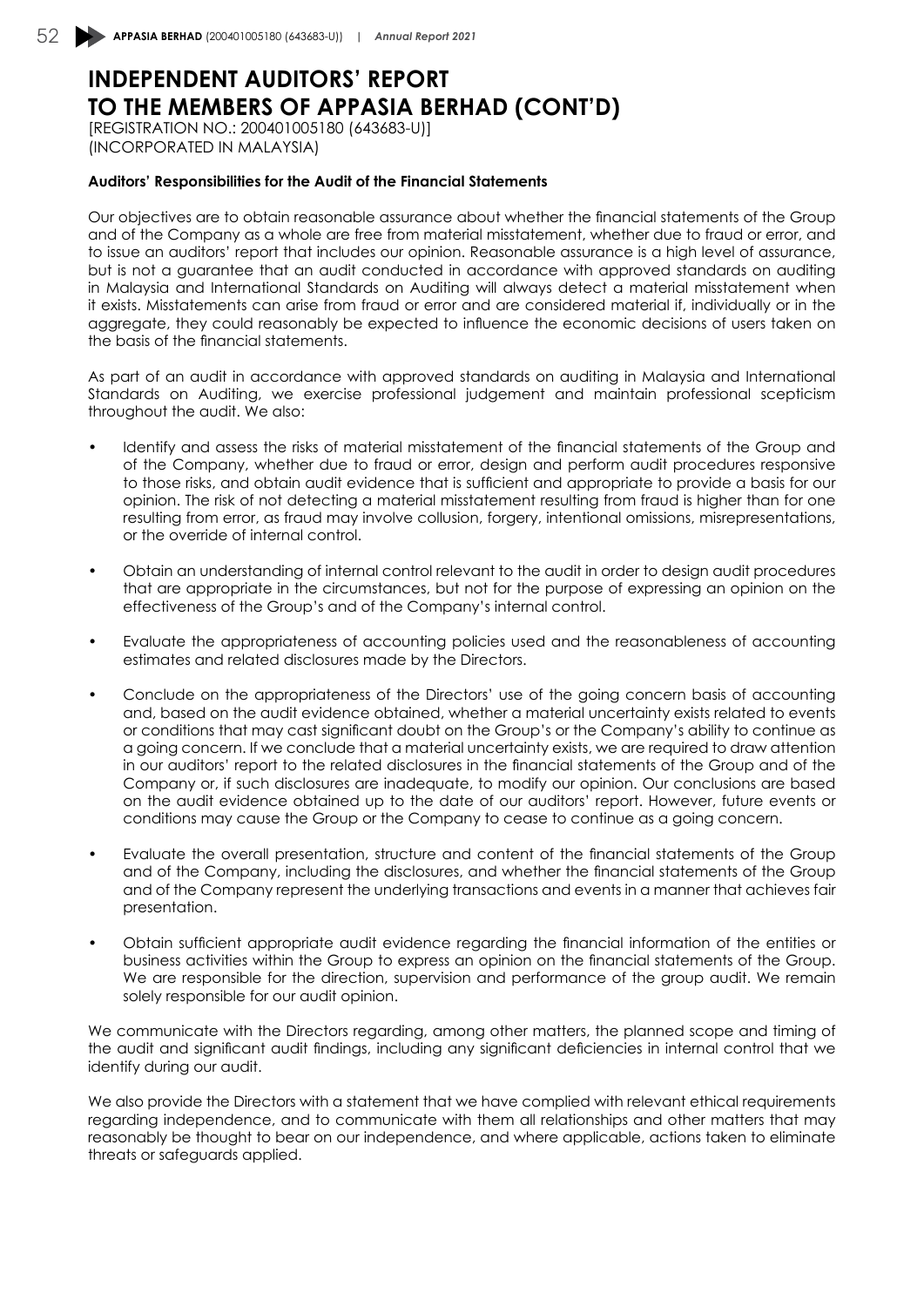## **INDEPENDENT AUDITORS' REPORT TO THE MEMBERS OF APPASIA BERHAD (CONT'D)**

[REGISTRATION NO.: 200401005180 (643683-U)] (INCORPORATED IN MALAYSIA)

#### **Auditors' Responsibilities for the Audit of the Financial Statements (Cont'd)**

From the matters communicated with the Directors, we determine those matters that were of most significance in the audit of the financial statements of the Group and of the Company for the current financial year and are therefore the key audit matters. We describe these matters in our auditors' report unless law or regulation precludes public disclosure about the matter or when, in extremely rare circumstances, we determine that a matter should not be communicated in our report because the adverse consequences of doing so would reasonably be expected to outweigh the public interest benefits of such communication.

#### **Other Matters**

- 1. The financial statements of the Group and of the Company for the financial year ended 31 December 2020, were audited by another firm of Chartered Accountants who expressed an unmodified opinion on those statements on 5 April 2021.
- 2. This report is made solely to the members of the Company, as a body, in accordance with Section 266 of the Companies Act 2016 in Malaysia and for no other purpose. We do not assume responsibility to any other person for the content of this report.

**TGS TW PLT** 202106000004 (LLP0026851-LCA) & AF 002345 Chartered Accountants

**LIM GE RU** 03360/03/2024 J Chartered Accountant

KUALA LUMPUR 25 March 2022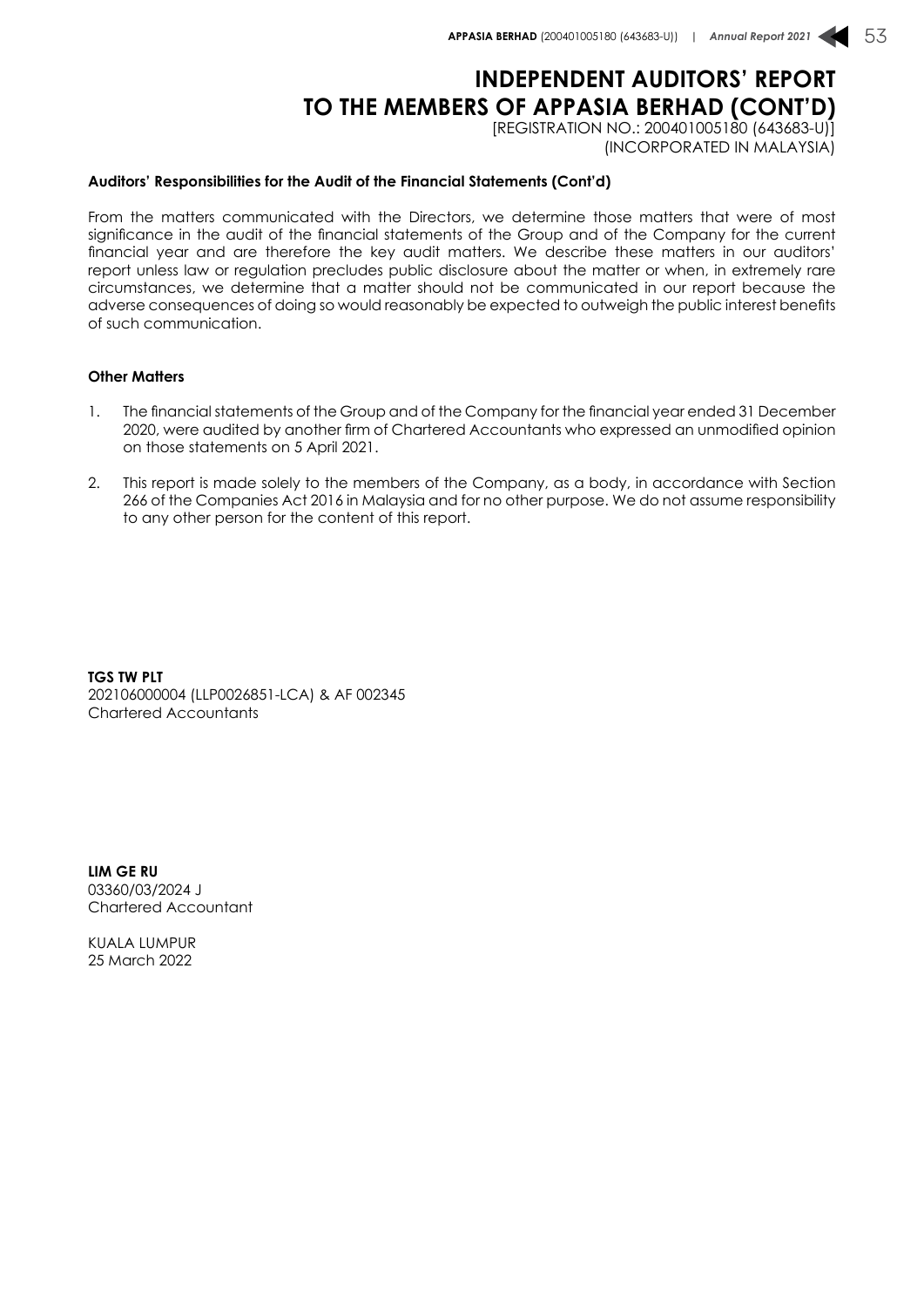# **STATEMENTS OF FINANCIAL POSITION AS AT 31 DECEMBER 2021**

|                                     |             |               | Group      |               | Company    |
|-------------------------------------|-------------|---------------|------------|---------------|------------|
|                                     |             | 2021          | 2020       | 2021          | 2020       |
|                                     | <b>Note</b> | <b>RM</b>     | <b>RM</b>  | <b>RM</b>     | RM         |
| <b>ASSETS</b>                       |             |               |            |               |            |
| <b>Non-current assets</b>           |             |               |            |               |            |
| Property, plant and equipment       | 4           | 543,609       | 506,644    | 172,207       | 254,929    |
| Investment properties               | 5           | 2,202,167     | 2,252,167  | 2,202,167     | 2,252,167  |
| Right-of-use assets                 | 6           | 65,663        | 181,223    |               | 76,164     |
| Intangible assets                   | 7           | 2,085,832     | 2,830,748  |               |            |
| Investment in subsidiary companies  | 8           |               |            | 16,318,670    | 16,284,370 |
| Trade receivables                   | 9           | 347,473       | 784,143    |               |            |
|                                     |             | 5,244,744     | 6,554,925  | 18,693,044    | 18,867,630 |
| <b>Current assets</b>               |             |               |            |               |            |
| Inventories                         | 10          |               | 64,532     |               |            |
| Trade receivables                   | 9           | 9,588,817     | 11,093,412 | 3,000         |            |
| Other receivables                   | 11          | 5,981,727     | 2,194,334  | 100,146       | 107,437    |
| Amount due from                     |             |               |            |               |            |
| subsidiary companies                | 12          |               |            | 8,185,171     | 4,780,071  |
| Tax recoverable                     |             | 57,924        | 295,201    |               | 3,943      |
| Cash and bank balances              | 13          | 9,164,461     | 14,408,900 | 2,094,576     | 10,106,223 |
|                                     |             | 24,792,929    | 28,056,379 | 10,382,893    | 14,997,674 |
| <b>Total assets</b>                 |             | 30,037,673    | 34,611,304 | 29,075,937    | 33,865,304 |
|                                     |             |               |            |               |            |
| <b>EQUITY</b>                       |             |               |            |               |            |
| Share capital                       | 14          | 30,727,871    | 28,926,952 | 30,727,871    | 28,926,952 |
| Treasury shares<br>Reserves         | 15<br>16    | (7, 173, 700) | (991, 418) | (7, 173, 700) | (991, 418) |
|                                     |             | 560,111       | 988,811    | 5,434,936     | 5,836,846  |
| Equity attributable to              |             |               |            |               |            |
| owners of the Company               |             | 24, 114, 282  | 28,924,345 | 28,989,107    | 33,772,380 |
| Non-controlling interests           |             | (201, 704)    | (69, 870)  |               |            |
| <b>Total equity</b>                 |             | 23,912,578    | 28,854,475 | 28,989,107    | 33,772,380 |
|                                     |             |               |            |               |            |
| <b>LIABILITIES</b>                  |             |               |            |               |            |
| <b>Non-current liability</b>        |             |               |            |               |            |
| Lease liabilities                   | 17          | 27,564        | 67,492     |               |            |
| <b>Current liabilities</b>          |             |               |            |               |            |
| Trade payables                      | 18          | 53,648        | 626,048    |               |            |
| Other payables                      | 19          | 5,961,042     | 5,004,197  | 86,417        | 81,051     |
| Lease liabilities                   | 17          | 39,928        | 50,162     |               | 11,873     |
| Tax payable                         |             | 42,913        | 8,930      | 413           |            |
|                                     |             | 6,097,531     | 5,689,337  | 86,830        | 92,924     |
| <b>Total liabilities</b>            |             | 6,125,095     | 5,756,829  | 86,830        | 92,924     |
| <b>Total equity and liabilities</b> |             | 30,037,673    | 34,611,304 | 29,075,937    | 33,865,304 |
|                                     |             |               |            |               |            |

The accompanying notes form an integral part of the financial statements.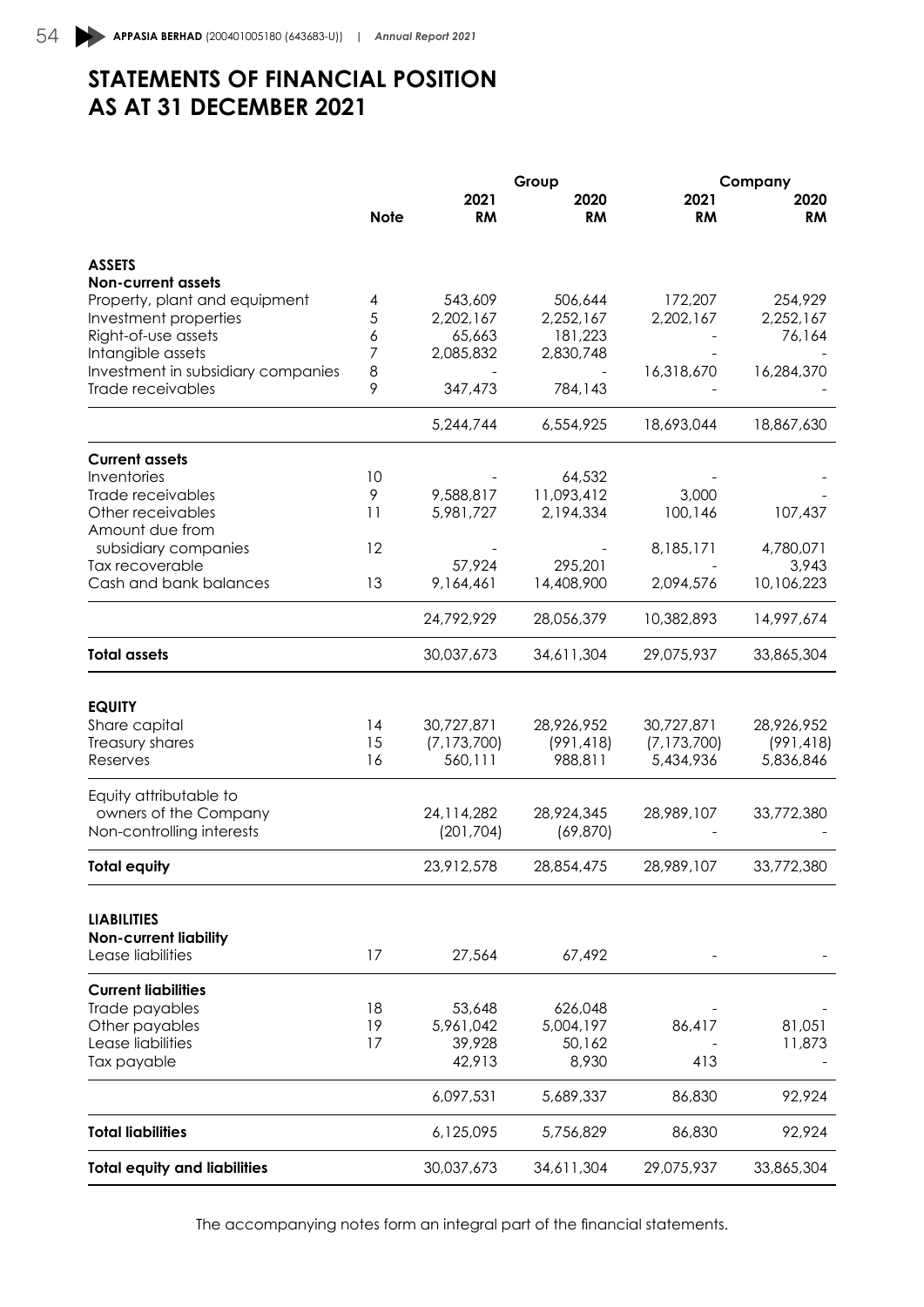## **STATEMENTS OF PROFIT OR LOSS AND OTHER COMPREHENSIVE INCOME FOR THE FINANCIAL YEAR ENDED 31 DECEMBER 2021**

|                                                                                                                                                                   |             |                          | Group                |                   | Company           |
|-------------------------------------------------------------------------------------------------------------------------------------------------------------------|-------------|--------------------------|----------------------|-------------------|-------------------|
|                                                                                                                                                                   | <b>Note</b> | 2021<br><b>RM</b>        | 2020<br><b>RM</b>    | 2021<br><b>RM</b> | 2020<br><b>RM</b> |
| Revenue                                                                                                                                                           | 20          | 64,515,223               | 74,336,954           | 1,606,639         | 1,605,157         |
| Cost of sales                                                                                                                                                     |             | (59, 222, 224)           | (68, 767, 556)       | (7,200)           |                   |
| Gross profit                                                                                                                                                      |             | 5,292,999                | 5,569,398            | 1,599,439         | 1,605,157         |
| Other income                                                                                                                                                      |             | 209,109                  | 146,353              | 28,417            | 164,206           |
| Administrative expenses                                                                                                                                           |             | (5,783,602)              | (5,237,144)          | (1,898,837)       | (1,826,077)       |
| Net(loss)/gain on impairment<br>of financial assets                                                                                                               |             | (5,020)                  | (3, 194)             |                   | 125,018           |
| (Loss)/Profit from operation                                                                                                                                      |             | (286, 514)               | 475,413              | (270, 981)        | 68,304            |
| Finance cost                                                                                                                                                      | 21          | (7,706)                  | (3,008)              | (123)             | (1, 418)          |
| (Loss)/Profit before tax                                                                                                                                          | 22          | (294, 220)               | 472,405              | (271, 104)        | 66,886            |
| Taxation                                                                                                                                                          | 23          | (172, 564)               | 136,289              | (22, 356)         | 9,365             |
| (Loss)/Profit for the financial year,<br>representing total<br>comprehensive(loss)/                                                                               |             |                          |                      |                   |                   |
| income for the financial year                                                                                                                                     |             | (466, 784)               | 608,694              | (293, 460)        | 76,251            |
| (Loss)/Profit for the financial year,<br>representing total comprehensive<br>(loss)/income attributable to:<br>Owners of the Company<br>Non-controlling interests |             | (320, 250)<br>(146, 534) | 678,864<br>(70, 170) | (293, 460)        | 76,251            |
|                                                                                                                                                                   |             | (466, 784)               | 608,694              | (293, 460)        | 76,251            |
| (Loss)/Earnings per share(sen)<br>Basic (loss)/earnings per share                                                                                                 | 24(a)       | (0.03)                   | 0.07                 |                   |                   |
| Diluted (loss)/earnings per share                                                                                                                                 | 24(b)       | (0.02)                   | 0.05                 |                   |                   |
|                                                                                                                                                                   |             |                          |                      |                   |                   |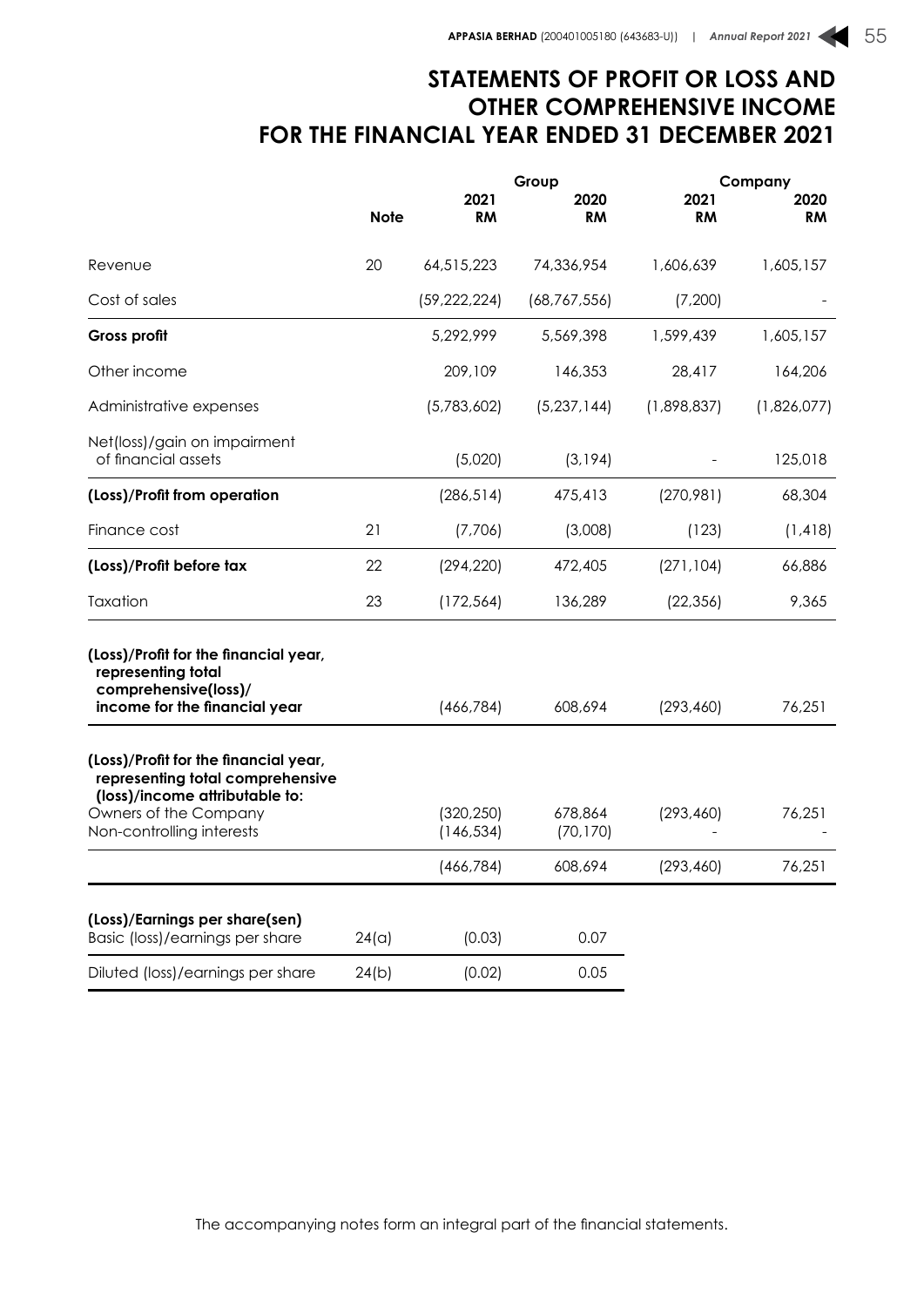|                                                                                                                                   |        |                       |                                     |                                                 | Attributable to the Owners of the Parent |                                                        |                                                       |                                       |                                              |                                                 |
|-----------------------------------------------------------------------------------------------------------------------------------|--------|-----------------------|-------------------------------------|-------------------------------------------------|------------------------------------------|--------------------------------------------------------|-------------------------------------------------------|---------------------------------------|----------------------------------------------|-------------------------------------------------|
| Group                                                                                                                             | Note   | Share<br>M<br>Capital | <b>Shares</b><br>M<br>Treasury      | — Non-Distributable<br>Warrant<br>Reserve<br>ΚÑ | Reserve<br>ΚÑ<br>Other                   | Reserve<br>Share<br>Issuance<br>Scheme<br>Option<br>ΚÑ | (Accumulated<br>earnings<br>Retained<br>ΣÑ<br>Losses) | ≳<br>Total                            | <b>Interest</b><br>ΣÑ<br>Non-<br>Controlling | Equity<br>Μ<br><b>Total</b>                     |
| At 1 January 2021                                                                                                                 |        | 28,926,952            | (814, 4)<br>$\frac{1}{2}$           | 17,959,698                                      | (17,959,698)                             | 708,540                                                | 280,271                                               | 28,924,345                            |                                              | $(69, 870)$ 28,854,475                          |
| Transactions with owners:<br>year, representing total<br>for the financial year<br>comprehensive loss<br>oss for the financial    |        |                       |                                     |                                                 |                                          |                                                        | (320, 250)                                            | (320, 250)                            | $(146, 534)$ $(466, 784)$                    |                                                 |
|                                                                                                                                   |        |                       |                                     |                                                 |                                          |                                                        |                                                       |                                       |                                              |                                                 |
| Capital contribution from<br>non-controlling interests<br>Exercise of SIS options<br>Conversion of Warrants<br>Shares repurchased | 5<br>4 | ,417,969<br>382,950   | ,282)<br>(6, 182)                   | (1,695,139)                                     | 1,695,139                                | (108, 450)                                             |                                                       | (6, 182, 282)<br>1,417,969<br>274,500 | 14,700                                       | (6, 182, 282)<br>14,700<br>274,500<br>1,417,969 |
| Total transactions<br>with owners                                                                                                 |        |                       | $1,800.919$ (6,182,282) (1,695,139) |                                                 | 1,695,139                                | (108, 450)                                             | $\overline{1}$                                        | (4,489,813)                           |                                              | $14,700$ $(4,475,113)$                          |
| At 31 December 2021                                                                                                               |        |                       | 30,727,871 (7,173,700) 16,264,559   |                                                 | (16, 264, 559)                           | 600,090                                                |                                                       | $(39, 979)$ 24, 114, 282              | $(201, 704)$ 23, 912, 578                    |                                                 |
|                                                                                                                                   |        |                       |                                     |                                                 |                                          |                                                        |                                                       |                                       |                                              |                                                 |

# 56 **APPASIA BERHAD** (200401005180 (643683-U)) | *Annual Report 2021* **STATEMENTS OF CHANGES IN EQUITY FOR THE FINANCIAL YEAR ENDED 31 DECEMBER 2021**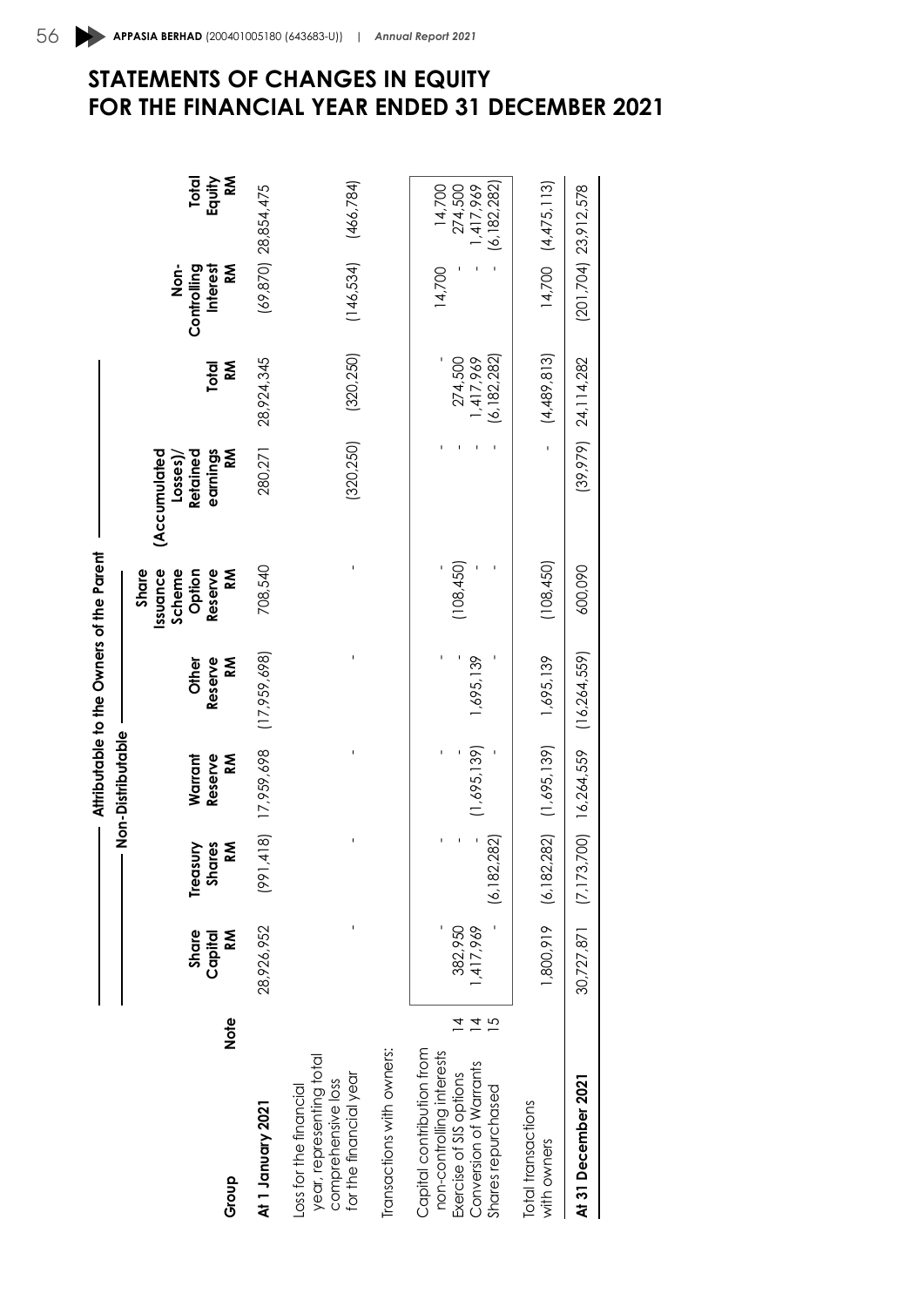|                                                                                                                                   |                 |                               |                                | Attributable to the Owners of the Parent<br>lon-Distributable |                       |                                                       |                                                      |                                   |                                      |                                          |
|-----------------------------------------------------------------------------------------------------------------------------------|-----------------|-------------------------------|--------------------------------|---------------------------------------------------------------|-----------------------|-------------------------------------------------------|------------------------------------------------------|-----------------------------------|--------------------------------------|------------------------------------------|
| Group                                                                                                                             | Note            | <b>NS</b><br>Share<br>Capital | Treasury<br><b>Shares</b><br>M | Reserve<br>Κ<br>Warrant                                       | Κ<br>Reserve<br>Other | Issuance<br>Scheme<br>Option<br>Reserve<br>Š<br>Share | earnings<br>Š<br>(Accumulated<br>Retained<br>Losses) | Κ<br>Total                        | Interest<br>Š<br>don-<br>Controlling | Equity<br>Κ<br><b>Total</b>              |
| At 1 January 2020                                                                                                                 |                 | 26,463,256                    | (317, 120)                     | 20,489,250                                                    | (20,489,250)          | 789,516                                               |                                                      | $(398,593)$ 26,537,059            |                                      | 26,537,059                               |
| for the financial year<br>representing total<br>Profit/(Loss) for the<br>comprehensive<br>financial year,<br>income/(loss)        |                 |                               |                                | I                                                             | ı                     |                                                       | 678,864                                              | 678,864                           | (70, 170)                            | 608,694                                  |
| Transactions with owners:                                                                                                         |                 |                               |                                |                                                               |                       |                                                       |                                                      |                                   |                                      |                                          |
| Capital contribution from<br>non-controlling interests<br>Conversion of Warrants<br>Exercise of SIS options<br>Shares repurchased | $\frac{1}{4}$ 5 | 285,936<br>2,177,760          | (674, 298)                     | (2,529,552)                                                   | 2,529,552             | (80, 976)                                             |                                                      | 2,177,760<br>(674,298)<br>204,960 | 300                                  | 2,177,760<br>(674,298)<br>300<br>204,960 |
| Total transactions<br>with owners                                                                                                 |                 | 2,463,696                     | (674, 298)                     | (2,529,552)                                                   | 2,529,552             | (80,976)                                              | ı                                                    | 1,708,422                         | 300                                  | 1,708,722                                |
| At 31 December 2020                                                                                                               |                 | 28,926,952                    | (991, 418)                     | 17,959,698                                                    | (17, 959, 698)        | 708,540                                               | 280,271                                              | 28,924,345                        |                                      | $(69, 870)$ 28,854,475                   |

## **STATEMENTS OF CHANGES IN EQUITY FOR THE FINANCIAL YEAR ENDED 31 DECEMBER 2021 (CONT'D)**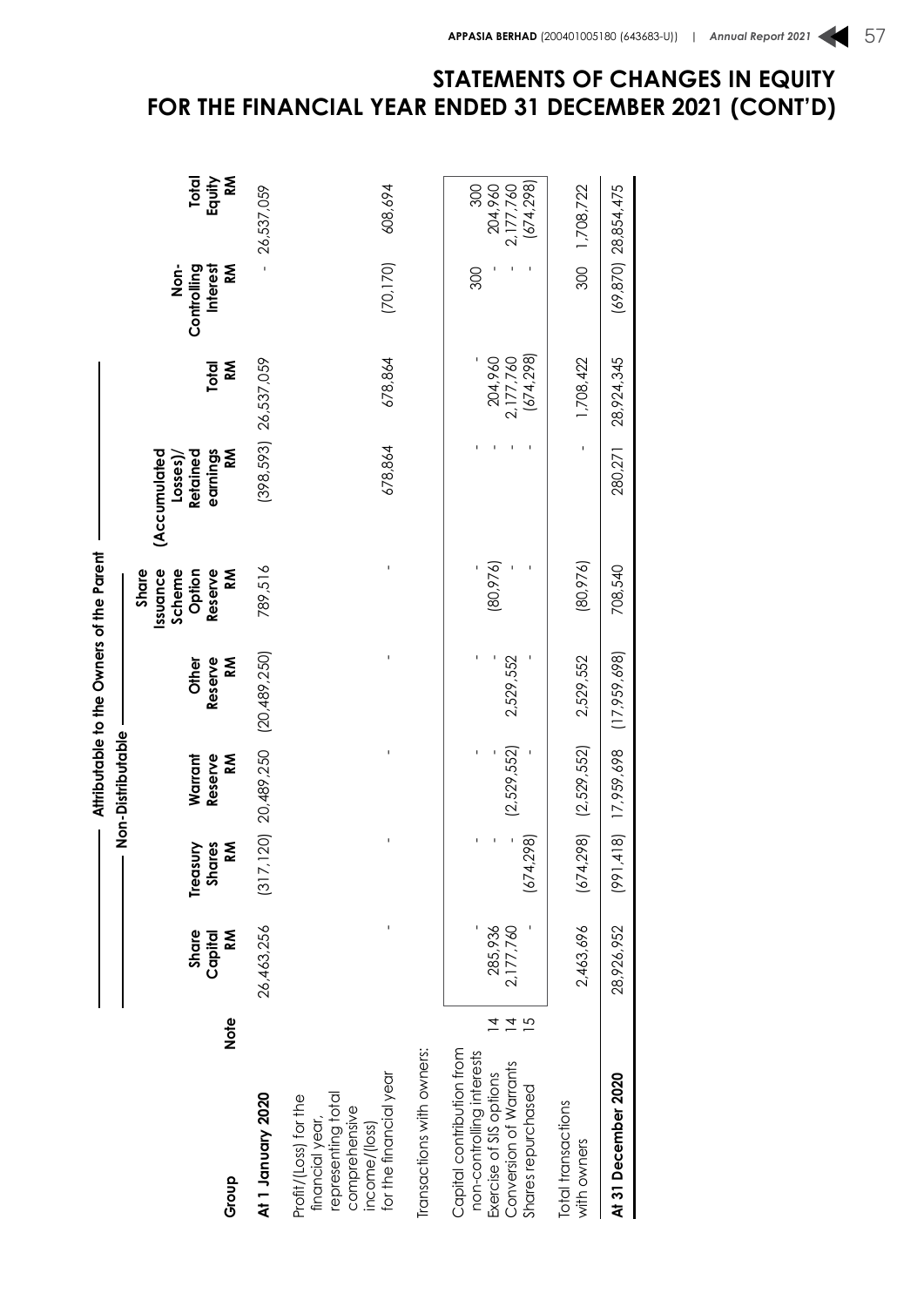|                                                                                                |      |                       |                                 |                                                 | Attributable to the Owners of the Parent |                                                              |                                |                                       |
|------------------------------------------------------------------------------------------------|------|-----------------------|---------------------------------|-------------------------------------------------|------------------------------------------|--------------------------------------------------------------|--------------------------------|---------------------------------------|
|                                                                                                |      |                       |                                 | Non-Distributable                               |                                          |                                                              |                                |                                       |
| Company                                                                                        | Note | Share<br>M<br>Capital | Shares<br><b>NS</b><br>Treasury | Warrant<br>Reserve<br>Š                         | ⋚<br>Reserve<br><b>Other</b>             | Share<br>Issuance<br>Scheme<br>Option<br>Reserve<br><b>M</b> | Retained<br>Earnings<br>k<br>≪ | <b>NS</b><br>Total<br>Equity          |
| At 1 January 2021                                                                              |      | 28,926,952            | (991, 418)                      | 17,959,698                                      | (17,959,698)                             | 708,540                                                      | 5,128,306                      | 33,772,380                            |
| representing total comprehensive<br>oss for the financial year,<br>loss for the financial year |      |                       |                                 |                                                 |                                          |                                                              | (293, 460)                     | (293, 460)                            |
| iransactions with owners:                                                                      |      |                       |                                 |                                                 |                                          |                                                              |                                |                                       |
| Conversion of Warrants<br>Exercise of SIS options<br>Shares repurchased                        |      | 382,950<br>1,417,969  | (6, 182, 282)                   | (1,695,139)                                     | 1,695,139                                | (108, 450)                                                   |                                | (6, 182, 282)<br>1,417,969<br>274,500 |
| otal transactions with owners                                                                  |      | 1,800,919             | (6, 182, 282)                   | (1,695,139)                                     | 1,695,139                                | (108, 450)                                                   | $\mathbf{I}$                   | (4,489,813)                           |
| At 31 December 2021                                                                            |      | 30,727,871            |                                 | $(7, 173, 700)$ $16, 264, 559$ $(16, 264, 559)$ |                                          | 600,090                                                      | 4,834,846                      | 28,989,107                            |

# **STATEMENTS OF CHANGES IN EQUITY FOR THE FINANCIAL YEAR ENDED 31 DECEMBER 2021 (CONT'D)**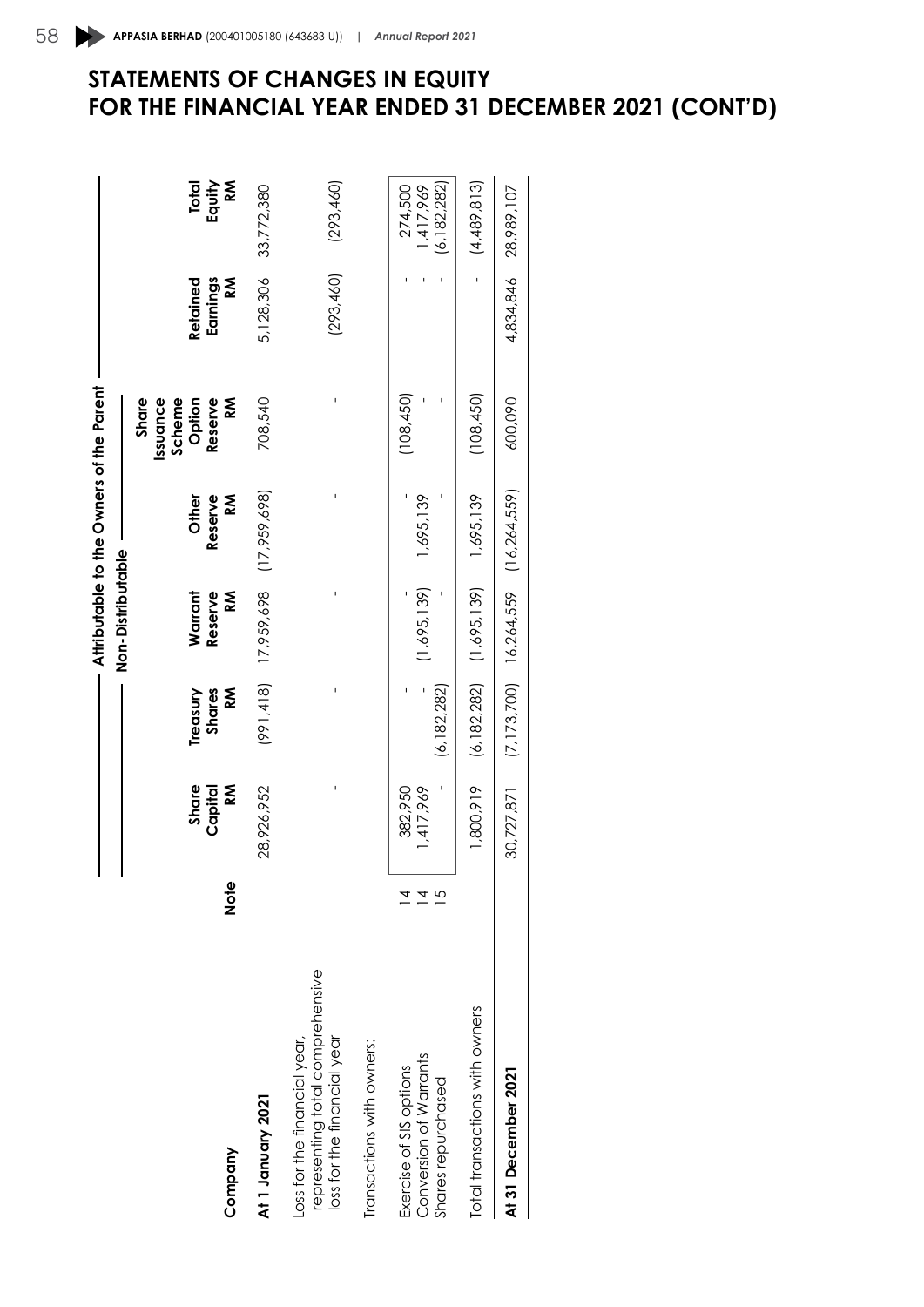|                                                                                                     |      | I                    |                  |                                      | Attributable to the Owners of the Parent |                                       |                    |                                    |
|-----------------------------------------------------------------------------------------------------|------|----------------------|------------------|--------------------------------------|------------------------------------------|---------------------------------------|--------------------|------------------------------------|
|                                                                                                     |      | I                    |                  | Non-Distributable                    |                                          |                                       |                    |                                    |
|                                                                                                     |      | Share                | Treasury         | Warrant                              | Other                                    | Share<br>Issuance<br>Scheme<br>Option | Retained           | Total                              |
| Company                                                                                             | Note | Capital<br>ΚÑ        | Shares<br>k<br>≪ | Reserve<br>⋚                         | <b>M</b><br>Reserve                      | Reserve<br>Κ                          | Earnings<br>k<br>≪ | Κ<br>Equity                        |
| At 1 January 2020                                                                                   |      | 26,463,256           | (317, 120)       | 20,489,250                           | (20,489,250)                             | 789,516                               | 5,052,055          | 31,987,707                         |
| representing total comprehensive<br>income for the financial year<br>Profit for the financial year, |      |                      | ı                |                                      |                                          | ı                                     | 76,251             | 76,251                             |
| iransactions with owners:                                                                           |      |                      |                  |                                      |                                          |                                       |                    |                                    |
| Conversion of Warrants<br>Exercise of SIS options<br>Shares repurchased                             | 4    | 285,936<br>2,177,760 | (674, 298)       | (2,529,552)                          | 2,529,552                                | (80, 976)                             |                    | (674, 298)<br>2,177,760<br>204,960 |
| Total transactions with owners                                                                      |      | 2,463,696            | (674, 298)       | (2,529,552)                          | 2,529,552                                | (80, 976)                             | ı                  | 1,708,422                          |
| At 31 December 2020                                                                                 |      | 28,926,952           |                  | $(991, 418)$ 17,959,698 (17,959,698) |                                          | 708,540                               | 5,128,306          | 33,772,380                         |

# The accompanying notes form an integral part of the financial statements. The accompanying notes form an integral part of the financial statements.

# **STATEMENTS OF CHANGES IN EQUITY FOR THE FINANCIAL YEAR ENDED 31 DECEMBER 2021 (CONT'D)**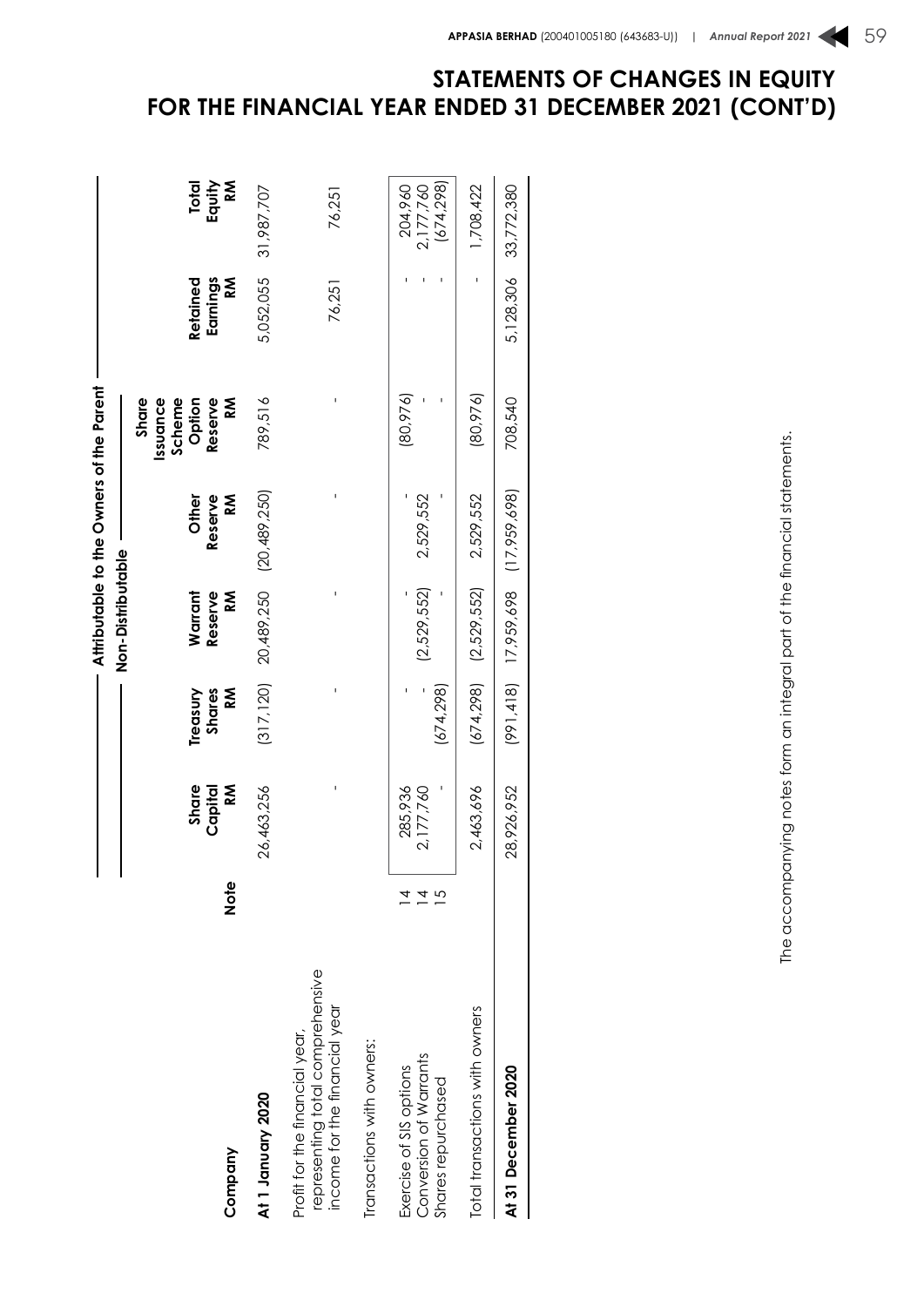# **STATEMENTS OF CASH FLOWS FOR THE FINANCIAL YEAR ENDED 31 DECEMBER 2021**

|                                      |             |                   | Group             |                   | Company    |
|--------------------------------------|-------------|-------------------|-------------------|-------------------|------------|
|                                      | <b>Note</b> | 2021<br><b>RM</b> | 2020<br><b>RM</b> | 2021<br><b>RM</b> | 2020<br>RM |
| Cash flows from operating activities |             |                   |                   |                   |            |
| (Loss)/Profit before tax             |             | (294, 220)        | 472,405           | (271, 104)        | 66,886     |
| Adjustments for:                     |             |                   |                   |                   |            |
| Amortisation of intangible assets    |             | 996,689           | 982,856           |                   |            |
| Depreciation of:                     |             |                   |                   |                   |            |
| - investment properties              |             | 50,000            | 50,000            | 50,000            | 50,000     |
| - property, plant and equipment      |             | 233,867           | 237,485           | 82,721            | 115,765    |
| - right-of-use assets                |             | 181,968           | 45,773            | 24,482            | 32,641     |
| Impairment/(Reversal of              |             |                   |                   |                   |            |
| impairment) losses on:               |             |                   |                   |                   |            |
| - amount due from subsidiary         |             |                   |                   |                   |            |
| companies                            |             |                   |                   |                   | (125, 018) |
| - trade receivables                  |             | 5,020             | 1,993             |                   |            |
| - other receivables                  |             |                   | 1,201             |                   |            |
| Interest expenses                    |             | 7,706             | 3,008             | 123               | 1,418      |
| Inventories written down             |             |                   | 66,162            |                   |            |
| Inventories written off              |             | 33,027            |                   |                   |            |
| Property, plant and equipment        |             |                   |                   |                   |            |
| written off                          |             |                   | 4                 |                   | 3          |
| Gain on disposal of:                 |             |                   |                   |                   |            |
| - property, plant and equipment      |             | (99)              | (2, 392)          | (99)              | (1, 193)   |
| - right-of-use assets                |             | (28, 318)         |                   | (28, 318)         |            |
| Unrealised loss/(gain) on foreign    |             |                   |                   |                   |            |
| exchange                             |             | 119               | (347)             |                   |            |
| Interest income                      |             | (161, 668)        | (61, 768)         | (32, 239)         |            |
| Operating profit/(loss) before       |             |                   |                   |                   |            |
| working capital changes              |             | 1,024,091         | 1,796,380         | (174, 434)        | 140,502    |
| Change in working capital:           |             |                   |                   |                   |            |
| Inventories                          |             | 31,505            | 24,616            |                   |            |
| Receivables                          |             | (1,851,148)       | 527,787           | 4,291             | (2,814)    |
| Payables                             |             | 384,445           | 809,842           | 5,366             | 18,650     |
|                                      |             |                   |                   |                   |            |
|                                      |             | (1,435,198)       | 1,362,245         | 9,657             | 15,836     |
| Cash (used in)/generated             |             |                   |                   |                   |            |
| from operations                      |             | (411, 107)        | 3,158,625         | (164, 777)        | 156,338    |
| Interest paid                        |             | (7,706)           | (3,008)           | (123)             | (1, 418)   |
| Interest received                    |             | 161,668           | 61,768            | 32,239            |            |
| Tax paid                             |             | (162, 359)        | (96, 133)         | (18,000)          | (16, 778)  |
| Tax refund                           |             | 261,055           |                   |                   |            |
| Net cash (used in)/from              |             |                   |                   |                   |            |
| operating activities                 |             | (158, 449)        | 3,121,252         | (150, 661)        | 138,142    |
|                                      |             |                   |                   |                   |            |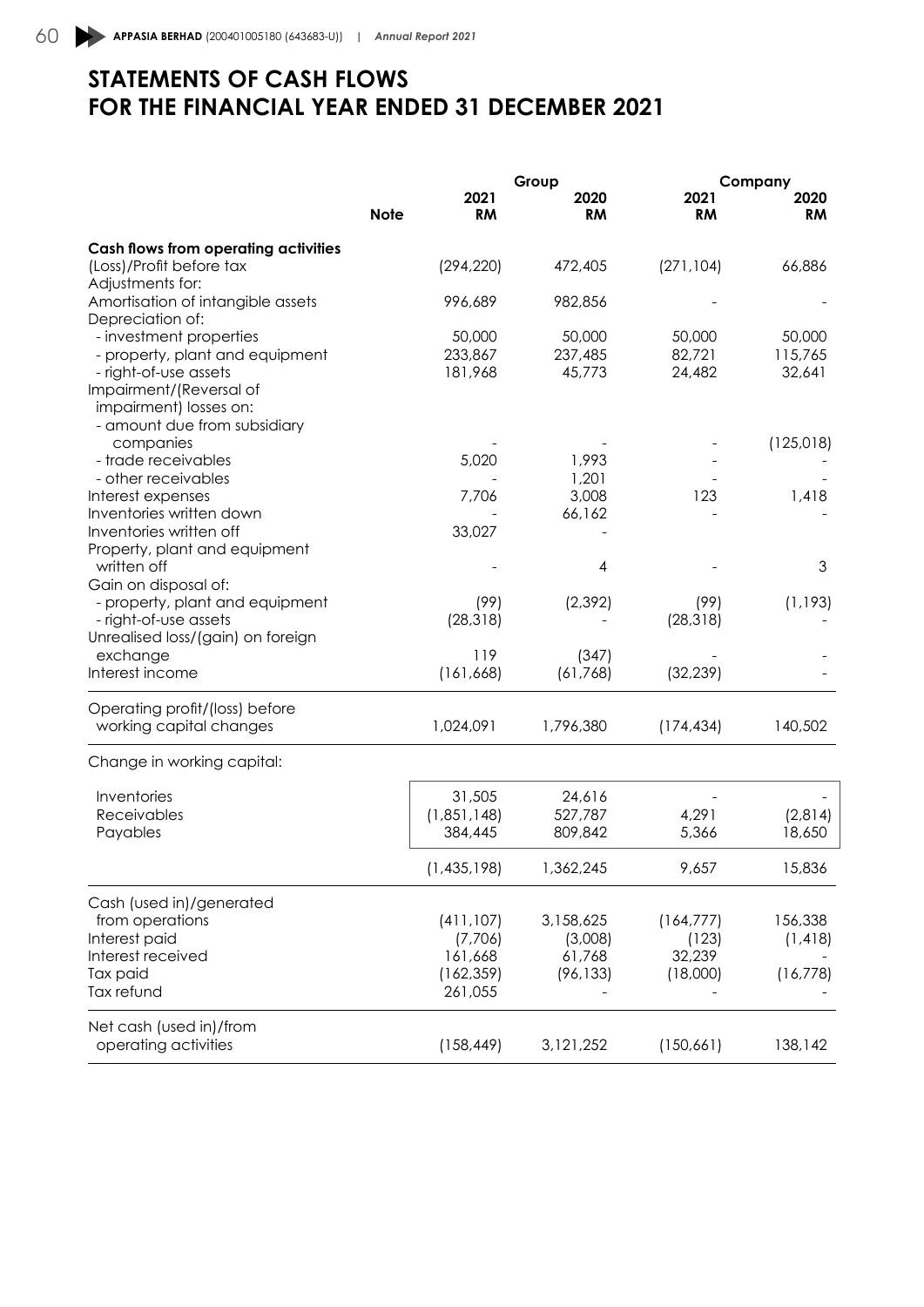## **STATEMENTS OF CASH FLOWS FOR THE FINANCIAL YEAR ENDED 31 DECEMBER 2021 (CONT'D)**

|                                                                                                                                                                                                                                |             |                                                     | Group                                          |                                                                   | Company                                                          |  |
|--------------------------------------------------------------------------------------------------------------------------------------------------------------------------------------------------------------------------------|-------------|-----------------------------------------------------|------------------------------------------------|-------------------------------------------------------------------|------------------------------------------------------------------|--|
|                                                                                                                                                                                                                                | <b>Note</b> | 2021<br><b>RM</b>                                   | 2020<br><b>RM</b>                              | 2021<br><b>RM</b>                                                 | 2020<br><b>RM</b>                                                |  |
| <b>Cash flows from investing</b><br>activities                                                                                                                                                                                 |             |                                                     |                                                |                                                                   |                                                                  |  |
| Acquisition of investment in a<br>subsidiary company<br>Additions to development expeditures<br>Net cash inflows arising<br>from incorporation of                                                                              |             | (251, 773)                                          | (974, 522)                                     | (34,300)                                                          | (1,600,700)                                                      |  |
| subsidiary company with<br>non-controlling interests<br>Net cash inflows arising from                                                                                                                                          |             |                                                     | 300                                            |                                                                   |                                                                  |  |
| additional capital contribution from<br>non-controlling interests<br>Repayment from subsidiary companies                                                                                                                       |             | 14,700                                              |                                                |                                                                   | 9,293,178                                                        |  |
| Purchase of property, plant and<br>equipment                                                                                                                                                                                   |             | (270, 833)                                          | (228, 751)                                     |                                                                   | (63, 568)                                                        |  |
| Proceeds from disposal of property,<br>plant and equipment<br>Proceeds from disposal of right-of-use                                                                                                                           |             | 100                                                 | 2,400                                          | 100                                                               | 1,200                                                            |  |
| asset                                                                                                                                                                                                                          |             | 80,000                                              |                                                | 80,000                                                            |                                                                  |  |
| Net cash (used in)/from investing<br>activities                                                                                                                                                                                |             | (427,806)                                           | (1, 200, 573)                                  | 45,800                                                            | 7,630,110                                                        |  |
| <b>Cash flows from financing activities</b><br>Advance to subsidiary companies<br>Proceeds from exercise of SIS options<br>Proceeds from conversion of warrants<br>Payment of lease liabilities<br>Purchase of treasury shares |             | 274,500<br>1,417,969<br>(168, 252)<br>(6, 182, 282) | 204,960<br>2,177,760<br>(46,939)<br>(674, 298) | (3,405,100)<br>274,500<br>1,417,969<br>(11, 873)<br>(6, 182, 282) | (1, 229, 312)<br>204,960<br>2,177,760<br>(34, 529)<br>(674, 298) |  |
| Net cash (used in)/from financing<br>activities                                                                                                                                                                                |             | (4,658,065)                                         | 1,661,483                                      | (7,906,786)                                                       | 444,581                                                          |  |
| Net (decrease)/increase in cash<br>and cash equivalents<br>Effect of exchange translation                                                                                                                                      |             | (5,244,320)                                         | 3,582,162                                      | (8,011,647)                                                       | 8,212,833                                                        |  |
| differences on cash and cash<br>equivalents                                                                                                                                                                                    |             | (119)                                               | 347                                            |                                                                   |                                                                  |  |
| Cash and cash equivalents at the<br>beginning of the financial year                                                                                                                                                            |             | 14,408,900                                          | 10,826,391                                     | 10,106,223                                                        | 1,893,390                                                        |  |
| <b>Cash and cash equivalents</b><br>at the end of the financial year                                                                                                                                                           |             | 9,164,461                                           | 14,408,900                                     | 2,094,576                                                         | 10,106,223                                                       |  |
| <b>Cash and cash equivalents</b><br>at the end of the financial<br>year comprises:<br>Cash and bank balances                                                                                                                   |             | 9,164,461                                           | 14,408,900                                     | 2,094,576                                                         | 10,106,223                                                       |  |

The accompanying notes form an integral part of the financial statements.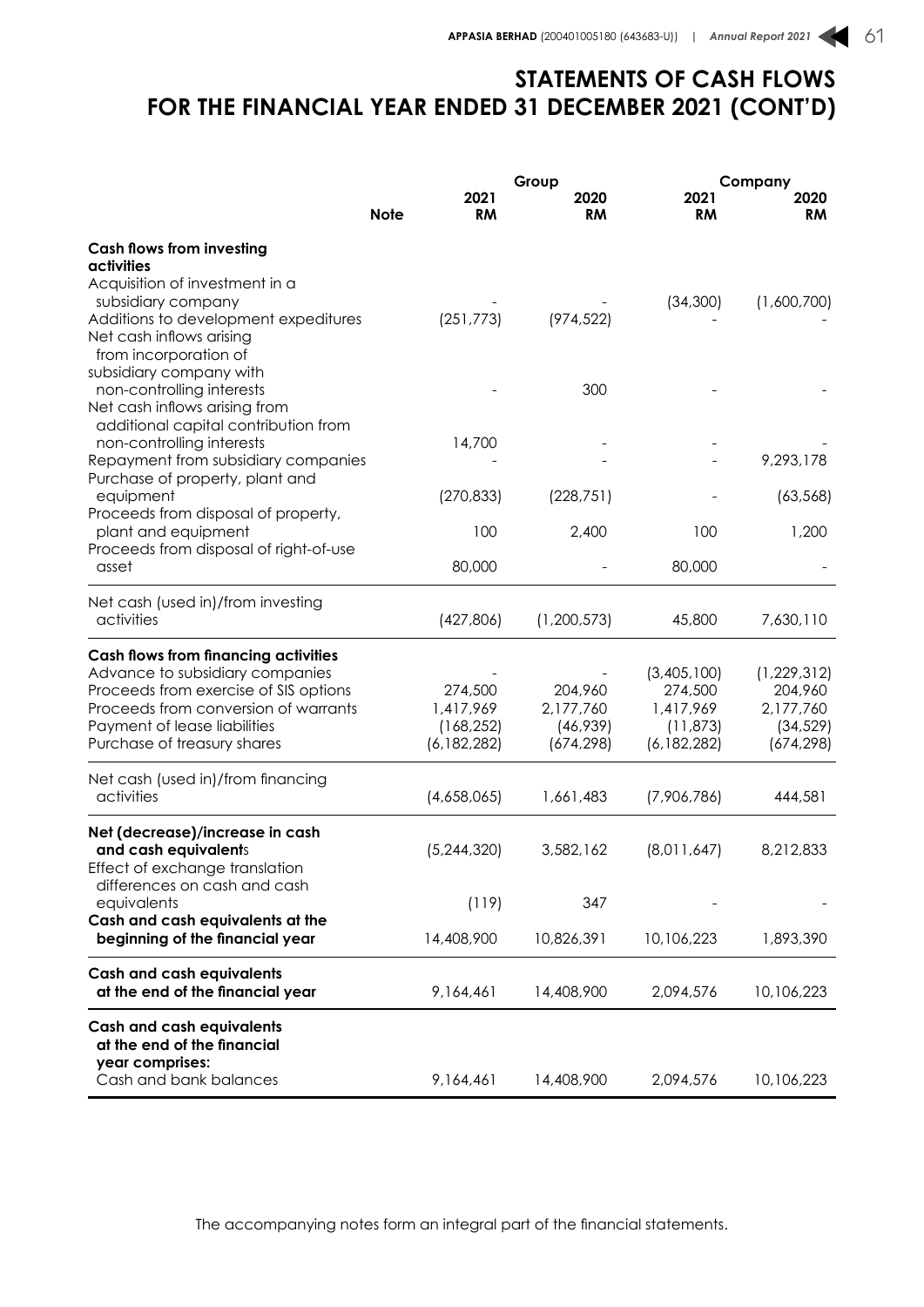# **NOTES TO THE FINANCIAL STATEMENTS 31 DECEMBER 2021**

#### **1. Corporate Information**

The Company is a public limited liability company, incorporated and domiciled in Malaysia and is listed on the Ace Market of the Bursa Malaysia Securities Berhad.

The registered office of the Company is located at E-10-4, Megan Avenue 1, 189, Jalan Tun Razak, 50400 Kuala Lumpur, Malaysia.

The principal place of business of the Company is at 1-40-1, Menara Bangkok Bank, Berjaya Central Park, No. 105, Jalan Ampang, 50450 Kuala Lumpur, Malaysia.

The principal activities of the Company consist of provision of management services and investment holding. The principal activities of its subsidiary companies are disclosed in Note 8. There have been no significant changes in the nature of these activities of the Company and its subsidiary companies during the financial year.

#### **2. Basis of Preparation**

#### **(a) Statement of compliance**

The financial statements of the Group and of the Company have been prepared in accordance with Malaysian Financial Reporting Standards ("MFRSs"), International Financial Reporting Standards and the requirements of the Companies Act 2016 in Malaysia.

The financial statements of the Group and of the Company have been prepared under the historical cost convention, unless otherwise indicated in the significant accounting policies below.

#### **Adoption of new and amended standards**

During the financial year, the Group and the Company have adopted the following amendments to MFRSs issued by the Malaysian Accounting Standards Board ("MASB") that are mandatory for current financial year:

Amendments to MFRS 16 Covid-19 - Related Rent Concessions Amendments to MFRS 9, MFRS 139, MFRS 7, Interest Rate Benchmark Reform -Phase 2 MFRS 4 and MFRS 16

The adoption of the amendments to MFRSs did not have any significant impact on the financial statements of the Group and of the Company.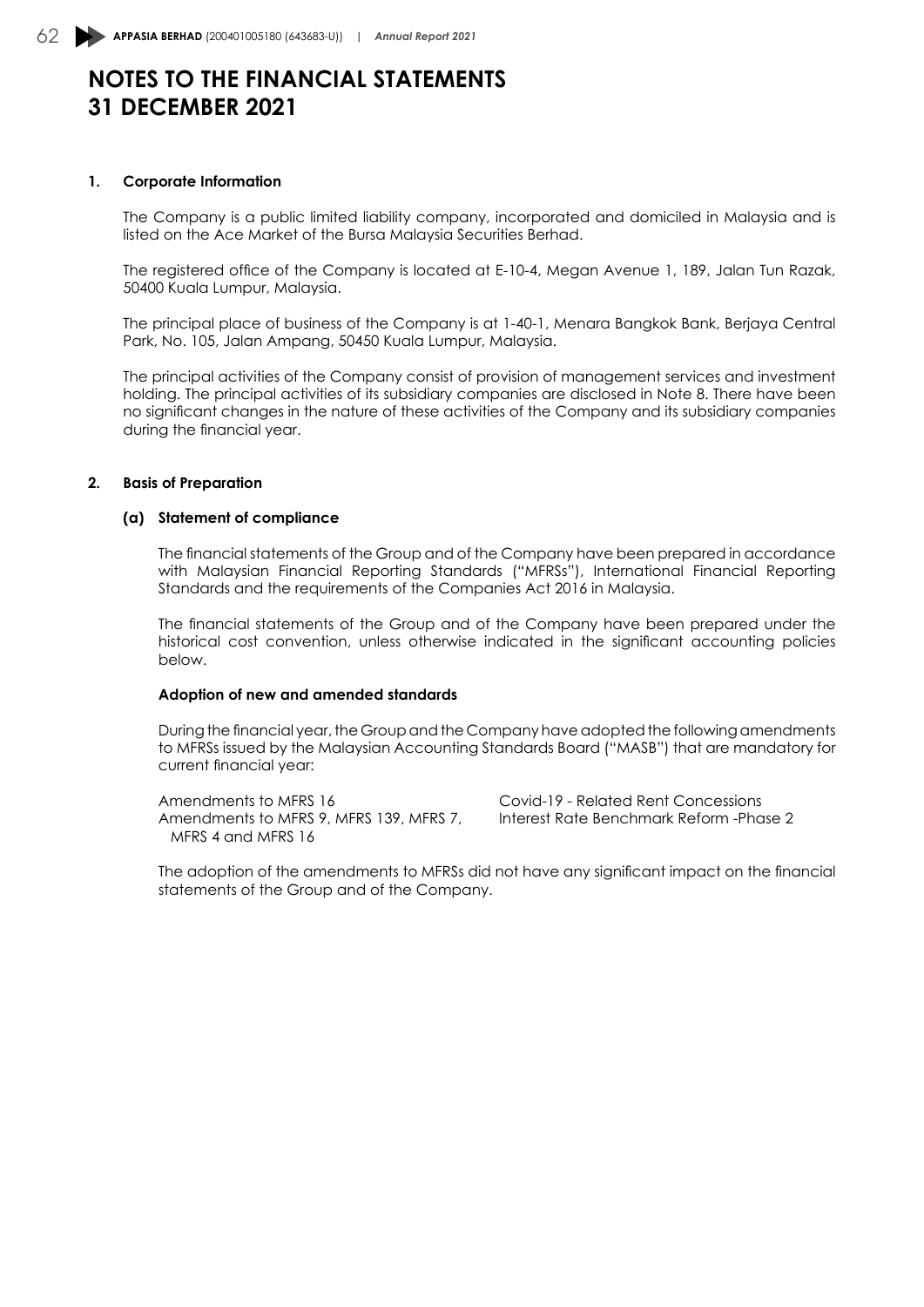#### **2. Basis of Preparation (Cont'd)**

#### **(a) Statement of compliance (Cont'd)**

#### **Standard issued but not yet effective**

The Group and the Company have not applied the following new MFRSs and amendments to MFRSs that have been issued by the MASB but are not yet effective for the Group and for the Company:

|                                                                                                                          |                                                                                           | <b>Effective dates</b><br>for financial<br>periods<br>beginning<br>on or after |
|--------------------------------------------------------------------------------------------------------------------------|-------------------------------------------------------------------------------------------|--------------------------------------------------------------------------------|
| Amendment to MFRS 16                                                                                                     | Covid-19 - Related Rent Concessions beyond<br>30 June 2021                                | 1 April 2021                                                                   |
| Amendments to MFRS 3                                                                                                     | Reference to the Conceptual Framework                                                     | 1 January 2022                                                                 |
| Amendments to MFRS 116                                                                                                   | Property, Plant and Equipment - Proceeds<br>before Intended Use                           | 1 January 2022                                                                 |
| Amendments to MFRS 137                                                                                                   | Onerous Contracts - Cost of Fulfilling a<br>Contract                                      | 1 January 2022                                                                 |
| Annual Improvements to MFRS Standards 2018 - 2020<br>Amendments to MFRS 1<br>$\bullet$<br>Amendments to MFRS 9<br>٠<br>٠ | Amendments to Illustrative Examples accompanying MFRS 16                                  | 1 January 2022                                                                 |
| Amendments to MFRS 141<br>$\bullet$                                                                                      |                                                                                           |                                                                                |
| MFRS 17                                                                                                                  | <b>Insurance Contracts</b>                                                                | 1 January 2023                                                                 |
| Amendments to MFRS 17                                                                                                    | <b>Insurance Contracts</b>                                                                | 1 January 2023                                                                 |
| Amendments to MFRS 17                                                                                                    | Initial Application of MFRS 17 and<br>MFRS 9 - Comparative Information                    | 1 January 2023                                                                 |
| Amendments to MFRS 101                                                                                                   | Classification of Liabilities as Current or<br>Non-current                                | 1 January 2023                                                                 |
| Amendments to MFRS 101                                                                                                   | Disclosures of Accounting Policies                                                        | 1 January 2023                                                                 |
| Amendments to MFRS 108                                                                                                   | Disclosures of Accounting Estimates                                                       | 1 January 2023                                                                 |
| Amendments to MFRS 112                                                                                                   | Deferred Tax related to Assets and<br>Liabilities arising from a Single Transaction       | 1 January 2023                                                                 |
| Amendments to MFRS 10<br>and MFRS 128                                                                                    | Sales or Contribution of Assets between an<br>Investor and its Associate or Joint Venture | Deferred until<br>further notice                                               |

The Group and the Company intend to adopt the above new MFRSs and amendments to MFRSs when they become effective.

The initial application of the above-mentioned MFRSs are not expected to have any significant impacts on the financial statements of the Group and of the Company.

#### **(b) Functional and presentation currency**

These financial statements are presented in Ringgit Malaysia ("RM"), which is the Company's functional currency. All financial information is presented in RM and has been rounded to the nearest RM except when otherwise stated.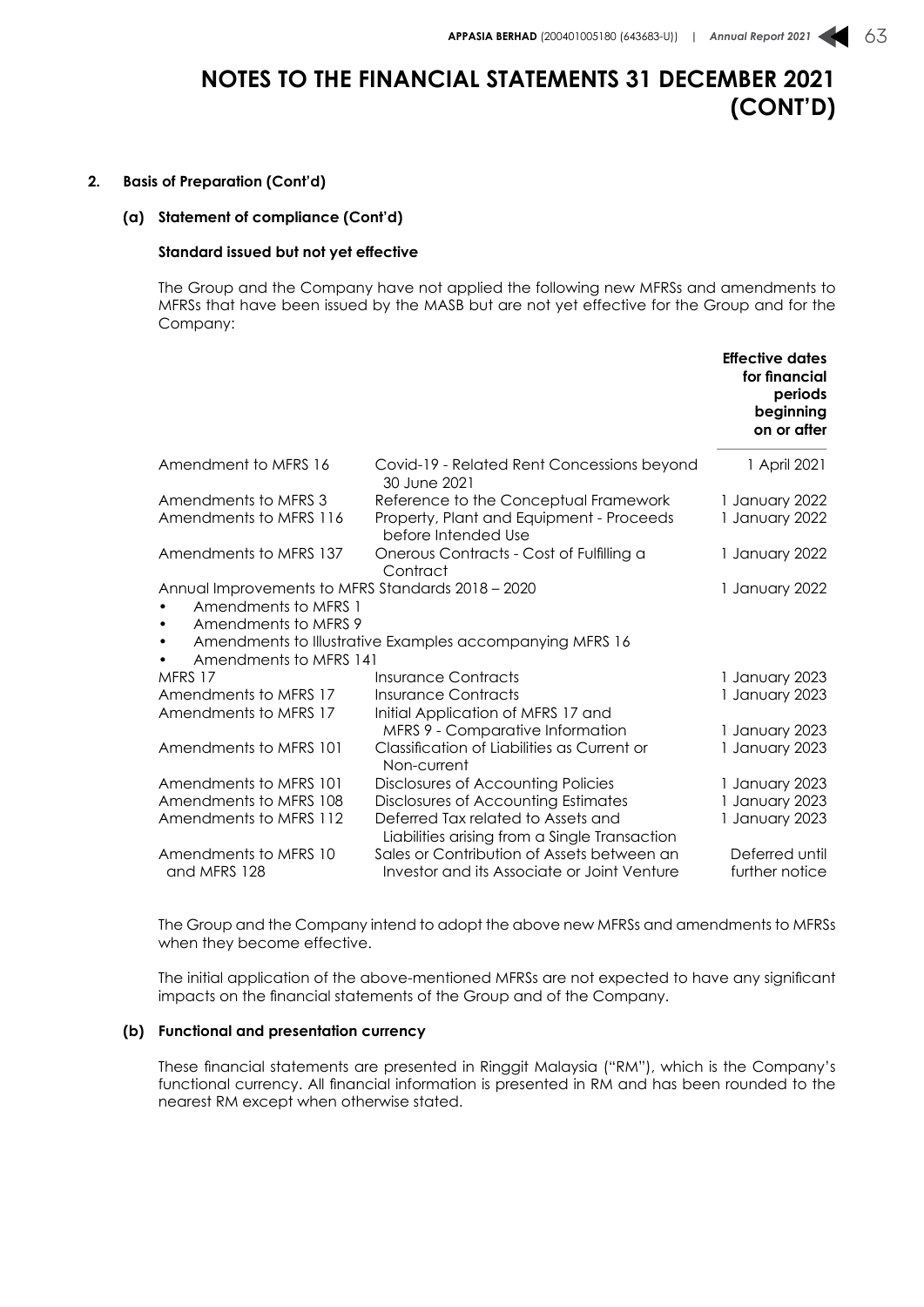#### **2. Basis of Preparation (Cont'd)**

#### **(c) Significant accounting judgements, estimates and assumptions**

The preparation of the Group's financial statements requires management to make judgements, estimates and assumptions that affect the reported amounts of revenues, expenses, assets and liabilities, and the disclosure of contingent liabilities at the reporting date. However, uncertainty about these assumptions and estimates could result in outcomes that could require a material adjustment to the carrying amount of the asset or liability affected in the future.

#### **Judgements**

The following are the judgements made by management in the process of applying the Group's accounting policies that have most significant effect on the amounts recognised in the financial statements:

#### Determining the lease term of contracts with renewal and termination options - Group as lessee

The Group determines the lease term as the non-cancellable term of the lease, together with any periods covered by an option to extend the lease if it is reasonably certain to be exercised, or any periods covered by an option to terminate the lease, if it is reasonably certain not to be exercised.

The Group has a lease contract that include extension and termination options. The Group applies judgement in evaluating whether it is reasonably certain whether or not to exercise the option to renew or terminate the lease. That is, it considers all relevant factors that create an economic incentive for it to exercise either the renewal or termination. After the commencement date, the Group reassesses the lease term if there is a significant event or change in circumstances that is within its control and affects its ability to exercise or not to exercise the option to renew or to terminate.

The Group includes the renewal period as part of the lease term for leases office building with non-cancellable period included as part of the lease term as these are reasonably certain to be exercised because there will be a significant negative effect on operation if a replacement asset is not readily available. Furthermore, the periods covered by termination options are included as part of the lease term only when they are reasonably certain not to be exercised.

#### Satisfaction of performance obligations in relation to contracts with customers

The Group is required to assess each of its contracts with customers to determine whether performance obligations are satisfied over time or at a point in time in order to determine the appropriate method for recognising revenue. This assessment was made based on the terms and conditions of the contracts, and the provisions of relevant laws and regulation.

The Group recognises revenue over time in the following circumstances:

- (a) The customer simultaneously receives and consumes the benefits provided by the Group's performance as the Group performs;
- (b) The Group does not create an asset with an alternative use to the Group and has an enforceable right to payment for performance completed to date; and
- (c) The Group's performance creates or enhances an asset that the customer controls as the asset is created or enhanced.

Where the above criteria are not met, revenue is recognised at a point in time. Where revenue is recognised at a point of time, the Group assesses each contract with customers to determine when the performance obligation of the Group under the contract is satisfied.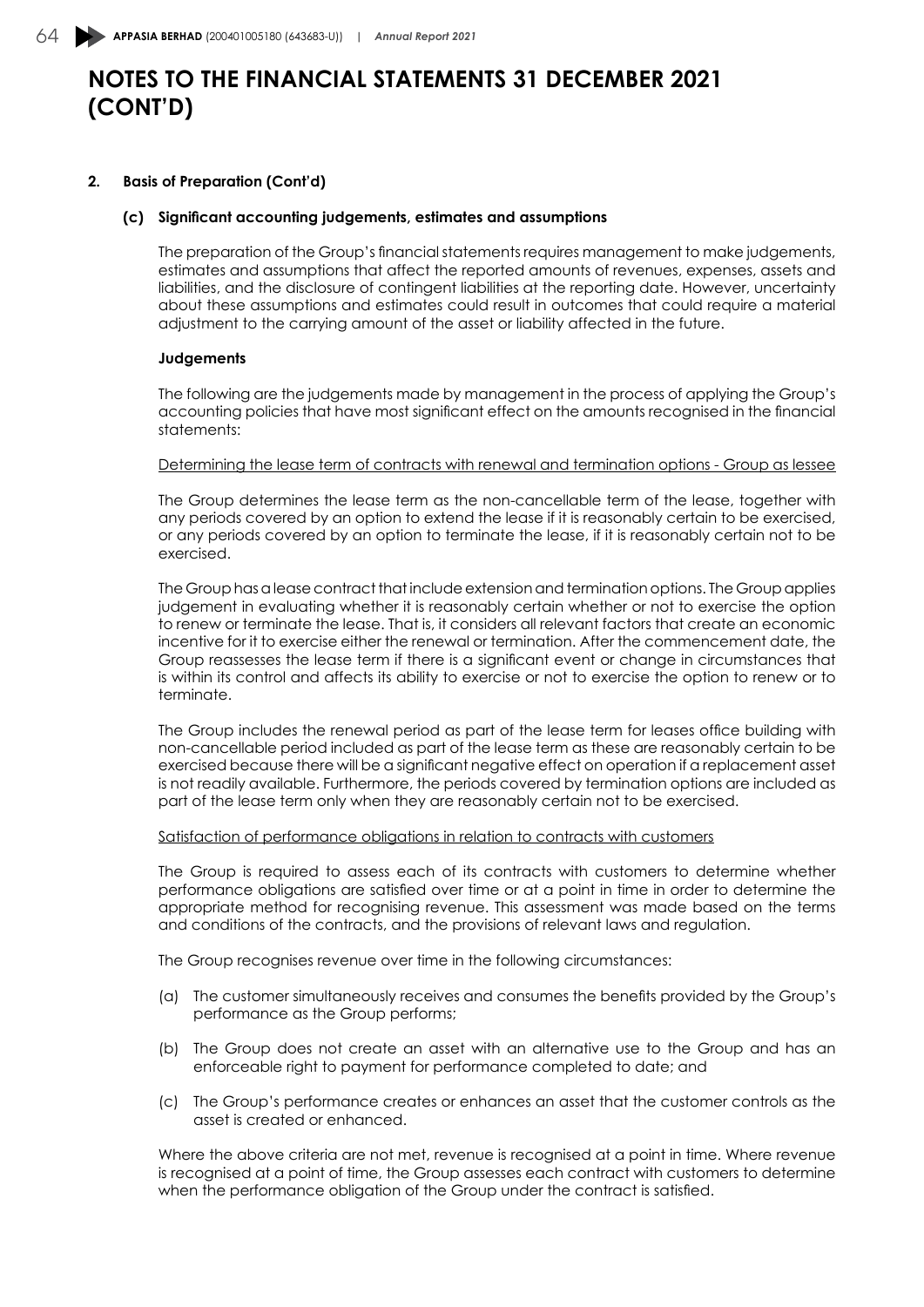#### **2. Basis of Preparation (Cont'd)**

#### **(c) Significant accounting judgements, estimates and assumptions (Cont'd)**

#### **Key sources of estimation uncertainty**

The key assumptions concerning the future and other key sources of estimation uncertainty at the end of the reporting period, that have a significant risk of causing a material adjustment to the carrying amounts of assets and liabilities within the next reporting period are set out below:

#### Useful lives/depreciation of property, plant and equipment, investment properties and right-ofuse ("ROU") asset

The Group regularly reviews the estimated useful lives of property, plant and equipment, investment properties and ROU asset based on factors such as business plan and strategies, expected level of usage and future technological developments. Future results of operations could be materially affected by changes in these estimates brought about by changes in the factors mentioned above. A reduction in the estimated useful lives of property, plant and equipment, investment properties and ROU asset would increase the recorded depreciation and decrease the value of property, plant and equipment, investment properties and ROU asset. The carrying amount at the reporting date for property, plant and equipment, investment properties and ROU asset are disclosed in Notes 4, 5 and 6 respectively.

#### Development expenditures

The Group capitalises development expenditures for a project in accordance with the accounting policy as disclosed in Note 3(f)(i). Initial capitalisation of development expenditures is based on management's judgement that technological and economic feasibility is confirmed, usually when a product development project has reached a defined milestone according to an established project management model. In determining the amounts to be capitalised, management makes assumptions regarding the expected future cash generations of the project, discount rates to be applied and the expected period of benefits. The carrying amount at the reporting date for development expenditures is disclosed in Note 7.

#### Recoverability of development expenditures

During the financial year, the Directors considered the recoverability of the Group's development expenditures arising from its development of E-confirmation platform, webpage marketplace, mobile application system development.

These projects continue to progress in a satisfactory manner, and customers reaction have reconfirmed the Directors' previous estimates of anticipated revenues from the projects. However, increased competitors activities have caused the Directors to reconsider their assumptions regarding future market share and anticipated margins of these products. Detailed sensitivity analysis has been carried out and the Directors are confident that the carrying amount of the asset will be recovered in full, even if returns are reduced. This situation will be closely monitored, and adjustments made in future periods, if market activity indicates that such adjustments are appropriate. The carrying amount at the reporting date for development expenditures is disclosed in Note 7.

#### Amortisation of intangible assets

The Group regularly reviews the estimated useful lives of intangible assets based on the changes in the expected level of usage and technological development, therefore future amortisation charges could be revised. The carrying amount at the reporting date for intangible assets is disclosed in Note 7.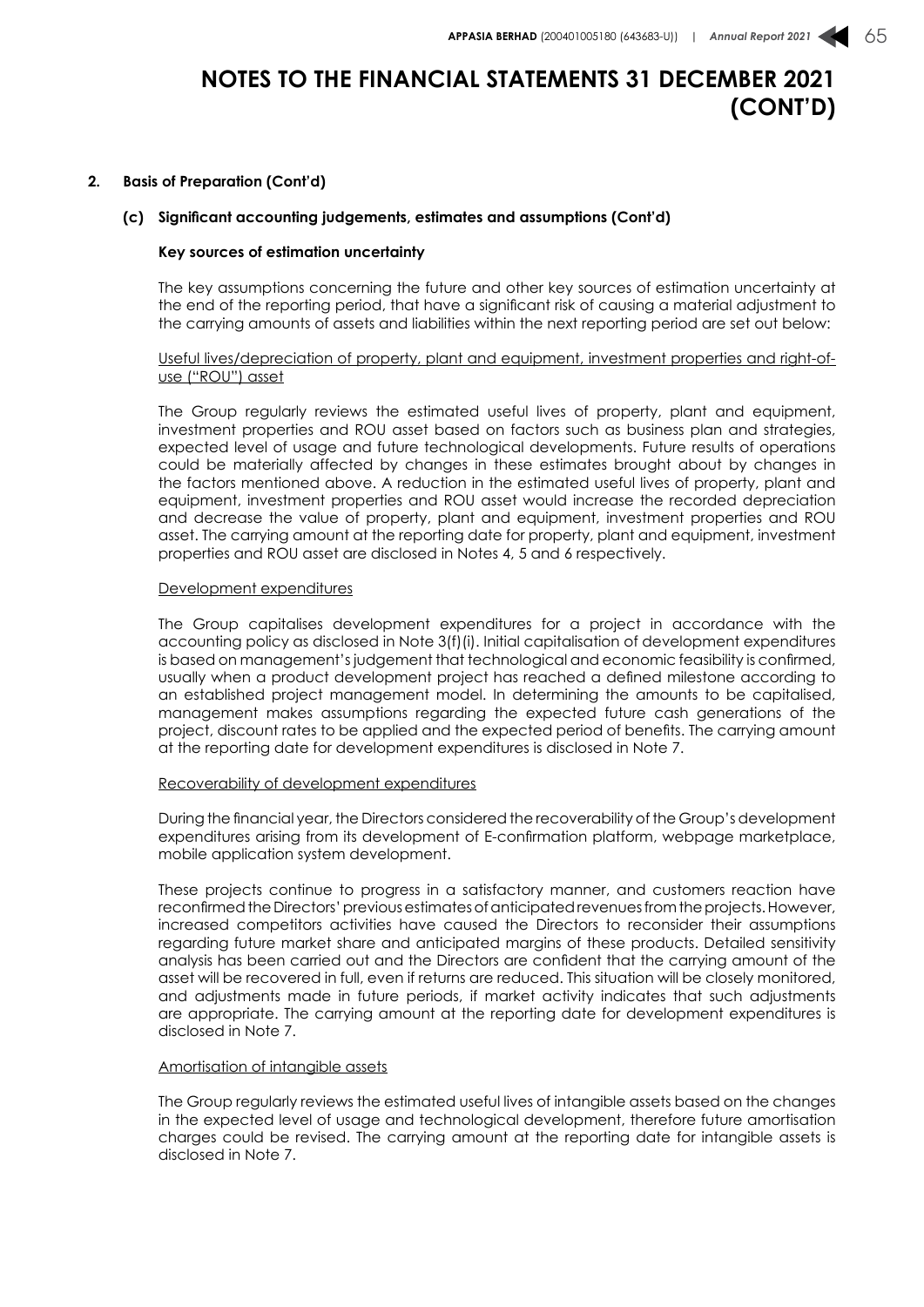#### **2. Basis of Preparation (Cont'd)**

#### **(c) Significant accounting judgements, estimates and assumptions (Cont'd)**

#### **Key sources of estimation uncertainty (Cont'd)**

#### Deferred tax assets

Deferred tax assets are recognised for all unused tax losses, unabsorbed capital allowances and other deductible temporary differences to the extent that it is probable that taxable profit will be available against which the unused tax losses, unabsorbed capital allowances and other deductible temporary differences can be utilised. Significant management judgement is required to determine the amount of deferred tax assets that can be recognised, based upon the likely timing and level of future taxable profits together with future tax planning strategies. The carrying value of recognised and unrecognised deferred tax assets are disclosed in Note 25.

#### Determination of transaction prices

The Group is required to determine the transaction price in respect of each of its contracts with customers. In making such judgement the Group assesses the impact of any variable consideration in the contract due to discounts or penalties, the existence of any significant financing component and any non-cash consideration in the contract.

There is no estimation required in determining the transaction price, as revenue from sale of goods and rendering of services are based on invoiced values. Discounts are not considered as they are only given in rare circumstances.

#### Provision for expected credit loss of financial assets at amortised cost

The Group reviews the recoverability of its receivables, include trade and other receivables, and amount due from subsidiary companies at each reporting date to assess whether an impairment loss should be recognised. The impairment provisions for receivables are based on assumptions about risk of default and expected loss rates. The Group uses judgement in making these assumptions and selecting the inputs to the impairment calculation, based on the Group's past history, existing market conditions, including the effects of COVID-19 pandemic at the end of the reporting period.

The carrying amounts at the reporting date for receivables are disclosed in Notes 9, 11 and 12 respectively.

#### Discount rate used in leases

Where the interest rate implicit in the lease cannot be readily determined, the Group uses the incremental borrowing rate to measure the lease liabilities. The incremental borrowing rate is the interest rate that the Group would have to pay to borrow over a similar term, the funds necessary to obtain an asset of a similar value to the right-of-use asset in a similar economic environment. Therefore, the incremental borrowing rate requires estimation, particularly when no observable rates are available or when they need to be adjusted to reflect the terms and conditions of the lease. The Group estimates the incremental borrowing rate using observable inputs when available and is required to make certain entity-specific estimates.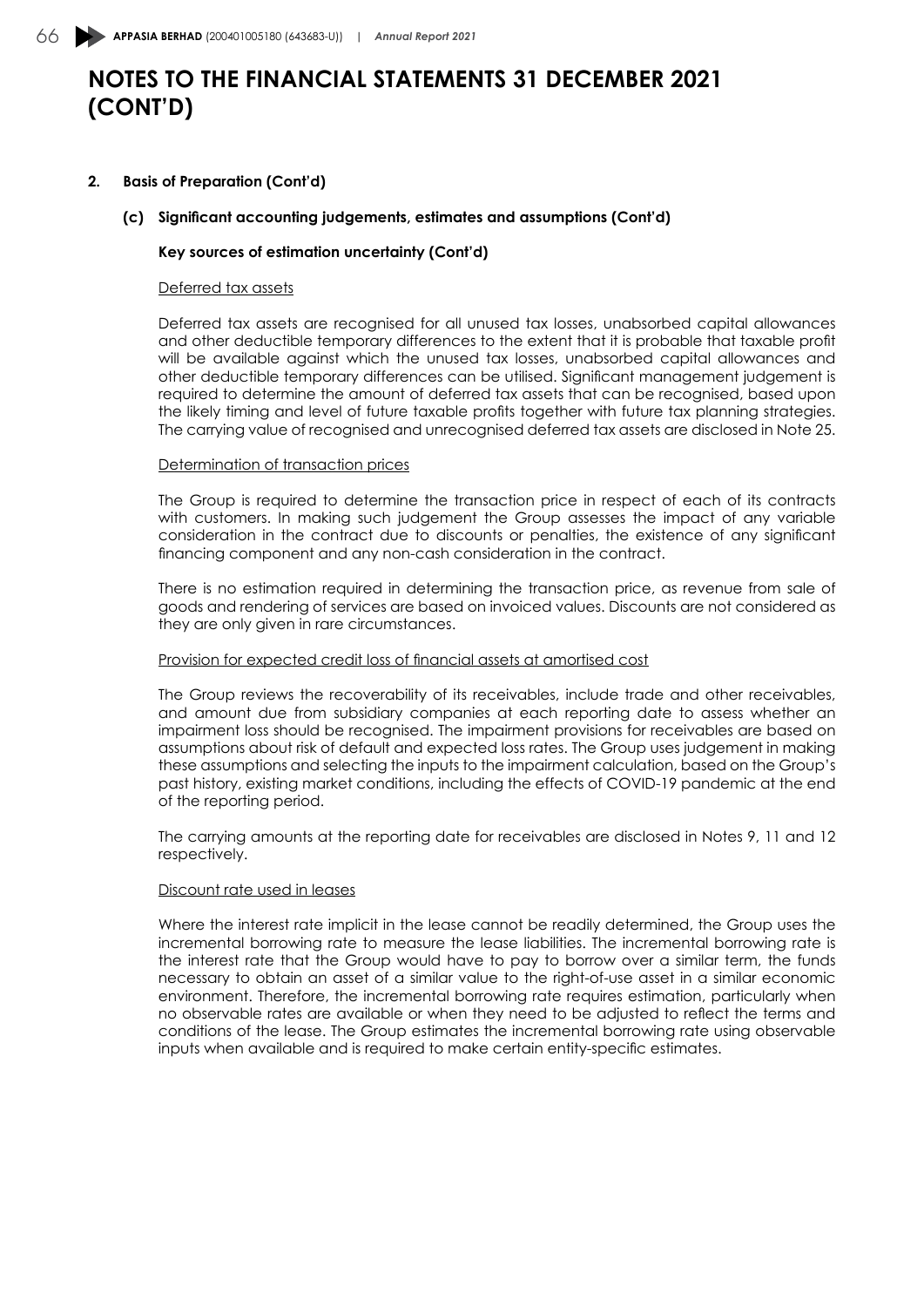#### **2. Basis of Preparation (Cont'd)**

#### **(c) Significant accounting judgements, estimates and assumptions (Cont'd)**

#### **Key sources of estimation uncertainty (Cont'd)**

#### Employee share options

The Group measures the cost of equity-settled transactions with employees by reference to the fair value of the equity instruments at the date at which they are granted. Estimating fair value for share-based payment transactions requires determining the most appropriate valuation model, which is dependent on the terms and conditions of the grant. This estimate also require determining the most appropriate inputs to the valuation model including the expected life of the share option, volatility and dividend yield and making assumptions about them. Details of assumptions made in respect of the share-based payment scheme are disclosed in Notes 16(c) and 28 respectively.

#### Income taxes

Judgement is involved in determining the provision for income taxes. There are certain transactions and computations for which the ultimate tax determination is uncertain during the ordinary course of business.

The Group recognises liabilities for expected tax issues based on estimates of whether additional taxes will be due. Where the final tax outcome of these matters is different from the amounts that were initially recognised, such differences will impact the income tax and deferred tax provisions in the period in which such determination is made. As at 31 December 2021, the Group has tax recoverable and payable of RM57,924 (2020: RM295,201) and RM42,913 (2020: RM8,930) respectively. The Company has tax payable and tax recoverable of RM413 and RMNil (2020: RMNil and RM3,943) respectively.

#### **3. Significant Accounting Policies**

The Group and the Company apply the significant accounting policies set out below, consistently throughout all periods presented in the financial statements unless otherwise stated.

#### **(a) Basis of consolidation**

#### (i) Subsidiary companies

Subsidiary companies are all entities (including structured entities) over which the Group has control. The Group controls an entity when the Group is exposed to, or has rights to, variable returns from its involvement with the entity and has the ability to affect those returns through its power over the entity. Subsidiary companies are fully consolidated from the date on which control is transferred to the Group. They are deconsolidated from the date that control ceases.

The Group applies the acquisition method to account for business combinations. The consideration transferred for the acquisition of a subsidiary company is the fair values of the assets transferred, the liabilities incurred to the former owners of the acquiree and the equity interests issued by the Group. The consideration transferred includes the fair value of any asset or liability resulting from a contingent consideration arrangement. Identifiable assets acquired and liabilities and contingent liabilities assumed in business combination are measured initially at their fair values at the acquisition date. The Group recognises any non-controlling interest in the acquiree on an acquisition-by-acquisition basis, either at fair value or at the non-controlling interest's proportionate share of the recognised amounts of acquiree's identifiable net assets.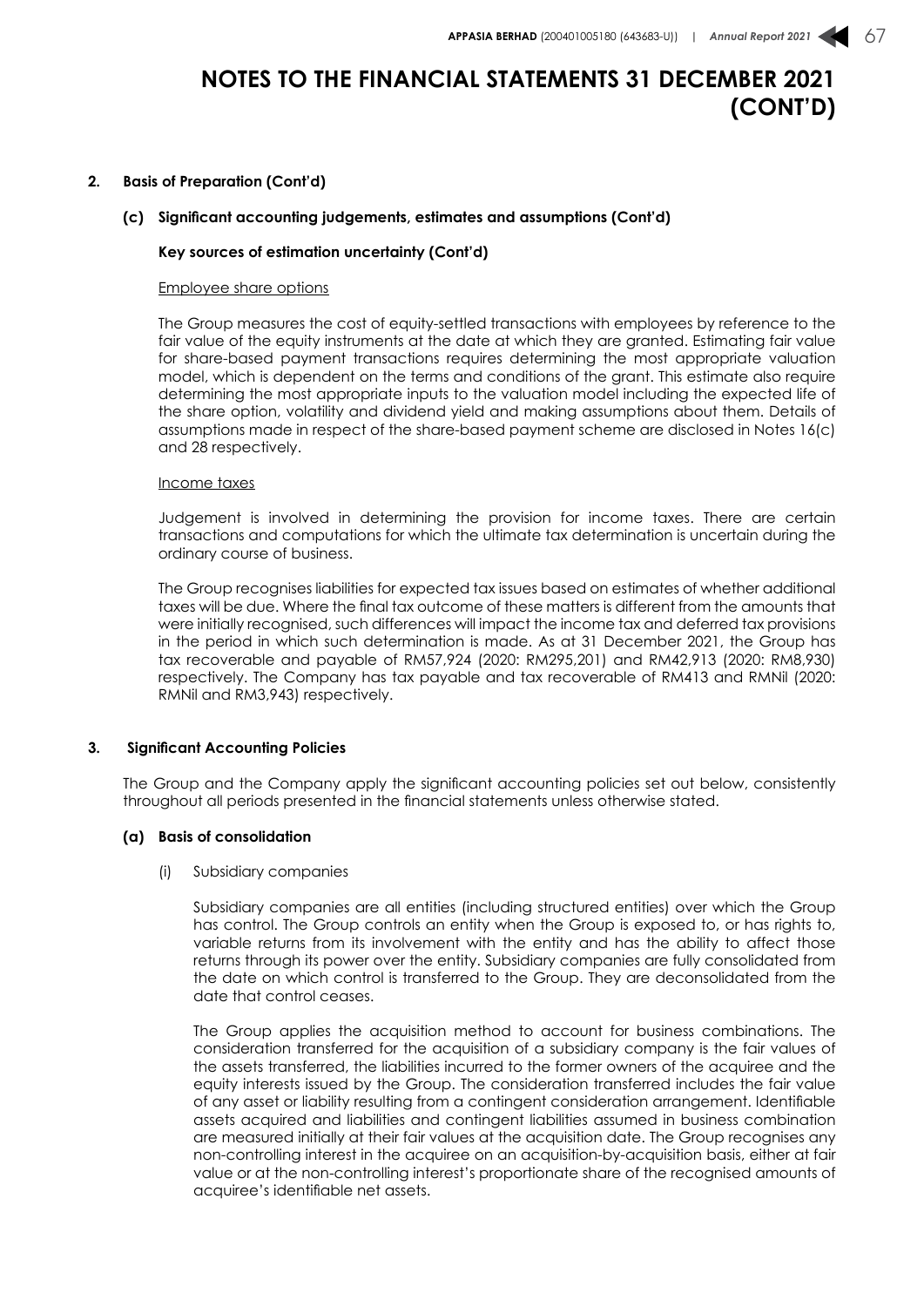#### **3. Significant Accounting Policies (Cont'd)**

#### **(a) Basis of consolidation (Cont'd)**

(i) Subsidiary companies (Cont'd)

Acquisition-related costs are expensed in profit or loss as incurred.

If the business combination is achieved in stages, the acquirer's previously held equity interest in the acquiree is re-measured at its acquisition date fair value and the resulting gain or loss is recognised in profit or loss.

If the initial accounting for a business combination is incomplete by the end of the reporting period in which the combination occurs, the Group reports provisional amounts for the items for which the accounting is incomplete. Those provisional amounts are adjusted during the measurement period (which cannot exceed one year from the acquisition date), or additional assets or liabilities are recognised, to reflect new information obtained about facts and circumstances that existed at the acquisition date, if known, would have affected the amounts recognised at that date.

Any contingent consideration to be transferred by the Group is recognised at fair value at the acquisition date. Contingent consideration classified as an asset or liability that is a financial instrument and within the scope of MFRS 9 Financial Instruments is measured at fair value with the changes in fair value recognised in profit or loss. Contingent consideration that is classified as equity is not re-measured, and its subsequent settlement is accounted for within equity.

Inter-company transactions, balances and unrealised gains or losses on transactions between Group entities are eliminated. Unrealised losses are eliminated only if there is no indication of impairment. Where necessary, accounting policies of subsidiary companies have been changed to ensure consistency with the policies adopted by the Group.

In the Company's separate financial statements, investment in subsidiary companies are stated at cost less accumulated impairment losses. On disposal of such investments, the difference between net disposal proceeds and their carrying amounts are recognised in profit or loss. Where an indication of impairment exists, the carrying amount of the investment is assessed and written down immediately to its recoverable amount. See accounting policy Note 3(l)(i) on impairment of non-financial assets.

(ii) Changes in ownership interests in subsidiary companies without change of control

Transactions with non-controlling interests that do not result in loss of control are accounted for as equity transactions - that is, as transactions with the owners in their capacity as owners. The difference between fair value of any consideration paid and the relevant share acquired of the carrying value of net assets of the subsidiary company is recorded in equity. Gains or losses on disposals to non-controlling interests are also recorded in equity.

(iii) Loss of control

Upon the loses control of a subsidiary company, the Group derecognised the assets and liabilities of the former subsidiary company, including any goodwill, and non-controlling interests and other components of equity related to the former subsidiary company from the consolidated statement of financial position. Any surplus or deficit arising on the loss of control is recognised in profit or loss. If the Group retains any interest in the former subsidiary company, then such interest is remeasured at fair value at the date that control is lost. Subsequently, it is accounted for as an equity-accounted investee or as a financial asset depending on the level of influence retained.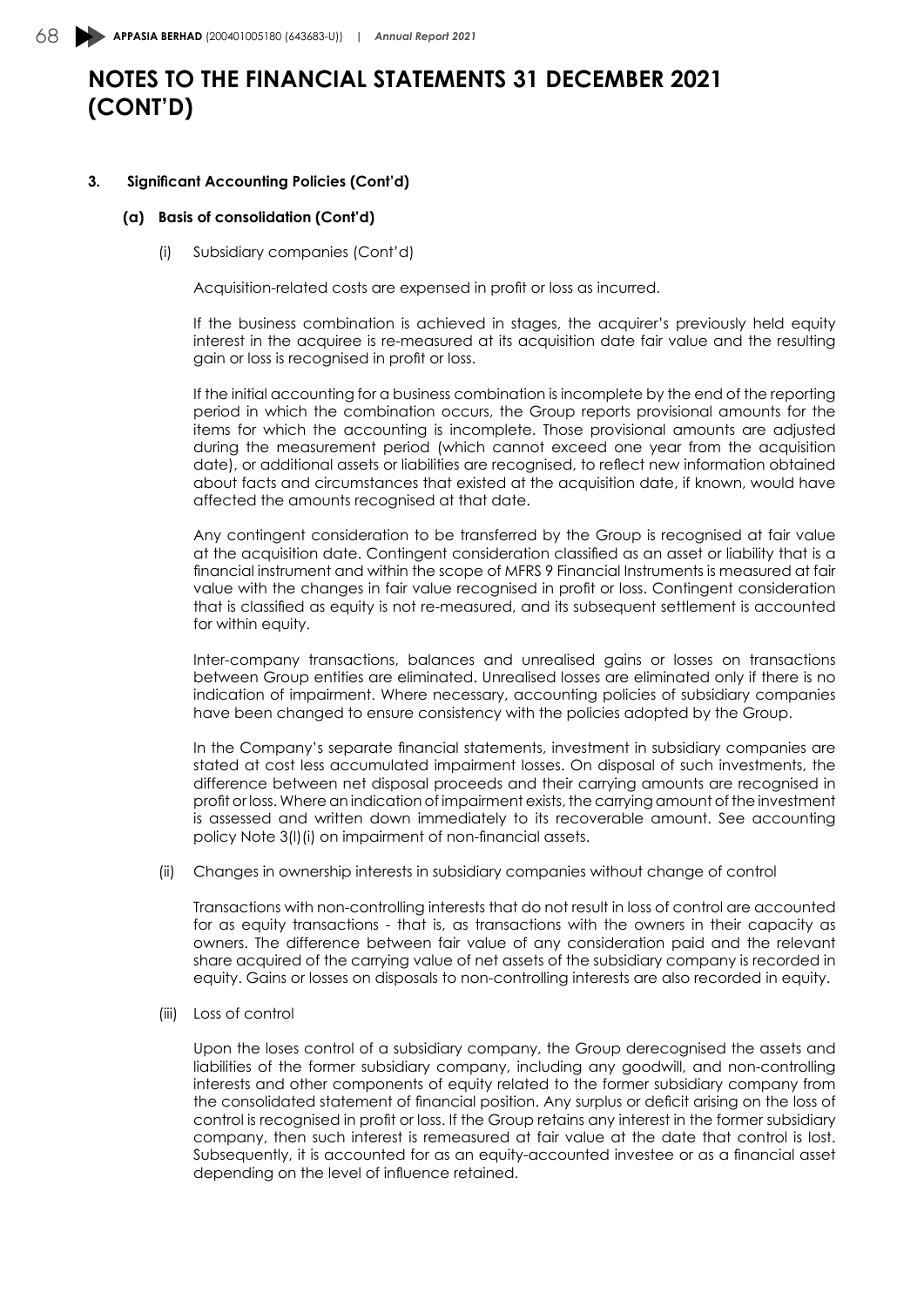#### **3. Significant Accounting Policies (Cont'd)**

#### **(a) Basis of consolidation (Cont'd)**

(iv) Goodwill on consolidation

The excess of the aggregate of the consideration transferred the amount of any noncontrolling interest in the acquiree and the acquisition date fair value of any previous equity interest in the acquiree over the fair value of the identifiable net assets acquired is recorded as goodwill. If the total consideration transferred, non-controlling interest recognised and previously held interest measured at fair value is less than the fair value of the net assets of the subsidiary company acquired (i.e. a bargain purchase), the gain is recognised in profit or loss.

Following the initial recognition, goodwill is measured at cost less accumulated impairment losses. Goodwill is not amortised but instead, it is reviewed for impairment annually or more frequent when there is objective evidence that the carrying value may be impaired. See accounting policy Note 3(l)(i) on impairment of non-financial assets.

#### **(b) Foreign currency transactions and balances**

Transactions in foreign currency are recorded in the functional currency of the respective Group entities using the exchange rates prevailing at the dates of the transactions. At each reporting date, monetary items denominated in foreign currencies are retranslated at the rates prevailing on that date. Non-monetary items carried at fair value that are denominated in foreign currencies are retranslated at the rates prevailing at the date when the fair value was determined. Non-monetary items that are measured in terms of historical cost in a foreign currency are not retranslated.

Exchange differences arising on the settlement of monetary items or on translating monetary items at the reporting date are included in profit or loss.

Exchange differences arising on the translation of non-monetary items carried at fair value are included in profit or loss for the reporting period except for the differences arising on the translation of non-monetary items in respect of which gains and losses are recognised in other comprehensive income. Exchange differences arising from such non-monetary items are also recognised in other comprehensive income.

#### **(c) Property, plant and equipment**

Property, plant and equipment are stated at cost less accumulated depreciation and accumulated impairment losses. The policy of recognition and measurement of impairment losses is in accordance with Note 3(l)(i) on impairment of non-financial assets.

(i) Recognition and measurement

Cost includes expenditures that are directly attributable to the acquisition of the assets and any other costs directly attributable to bringing the asset to working condition for its intended use, cost of replacing component parts of the assets, and the present value of the expected cost for the decommissioning of the assets after their use. For qualifying assets, borrowing costs are capitalised in accordance with the accounting policy on borrowing costs. All other repair and maintenance costs are recognised in profit or loss as incurred.

The cost of property, plant and equipment recognised as a result of a business combination is based on fair value at acquisition date. The fair value of property is the estimated amount for which a property could be exchanged on the date of valuation between a willing buyer and a willing seller in an arm's length transaction after proper marketing wherein the parties had each acted knowledgeably, prudently and without compulsion. The fair value of other items of plant and equipment is based on the quoted market prices for similar items.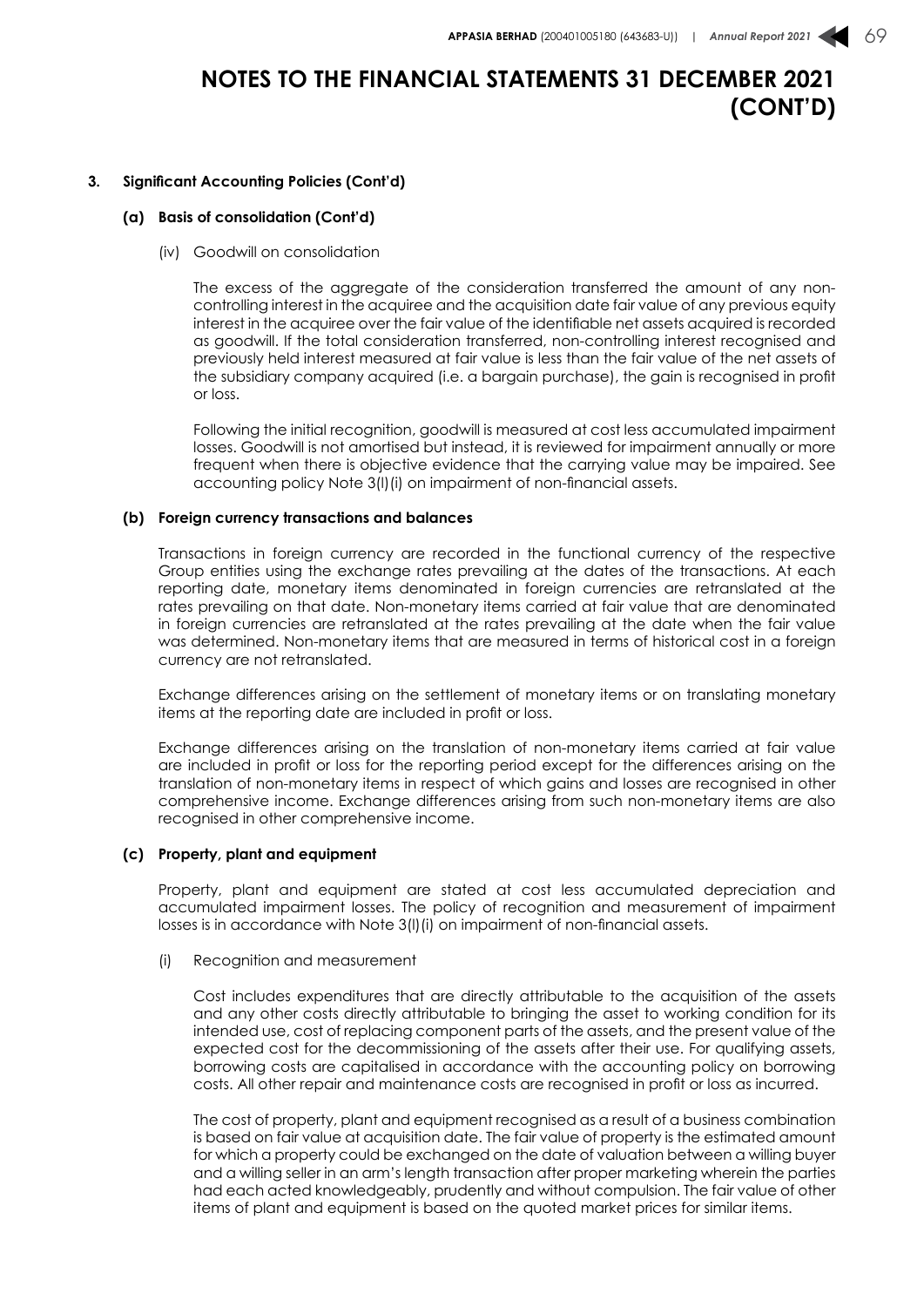#### **3. Significant Accounting Policies (Cont'd)**

#### **(c) Property, plant and equipment (Cont'd)**

(i) Recognition and measurement (Cont'd)

When significant parts of an item of property, plant and equipment have different useful lives, they are accounted for as separate items (major components) of property, plant and equipment.

Property, plant and equipment are derecognised upon disposal or when no future economic benefits are expected from its use or disposal. Gains or losses arising on the disposal of property, plant and equipment are determined as the difference between the disposal proceeds and the carrying amount of the assets and are recognised in profit or loss.

(ii) Subsequent costs

The cost of replacing part of an item of property, plant and equipment is recognised in the carrying amount of the item if it is probable that the future economic benefits embodied within the part will flow to the Group and its cost can be measured reliably. The costs of the day-to-day servicing of property, plant and equipment are recognised in the profit or loss as incurred.

(iii) Depreciation

Depreciation is recognised in the profit or loss on straight-line basis to write off the cost of each asset to its residual value over its estimated useful life.

Property, plant and equipment are depreciated based on the estimated useful lives of the assets as follows:

| Furniture and fittings | $20\%$ |
|------------------------|--------|
| Office equipment       | 20%    |
| Computers              | 50%    |
| Camera equipment       | $20\%$ |
| Motor vehicles         | $20\%$ |
| Renovation             | 50%    |

The residual values, useful lives and depreciation method are reviewed at each reporting period end to ensure that the amount, method and period of depreciation are consistent with previous estimates and the expected pattern of consumption of the future economic benefits embodied in the property, plant and equipment.

#### **(d) Leases**

(i) As lessee

The Group and the Company recognise a ROU asset and a lease liability at the lease commencement date. The ROU asset is initially measured at cost, which comprises the initial amount of the lease liability adjusted for any lease payments made at or before the commencement date, plus any initial direct costs incurred and an estimate of costs to dismantle and remove the underlying asset or to restore the underlying asset or site on which it is located, less any lease incentives received.

The ROU asset is subsequently measured at cost less any accumulated depreciation, accumulated impairment loss and, if applicable, adjusted for any remeasurement of lease liabilities. The policy of recognition and measurement of impairment losses is in accordance with Note 3(l)(i) on impairment of non-financial assets.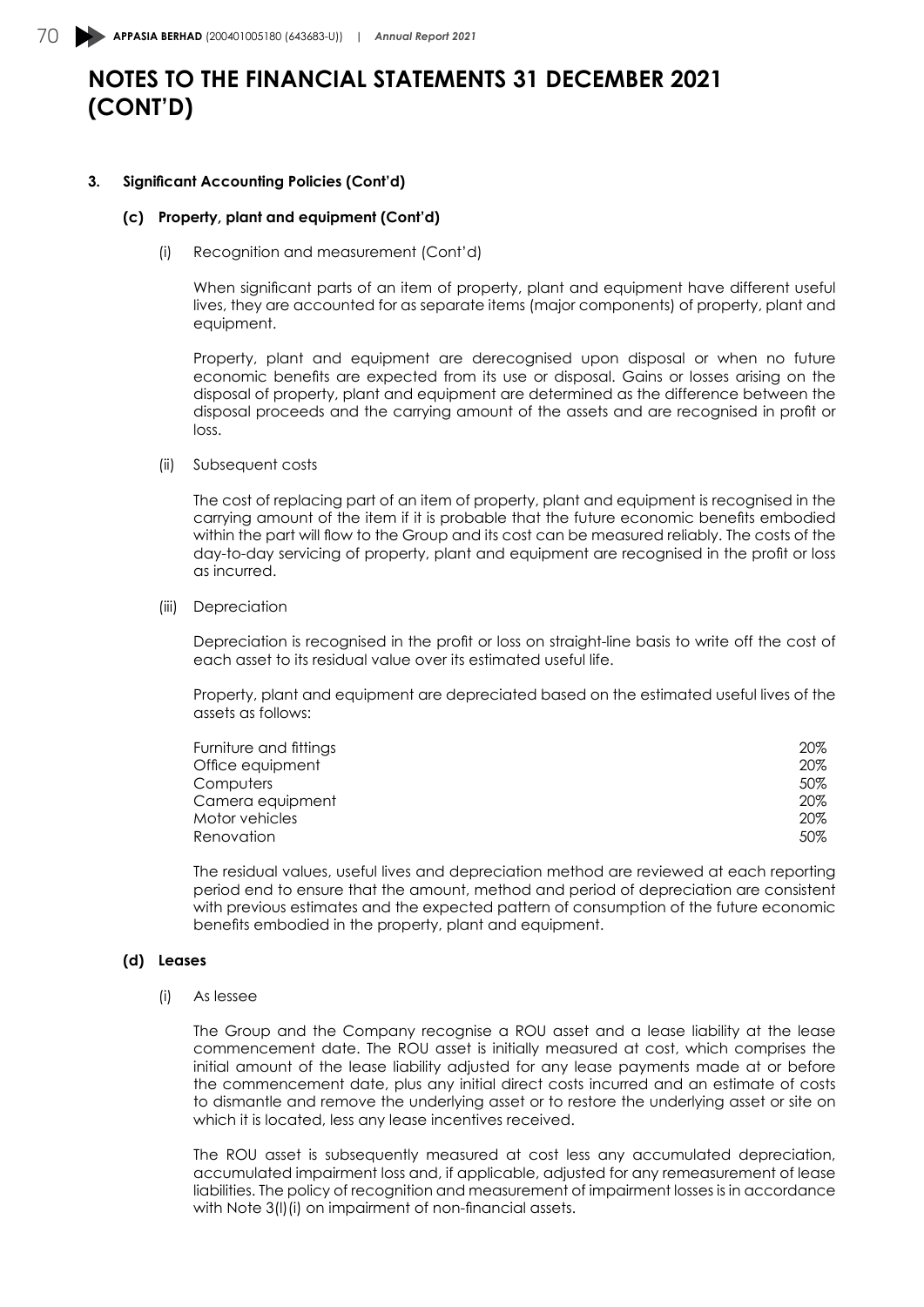#### **3. Significant Accounting Policies (Cont'd)**

#### **(d) Leases (Cont'd)**

(i) As lessee (Cont'd)

The ROU asset is depreciated using the straight-line method from the commencement date to the earlier of the end of the useful life of the ROU asset or the end of the lease term. The estimated useful lives of the ROU assets are determined on the same basis as those of property, plant and equipment as follows:

Motor vehicles 20% Office building **Over the remaining lease period** Over the remaining lease period

The lease liability is initially measured at the present value of future lease payments at the commencement date, discounted using the respective Group entities' incremental borrowing rates. Lease payments included in the measurement of the lease liability include fixed payments, any variable lease payments, amount expected to be payable under a residual value guarantee, and exercise price under an extension option that the Group and the Company are reasonably certain to exercise.

Variable lease payments that do not depend on an index or a rate and are dependent on a future activity are recognised as expenses in profit or loss in the period in which the event or condition that triggers the payment occurs.

The lease liability is measured at amortised cost using the effective interest method. It is remeasured when there is a change in future lease payments arising from a change in rate, or if the Group or the Company changes its assessment of whether it will exercise an extension or termination option.

Lease payments associated with short-term leases and leases of low value assets are recognised as an expense in profit or loss. Short-term leases are leases with a lease term of 12 months or less and do not contain a purchase option. Low value assets are those assets valued at less than RM20,000 each when purchased new.

The Group applies the lease of low-value assets recognition exemption to leases of office equipment that are considered to be low value.

(ii) As lessor

When the Group acts as a lessor, it determines at lease inception whether each lease is a finance lease or an operating lease. Leases in which the Group or the Company does not transfer substantially all the risks and rewards of ownership of an asset are classified as operating leases.

If the lease arrangement contains lease and non-lease components, the Group and the Company apply MFRS 15 *Revenue from Contracts with Customers* to allocate the consideration in the contract based on the stand-alone selling price.

The Group and the Company recognise assets held under a finance lease in its statements of financial position and presents them as a receivable at an amount equal to the net investment in the lease. The Group and the Company use the interest rate implicit in the lease to measure the net investment in the lease.

The Group recognises lease payments under operating leases as income on a straightline basis over the lease term unless another systematic basis is more representative of the pattern in which benefit from the use of the underlying asset is diminished. The lease payment recognised as revenue. Initial direct costs incurred in negotiating and arranging an operating lease are added to the carrying amount of the leased asset and recognised over the lease term on the same basis as rental income. Contingent rents are recognised as revenue in the period in which they are earned.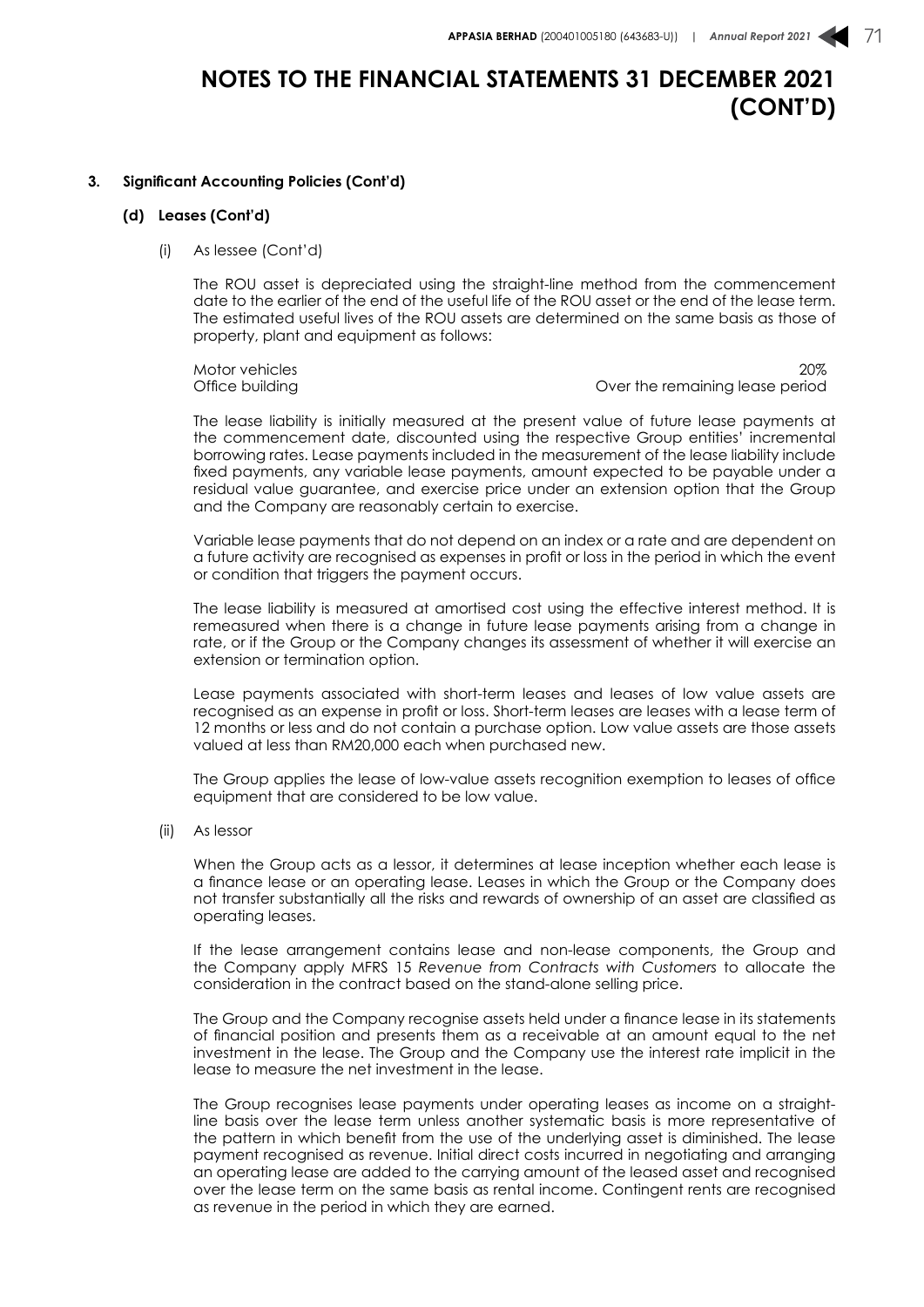#### **3. Significant Accounting Policies (Cont'd)**

#### **(e) Investment properties**

Investment properties are properties held either to earn rental income or for capital appreciation or for both. Investment properties are measured at cost, including transaction costs, less any accumulated depreciation and impairment losses.

Investment properties are depreciated on a straight-line basis to write down the cost of each asset to their residual values over their estimated useful lives. The principal annual depreciation rates are:

Freehold land and buildings 2%

The residual values, useful lives and depreciation methods are reviewed, and adjusted if appropriate, at each reporting date.

Where an indication of impairment exists, the carrying amount of the asset is assessed and written down immediately to its recoverable amount. See accounting policy Note 3(l)(i) on impairment of non-financial assets.

Investment properties are derecognised upon disposal or when they are permanently withdrawn from use and no future economic benefits are expected from their disposal. Upon disposal, the difference between the net disposal proceeds and the carrying amount is recognised in the profit or loss.

#### **(f) Intangible assets**

(i) Internally-generated intangible assets - research and development costs

Research costs are expensed as incurred. Development expenditures on an individual project are recognised as an intangible asset when the Group can demonstrate:

- the technical feasibility of completing the intangible asset so that the asset will be available for use or sale;
- its intention to complete and its ability and intention to use or sell the asset;
- how the asset will generate future economic benefits;
- the availability of resources to complete; and
- the ability to measure reliably the expenditure during development.

The amount initially recognised for internally-generated intangible assets is the sum of the expenditure incurred from the date when the intangible asset first meets the recognition criteria listed above. Where no internally-generated intangible asset can be recognised, development expenditure is recognised in profit or loss in the period in which it is incurred.

Following initial recognition of the development expenditure as an asset, the asset is carried at cost less accumulated amortisation and accumulated impairment losses. Amortisation of the asset begins when development is complete and the asset is available for use. Amortisation is recognised on a straight-line basis over their estimated useful lives. The estimated useful lives and amortisation methods are reviewed at the end of each reporting period, with the effect of any changes in estimate being accounted for on a prospective basis.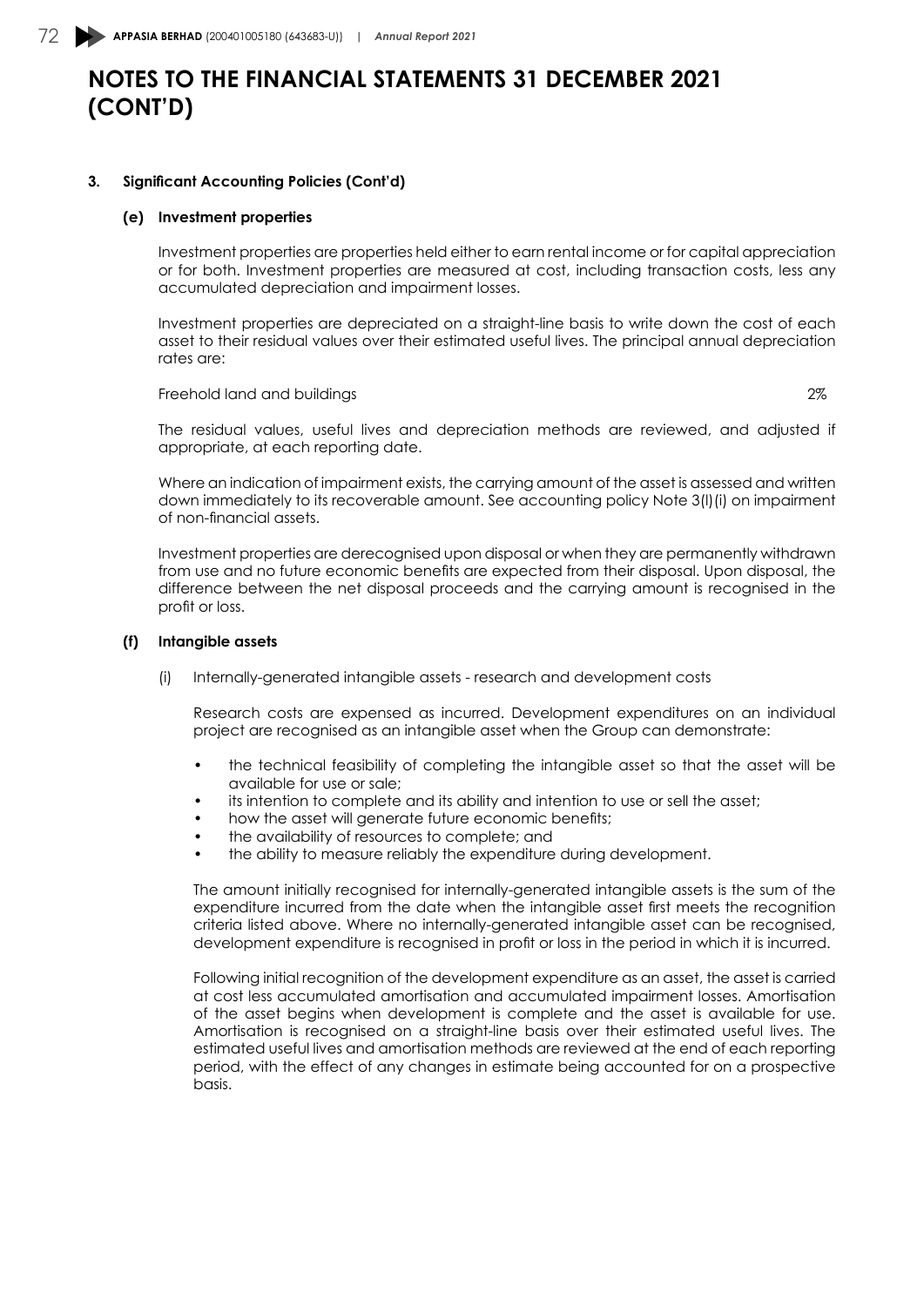#### **3. Significant Accounting Policies (Cont'd)**

#### **(f) Intangible assets (Cont'd)**

(ii) Intangible assets acquired separately

Intangible assets with finite useful lives that are acquired separately are carried at cost less accumulated amortisation and accumulated impairment losses. Amortisation is recognised on a straight-line basis over their estimated useful lives. The estimated useful lives and amortisation methods are reviewed at the end of each reporting period, with the effect of any changes in estimate being accounted for on a prospective basis. Intangible assets with indefinite useful lives that are acquired separately are carried at cost less accumulated impairment losses.

(iii) Intangible assets acquired in a business combination

Intangible assets acquired in a business combination and recognised separately from goodwill are initially recognised at their fair values at the acquisition date (which is regarded as their cost).

Subsequent to initial recognition, intangible assets acquired in a business combination are reported at cost less accumulated amortisation and accumulated impairment losses, on the same basis as intangible assets that are acquired separately.

(iv) Derecognition of intangible assets

An intangible asset is derecognised on disposal, or when no future economic benefits are expected from use or disposal. Gains or losses arising from derecognition of an intangible asset, measured as the difference between the net disposal proceeds and the carrying amount of the asset, are recognised in profit or loss when the asset is derecognised.

See accounting policy Note 3(l)(i) on impairment of non-financial assets for intangible assets.

#### **(g) Financial assets**

Financial assets are recognised in the statements of financial position when, and only when, the Group or the Company becomes a party to the contractual provisions of the financial instrument.

A financial asset (unless it is a trade receivable without financing component) is initially measured at fair value plus or minus, for an item not at fair value through profit or loss ("FVTPL"), directly attributable transaction costs. A trade receivable without a significant financing component is initially measured at the transaction price.

The Group and the Company determine the classification of their financial assets at initial recognition, and are not reclassified subsequent to their initial recognition unless the Group and the Company change their business model for managing financial assets in which case all affected financial assets are reclassified on the first day of the first reporting period following the change in the business model.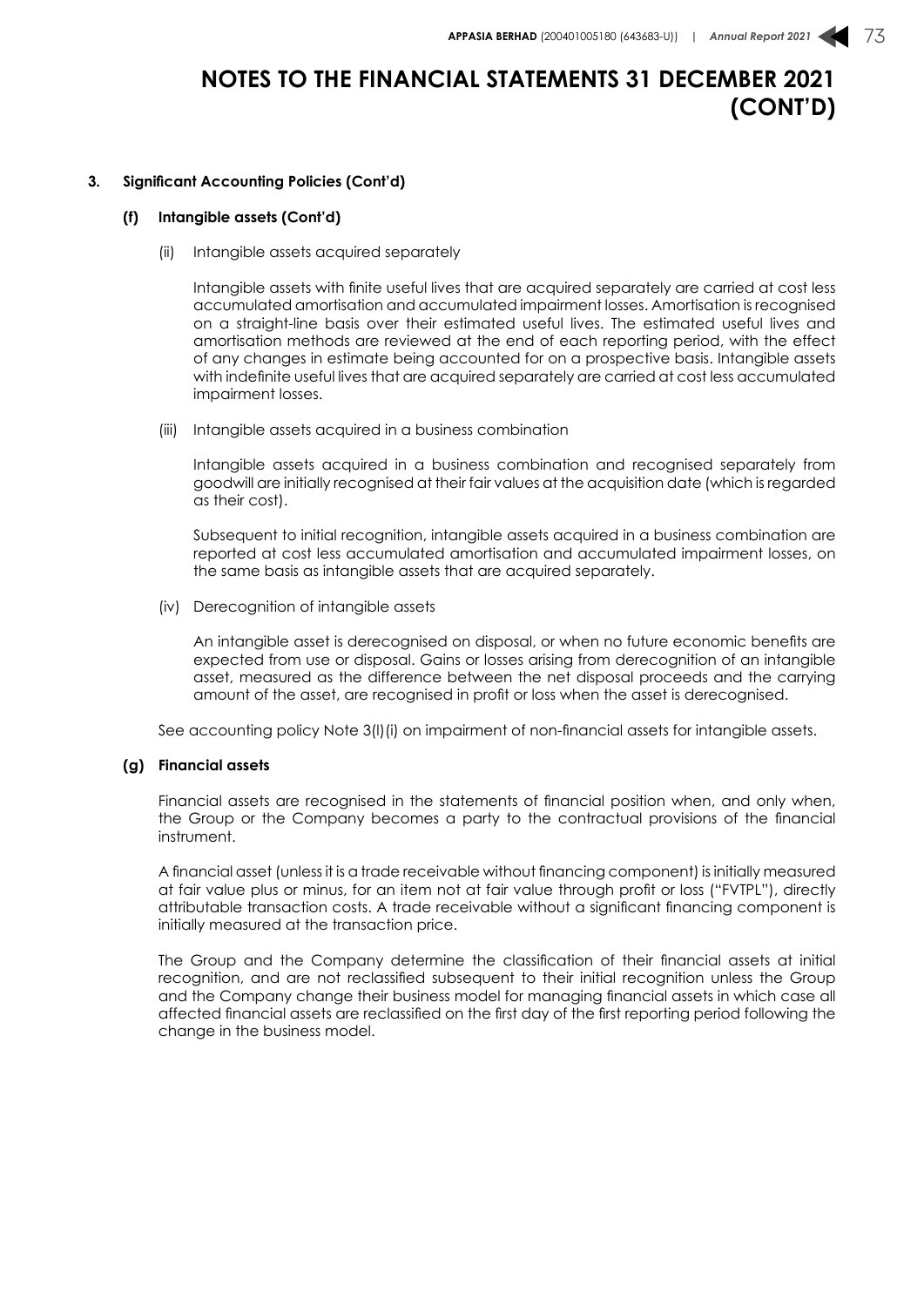#### **3. Significant Accounting Policies (Cont'd)**

#### **(g) Financial assets (Cont'd)**

(i) Financial assets at amortised cost

The Group and the Company measure financial assets at amortised cost if both of the following conditions are met:

- The financial asset is held within a business model with the objective to hold financial assets in order to collect contractual cash flows; and
- The contractual terms of the financial asset give rise on specified dates to cash flows that are solely payments of principal and interest on the principal amount outstanding.

Financial assets at amortised cost are subsequently measured using the effective interest method and are subject to impairment. Gains and losses are recognised in profit or loss when the asset is derecognised, modified or impaired.

- (ii) Financial assets at fair value through other comprehensive income ("FVTOCI")
	- (a) Debt instruments

A debt security is measured at FVTOCI if it meets both of the following conditions and is not designated as at FVTPL:

- It is held within a business model whose objective is achieved by both collecting contractual cash flows and selling financial assets; and
- Its contractual terms give rise on specified dates to cash flows that are solely payments of principal and interest on the principal amount outstanding.
- (b) Equity instruments

On initial recognition of an equity investment that is not held for trading, the Group and the Company may irrevocably elect to present subsequent changes in fair value in other comprehensive income on an investment-by-investment basis.

Financial assets categorised as FVTOCI are subsequently measured at fair value, with unrealised gains and losses recognised directly in other comprehensive income and accumulated under fair value reserve in equity. For debt instruments, when the investment is derecognised or determined to be impaired, the cumulative gain or loss previously recorded in equity is reclassified to the profit or loss. For equity instruments, the gains or losses are never reclassified to profit or loss.

The Group and the Company have not designated any financial assets as FVTOCI.

(iii) Financial assets at fair value through profit or loss

All financial assets not classified as measured at amortised cost or FVTOCI, as described above, are measured at FVTPL. This includes derivative financial assets (except for a derivative that is a financial guarantee contract or a designated and effective hedging instrument). On initial recognition, the Group may irrevocably designate a financial asset that otherwise meets the requirements to be measured at amortised cost or at FVTOCI as at FVTPL if doing so eliminates or significantly reduces an accounting mismatch that would otherwise arise.

Financial assets categorised as FVTPL are subsequently measured at their fair value with gains or losses recognised in the profit or loss.

The Group and the Company have not designated any financial assets as FVTPL.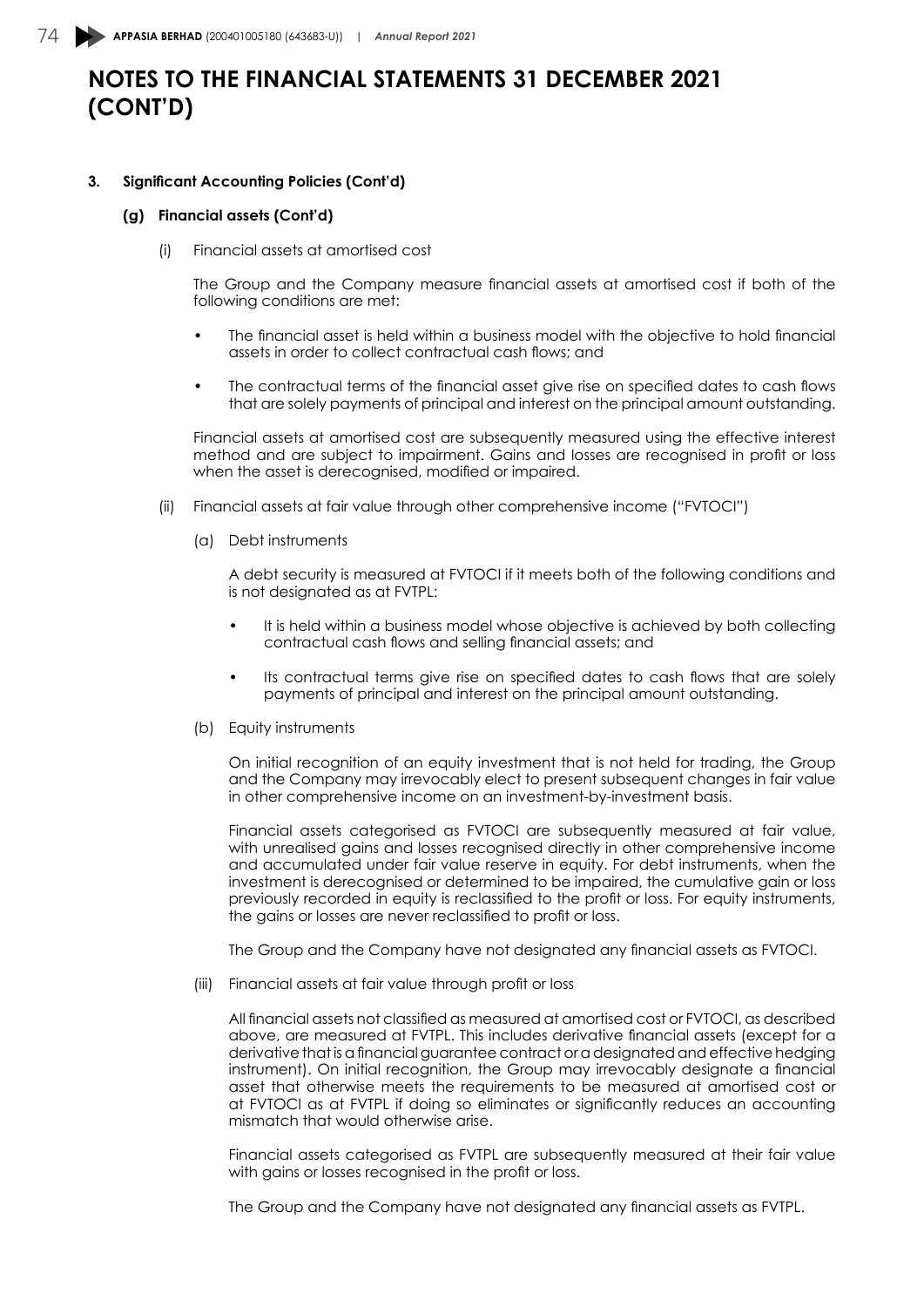#### **3. Significant Accounting Policies (Cont'd)**

#### **(g) Financial assets (Cont'd)**

All financial assets, except for those measured at FVTPL and equity investments measured at FVTOCI, are subject to impairment.

Regular way purchases or sales are purchases or sales of financial assets that require delivery of assets within the period generally established by regulation or convention in the marketplace concerned. All regular way purchases and sales of financial assets are recognised or derecognised on the trade date i.e. the date that the Group and the Company commit to purchase or sell the asset.

A financial asset is derecognised where the contractual right to receive cash flows from the asset has expired. On derecognition of a financial asset in its entirety, the difference between the carrying amount and the sum of the consideration received for financial instrument is recognised in profit or loss.

#### **(h) Financial liabilities**

Financial liabilities are recognised when, and only when, the Group and the Company become a party to the contractual provisions of the financial instruments. All financial liabilities are recognised initially at fair value plus, in the case of financial liabilities not at fair value through profit or loss, directly attributable transaction costs.

After initial recognition, financial liabilities that are not carried at fair value through profit or loss are subsequently measured at amortised cost using the effective interest method. Gains and losses are recognised in profit or loss when the liabilities are derecognised, and through the amortisation process.

A financial liability is derecognised when the obligation under the liability is discharged or cancelled or expires. When an existing financial liability is replaced by another from the same lender on substantially different terms, or the terms of an existing liability are substantially modified, such an exchange or modification is treated as a derecognition of the original liability and the recognition of a new liability, and the difference in the respective carrying amounts is recognised in profit or loss.

#### **(i) Offsetting of financial instruments**

Financial assets and financial liabilities are offset and the net amount is reported in the statements of financial position if, and only if, there is a currently enforceable legal right to offset the recognised amounts and there is an intention to settle on a net basis, or to realise the assets and settle the liabilities simultaneously.

#### **(j) Inventories**

Inventories are stated at the lower of cost and net realisable value.

Cost of inventories comprise cost of purchase and other costs incurred in bringing it to their present location and condition are determined on a first-in first-out basis.

Net realisable value is the estimated selling price in the ordinary course of business, less the estimated costs of completion and the estimated costs necessary to make the sale.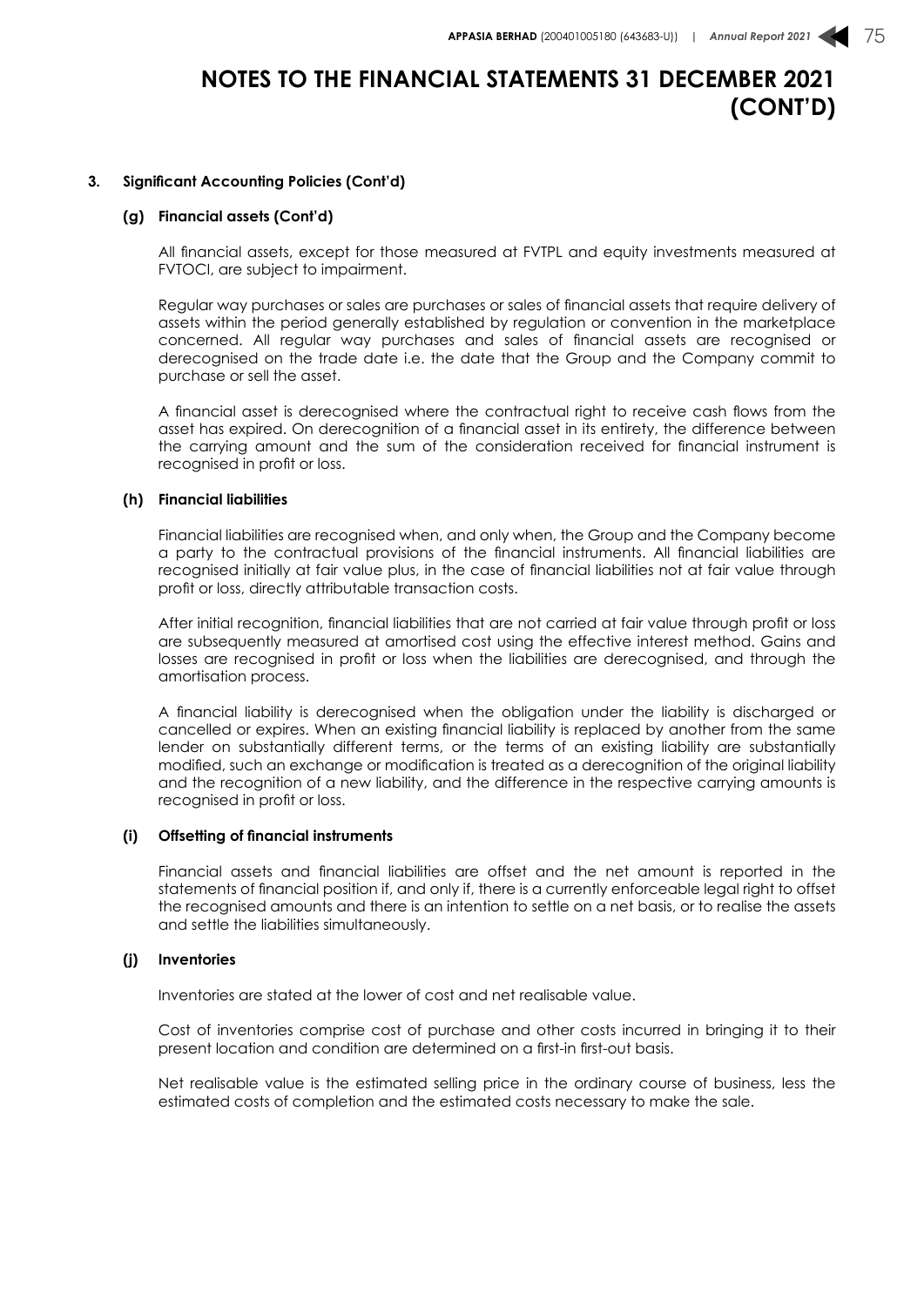#### **3. Significant Accounting Policies (Cont'd)**

#### **(k) Cash and cash equivalents**

Cash and cash equivalents comprise cash in hand, bank balances, demand deposits, bank overdrafts and highly liquid investments that are readily convertible to known amount of cash and which are subject to an insignificant risk of changes in value. For the purpose of statements of cash flows, cash and cash equivalents are presented net of bank overdrafts and pledged deposits, if any.

#### **(l) Impairment of assets**

#### (i) Non-financial assets

The carrying amounts of non-financial assets (except for deferred tax assets and inventories) are reviewed at the end of each reporting period to determine whether there is any indication of impairment. If any such indication exists, the asset's recoverable amount is estimated. For intangible assets that are not yet available for use, the recoverable amount is estimated each period at the same time.

For the purpose of impairment testing, assets are grouped together into the smallest group of assets that generates cash inflows from continuing use that are largely independent of the cash inflows of other assets or cash-generating units.

The recoverable amount of an asset or cash-generating unit is the greater of its value in use and its fair value less costs of disposal. In assessing value in use, the estimated future cash flows are discounted to their present value using a pre-tax discount rate that reflects current market assessments of the time value of money and the risks specific to the asset or cash-generating unit.

An impairment loss is recognised if the carrying amount of an asset or cash-generating unit exceeds its estimated recoverable amount. Impairment loss is recognised in profit or loss, unless the asset is carried at a revalued amount, in which such impairment loss is recognised directly against any revaluation surplus for the asset to the extent that the impairment loss does not exceed the amount in the revaluation surplus for that same asset.

Impairment losses recognised in prior periods are assessed at the end of each reporting period for any indications that the loss has decreased or no longer exists. An impairment loss is reversed only if there has been a change in the estimates used to determine the recoverable amount since the last impairment loss was recognised. The reversal is limited so that the carrying amount of the asset does not exceed its recoverable amount, nor exceed the carrying amount that would have been determined, net of depreciation or amortisation, had no impairment loss been recognised for asset in prior years. Such reversal is recognised in the profit or loss.

#### (ii) Financial assets

The Group and the Company recognise an allowance for expected credit losses ("ECLs") for all debt instruments not held at FVTPL. ECLs are based on the difference between the contractual cash flows due in accordance with the contract and all the cash flows that the Group and the Company expect to receive, discounted at an approximation of the original effective interest rate. The expected cash flows will include cash flows from the sale of collateral held or other credit enhancements that are integral to the contractual terms.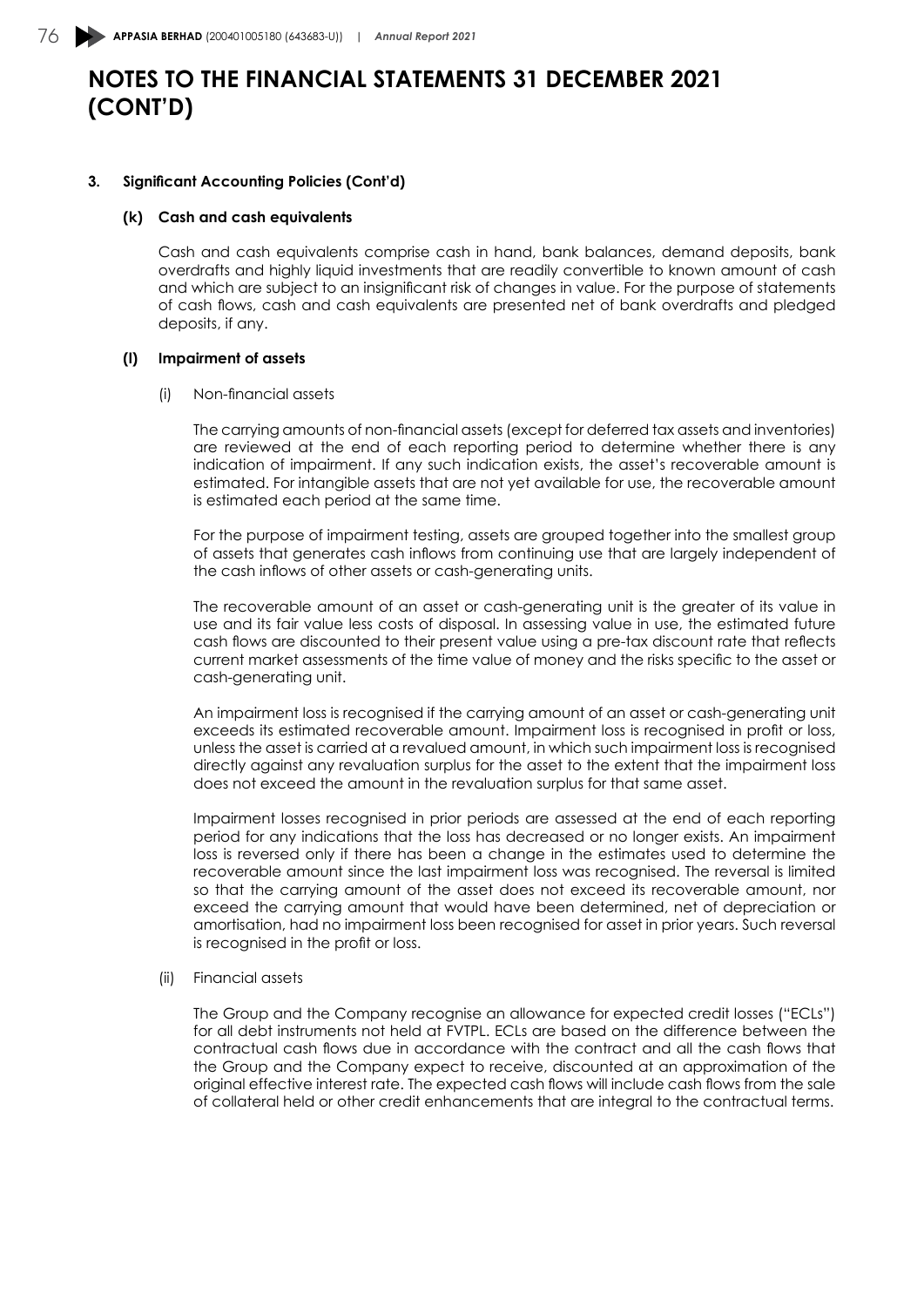#### **3. Significant Accounting Policies (Cont'd)**

#### **(l) Impairment of assets (Cont'd)**

(ii) Financial assets (Cont'd)

ECLs are recognised in two stages. For credit exposures for which there has not been a significant increase in credit risk since initial recognition, ECLs are provided for credit losses that result from default events that are possible within the next 12-months (a 12-month ECL). For those credit exposures for which there has been a significant increase in credit risk since initial recognition, a loss allowance is required for credit losses expected over the remaining life of the exposure, irrespective of the timing of the default (a lifetime ECL).

For other receivables and inter-company balances, the Group and the Company apply a simplified approach in calculating ECLs. Therefore, the Group and the Company do not track changes in credit risk, but instead recognises a loss allowance based on lifetime ECLs at each reporting date. The Group and the Company have established a provision matrix that is based on its historical credit loss experience, adjusted for forward-looking factors specific to the debtors and the economic environment.

#### **(m) Share capital**

(i) Ordinary shares

An equity instrument is any contract that evidences a residual interest in the assets of the Group and the Company after deducting all of its liabilities. Ordinary shares are equity instruments. Ordinary shares are recorded at the proceeds received, net of directly attributable transaction costs. Ordinary shares are classified as equity.

Dividend distribution to the Company's shareholders is recognised as a liability in the period they are approved by the Board of Directors except for the final dividend which is subject to approval by the Company's shareholders.

(ii) Treasury shares

When issued shares of the Company are repurchased, the amount of the consideration paid, including directly attributable costs, net of any tax effects, is recognised as a deduction from equity as treasury shares until the shares are cancelled, reissued or disposed of. No gain or loss is recognised in profit or loss on the sale, re-issuance or cancellation of the treasury shares.

When treasury shares are distributed as share dividends, the cost of the treasury shares is deducted against the retained earnings of the Company.

When treasury shares are sold or reissued subsequently, the difference between the sales consideration, net of directly attributable costs and the carrying amount of the treasury shares is recognised in equity.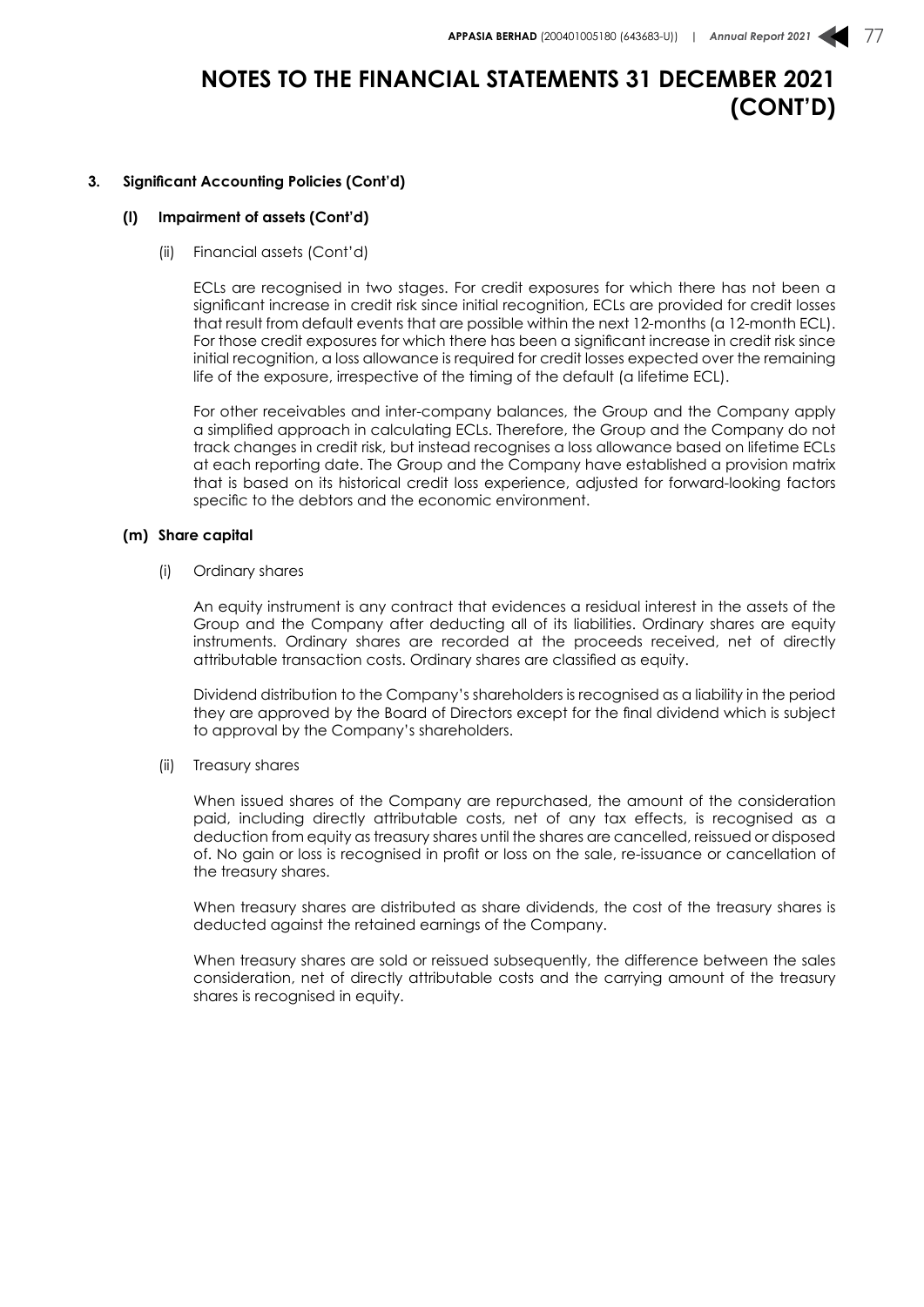#### **3. Significant Accounting Policies (Cont'd)**

#### **(n) Provisions**

Provisions are recognised when there is a present legal or constructive obligation as a result of a past event, when it is probable that an outflow of resources embodying economic benefits will be required to settle the obligation and the amount of the obligation can be estimated reliably.

Provisions are reviewed at the end of each reporting period and adjusted to reflect the current best estimate. If it is no longer probable that an outflow of economic resources will be required to settle the obligation, the provision is reversed. If the effect of the time value of money is material, provisions are discounted using a current pre-tax rate that reflects, where appropriate, the risks specific to the liability. When discounting is used, the increase in the provision due to the passage of time is recognised as a finance cost.

Any reimbursement that the Group can be virtually certain to collect from a third party with respect to the obligation is recognised as a separate asset. However, this asset may not exceed the amount of the related provision. The expense relating to any provision is recognised in the profit or loss net of any reimbursement.

#### **(o) Employee benefits**

(i) Short-term employee benefits

Wages, salaries, bonuses and social security contributions are recognised as an expense in the reporting period in which the associated services are rendered by employees of the Group. Short-term accumulating compensated absences such as paid annual leave are recognised when services are rendered by employees that increase their entitlement to future compensated absences. Short-term non-accumulating compensated absences such as sick and medical leave are recognised when the absences occur.

The expected cost of accumulating compensated absences is measured as additional amount expected to be paid as a result of the unused entitlement that has accumulated at the end of the reporting period.

(ii) Defined contribution plans

As required by law, companies in Malaysia contribute to the state pension scheme, the Employee Provident Fund ("EPF"). Such contributions are recognised as an expense in the profit or loss as incurred. Once the contributions have been paid, the Group has no further payment obligations.

(iii) Share-based payment transactions

#### Equity-settled Share-based Payment Transaction

The Group operates an equity-settled, share-based compensation plan for the employees of the Group. Employee services received in exchange for the grant of the share options is recognised as an expense in the profit or loss over the vesting periods of the grant with a corresponding increase in equity.

The total amount to be expensed over the vesting period is determined by reference to the fair value of the share options granted, excluding the impact of any non-market vesting conditions (for example, profitability and sales growth targets). Non-market vesting conditions are included in assumptions about the number of options that are expected to be vested. At the end of each reporting period, the Group revises its estimates of the number of share options that are expected to be vested. It recognises the impact of the revision of original estimates, if any, in the profit or loss, with a corresponding adjustment to equity.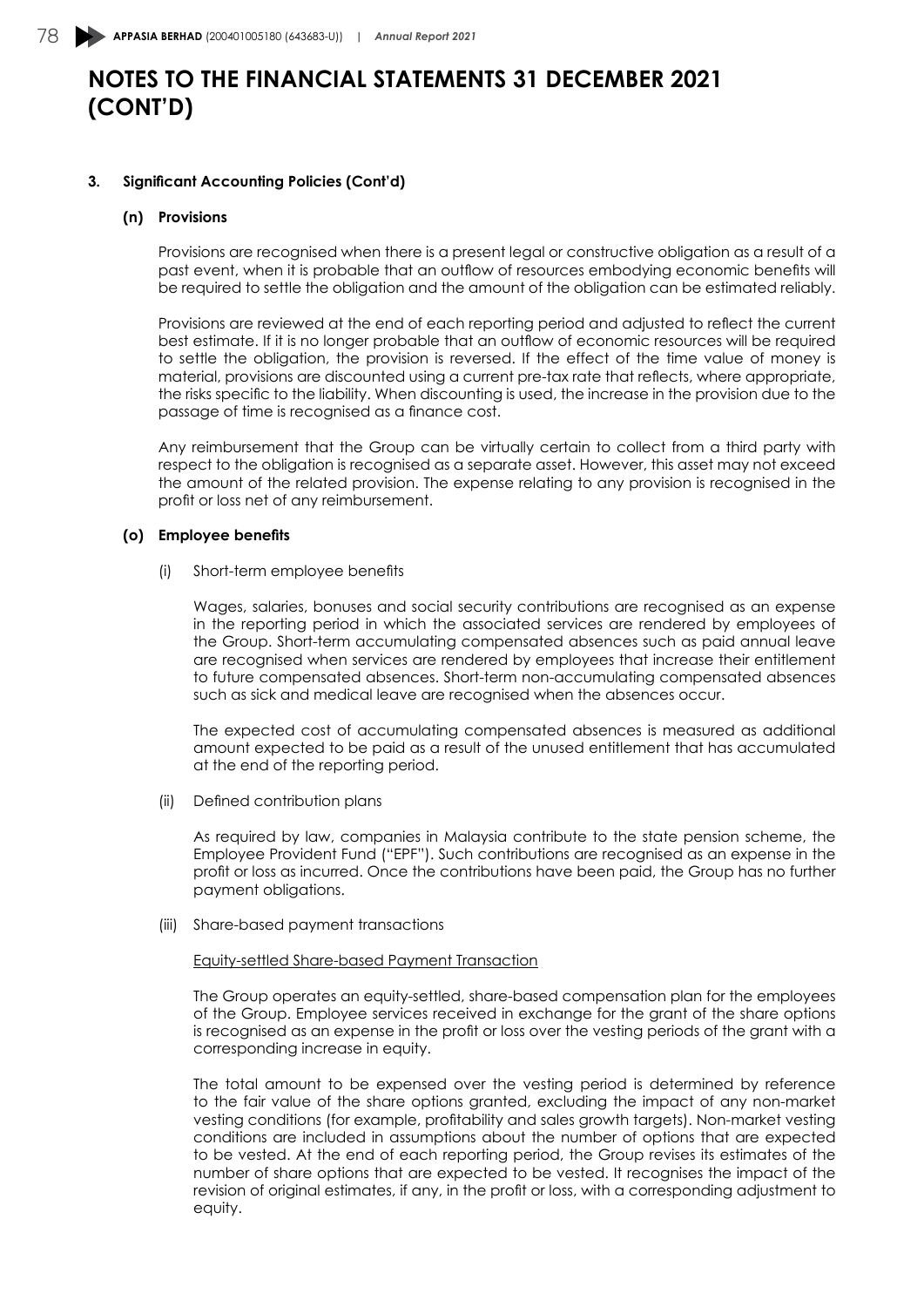#### **3. Significant Accounting Policies (Cont'd)**

#### **(o) Employee benefits (cont'd)**

(iii) Share-based payment transactions (Cont'd)

#### Equity-settled Share-based Payment Transaction (Cont'd)

When the options are exercised, the Company issues new shares. The proceeds received net of any directly attributable transaction costs are credited to share capital when the options are exercised. When options are not exercised and lapsed, the share option reserve is transferred to retained earnings or accumulated losses.

#### **(p) Revenue recognition**

(i) Revenue from contracts with customers

Revenue is recognised when Group satisfied a performance obligation ("PO") by transferring a promised good or service to the customer, which is when the customer obtains control of the good or service. A PO may be satisfied at a point in time or over time. The amount of revenue recognised is the amount allocated to the satisfied PO.

The Group recognises revenue from the following major sources:

#### Sale of goods

The Group sells a range of merchandise in the wholesale market. Revenue from sale of goods is recognised when control of the products has transferred, being the products are delivered to the customer.

Following delivery of the goods to the wholesaler's specific location, the wholesaler has full discretion over the manner of distribution and price to sell the goods, and bears the risks of obsolescence and loss in relation to the goods.

Revenue is recognised based on the price specified in the contract net of the rebates, discounts and taxes. Under the Group's standard contract terms, customers have a right of return within 30 days. At the point of sale, a refund liability and a corresponding adjustment to revenue are recognised for those products expected to be returned. At the same time, the Group has a right to recover the product when customers exercise their right of return, so consequently recognises a right to returned goods asset and a corresponding adjustment to the cost of inventories recognised in profit or loss. The Group uses its accumulated historical experience to estimate the number of returns on a portfolio level using the expected value method. It is considered highly probable that a significant reversal in the cumulative revenue recognised will not occur given the consistent level of returns over previous years.

A receivable is recognised by the Group when the goods are delivered as this represents the point in time at which the right to consideration is unconditional, because only the passage of time is required before payment is due. No element of financing is deemed present as the revenue recognised with a credit term of 30 to 90 days, which is consistent with market practice.

#### Rendering of services

Revenue from services and management fees are recognised in the reporting period in which the services are rendered, which simultaneously received and consumes the benefits provided by the Group, and the Group has a present right to receive payment for the services.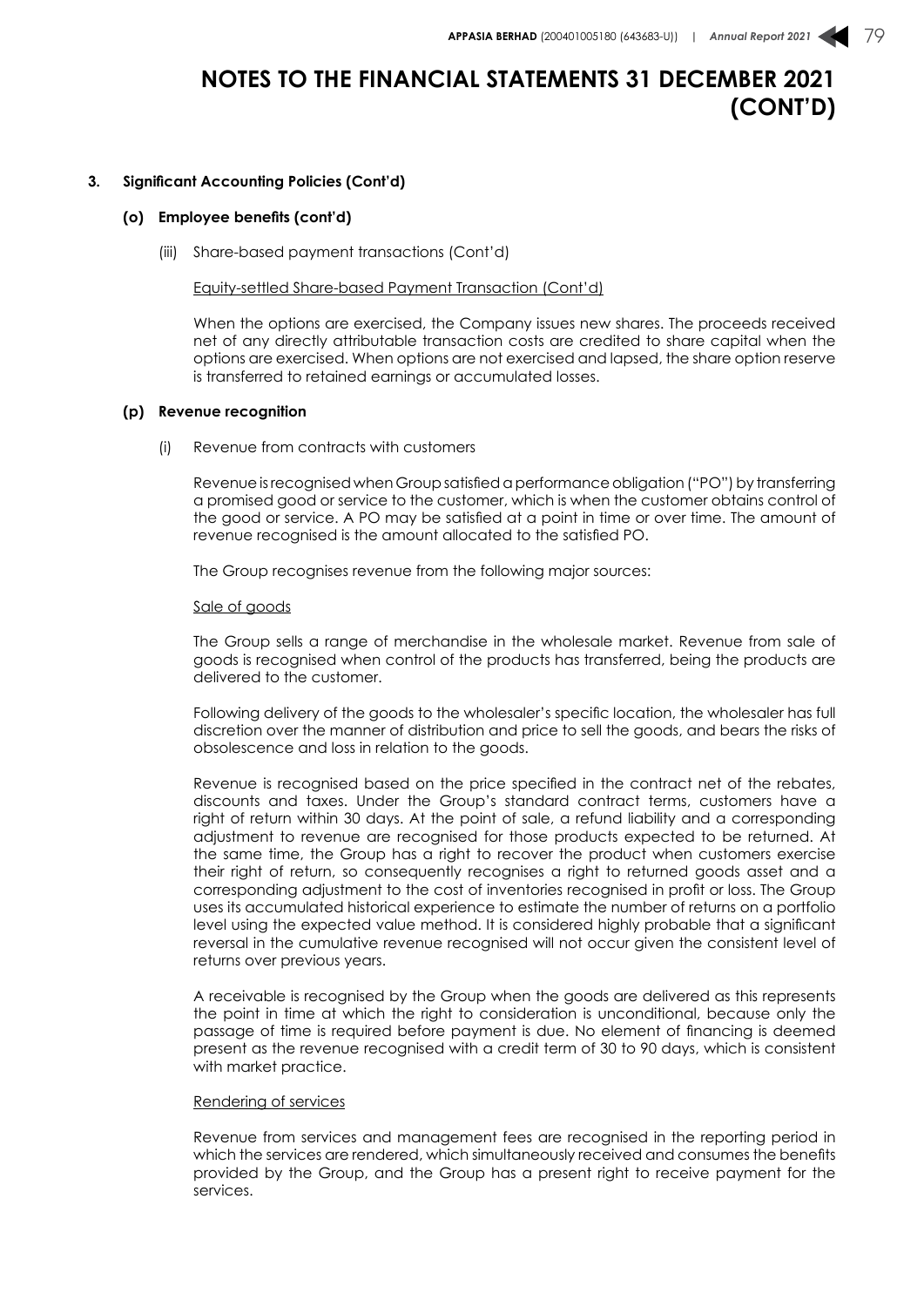#### **3. Significant Accounting Policies (Cont'd)**

#### **(p) Revenue recognition (Cont'd)**

(ii) Rental income

Rental income is accounted for on a straight-line basis over the lease terms. The aggregate costs of incentives provided to lessees are recognised as a reduction of rental income over the lease term on a straight-line basis.

#### (iii) Interest income

Interest income is recognised on accruals basis using the effective interest method.

(iv) Financing income

Financing income is accounted for on an accrual basis by reference to rest periods as stipulated in the loan agreements.

#### **(q) Government grants**

Government grants are not recognised until there is reasonable assurance that the Group will comply with the conditions attaching to them and that the grants will be received.

When the grant relates to an expense item, it is recognised in profit or loss on a systematic basis over the periods in which the Group recognises as expenses the related costs for which the grants are intended to compensate. Where the grant relates to an asset, it is recognised as deferred income and transferred to profit or loss on a systematic basis over the useful lives of the related asset.

Government grants that are receivable as compensation for expenses or losses already incurred or for the purpose of giving immediate financial support to the Group with no future related costs are recognised in profit or loss in the period in which they become receivable.

Where the Group receives non-monetary government grants, the asset and the grant are recorded at nominal amount and transferred to profit or loss on a systematic basis over the life of the depreciable asset by way of a reduced depreciation charge.

#### **(r) Borrowing costs**

Borrowing costs directly attributable to the acquisition, construction or production of a qualifying asset are capitalised as part of the cost of the assets, which are assets that necessarily take a substantial period of time to get ready for theirs intended use or sale, are capitalised as part of the cost of those assets, until such time as the assets are substantially ready for their intended use or sale. All other borrowing costs are recognised in profit or loss in the period in which they are incurred. Borrowing costs consist of interest and other costs that the Group and the Company incurred in connection with the borrowing of funds.

The capitalisation of borrowing costs as part of the cost of a qualifying asset commences when expenditure for the asset is being incurred, borrowing costs are being incurred and activities that are necessary to prepare the asset for its intended use or sale are in progress. Capitalisation of borrowing costs is suspended or ceases when substantially all the activities necessary to prepare the qualifying asset for its intended use or sale are interrupted or completed.

Investment income earned on the temporary investment of specific borrowings pending their expenditure on qualifying assets is deducted from the borrowing costs eligible for capitalisation.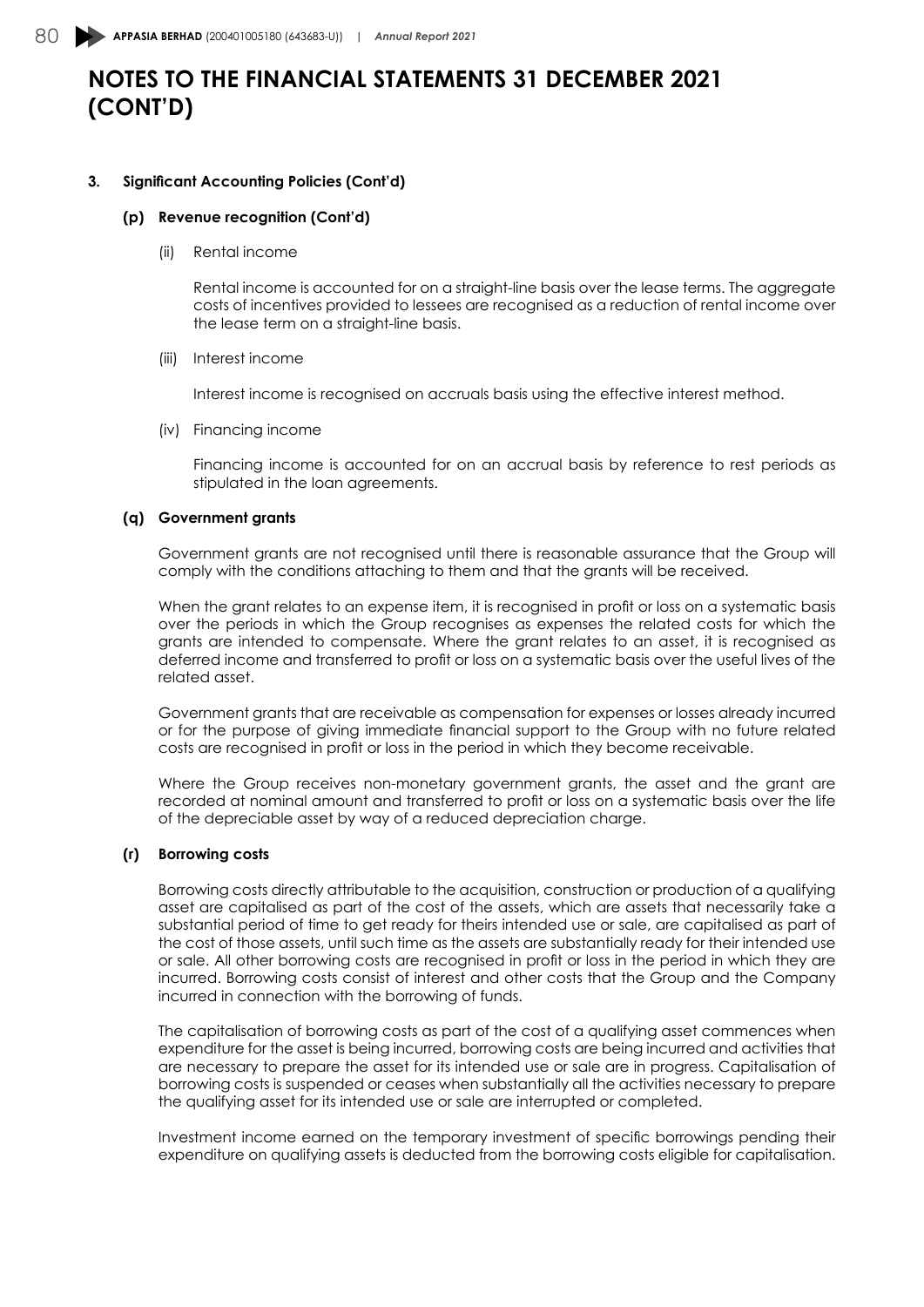#### **3. Significant Accounting Policies (Cont'd)**

#### **(s) Income taxes**

Tax expense in profit or loss comprises current and deferred tax. Current tax and deferred tax are recognised in profit or loss except to the extent that it relates to a business combination or items recognised directly in equity or other comprehensive income.

Current tax is the expected tax payable or receivable on the taxable income or loss for the financial year, using tax rates enacted or substantively enacted by the end of the reporting period, and any adjustment to tax payable in respect of previous financial years.

Deferred tax is recognised using the liability method for all temporary differences between the carrying amounts of assets and liabilities in the statements of financial position and their tax bases. Deferred tax is not recognised for the temporary differences arising from the initial recognition of goodwill, the initial recognition of assets and liabilities in a transaction which is not a business combination and that affects neither accounting nor taxable profit or loss. Deferred tax is measured at the tax rates that are expected to be applied to the temporary differences when they reverse, based on the laws that have been enacted or substantively enacted by the end of the reporting period.

The measurement of deferred tax is based on the expected manner of realisation or settlement of the carrying amount of the assets and liabilities, at the end of the reporting period, except for investment properties carried at fair value model. Deferred tax assets and liabilities are not discounted.

Deferred tax assets and liabilities are offset if there is a legally enforceable right to offset current tax liabilities and assets, and they relate to income taxes levied by the same tax authority on the same taxable entity, or on different tax entities, but they intend to settle current tax liabilities and assets on a net basis or their tax assets and liabilities will be realised simultaneously.

A deferred tax asset is recognised to the extent that it is probable that future taxable profits will be available against which the temporary difference can be utilised. Deferred tax assets are reviewed at the end of each reporting period and are reduced to the extent that it is no longer probable that the related tax benefit will be realised.

#### **(t) Segment reporting**

Operating segments are reported in a manner consistent with the internal reporting provided to the chief operating decision-maker. The chief operating decision-makers are responsible for allocating resources and assessing performance of the operating segments and make overall strategic decisions. The Group's operating segments are organised and managed separately according to the nature of the products and services provided, with each segment representing a strategic business unit that offers different products and serves different markets.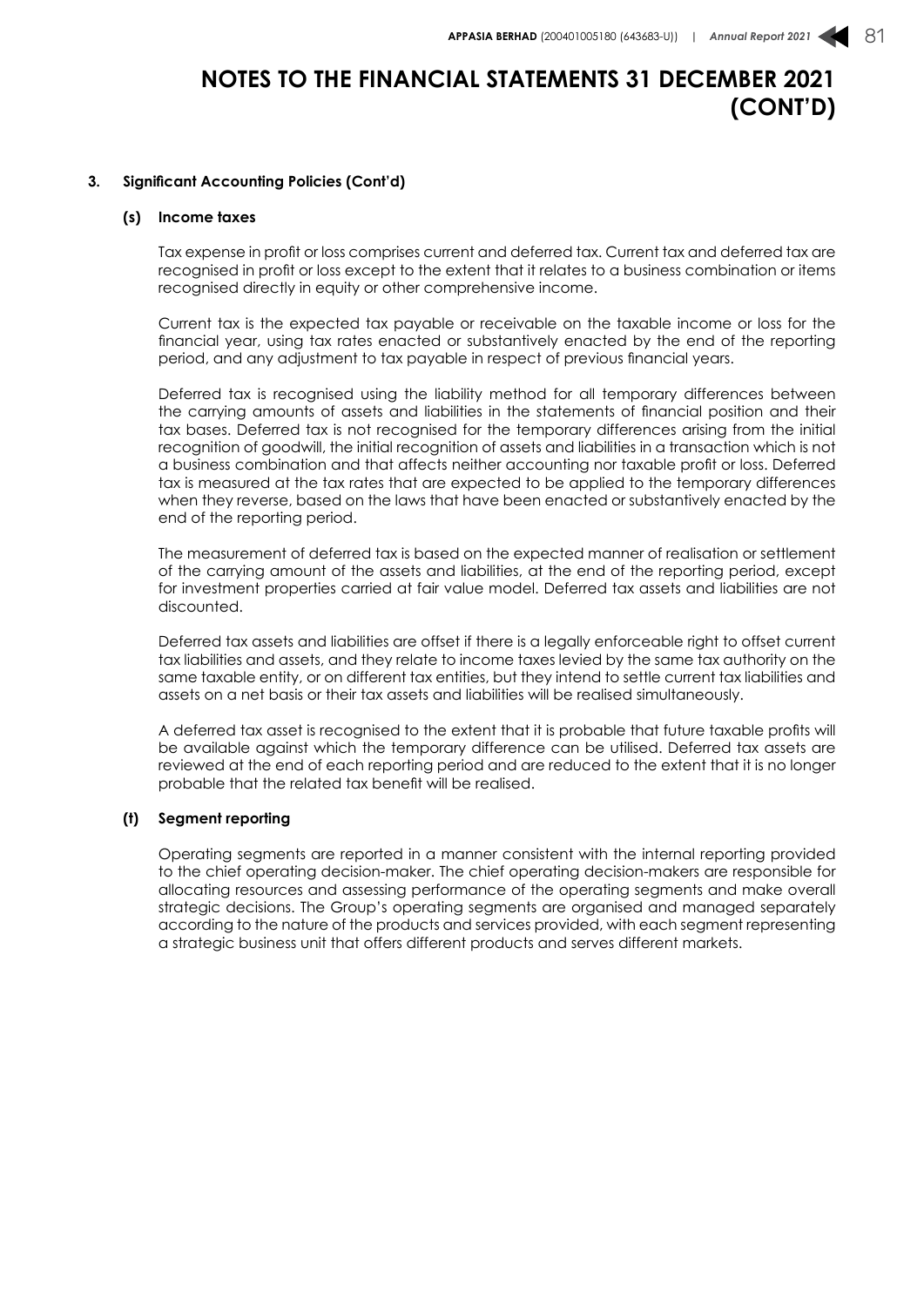| Property, Plant and Equipment<br>q                                                                         | Furniture<br>fittings<br>K<br>and<br>G | equipment<br>Office<br>ΚÑ | Computers<br><b>NS</b>                       | Camera<br>equipment<br>Κ | vehicles<br>M<br>Motor | Renovation<br><b>M</b> | k<br>≪<br>Total                             |
|------------------------------------------------------------------------------------------------------------|----------------------------------------|---------------------------|----------------------------------------------|--------------------------|------------------------|------------------------|---------------------------------------------|
| At 1 January 2021<br>Written off<br>Additions<br>Disposals<br>Group<br>Cost<br>2021                        | 70,309                                 | 111,098                   | $(3,961)$<br>(19,000)<br>479,539<br>10,833   | 73,380                   | 252,000<br>260,000     | 852,141                | (19,000)<br>(3,961)<br>270,833<br>1,938,467 |
| At 31 December 2021                                                                                        | 70,309                                 | 111,098                   | 467,411                                      | 73,380                   | 512,000                | 852,141                | 2,186,339                                   |
| Charge for the financial year<br>Accumulated depreciation<br>At 1 January 2021<br>Written off<br>Disposals | 8,696<br>137,681                       | 94,259<br>4,616           | $(3,960)$<br>$(19,000)$<br>395,094<br>53,301 | 4,892<br>14,677          | 54,601<br>63,400       | 745,296<br>89,177      | 19,000)<br>(3,960)<br>1,431,823<br>233,867  |
| At 31 December 2021                                                                                        | 46,377                                 | 98,875                    | 425,435                                      | 19,569                   | 118,001                | 834,473                | 1,642,730                                   |
| At 31 December 2021<br>Carrying amount                                                                     | 23,932                                 | 12,223                    | 41,976                                       | 53,811                   | 393,999                | 17,668                 | 543,609                                     |
|                                                                                                            |                                        |                           |                                              |                          |                        |                        |                                             |

# **NOTES TO THE FINANCIAL STATEMENTS 31 DECEMBER 2021 (CONT'D)** 82 **APPASIA BERHAD** (200401005180 (643683-U)) | *Annual Report 2021*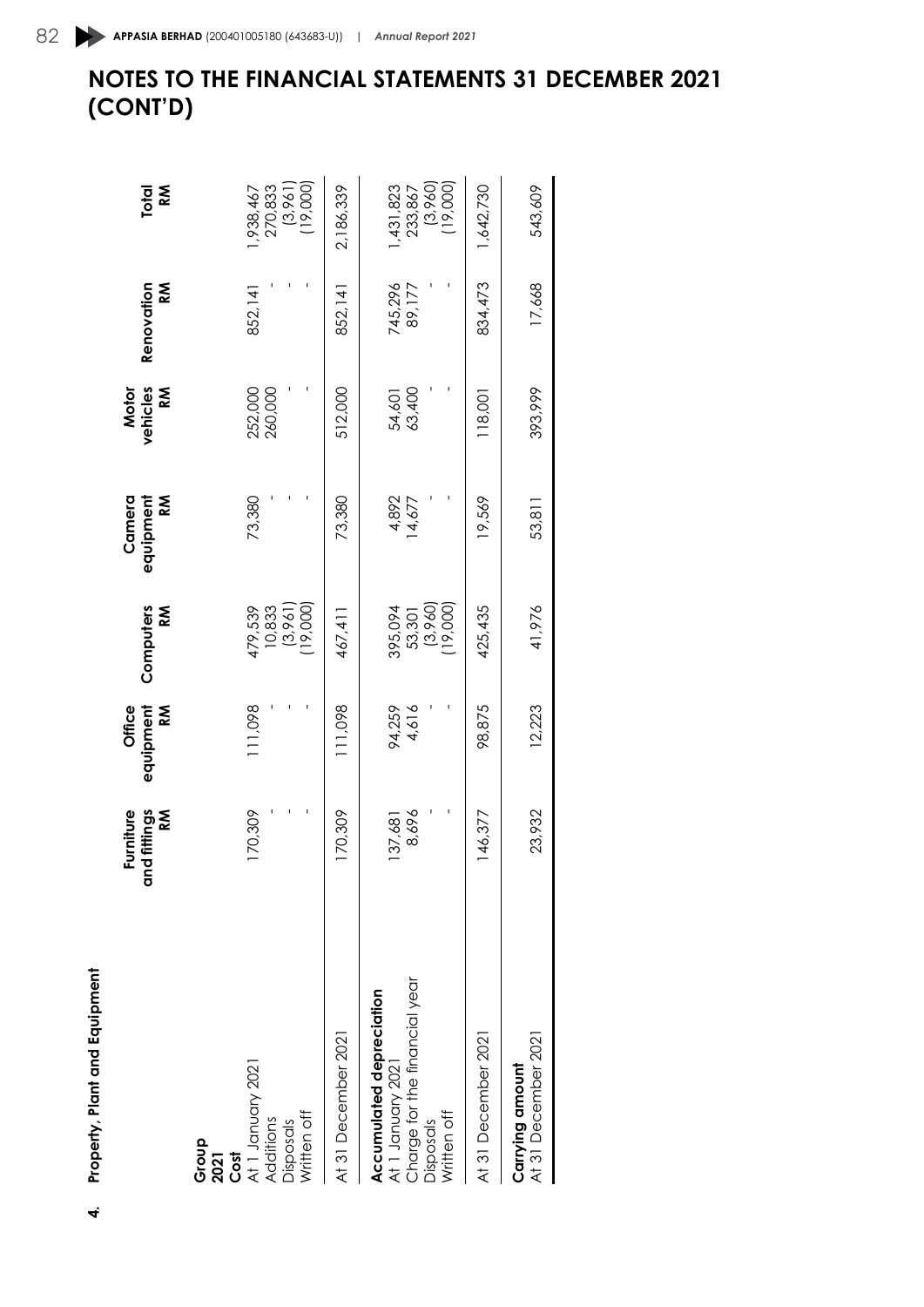|                                                                                                                   | and fittings<br>Furniture<br>ΚÑ | equipment<br><b>Office</b><br>ΚÑ | Computers<br>M                           | equipment<br>Camera<br><b>RM</b> | vehicles<br><b>M</b><br>Motor | Renovation<br><b>M</b> | <b>M</b><br>Total                            |
|-------------------------------------------------------------------------------------------------------------------|---------------------------------|----------------------------------|------------------------------------------|----------------------------------|-------------------------------|------------------------|----------------------------------------------|
| At 1 January 2020<br>Written off<br>Additions<br><b>Disposals</b><br>Group<br>2020<br>Cost                        | 170,309                         | (16, 670)<br>116,750<br>11,018   | (25, 399)<br>39,091<br>97,253<br>446,776 | 73,380                           | 252,000                       | 47,100<br>805,041      | (25, 399)<br>(55,761)<br>,790,876<br>228,751 |
| At 31 December 2020                                                                                               | 170,309                         | 111,098                          | 479,539                                  | 73,380                           | 252,000                       | 852,141                | 1,938,467                                    |
| Charge for the financial year<br>Accumulated depreciation<br>At 1 January 2020<br>Written off<br><b>Disposals</b> | 31,094<br>06,587                | (16, 670)<br>91,097<br>19,832    | (25, 391)<br>39,087<br>24,192<br>435,380 | 4,892                            | 50,400<br>4,201               | 07,075<br>538,221      | (55,757)<br>(25, 391)<br>,275,486<br>237,485 |
| At 31 December 2020                                                                                               | 137,68                          | 94,259                           | 395,094                                  | 4,892                            | 54,601                        | 745,296                | ,431,823                                     |
| At 31 December 2020<br>Carrying amount                                                                            | 32,628                          | 16,839                           | 84,445                                   | 68,488                           | 197,399                       | 106,845                | 506,644                                      |

**4. Property, Plant and Equipment (Cont'd)**

 $\vec{r}$ 

Property, Plant and Equipment (Cont'd)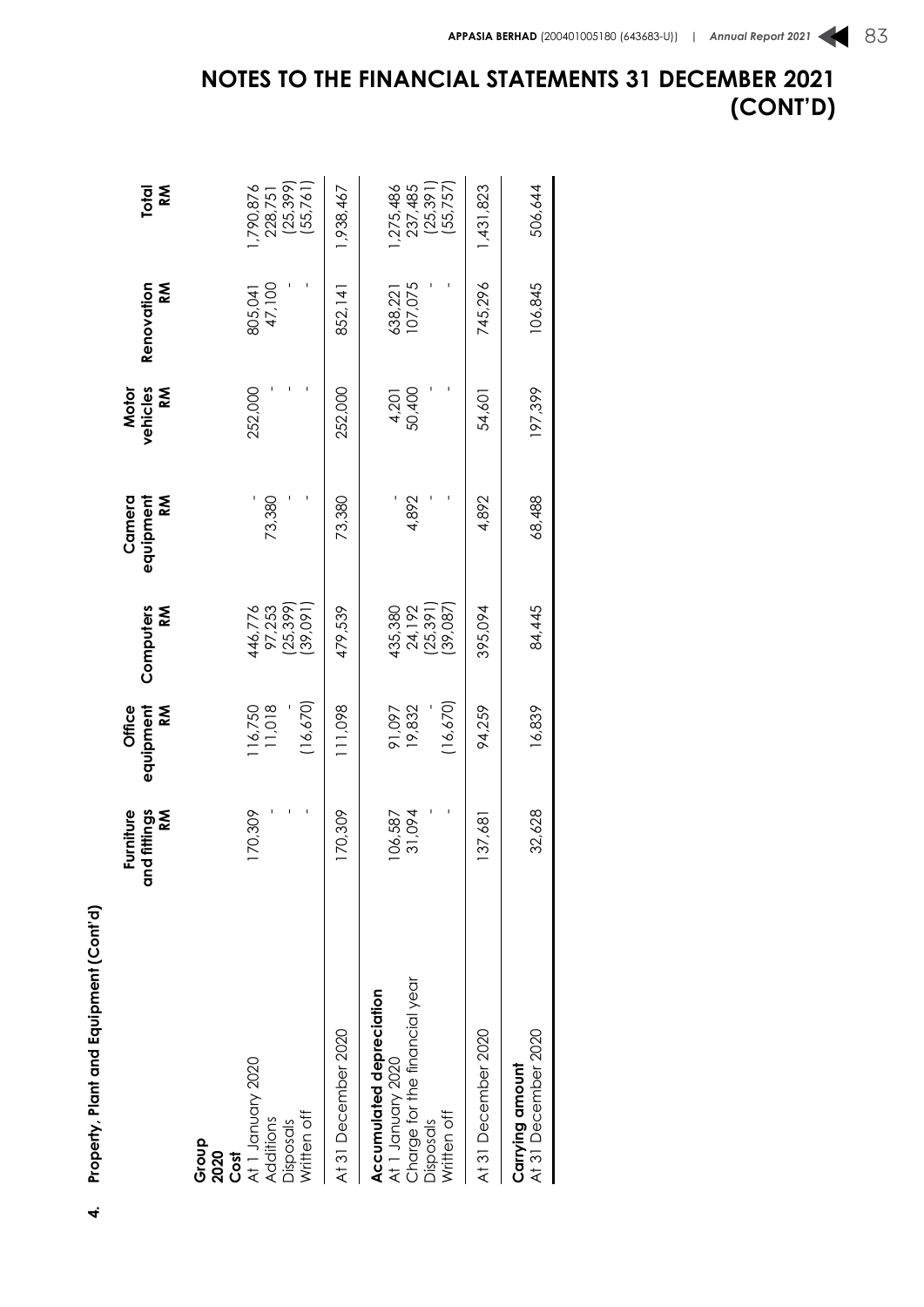| 3<br>r |
|--------|
|        |
| ı      |
|        |
|        |
|        |
|        |
|        |
|        |
|        |
|        |
|        |
|        |
|        |
|        |
| i      |
|        |
| ŕ      |
|        |
|        |
| i      |
|        |
|        |
|        |
|        |
|        |
|        |
|        |
|        |
|        |
| Ì      |
| J      |
|        |
|        |
|        |
|        |
|        |
|        |
|        |

| Property, Plant and Equipment (Cont'd)                                 |                               |                          |                              |                        |                      |                                |
|------------------------------------------------------------------------|-------------------------------|--------------------------|------------------------------|------------------------|----------------------|--------------------------------|
|                                                                        | fittings<br>Funiture and<br>Š | Office<br>K<br>equipment | <b>NS</b><br>Computers       | vehicles<br>Motor<br>Š | Renovation<br>k<br>≪ | Κ<br><b>Total</b>              |
| At 1 January 2021<br>Company<br>Disposals<br>2021                      | 126,829                       | 96,057                   | (3,961)<br>269,630           | 252,000                | 631,617              | (3,961)<br>1,376,133           |
| At 31 December 202                                                     | 126,829                       | 96,057                   | 265,669                      | 252,000                | 631,617              | 1,372,172                      |
| Accumulated depreciation                                               |                               |                          |                              |                        |                      |                                |
| Charge for the financial year<br>At 1 January 2021<br><b>Disposals</b> | 126,809                       | 91,106                   | (3,960)<br>218,317<br>29,300 | 50,400<br>54,601       | 1,243<br>630,371     | (3,960)<br>1,121,204<br>82,721 |
| At 31 December 2021                                                    | 126,809                       | 92,884                   | 243,657                      | 105,001                | 631,614              | 1,199,965                      |
| At 31 December 2021<br>Carrying amount                                 | $\overline{c}$                | 3,173                    | 22,012                       | 146,999                | 3                    | 172,207                        |
|                                                                        |                               |                          |                              |                        |                      |                                |

# **NOTES TO THE FINANCIAL STATEMENTS 31 DECEMBER 2021** 84 **APPASIA BERHAD** (200401005180 (643683-U)) | *Annual Report 2021*

**(CONT'D)**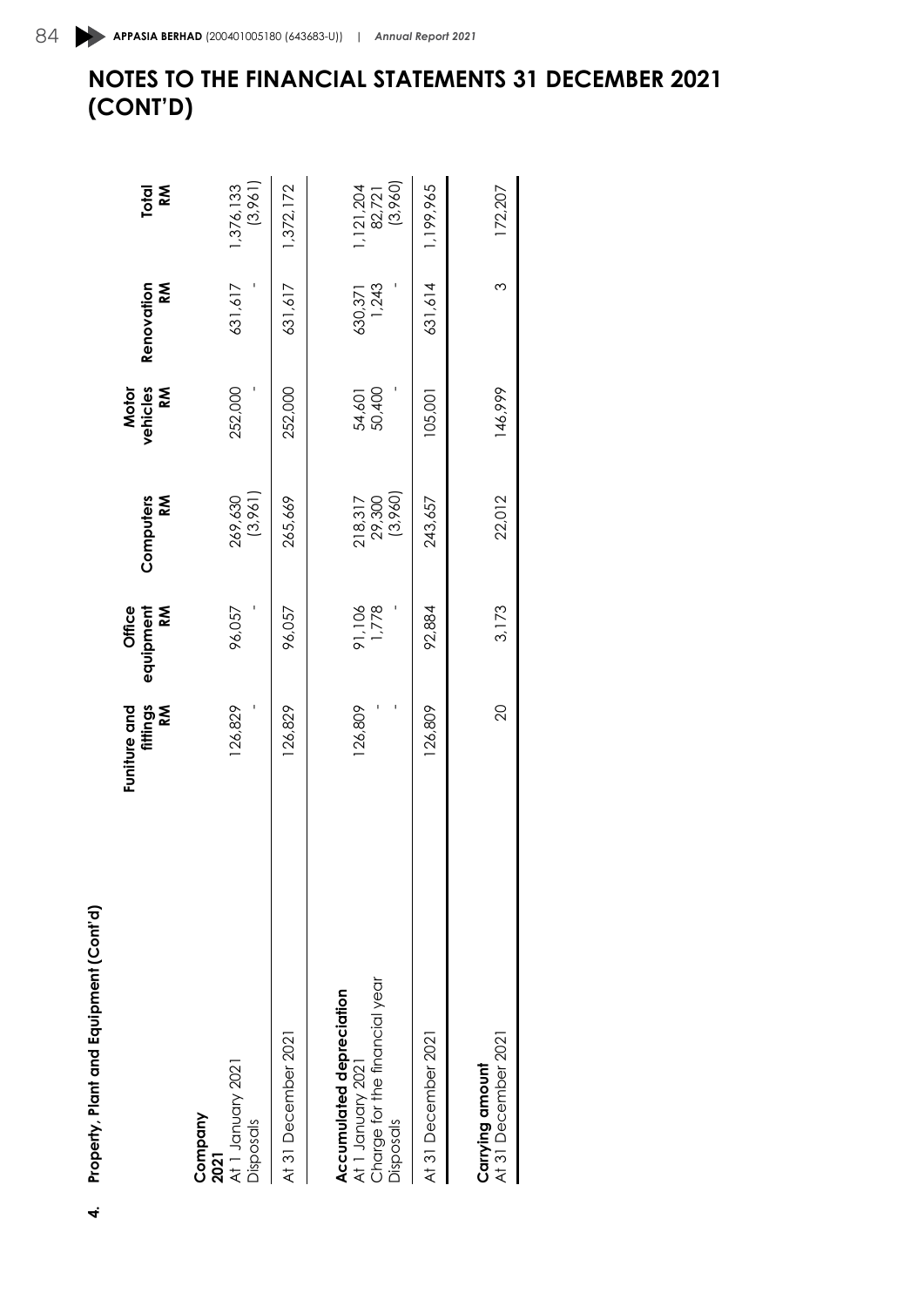|                                                                                                            | fittings<br>RM<br>Funiture and | equipment<br>Office<br><b>RM</b> | Computers<br><b>RM</b>                     | vehicles<br>Motor<br><b>RM</b> | Renovation<br>Κ   | Total<br>Κ                                   |
|------------------------------------------------------------------------------------------------------------|--------------------------------|----------------------------------|--------------------------------------------|--------------------------------|-------------------|----------------------------------------------|
| Cost<br>At 1 January 2020<br>Written off<br>Company<br>Additions<br><b>Disposals</b><br>2020               | 126,829                        | 4,968<br>91,089                  | (20, 744)<br>20,093)<br>58,600<br>251,867  | 252,000                        | 631,617           | (20, 744)<br>(20,093)<br>63,568<br>1,353,402 |
| At 31 December 2020                                                                                        | 126,829                        | 96,057                           | 269,630                                    | 252,000                        | 631,617           | 1,376,133                                    |
| At 1 January 2020<br>Charge for the financial year<br>Accumulated depreciation<br>Written off<br>Disposals | 104,412<br>22,397              | 73,169<br>17,937                 | (20,090)<br>(20, 737)<br>248,589<br>10,555 | 4,201<br>50,400                | 615,895<br>14,476 | 115,765<br>(20,737)<br>(20,090)<br>,046,266  |
| At 31 December 2020                                                                                        | 126,809                        | 91,106                           | 218,317                                    | 54,601                         | 630,371           | 1, 121, 204                                  |
| At 31 December 2020<br>Carrying amount                                                                     | 20                             | 4,951                            | 51,313                                     | 197,399                        | 1,246             | 254,929                                      |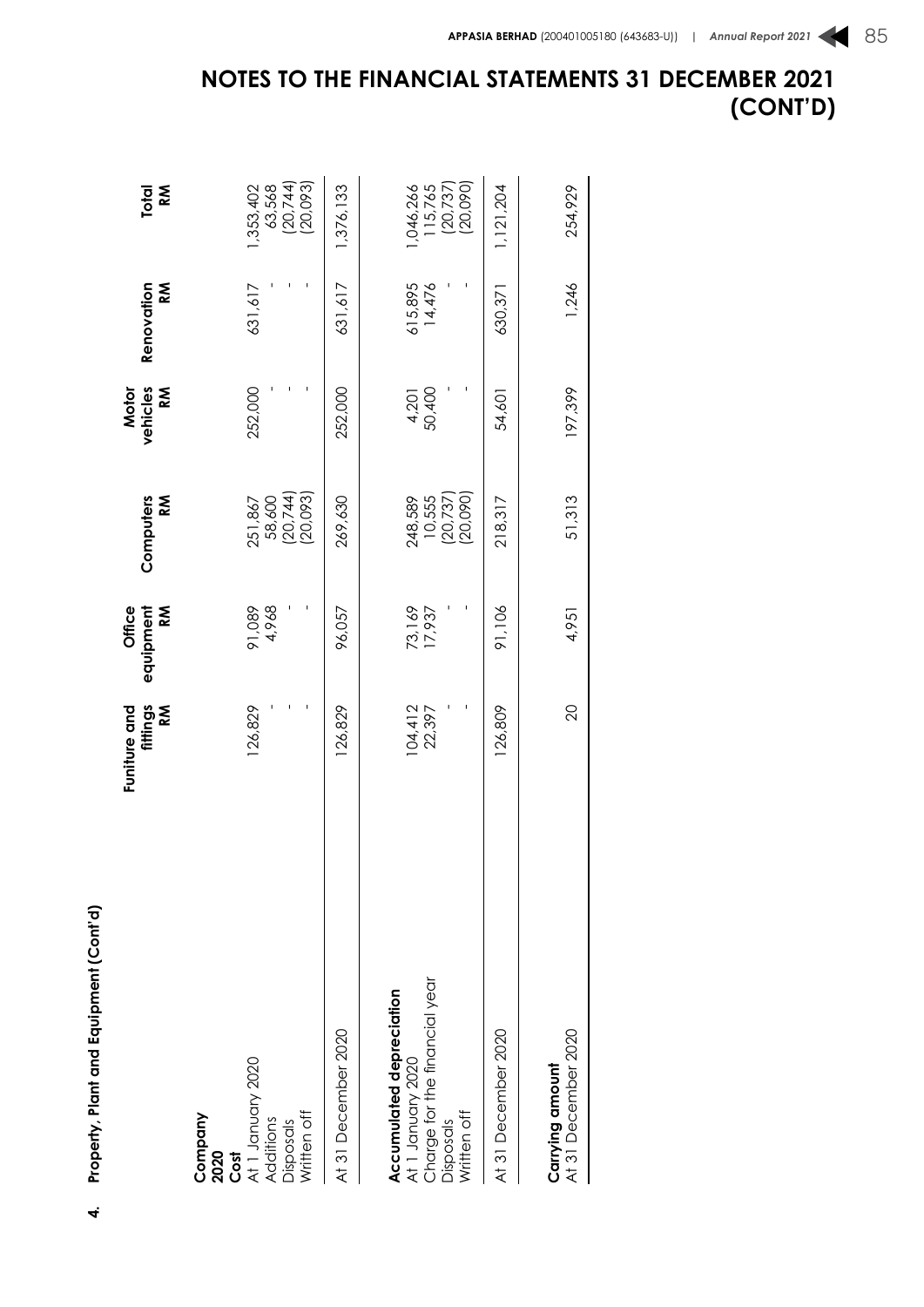#### **5. Investment Properties**

|                                     | <b>Freehold land and buildings</b> |                   |
|-------------------------------------|------------------------------------|-------------------|
|                                     | 2021<br><b>RM</b>                  | 2020<br><b>RM</b> |
| <b>Group and Company</b><br>Cost    |                                    |                   |
| At 1 January/31 December            | 2,500,000                          | 2,500,000         |
| <b>Accumulated depreciation</b>     |                                    |                   |
| At 1 January                        | 247,833                            | 197,833           |
| Charge for the financial year       | 50,000                             | 50,000            |
| At 31 December                      | 297,833                            | 247,833           |
| <b>Carrying amount</b>              |                                    |                   |
| At 31 December                      | 2,202,167                          | 2,252,167         |
|                                     |                                    |                   |
| Fair value of investment properties | 2,560,000                          | 2,300,000         |

#### (a) Fair value basis of investment properties

Fair value of investment properties was estimated by the Directors based on the internal appraisal of market values of comparable properties. The fair value measurements of the investment properties are based on the highest and best use, which does not differ from their actual use. The fair values are within level 2 of the fair value hierarchy. The fair values have been derived using the sales comparison approach. Sales prices of comparable land and buildings in close proximity are adjusted for differences in key attributes such as property size. The most significant input into this valuation approach is price per square foot of comparable properties.

There were no transfers between levels during current and previous financial year.

(b) Income and expenses recognised in profit or loss

The following are recognised in profit or loss in respect of investment properties:

|                           | 2021                     | <b>Group and Company</b><br>2020 |
|---------------------------|--------------------------|----------------------------------|
|                           | RM                       | <b>RM</b>                        |
| Rental income             | 45,600                   | 36,500                           |
| Discount allowed          | $\overline{\phantom{a}}$ | (2,640)                          |
| Direct operating expenses | (10,641)                 | (5,960)                          |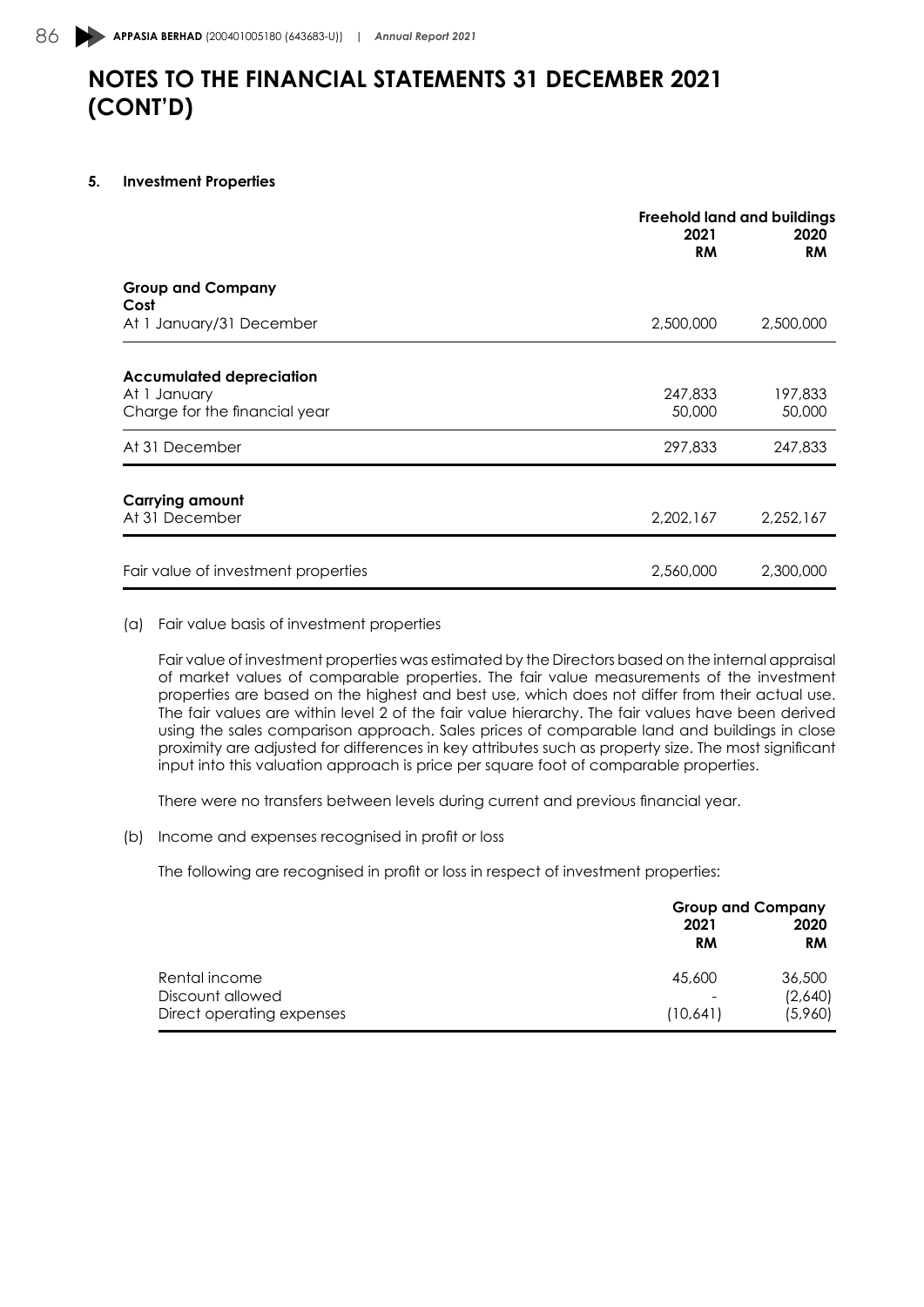### **6. Right-of-use Assets**

|                                                    | Motor<br>vehicles<br><b>RM</b> | <b>Office</b><br>building<br><b>RM</b> | Total<br><b>RM</b> |
|----------------------------------------------------|--------------------------------|----------------------------------------|--------------------|
| Group<br>2021                                      |                                |                                        |                    |
| Cost<br>At 1 January 2021<br>Additions             | 163,207                        | 118,191<br>118,090                     | 281,398<br>118,090 |
| Disposals                                          | (163, 207)                     |                                        | (163, 207)         |
| At 31 December 2021                                |                                | 236,281                                | 236,281            |
| <b>Accumulated depreciation</b>                    |                                |                                        |                    |
| At 1 January 2021<br>Charge for the financial year | 87,043<br>24,482               | 13,132<br>157,486                      | 100,175<br>181,968 |
| Disposals                                          | (111, 525)                     | $\overline{\phantom{a}}$               | (111, 525)         |
| At 31 December 2021                                |                                | 170,618                                | 170,618            |
| <b>Carrying amount</b><br>At 31 December 2021      |                                | 65,663                                 | 65,663             |
| 2020<br>Cost                                       |                                |                                        |                    |
| At 1 January 2020<br>Additions                     | 163,207                        | 118,191                                | 163,207<br>118,191 |
| At 31 December 2020                                | 163,207                        | 118,191                                | 281,398            |
| <b>Accumulated depreciation</b>                    |                                |                                        |                    |
| At 1 January 2020<br>Charge for the financial year | 54,402<br>32,641               | 13,132                                 | 54,402<br>45,773   |
| At 1 December 2020                                 | 87,043                         | 13,132                                 | 100,175            |
|                                                    |                                |                                        |                    |
| <b>Carrying amount</b><br>At 31 December 2020      | 76,164                         | 105,059                                | 181,223            |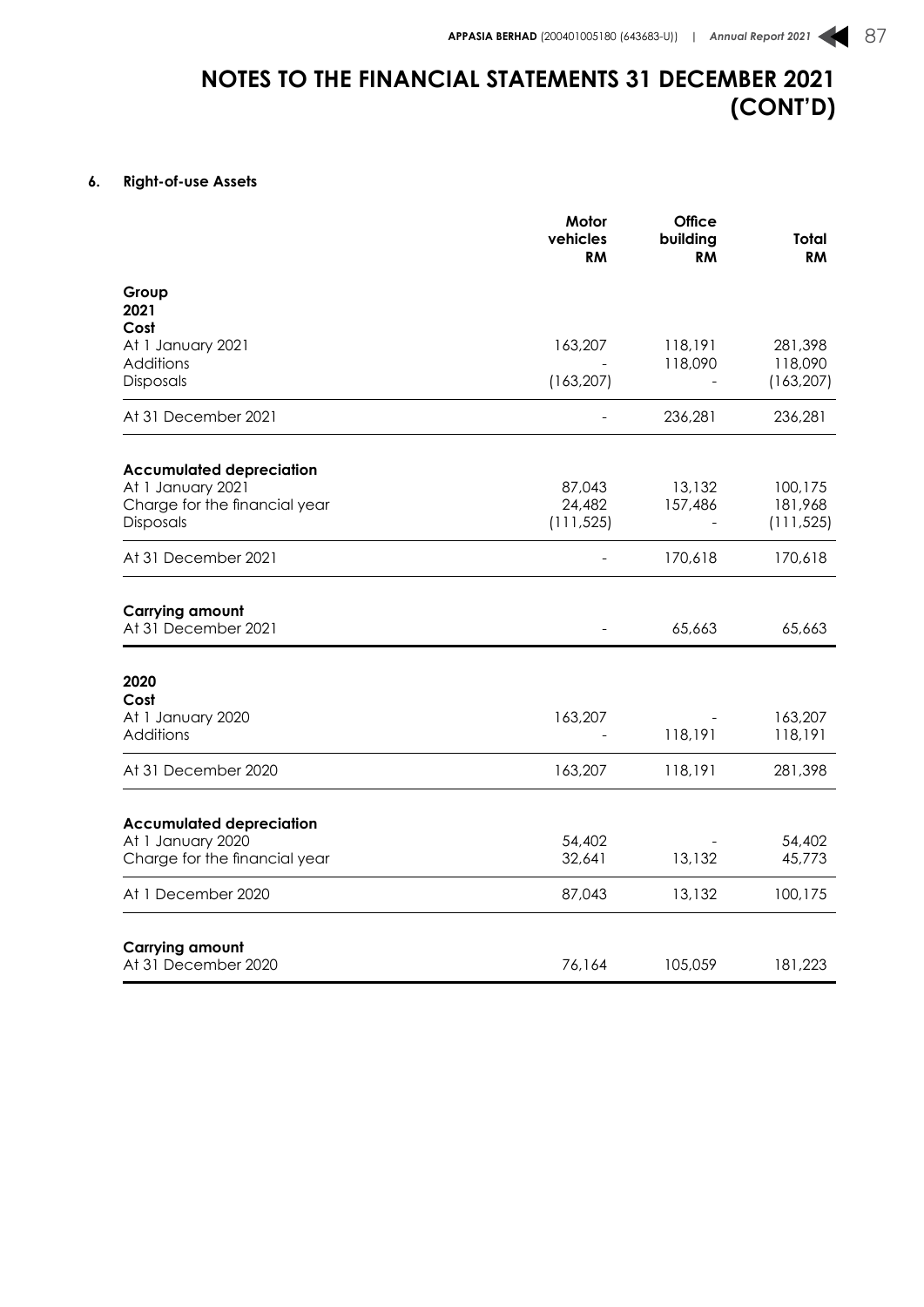### **6. Right-of-use Assets (Cont'd)**

|                                                                                                                                      | Motor<br>vehicles<br><b>RM</b>        |
|--------------------------------------------------------------------------------------------------------------------------------------|---------------------------------------|
| Company<br>2021<br>Cost                                                                                                              |                                       |
| At 1 January 2021<br>Disposals                                                                                                       | 163,207<br>(163, 207)                 |
| At 31 December 2021                                                                                                                  |                                       |
| <b>Accumulated depreciation</b>                                                                                                      |                                       |
| At 1 January 2021                                                                                                                    | 87,043                                |
| Charge for the financial year                                                                                                        | 24,482                                |
| Disposals                                                                                                                            | (111, 525)                            |
| At 31 December 2021                                                                                                                  |                                       |
|                                                                                                                                      |                                       |
|                                                                                                                                      |                                       |
|                                                                                                                                      |                                       |
|                                                                                                                                      |                                       |
| <b>Carrying amount</b><br>At 31 December 2021<br>2020<br>Cost<br>At 1 January/At 31 December 2020<br><b>Accumulated depreciation</b> |                                       |
| At 1 January 2020                                                                                                                    |                                       |
|                                                                                                                                      |                                       |
| Charge for the financial year<br>At 31 December 2020                                                                                 |                                       |
| <b>Carrying amount</b>                                                                                                               | 163,207<br>54,402<br>32,641<br>87,043 |

Included in the above, motor vehicle with a carrying amount of RMNil (2020: RM76,164) of the Group and of the Company are pledged as securities for the related lease liabilities as disclosed in Note 17.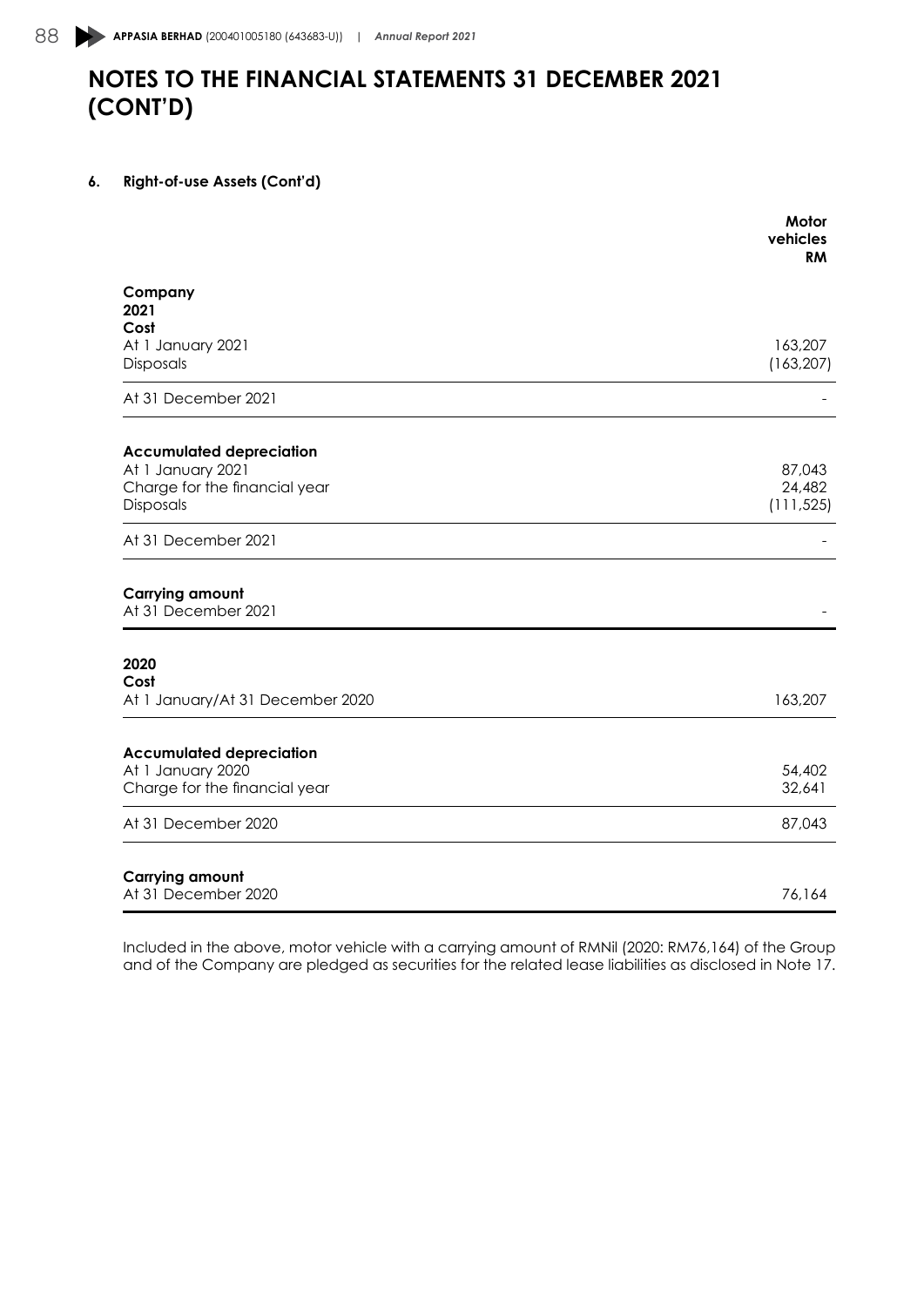### **7. Intangible Assets**

|                                               | Development<br>expenditures<br>RM | Licence<br>RM | <b>Total</b><br><b>RM</b> |
|-----------------------------------------------|-----------------------------------|---------------|---------------------------|
| Group<br>2021                                 |                                   |               |                           |
| At cost                                       |                                   |               |                           |
| At 1 January 2021                             | 4,401,143                         | 522,110       | 4,923,253                 |
| Additions                                     | 251,773                           |               | 251,773                   |
| At 31 December 2021                           | 4,652,916                         | 522,110       | 5,175,026                 |
| <b>Accumulated amortisation</b>               |                                   |               |                           |
| At 1 January 2021                             | 1,657,413                         | 435,092       | 2,092,505                 |
| Charge for the financial year                 | 909,671                           | 87,018        | 996,689                   |
| At 31 December 2021                           | 2,567,084                         | 522,110       | 3,089,194                 |
|                                               |                                   |               |                           |
| <b>Carrying amount</b><br>At 31 December 2021 | 2,085,832                         |               | 2,085,832                 |
| 2020                                          |                                   |               |                           |
| At cost                                       |                                   |               |                           |
| At 1 January 2020                             | 3,426,621                         | 522,110       | 3,948,731                 |
| Additions                                     | 974,522                           |               | 974,522                   |
| At 31 December 2020                           | 4,401,143                         | 522,110       | 4,923,253                 |
| <b>Accumulated amortisation</b>               |                                   |               |                           |
| At 1 January 2020                             | 935,612                           | 174,037       | 1,109,649                 |
| Charge for the financial year                 | 721,801                           | 261,055       | 982,856                   |
|                                               |                                   |               |                           |
| At 31 December 2020                           | 1,657,413                         | 435,092       | 2,092,505                 |
|                                               |                                   |               |                           |
| <b>Carrying amount</b><br>At 31 December 2020 |                                   |               |                           |
|                                               | 2,743,730                         | 87,018        | 2,830,748                 |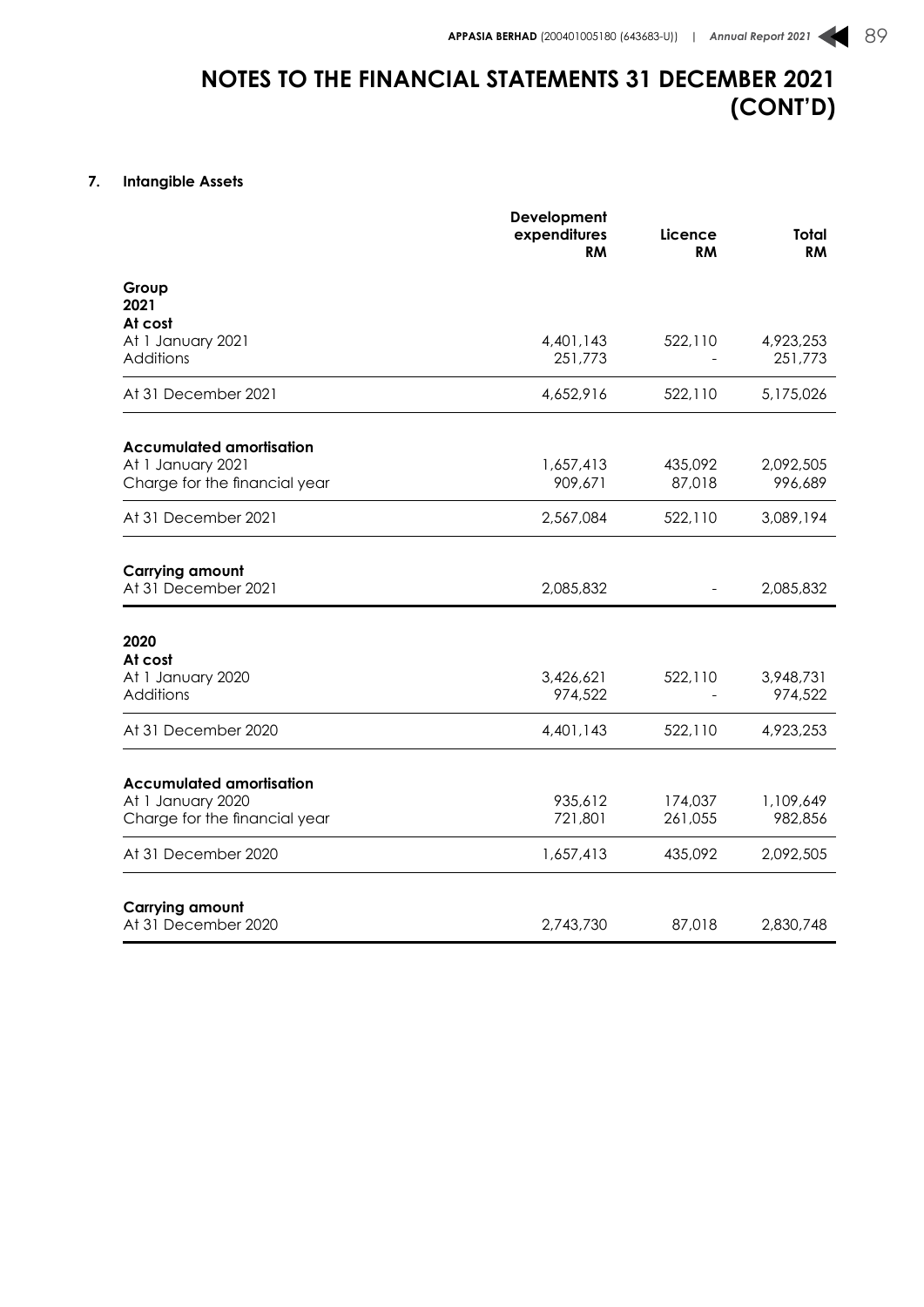### **7. Intangible Assets (Cont'd)**

#### **(a) Description of intangible assets**

#### **Licence**

Licence is related to the money lending licence of which the fair value was valued using income approach method by an independent valuation specialist that engaged by the Group for purchase price allocation exercise on the acquisition of AppAsia Capital Sdn. Bhd.. The useful life of the license is estimated to be 2 years.

#### Development expenditures

Development expenditures represent the costs incurred in relation to innovation of E-confirmation system and enhancement of their existing mobile applications, digital contents, e-commerce and the information technology security solution. The useful lives of the development expenditures are estimated to be 5 years.

#### **(b) Impairment testing for intangible assets**

The Group reviews the carrying amounts of development expenditures at the end of each reporting period to determine whether there is any indication of impairment. If any such indications exist, the recoverable amount of the cash-generating units ("CGU") is determined based on its value in use. The value in use was determined by discounting the future cash flows expected to be generated from the continuing use of the CGU based on the financial budgets prepared by the management covering a period of five (5) years.

The key assumptions used in the value in use calculations are as follows:

- (i) The anticipated average annual revenue growth rates used in the cash flows budgets and plans of CGU at 12-25% per annum from years 2022 to 2026.
- (ii) Profit margins were projected based on pre-determined profit margin for the products.
- (iii) A pre-tax discount rate of 8% per annum (2020: 11%) has been applied in determining the recoverable amount of the CGU. The discount rate was estimated based on the Company's weighted average cost of capital plus a reasonable risk premium.

Based on the assessment, the management are of the view that no impairment loss is required as the recoverable amount of the CGU is higher than its carrying amount as at 31 December 2021.

#### **(c) Sensitivity to changes in assumptions**

The management believes that there is no reasonable possible change in any key assumption that would cause the CGU carrying amount to exceed its recoverable amount.

#### **8. Investment in Subsidiary Companies**

|                                                        |                           | Company                   |
|--------------------------------------------------------|---------------------------|---------------------------|
|                                                        | 2021<br><b>RM</b>         | 2020<br><b>RM</b>         |
| At cost<br>In Malaysia:                                |                           |                           |
| Unquoted shares<br>Less: Accumulated impairment losses | 18,541,500<br>(2,222,830) | 18,507,200<br>(2,222,830) |
|                                                        | 16,318,670                | 16,284,370                |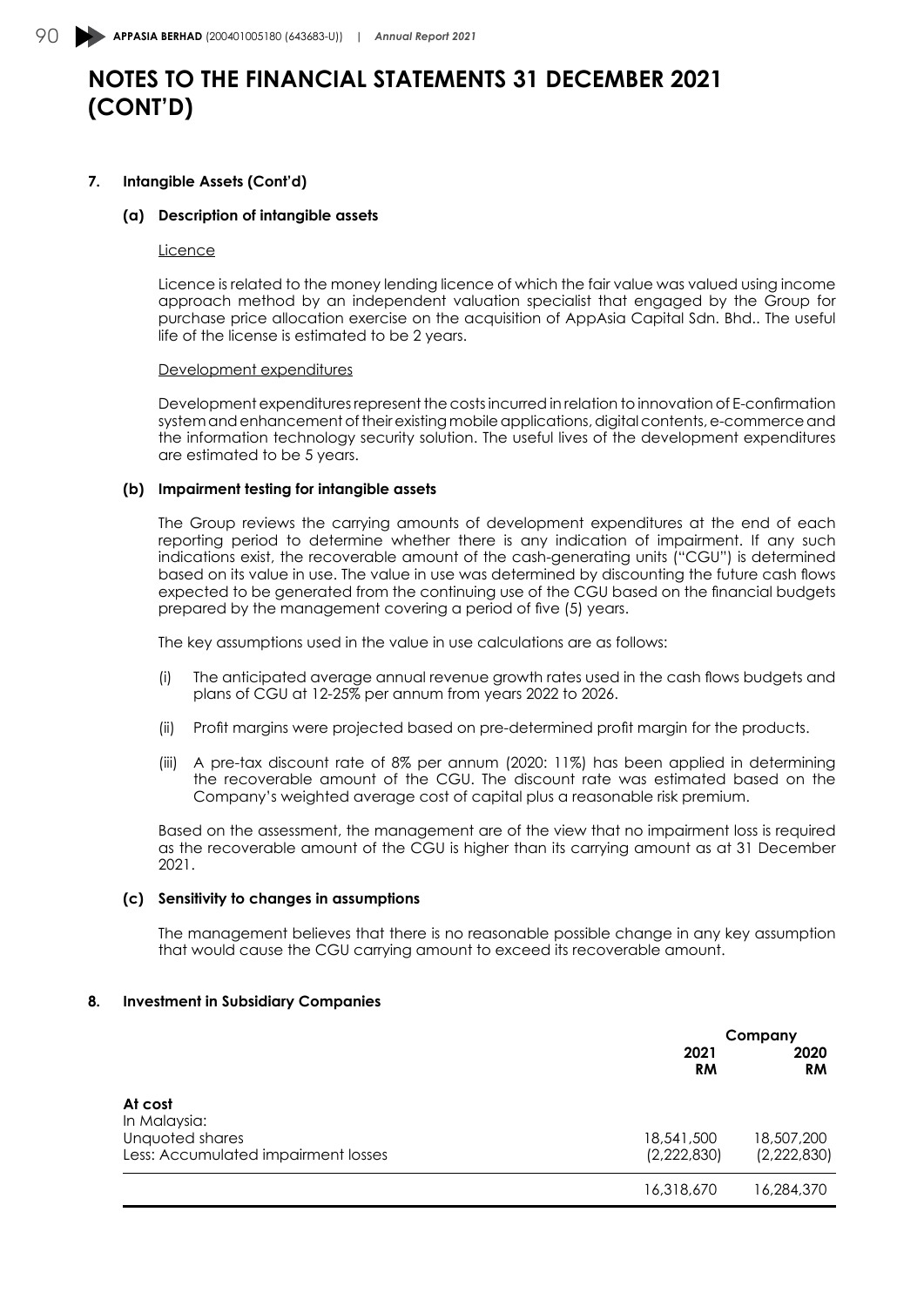### **8. Investment in Subsidiary Companies (Cont'd)**

Movements in the allowance for impairment losses are as follows:

|                                       | Company   |
|---------------------------------------|-----------|
| 2021                                  | 2020      |
| RM                                    | <b>RM</b> |
| 2,222,830<br>At 1 January/31 December | 2,222,830 |

Details of subsidiary companies are as follows:

|                                       | <b>Place of</b><br>business/ |             |                           |                                                                                                                                                                                                                                                                                                                                                                                                                                                                                                                                    |
|---------------------------------------|------------------------------|-------------|---------------------------|------------------------------------------------------------------------------------------------------------------------------------------------------------------------------------------------------------------------------------------------------------------------------------------------------------------------------------------------------------------------------------------------------------------------------------------------------------------------------------------------------------------------------------|
|                                       | Country of                   |             | <b>Effective interest</b> |                                                                                                                                                                                                                                                                                                                                                                                                                                                                                                                                    |
| Name of company                       | incorporation                | 2021        | 2020                      | <b>Principal activities</b>                                                                                                                                                                                                                                                                                                                                                                                                                                                                                                        |
| <b>Extol Corporation</b><br>Sdn. Bhd. | Malaysia                     | $\%$<br>100 | $\%$<br>100               | Sales, research and development of IT<br>security technology, system<br>maintenance, professional IT security<br>services, training and other IT products<br>and solutions.                                                                                                                                                                                                                                                                                                                                                        |
| AppAsia Marketing<br>Sdn. Bhd.        | Malaysia                     | 100         | 100                       | E-commerce and video<br>production and act as training<br>provider and advertising agents.                                                                                                                                                                                                                                                                                                                                                                                                                                         |
| AppAsia Cloud<br>Sdn. Bhd.            | Malaysia                     | 100         | 100                       | All kinds of services related to information<br>technology infrastructure, application<br>systems and computer software<br>including system support and<br>maintenance, system integration,<br>project coordination, management,<br>implementation, consultation, training,<br>seminars, exhibition, agency, and the<br>business of trading to utilise technologies<br>related to internet, e-commerce,<br>e-business, and blockchain for online<br>investment, marketing, trading and<br>advertising for conducting any business. |
| AppAsia Tech<br>Sdn. Bhd.             | Malaysia                     | 100         | 100                       | Information Technology Systems and<br>applications development related<br>business and video production and act<br>as training provider and advertising<br>agents.                                                                                                                                                                                                                                                                                                                                                                 |
| AppAsia Mall<br>Sdn. Bhd.             | Malaysia                     | 100         | 100                       | Business in relation to e-commerce and<br>to deal on all type of e-commerce in all<br>business goods, services, merchandise,<br>vide business to business (b2b), business<br>to customer (b2c) and providing<br>services in portals, internet marketing<br>and electronic publishing.                                                                                                                                                                                                                                              |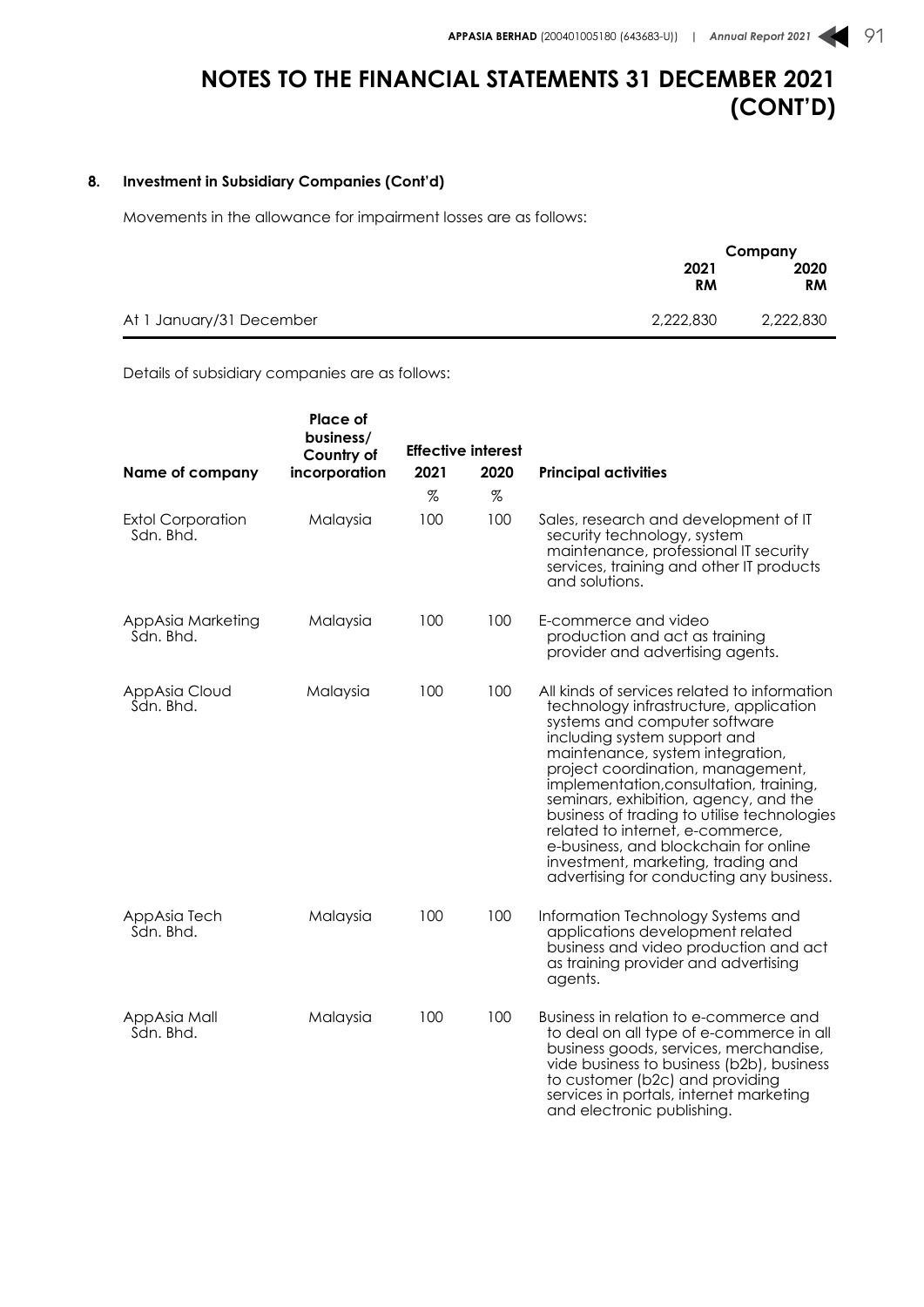#### **8. Investment in Subsidiary Companies (Cont'd)**

Details of subsidiary companies are as follows: (Cont'd)

|                                    | Place of<br>business/<br>Country of |      | <b>Effective interest</b> |                                                                                                                                                |
|------------------------------------|-------------------------------------|------|---------------------------|------------------------------------------------------------------------------------------------------------------------------------------------|
| Name of company                    | incorporation                       | 2021 | 2020                      | <b>Principal activities</b>                                                                                                                    |
|                                    |                                     | %    | %                         |                                                                                                                                                |
| AppAsia International<br>Sdn. Bhd. | Malaysia                            | 100  | 100                       | Consultants, advisors and to organise,<br>conduct courses, seminars, trainings for<br>any person, firm, corporation,<br>business and industry. |
| AppAsia Capital<br>Sdn. Bhd.       | Malaysia                            | 100  | 100                       | Money lending business.                                                                                                                        |
| AppAsia Stream<br>Sdn. Bhd.        | Malaysia                            | 70   | 70                        | Photography, video streaming,<br>videography production and<br>advertisement.                                                                  |

#### (a) Incorporation of a subsidiary company

In previous financial year, the Company had subscribed for 700 new ordinary shares in AppAsia Stream Sdn. Bhd. for a total cash consideration of RM700. Consequently, AppAsia Stream Sdn. Bhd. become a 70% owned subsidiary company of the Company.

(b) Additional investment in a subsidiary company

On 19 November 2021, the Company had subscribed for an additional 34,300 new ordinary shares in AppAsia Stream Sdn. Bhd., a subsidiary of the Company, for a total cash consideration of RM34,400. AppAsia Stream Sdn. Bhd. remains as 70% owned subsidiary of the Company.

In previous financial year, the Company had subscribed for an additional of 1,600,000 new ordinary shares in AppAsia International Sdn. Bhd., for a total cash consideration of RM1,600,000. AppAsia International Sdn. Bhd. remains as a wholly-owned subsidiary company of the Company.

### **9. Trade Receivables**

|                                        | 2021<br><b>RM</b> | Group<br>2020        |                          | Company<br>2021<br>2020<br><b>RM</b><br><b>RM</b> |  |
|----------------------------------------|-------------------|----------------------|--------------------------|---------------------------------------------------|--|
| Trade receivables<br>Non-current       | 347,473           | <b>RM</b><br>784,143 | $\overline{\phantom{0}}$ |                                                   |  |
| Current                                | 9,604,980         | 11,104,555           | 3,000                    |                                                   |  |
| Less: Accumulated<br>impairment losses | (16, 163)         | (11, 143)            | ۰                        |                                                   |  |
|                                        | 9,588,817         | 11,093,412           | 3,000                    |                                                   |  |
|                                        | 9,936,290         | 11,877,555           | 3,000                    |                                                   |  |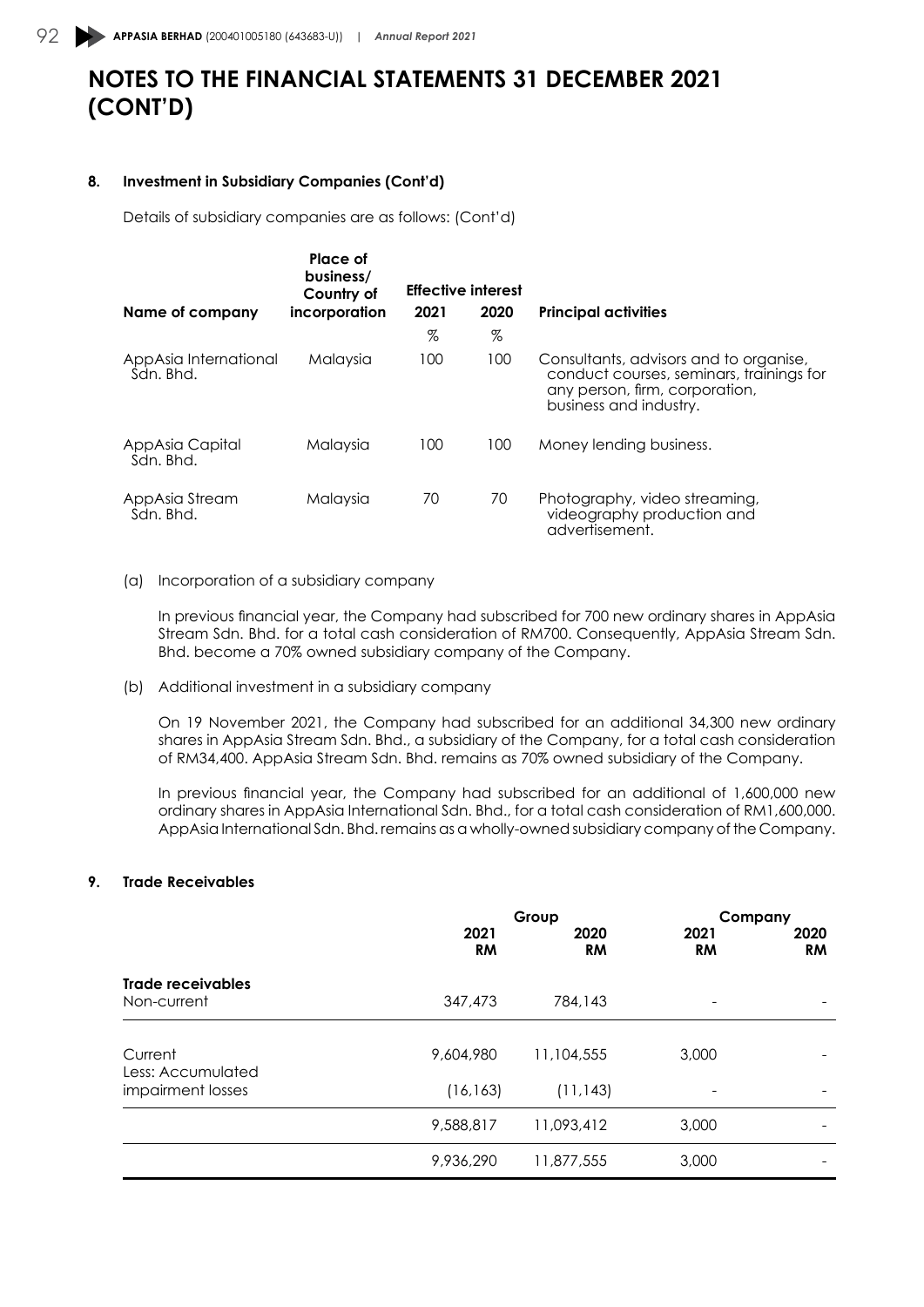#### **9. Trade Receivables (Cont'd)**

Included above is loan receivables from third parties of RM7,074,693 (2020: RM1,486,734) related to the money lending business. The amounts are partially secured, bear interest at 6% to 16.49% p.a. (2020: 11.43% to 16.49% p.a.), and have an average maturity of 2 years (2020: 3 years).

Other trade receivables are non-interest bearing and generally on 30 to 90 days (2020: 30 to 90 days) term. They are recognised at their original invoice amounts which represent their fair values on initial recognition.

Movements in the allowance for impairment losses are as follows:

|                                              | Group             |                   |
|----------------------------------------------|-------------------|-------------------|
|                                              | 2021<br><b>RM</b> | 2020<br><b>RM</b> |
| At 1 January<br>Impairment losses recognised | 11,143<br>5,020   | 9,150<br>1,993    |
| At 31 December                               | 16.163            | 11,143            |

The loss allowance account in respect of trade receivables is used to record loss allowance. Unless the Group are satisfied that recovery of the amount is possible, the amount considered irrecoverable is written off against the receivable directly.

The following table provide information about the exposure to credit risk and ECLs for trade receivables:

| Group                                                                                 | Gross<br>amount<br><b>RM</b>           | Loss<br>allowance<br><b>RM</b>      | <b>Net</b><br>amount<br><b>RM</b>      |
|---------------------------------------------------------------------------------------|----------------------------------------|-------------------------------------|----------------------------------------|
| 2021<br>Not past due                                                                  | 8,949,749                              | (3,038)                             | 8,946,711                              |
| Past due:<br>Less than 30 days<br>31 to 60 days<br>61 to 90 days                      | 209,948<br>352,807<br>59,427           | (531)<br>(248)<br>(542)             | 209,417<br>352,559<br>58,885           |
| More than 90 days                                                                     | 380,522<br>1,002,704                   | (11,804)<br>(13, 125)               | 368,718<br>989,579                     |
|                                                                                       | 9,952,453                              | (16, 163)                           | 9,936,290                              |
| 2020<br>Not past due                                                                  | 6,803,655                              | (7,708)                             | 6,795,947                              |
| Past due:<br>Less than 30 days<br>31 to 60 days<br>61 to 90 days<br>More than 90 days | 4,962,043<br>74,966<br>44,388<br>3,646 | (184)<br>(155)<br>(505)<br>(2, 591) | 4,961,859<br>74,811<br>43,883<br>1,055 |
|                                                                                       | 5,085,043                              | (3, 435)                            | 5,081,608                              |
|                                                                                       | 11,888,698                             | (11, 143)                           | 11,877,555                             |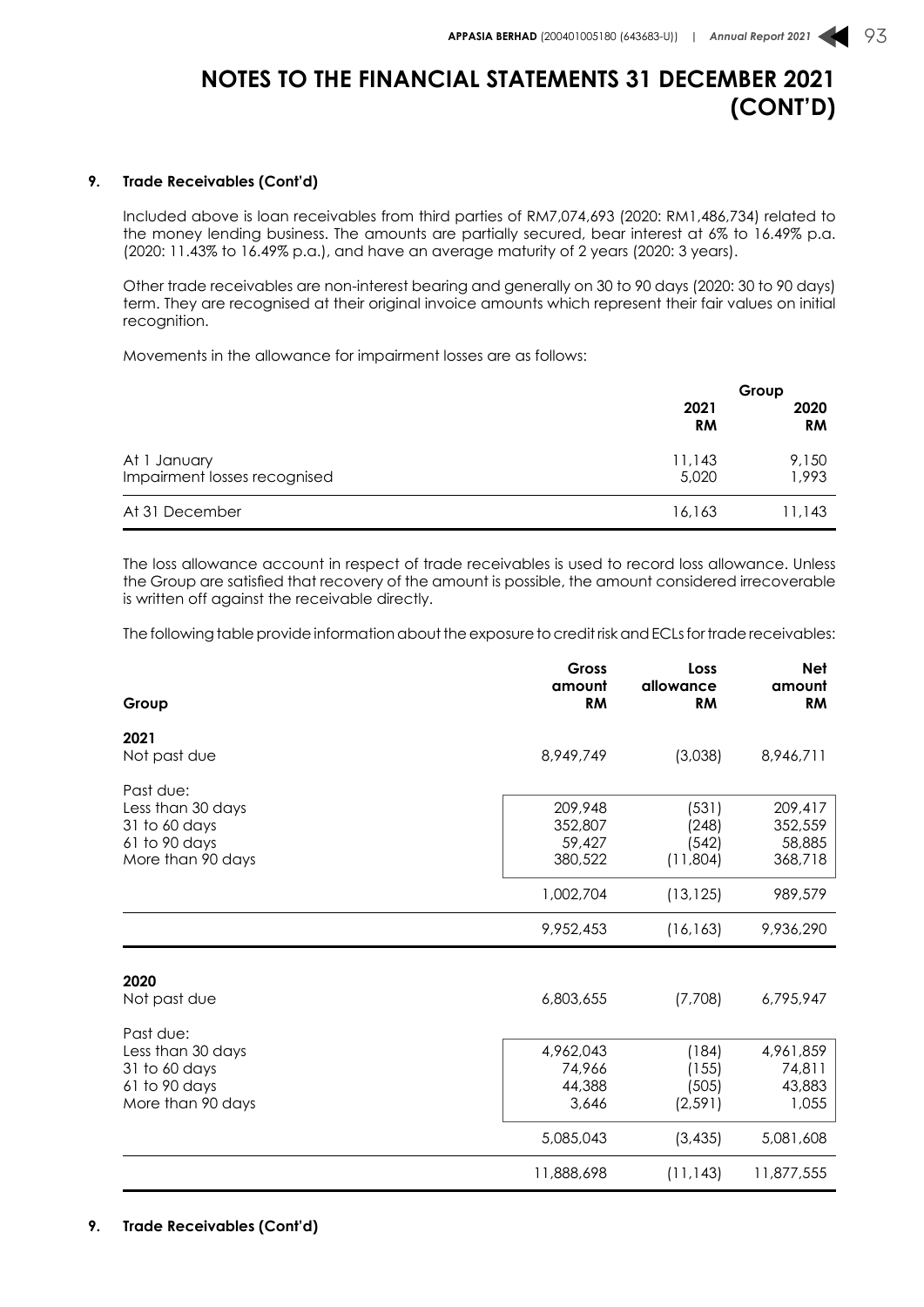The following table provide information about the exposure to credit risk and ECLs for trade receivables: (Cont'd)

| Company              | Gross     | Loss                     | <b>Net</b> |
|----------------------|-----------|--------------------------|------------|
|                      | amount    | allowance                | amount     |
|                      | <b>RM</b> | <b>RM</b>                | <b>RM</b>  |
| 2021<br>Not past due | 3,000     | $\overline{\phantom{0}}$ | 3,000      |

#### **10. Inventories**

|                                         | Group             |                   |
|-----------------------------------------|-------------------|-------------------|
|                                         | 2021<br><b>RM</b> | 2020<br><b>RM</b> |
| At net realisable value                 |                   |                   |
| Trading merchandise                     |                   | 64,532            |
| Recognised in profit or loss:           |                   |                   |
| Inventories recognised as cost of sales | 31,505            | 1,049,377         |
| Inventories written off                 | 33,027            |                   |
| Inventories written down                |                   | 66.162            |

#### **11. Other Receivables**

|                                                          | Group             |                      | Company    |                   |
|----------------------------------------------------------|-------------------|----------------------|------------|-------------------|
|                                                          | 2021<br><b>RM</b> | 2020<br><b>RM</b>    | 2021<br>RM | 2020<br><b>RM</b> |
| Other receivables<br>Less: Accumulated impairment losses | 3,177,519         | 1,418,867<br>(1,201) | 699        | 269               |
|                                                          | 3,177,519         | 1,417,666            | 699        | 269               |
| <b>Deposits</b>                                          | 2,153,784         | 117,645              | 31,360     | 31,360            |
| Prepayments                                              | 192,738           | 377,560              | 68,087     | 75,808            |
| Accrued revenue                                          | 457,686           | 281,463              | -          |                   |
|                                                          | 5,981,727         | 2,194,334            | 100,146    | 107,437           |

Included in other receivables and deposits are an amount of RM2,944,801 (2020: RMNil) and RM2,000,000 (2020: RMNil) represents advance payment to supplier and deposits for digital asset exchange account respectively.

The accrued revenue primarily relates to the Group's rights to consideration for work performed but not yet billed at the reporting date for its services performed. The accrued revenue will be transferred to trade receivables when the rights become unconditional.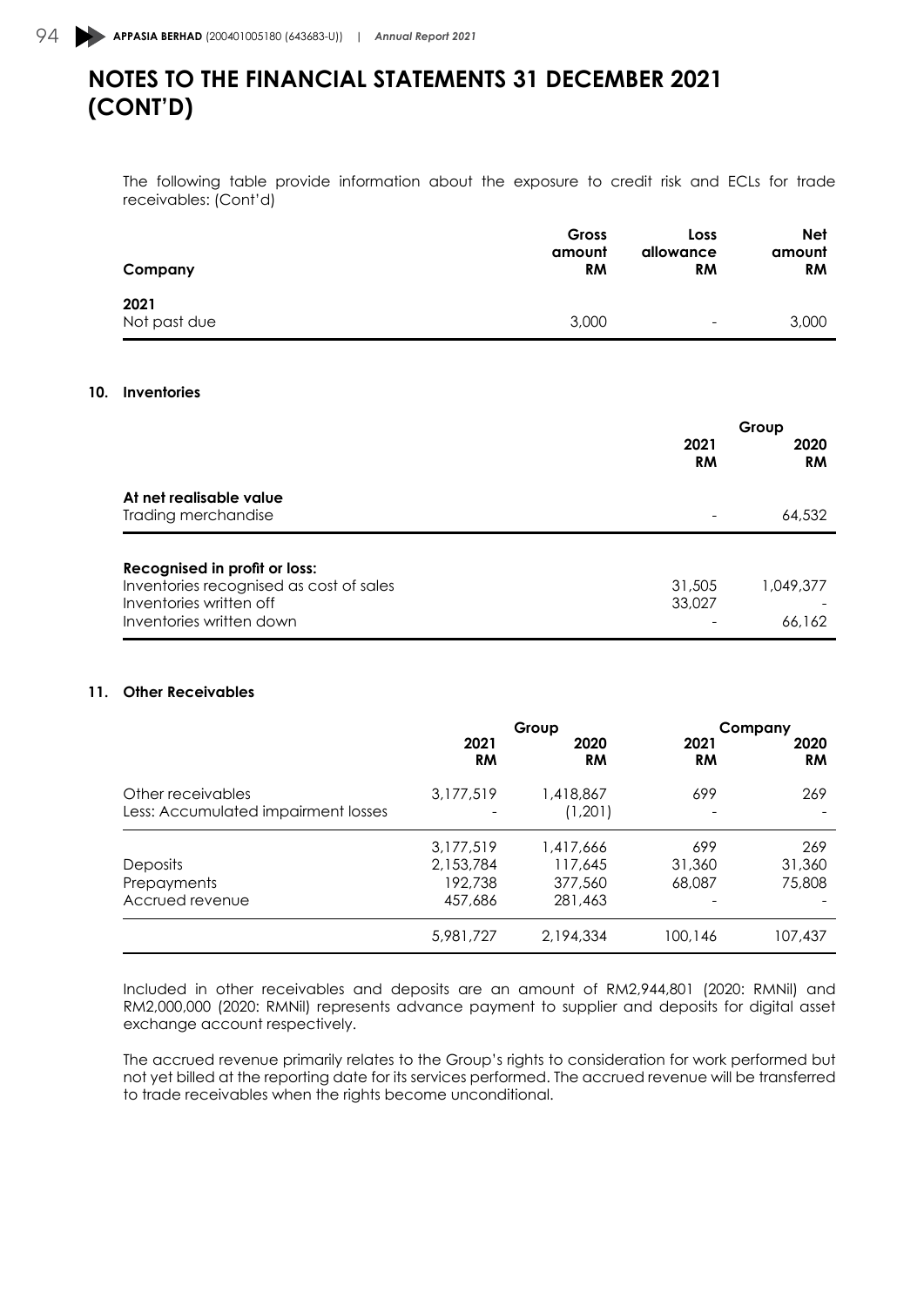### **11. Other Receivables (Cont'd)**

As of the reporting date, the receivables expected to be recognised in the future relating to performance obligations that are satisfied is RM457,686 (2020: RM281,463). The Group expects to recognise this revenue as the services are performed, which is expected to occur over the next 12 months.

Movements in the allowance for impairment losses are as follows:

|                                                             |                          | Group             |  |
|-------------------------------------------------------------|--------------------------|-------------------|--|
|                                                             | 2021<br><b>RM</b>        | 2020<br><b>RM</b> |  |
| At 1 January<br>Impairment losses recognised<br>Written off | 1,201<br>(1,201)         | 1,201             |  |
| At 31 December                                              | $\overline{\phantom{a}}$ | 201, ا            |  |

#### **12. Amount Due from Subsidiary Companies**

|                                                       | Company              |                   |
|-------------------------------------------------------|----------------------|-------------------|
|                                                       | 2021<br><b>RM</b>    | 2020<br><b>RM</b> |
| Amount due from subsidiary companies<br>Trade related |                      |                   |
| Non-trade related                                     | 378,000<br>7,869,887 | 4,842,787         |
|                                                       | 8,247,887            | 4,842,787         |
| Less: Accumulated impairment losses                   | (62, 716)            | (62, 716)         |
|                                                       | 8,185,171            | 4,780,071         |

Trade balances are non-interest bearing and generally on 30 to 90 days (2020: 30 to 90 days) term. Non-trade balances are non-interest bearing, unsecured and repayable on demand.

Movements in the allowance for impairment losses are as follows:

|                               |                          | Company           |
|-------------------------------|--------------------------|-------------------|
|                               | 2021<br><b>RM</b>        | 2020<br><b>RM</b> |
| At 1 January                  | 62,716                   | 187,734           |
| Reversal of impairment losses | $\overline{\phantom{a}}$ | (125, 018)        |
| At 31 December                | 62,716                   | 62,716            |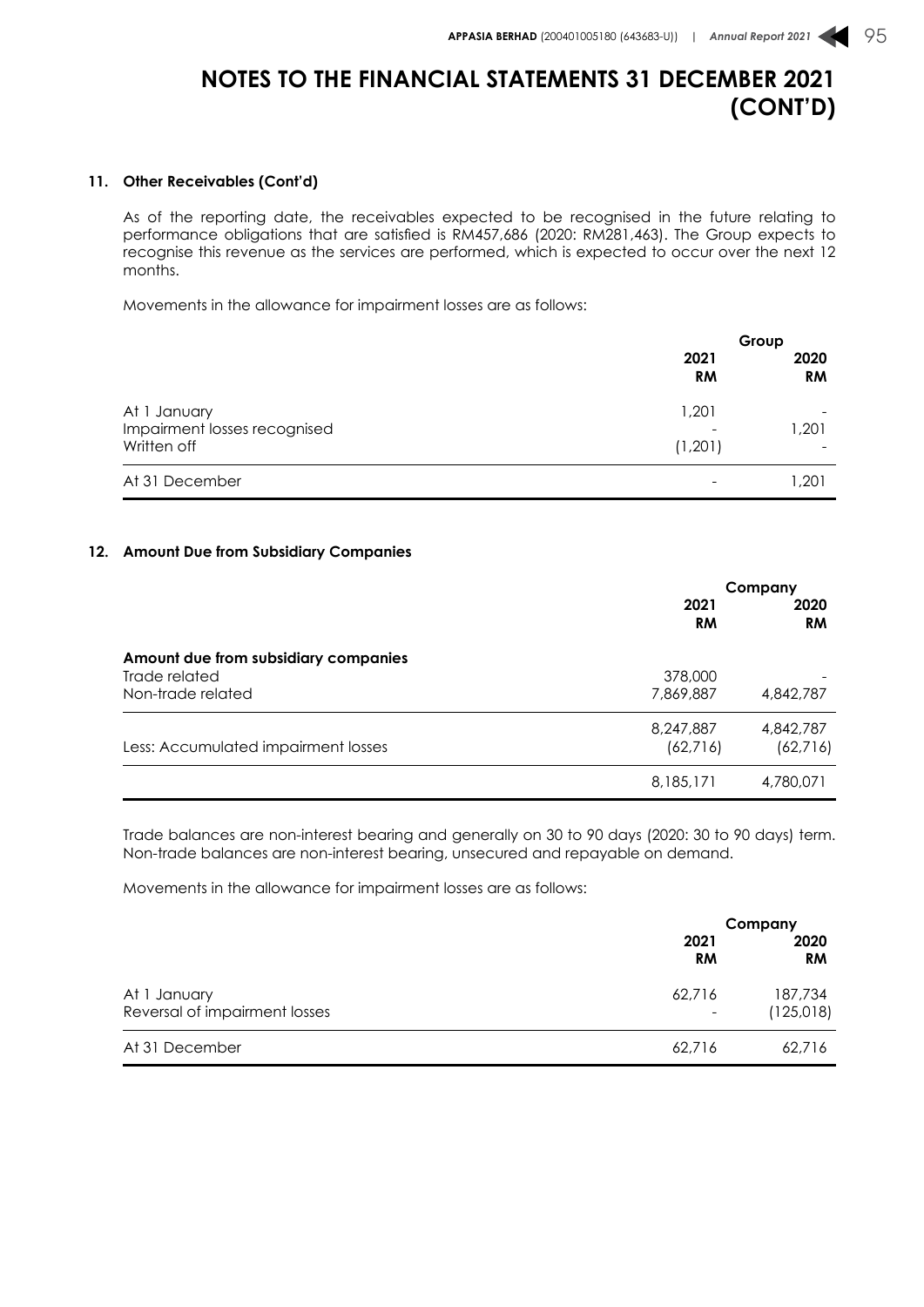#### **13. Cash and Bank Balances**

The currency exposure profiles of cash and bank balances are as follows:

|                             |                   | Group             |
|-----------------------------|-------------------|-------------------|
|                             | 2021<br><b>RM</b> | 2020<br><b>RM</b> |
| <b>United States Dollar</b> | 4,683             | 3,592             |

#### **14. Share Capital**

|                              | <b>Group and Company</b> |                      |                   |                   |  |
|------------------------------|--------------------------|----------------------|-------------------|-------------------|--|
|                              | <b>Number of Shares</b>  |                      |                   | Amount            |  |
|                              | 2021<br><b>Units</b>     | 2020<br><b>Units</b> | 2021<br><b>RM</b> | 2020<br><b>RM</b> |  |
| <b>Issued and fully paid</b> |                          |                      |                   |                   |  |
| At 1 January                 | 363, 121, 800            | 345,249,800          | 28,926,952        | 26,463,256        |  |
| Share split                  | 739,500,400              |                      |                   |                   |  |
| Exercise of Warrants         | 20,435,160               | 16,752,000           | 1,417,969         | 2,177,760         |  |
| Exercise of SIS options      | 4,500,000                | 1,120,000            | 382,950           | 285,936           |  |
| At 31 December               | 1,127,557,360            | 363,121,800          | 30.727.871        | 28,926,952        |  |

During the financial year, the Company issued:

### Prior to the share split

- (a) 6,628,400 new ordinary shares pursuant to the conversion of Warrants 2014/2024 at the exercise price of RM0.13 per ordinary share; and
- (b) On 5 July 2021, the Company undertook a share split involving the subdivision of every 1 existing ordinary share into 3 ordinary shares involving the issuance of 739,500,400 additional shares and listing of up to 224,620,000 additional warrants arising from the adjustment to the number of outstanding warrants in accordance with the provision of Deed Poll.

#### After share split

- (c) 13,806,700 new ordinary shares pursuant to the conversion of Warrants 2014/2024 at the exercise price of RM0.04 per ordinary share; and
- (d) 60 new ordinary shares pursuant to the conversion of Warrants 2021/2024 at the exercise price of RM0.135 per ordinary shares; and
- (e) 4,500,000 new ordinary shares at a weighted average exercise price of RM0.061 per ordinary share for total consideration of RM274,500 from the exercise of employees' share options.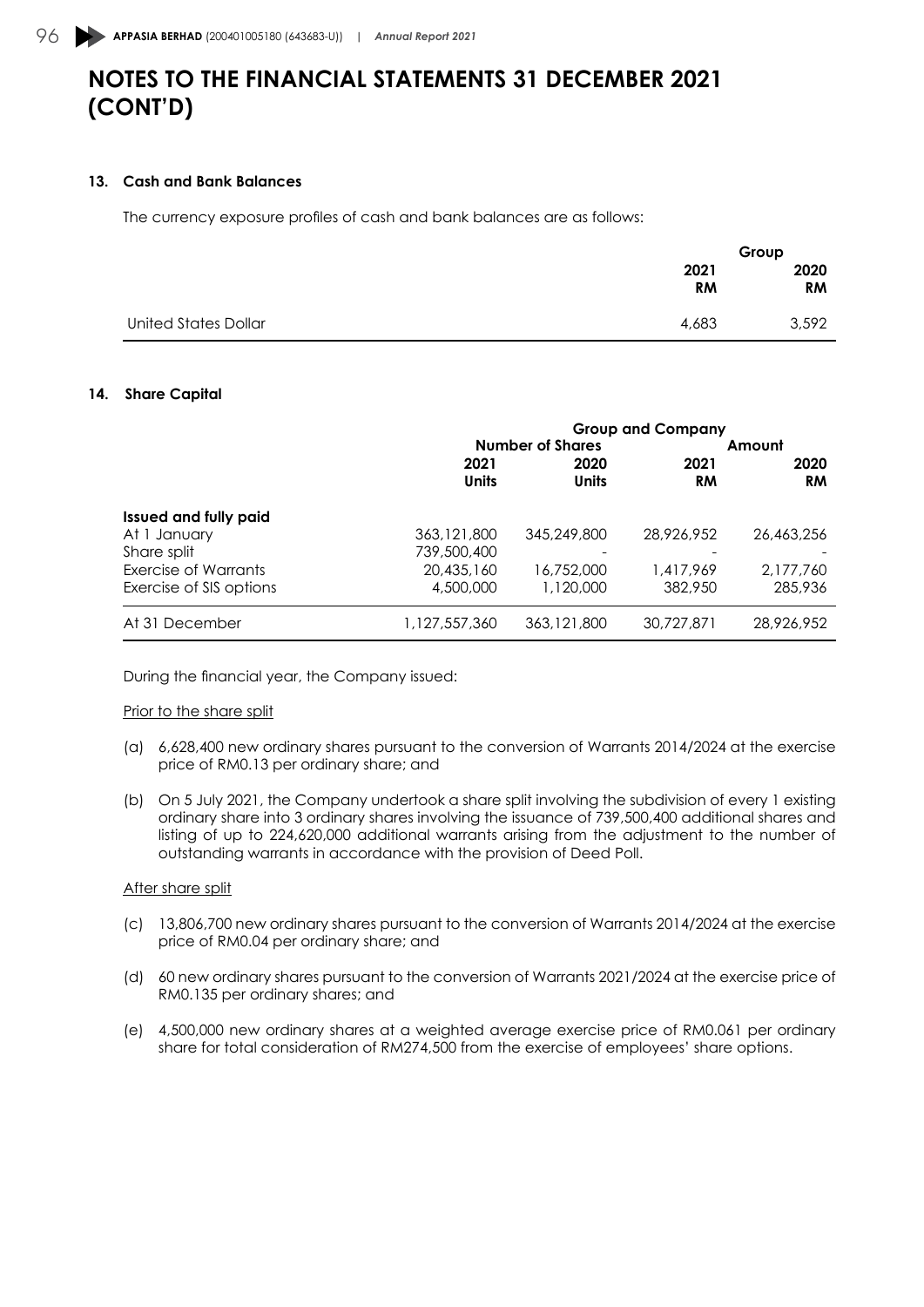#### **14. Share Capital (Cont'd)**

In previous financial year, the Company increased its issued and paid up share capital from RM26,463,256 to RM28,926,952 by way of issuance of 17,872,000 new ordinary shares as follows:

- (a) 16,752,000 new ordinary shares pursuant to the conversion of Warrants 2014/2024 at the exercise price of RM0.13 per ordinary shares; and
- (b) 1,120,000 new ordinary shares at a weighted average exercise price of RM0.183 per ordinary share for total consideration of RM204,960 from the exercise of employees' share options.

The new ordinary shares issued during the reporting period shall rank pari passu in all respects with the existing ordinary shares of the Company.

The holders of ordinary shares are entitled to receive dividends as declared from time to time, and are entitled to one vote per share at meetings of the Company. All ordinary share rank equally with regards to the Company's residual assets.

#### **15. Treasury Shares**

The shareholders of the Company, by a resolution passed in the last Annual General Meeting held on 18 June 2021, renewed their approval for the Company's plan to repurchase its own shares. The Directors of the Company are committed to enhancing the value of the Company to its shareholders and believe that the repurchase plan can be applied in the best interest of the Company and its shareholders.

|                        | <b>Group and Company</b> |                      |            |                   |  |
|------------------------|--------------------------|----------------------|------------|-------------------|--|
|                        | <b>Number of Shares</b>  |                      |            | Amount            |  |
|                        | 2021<br><b>Units</b>     | 2020<br><b>Units</b> | 2021<br>RM | 2020<br><b>RM</b> |  |
| At 1 January           | 5,370,400                | 3,501,300            | 991,418    | 317,120           |  |
| Purchase of own shares | 9,877,100                | 1,869,100            | 6,182,282  | 674.298           |  |
| Share split            | 30,495,000               |                      |            |                   |  |
| At 31 December         | 45,742,500               | 5,370,400            | 7,173,700  | 991,418           |  |

During the financial year, the Company repurchased a total of 9,877,100 (2020: 1,869,100) of its issued ordinary shares from the open market at an average price of RM0.62 (2020: RM0.36) per share. The total consideration paid for the repurchase was RM6,182,282 (2020: RM674,298). The repurchased transactions were financed by internally-generated funds. The shares repurchased are being held as treasury shares in accordance with Section 127(4) of the Companies Act 2016 in Malaysia.

Prior to the share split, the Company held 15,247,500 shares and subsequently to the share split, as of 31 December 2021, the Company held 45,742,500 shares out of the total 1,127,557,360 issued ordinary shares at a total cost of RM7,173,700.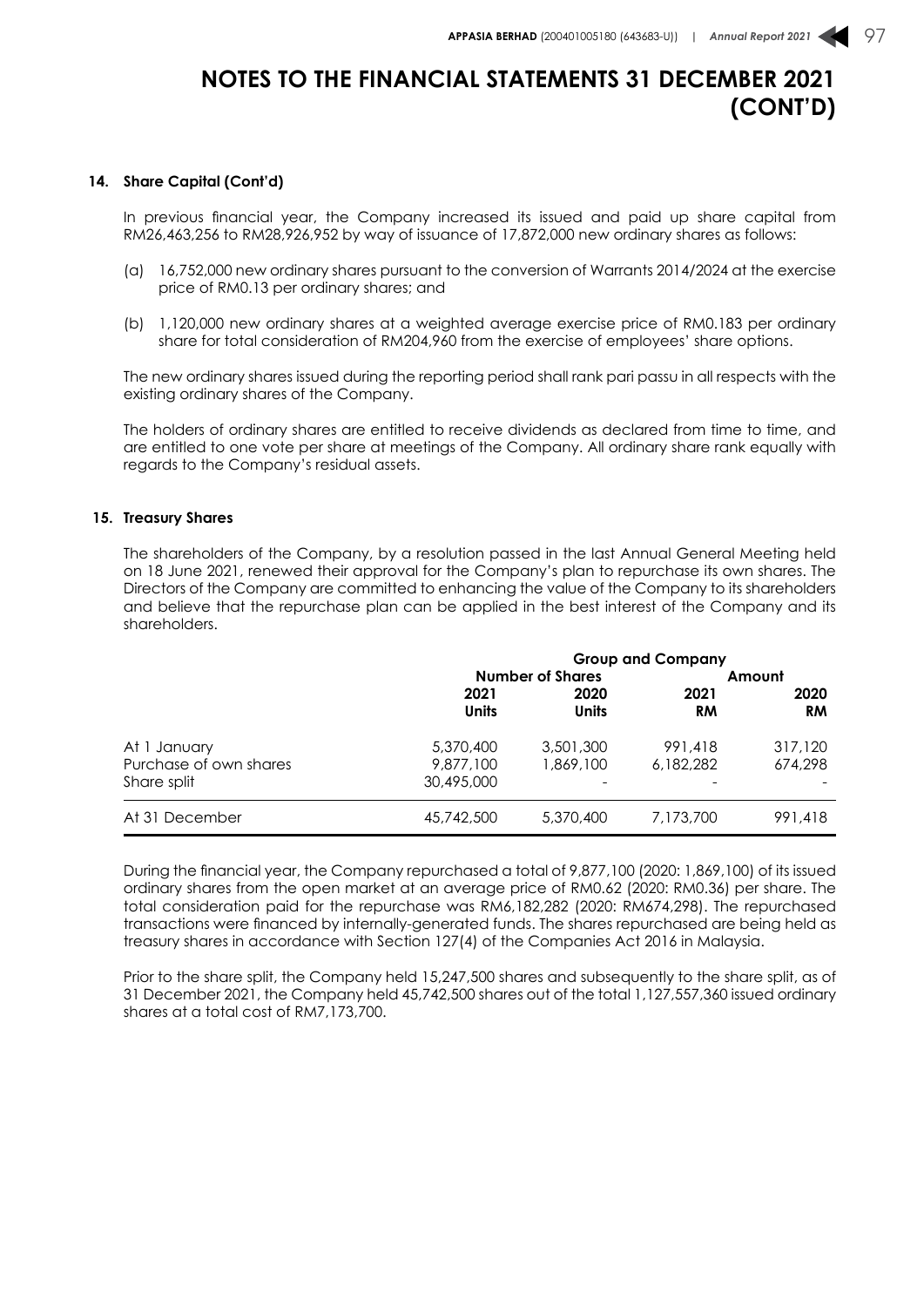#### **16. Reserves**

|                                                        |             |                   | Group             |                   | Company           |
|--------------------------------------------------------|-------------|-------------------|-------------------|-------------------|-------------------|
|                                                        | <b>Note</b> | 2021<br><b>RM</b> | 2020<br><b>RM</b> | 2021<br><b>RM</b> | 2020<br><b>RM</b> |
| Warrant reserve                                        | (a)         | 16,264,559        | 17,959,698        | 16,264,559        | 17,959,698        |
| Other reserve<br>Share Issuance                        | (b)         | (16, 264, 559)    | (17,959,698)      | (16, 264, 559)    | (17,959,698)      |
| Scheme Option reserve<br>(Accumulated losses)/Retained | (c)         | 600,090           | 708.540           | 600,090           | 708.540           |
| earnings                                               |             | (39, 979)         | 280,271           | 4,834,846         | 5,128,306         |
|                                                        |             | 560.111           | 988.811           | 5,434,936         | 5,836,846         |

#### **(a) Warrant reserve**

Warrants reserve represents reserve allocated to free detachable warrants issued with rights issue.

#### Warrant A (Warrants 2014/2024)

During the financial year ended 31 December 2015, the Company issued renounceable rights issue of up to 138,956,400 new ordinary shares of RM0.10 each together with up to 138,956,400 free detachable warrants ("Warrants A") on the basis of one (1) Rights Share together with one (1) Warrants A for every one (1) existing ordinary share held.

The Company executed a Deed Poll constituting the Warrants A and the exercise price of the Warrants A have been fixed at RM0.13 each. The Warrants A may be exercised at any time within 10 years commencing on and including the date of issuance and expiring on 23 December 2024. Any Warrants A which have not been exercised at date of maturity will lapse and cease to be valid for any purpose.

The new ordinary shares allotted and issued upon exercise of the Warrants A shall rank pari passu in all respects with the then existing ordinary shares of the Company, save and except that they shall not be entitled to any dividends, rights, allotments and/or other distributions, the entitlement date of which is prior to the date of allotment of the new ordinary shares arising from exercise of the Warrants.

On 18 June 2021, the shareholders of the Company had approved the adjustment to the exercise price and number of outstanding of the Warrants 2014/2024 pursuant to the subdivision of every 1 existing ordinary share in the Company into 3 ordinary shares in the Company ("share split"). Additional warrants of 224,620,000 were listed and quoted on the ACE Market of Bursa Securities on 5 July 2021.

As at the financial year end, the total number of Warrants A that remain unexercised were 323,123,300 (2020: 118,938,400).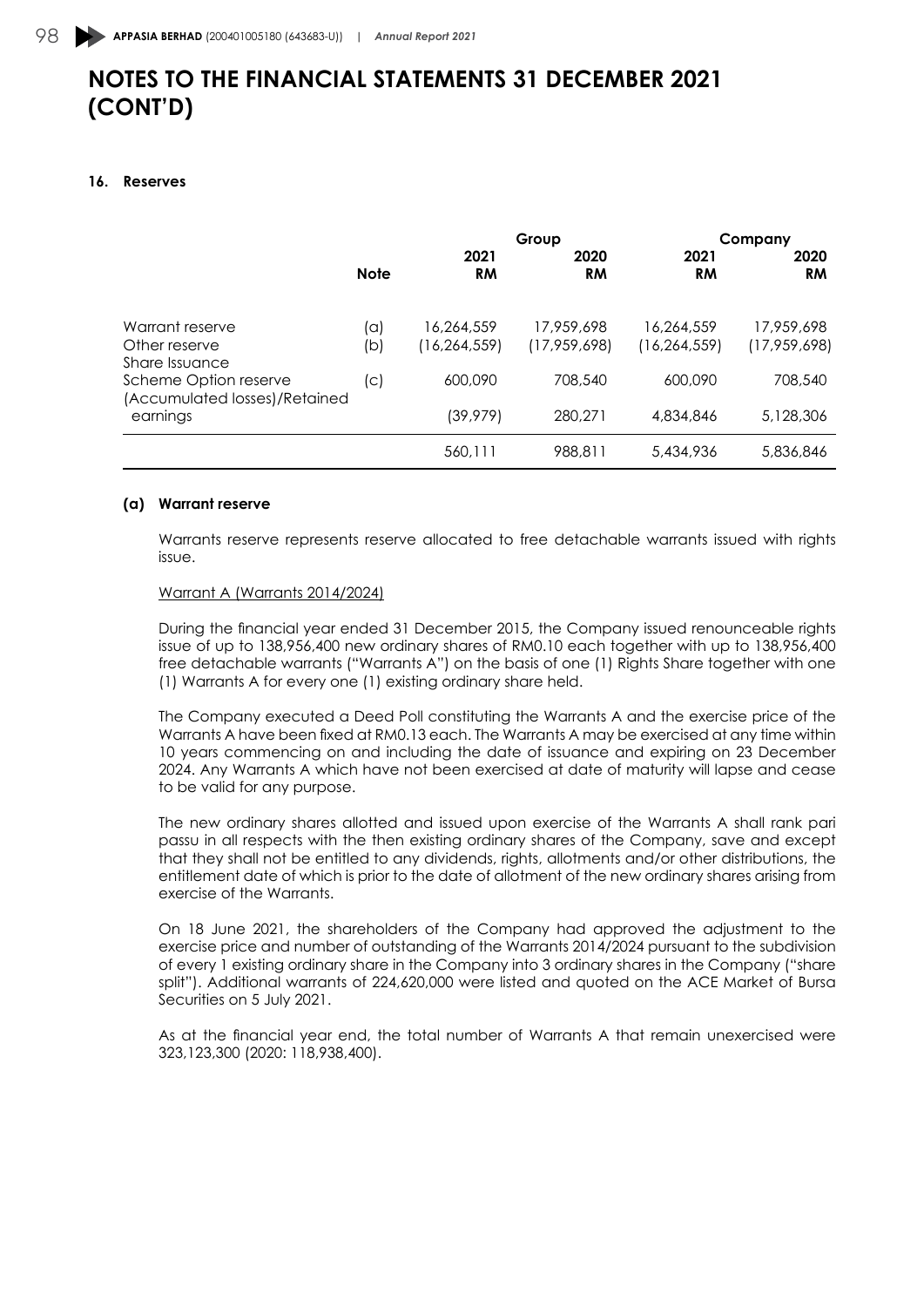#### **16. Reserves (Cont'd)**

#### **(a) Warrant reserve (Cont'd)**

#### Warrant B (Warrants 2021/2024)

During the financial year ended 31 December 2021, the Company issued 106,920,802 bonus issue of free warrant on basis of one (1) warrant (Warrants B) for every ten (10) existing ordinary share held.

The Company executed a Deed Poll constituting the Warrants B and the exercise price of the Warrants B have been fixed at RM0.135 each. The Warrants B may be exercised at any time within 3 years commencing on and including the date of issuance and expiring on 17 June 2024. Any Warrants B which have not been exercised at date of maturity will lapse and cease to be valid for any purpose.

The new ordinary shares allotted and issued upon exercise of the Warrants B shall rank pari passu in all respects with the then existing ordinary shares of the Company, save and except that they shall not be entitled to any dividends, rights, allotments and/or other distributions, the entitlement date of which is prior to the date of allotment of the new ordinary shares arising from exercise of the Warrants B.

As at the financial year end, the total number of Warrants B that remain unexercised were 106,920,742 (2020: Nil).

#### **(b) Other reserve**

This represents fair value allocated to the detachable warrants issued in conjunction with rights issue refer to Note 16(a).

#### **(c) Share Issuance Scheme Option reserve**

|                                                              | 2021<br><b>RM</b>     | <b>Group and Company</b><br>2020<br><b>RM</b> |
|--------------------------------------------------------------|-----------------------|-----------------------------------------------|
| Non-distributable<br>At 1 January<br>Exercise of SIS options | 708,540<br>(108, 450) | 789,516<br>(80, 976)                          |
| At 31 December                                               | 600,090               | 708,540                                       |

Share Issuance Scheme Option reserve represents the equity-settled share options granted to employees. The reserve is made up of the cumulative value of services received from employees recorded over the vesting period commencing from the grant date of equity-settled share options, and is reduced by the expiry or exercise of the share options. Share Issuance Scheme Option is disclosed in Note 28.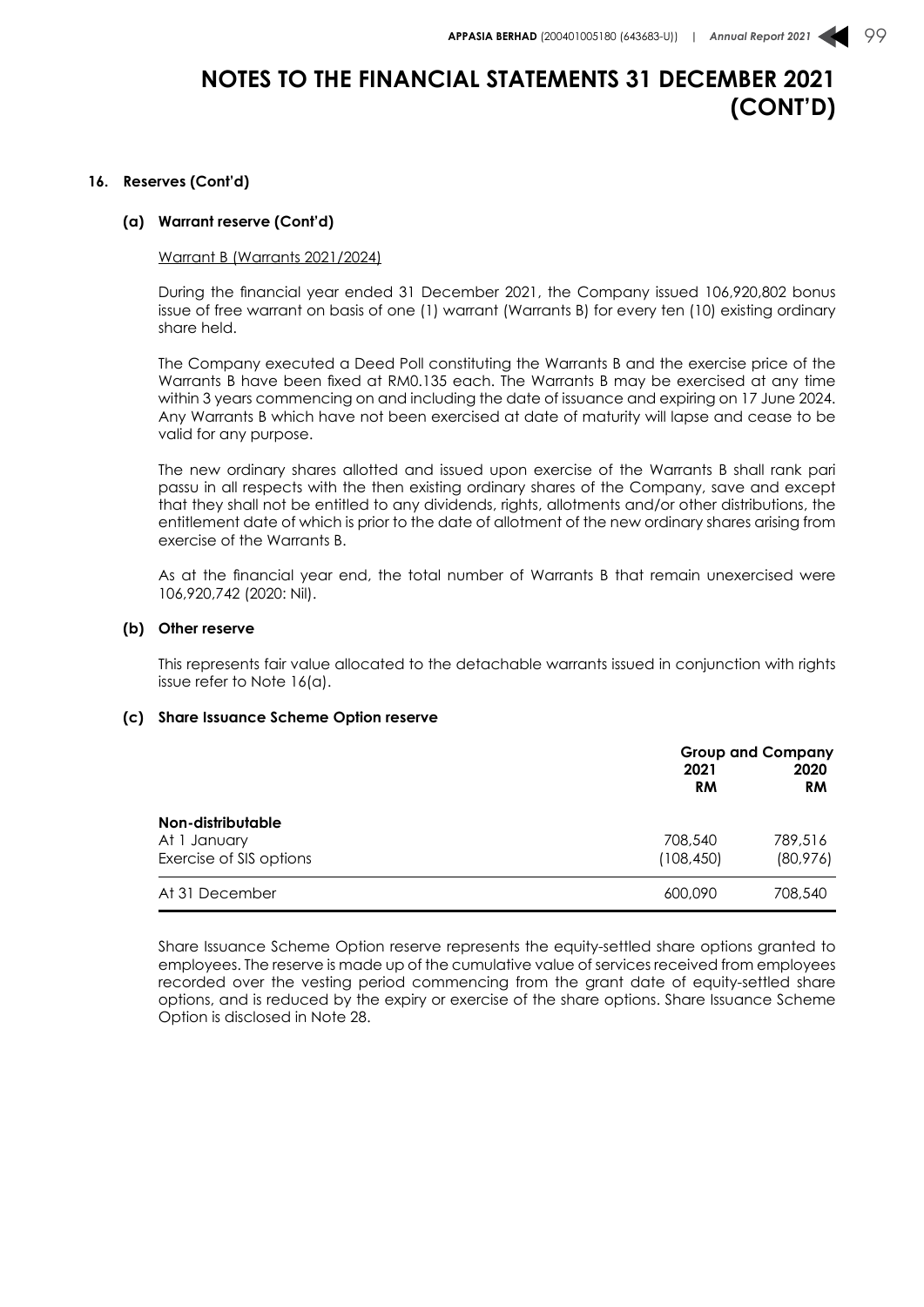### **17. Lease Liabilities**

|             | Group             |                   | Company                  |                          |
|-------------|-------------------|-------------------|--------------------------|--------------------------|
|             | 2021<br><b>RM</b> | 2020<br><b>RM</b> | 2021<br><b>RM</b>        | 2020<br><b>RM</b>        |
| Non-current | 27,564            | 67,492            | -                        | $\overline{\phantom{a}}$ |
| Current     | 39,928            | 50,162            | -                        | 11,873                   |
|             | 67,492            | 117,654           | $\overline{\phantom{a}}$ | 11,873                   |

The maturity analysis of lease liabilities at the end of the reporting period:

|                                    | Group     |           | Company   |           |      |
|------------------------------------|-----------|-----------|-----------|-----------|------|
|                                    | 2021      | 2020      | 2021      |           | 2020 |
|                                    | <b>RM</b> | <b>RM</b> | <b>RM</b> | <b>RM</b> |      |
| Within 1 year                      | 42,000    | 53,996    |           | 11,996    |      |
| Between 1 to 2 years               | 28,000    | 42,000    | ٠         |           |      |
| Between 2 to 5 years               |           | 28,000    | ٠         |           |      |
|                                    | 70,000    | 123,996   |           | 11,996    |      |
| Less: Future finance charges       | (2,508)   | (6, 342)  |           | (123)     |      |
| Present value of lease liabilities | 67,492    | 117,654   |           | 11,873    |      |

The Group leases various office buildings and motor vehicles. Lease terms are negotiated on an individual basis and contain a wide range of different terms and conditions.

### **18. Trade Payables**

Credit terms of trade payables of the Group is 30 days (2020: 30 days) depending on the terms of the contracts.

### **19. Other Payables**

|                     | Group     |           | Company   |           |
|---------------------|-----------|-----------|-----------|-----------|
|                     | 2021      | 2020      | 2021      | 2020      |
|                     | <b>RM</b> | <b>RM</b> | <b>RM</b> | <b>RM</b> |
| Other payables      | 4.141.983 | 3,524,782 | 3.161     | 8,370     |
| Accruals            | 373,136   | 418,575   | 70,856    | 65,081    |
| Deposit received    | 717,527   | 545,817   | 12,400    | 7,600     |
| Deferred revenue    | 604,535   | 336,275   |           |           |
| Service tax payable | 123,861   | 178,748   |           |           |
|                     | 5,961,042 | 5,004,197 | 86,417    | 81,051    |

Included in other payables is an amount of RM3,738,554 (2020: RMNil) represents deposits received from customers.

The deferred revenue primarily relates to the advance consideration received from customer for service contracts, which revenue is recognised over the service period for 1 - 12 months.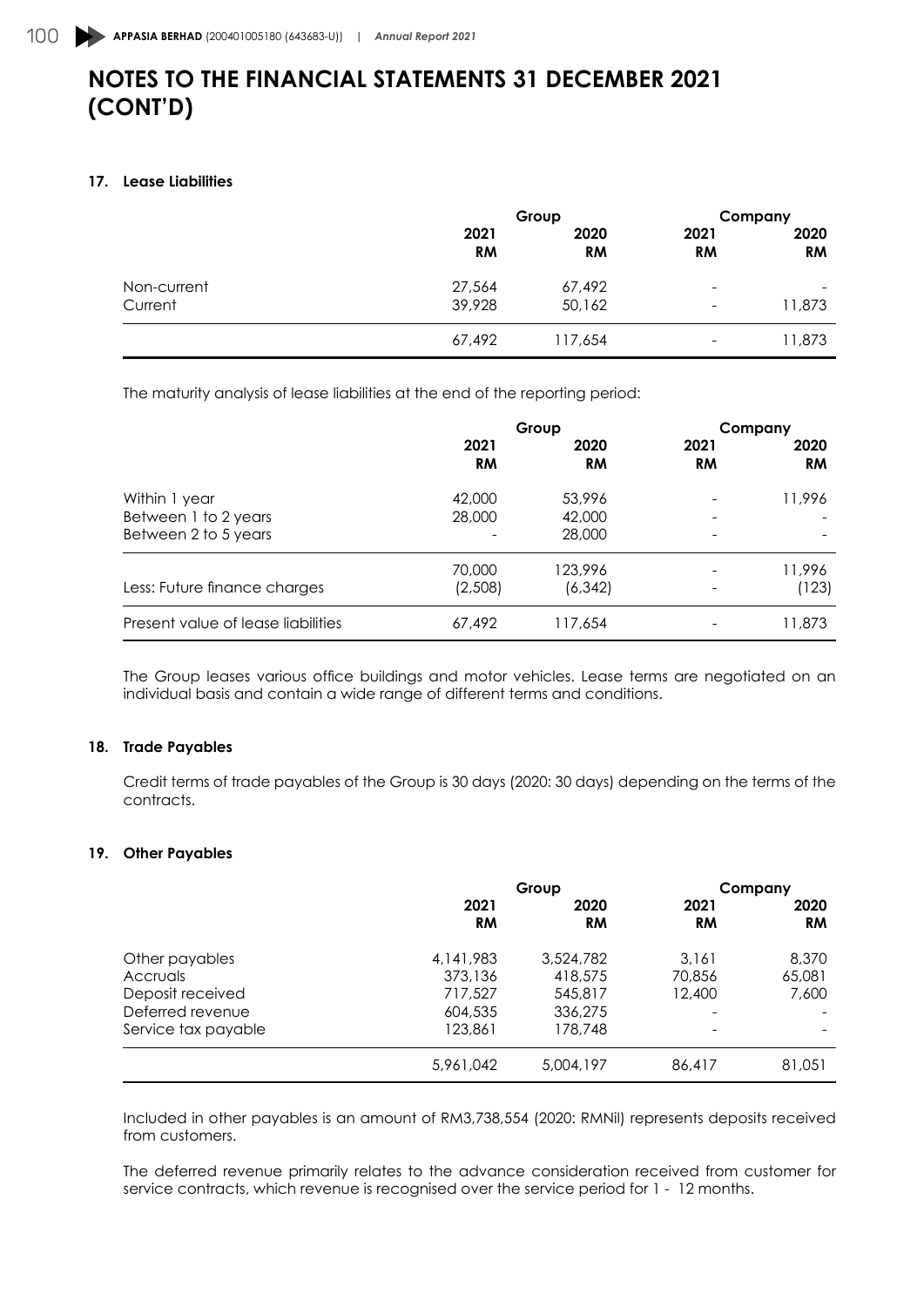### **20. Revenue**

|                                                                                     | Group                       |                             |                   | Company           |  |
|-------------------------------------------------------------------------------------|-----------------------------|-----------------------------|-------------------|-------------------|--|
|                                                                                     | 2021<br><b>RM</b>           | 2020<br><b>RM</b>           | 2021<br><b>RM</b> | 2020<br><b>RM</b> |  |
| Revenue from contracts with customers:<br>Rendering of services                     | 6,906,100                   | 6,395,773                   | 12,000            |                   |  |
| Sales of goods<br>Management fees                                                   | 57,196,830                  | 67,068,193                  | 1,500,000         | 1,560,000         |  |
|                                                                                     | 64,102,930                  | 73,463,966                  | 1,512,000         | 1,560,000         |  |
| Revenue from other sources:<br>Interest income<br>Rental income<br>Financing income | 32,239<br>45,600<br>334,454 | 11,297<br>33,860<br>827,831 | 32,239<br>62,400  | 11,297<br>33,860  |  |
|                                                                                     | 412,293                     | 872,988                     | 94,639            | 45,157            |  |
|                                                                                     | 64,515,223                  | 74,336,954                  | 1,606,639         | 1,605,157         |  |
| Timing of revenue recognition:<br>At a point in time                                | 59,595,921                  | 69,095,390                  |                   |                   |  |
| Over time                                                                           | 4,507,009                   | 4,368,576                   | 1,512,000         | 1,560,000         |  |
| Total revenue from contracts with<br>customers                                      | 64,102,930                  | 73,463,966                  | 1,512,000         | 1,560,000         |  |

Breakdown of the Group's revenue from contracts with customers:

|                                                                              | <b>Investment</b><br>Holding<br>RM | <b>Digital</b><br><b>Solutions</b><br><b>RM</b> | <b>E-Commerce</b><br><b>Business</b><br><b>RM</b> | <b>Others</b><br><b>RM</b> | Consolidated<br>Total<br><b>RM</b> |
|------------------------------------------------------------------------------|------------------------------------|-------------------------------------------------|---------------------------------------------------|----------------------------|------------------------------------|
| 2021<br>Major goods and services:<br>Rendering of services<br>Sales of goods | 12,000                             | 6,393,164                                       | 261,225<br>57,196,830                             | 239,711                    | 6,906,100<br>57,196,830            |
| Total revenue from<br>contracts with customers                               | 12,000                             | 6,393,164                                       | 57,458,055                                        | 239,711                    | 64,102,930                         |
| <b>Geographical market:</b><br>Malaysia<br><b>United States</b>              | 12,000                             | 6,391,963<br>1,201                              | 57,458,055                                        | 239,711                    | 64, 101, 729<br>1,201              |
| Total revenue from<br>contracts with customers                               | 12,000                             | 6,393,164                                       | 57,458,055                                        | 239,711                    | 64,102,930                         |
| Timing of revenue recognition:<br>At a point in time<br>Over time            | 12,000                             | 2,333,866<br>4,454,498                          | 57,262,055                                        | 40,511                     | 59,595,921<br>4,507,009            |
|                                                                              | 12,000                             | 6.788.364                                       | 57.262.055                                        | 40,511                     | 64,102,930                         |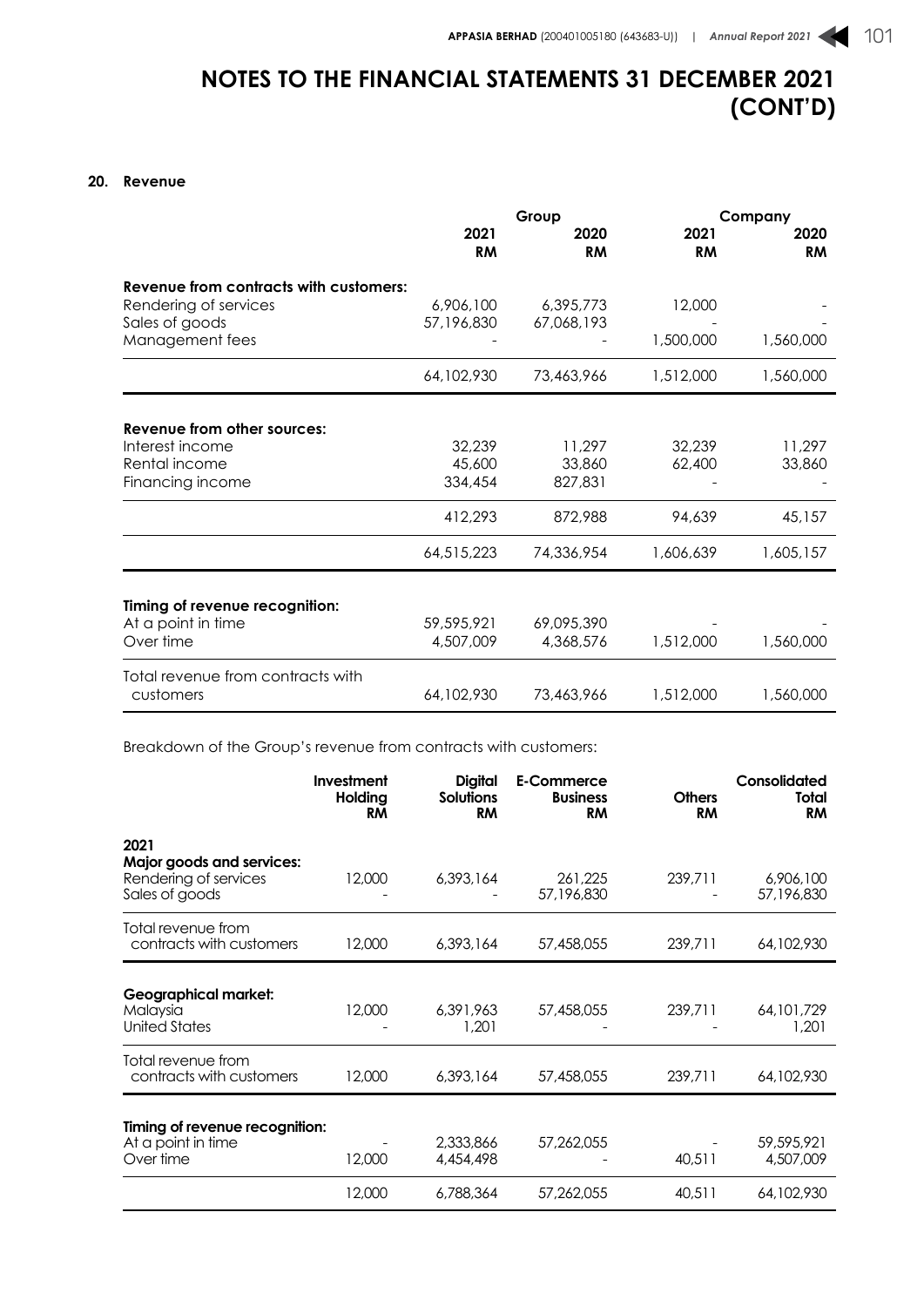### **20. Revenue (Cont'd)**

Breakdown of the Group's revenue from contracts with customers: (Cont'd)

|                                                                   | <b>Digital</b><br>Solutions<br><b>RM</b> | E-Commerce<br><b>Business</b><br><b>RM</b> | <b>Others</b><br><b>RM</b> | Consolidated<br><b>Total</b><br><b>RM</b> |
|-------------------------------------------------------------------|------------------------------------------|--------------------------------------------|----------------------------|-------------------------------------------|
| 2020<br><b>Major goods and services:</b><br>Rendering of services | 3,866,914                                | 1,303,335                                  | 1,225,524                  | 6,395,773                                 |
| Sales of goods                                                    |                                          | 67,068,193                                 |                            | 67,068,193                                |
| Total revenue from contracts with<br>customers                    | 3,866,914                                | 68,371,528                                 | 1,225,524                  | 73,463,966                                |
|                                                                   |                                          |                                            |                            |                                           |
| <b>Geographical market:</b>                                       |                                          |                                            |                            |                                           |
| Malaysia<br><b>United States</b>                                  | 3,866,503<br>247                         | 68, 371, 528                               | 1,225,524                  | 73,463,555<br>247                         |
| Others                                                            | 164                                      |                                            |                            | 164                                       |
| Total revenue from contracts with                                 |                                          |                                            |                            |                                           |
| customers                                                         | 3,866,914                                | 68, 371, 528                               | 1,225,524                  | 73,463,966                                |
| Timing of revenue recognition:                                    |                                          |                                            |                            |                                           |
| At a point in time                                                | 275,749                                  | 68,819,641                                 |                            | 69,095,390                                |
| Over time                                                         | 4,161,465                                |                                            | 207,111                    | 4,368,576                                 |
|                                                                   | 4,437,214                                | 68,819,641                                 | 207,111                    | 73,463,966                                |
|                                                                   |                                          |                                            |                            |                                           |

### **21. Finance Cost**

|                                           | Group             |                   |                   | Company           |  |
|-------------------------------------------|-------------------|-------------------|-------------------|-------------------|--|
|                                           | 2021<br><b>RM</b> | 2020<br><b>RM</b> | 2021<br><b>RM</b> | 2020<br><b>RM</b> |  |
| Interest expense on:<br>Lease liabilities | 7.706             | 3,008             | 123               | l.418             |  |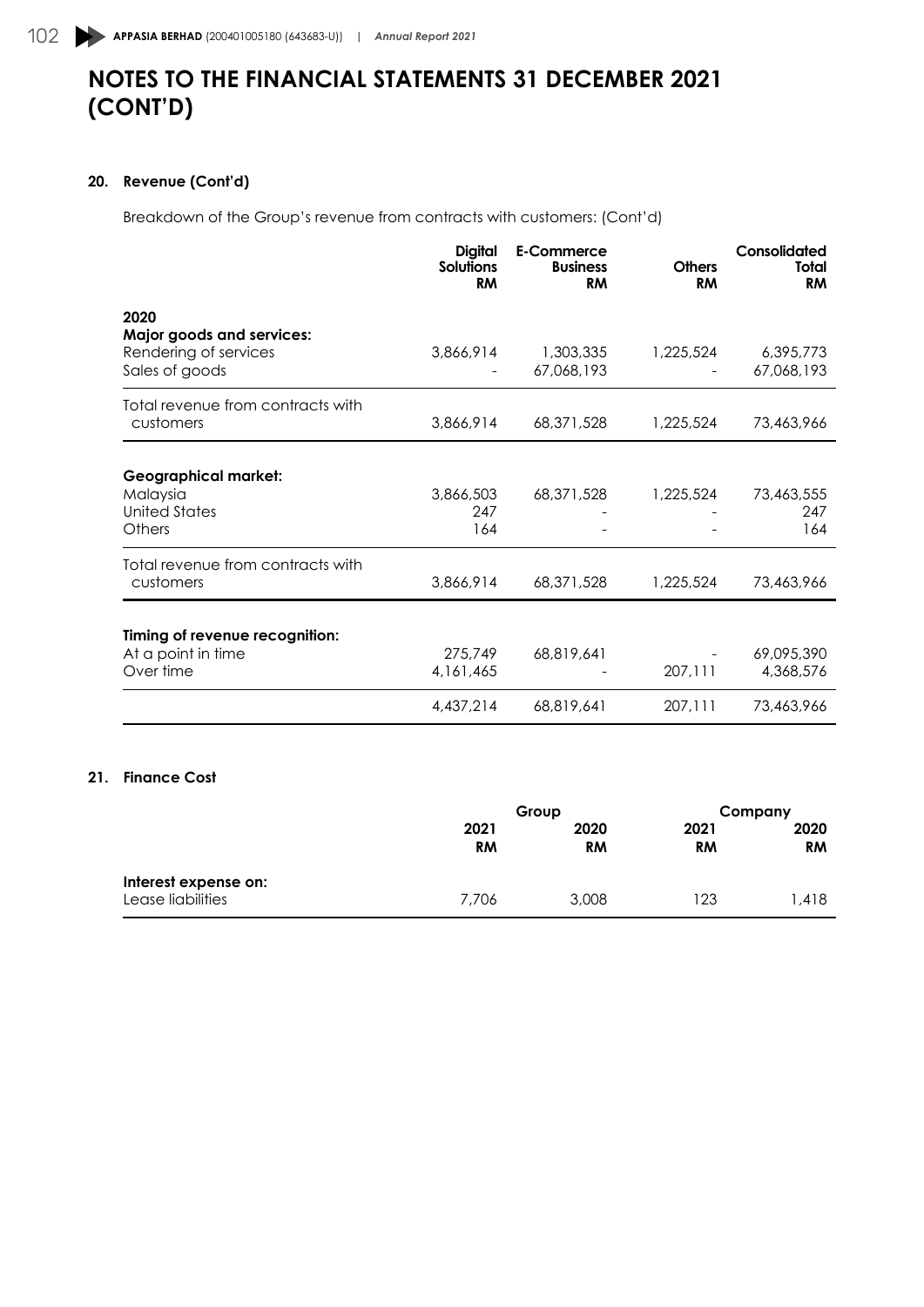#### **22. (Loss)/Profit Before Tax**

(Loss)/Profit before tax is derived after charging/(crediting) amongst other, the following items:

|                                                             |                   | Group             | Company           |                   |
|-------------------------------------------------------------|-------------------|-------------------|-------------------|-------------------|
|                                                             | 2021<br><b>RM</b> | 2020<br><b>RM</b> | 2021<br><b>RM</b> | 2020<br><b>RM</b> |
| Amortisation of intangible assets<br>Auditors' remuneration | 996,689           | 982,856           |                   |                   |
| - statutory audits                                          | 66,000            | 73,000            | 22,000            | 22,000            |
| - non-audit services                                        | 3,000             | 3,000             | 3,000             | 3,000             |
| Depreciation of:                                            |                   |                   |                   |                   |
| - investment properties                                     | 50,000            | 50,000            | 50,000            | 50,000            |
| - property, plant and equipment                             | 233,867           | 237,485           | 82,721            | 115,765           |
| - right-of-use assets                                       | 181,968           | 45,773            | 24,482            | 32,641            |
| Non-executive                                               |                   |                   |                   |                   |
| Directors' remuneration                                     |                   |                   |                   |                   |
| - Fee                                                       | 77,758            | 78,000            | 77,758            | 78,000            |
| - Other emoluments                                          | 36,500            | 42,000            | 36,500            | 42,000            |
| Lease expenses relating to                                  |                   |                   |                   |                   |
| short-term leases(a)                                        | 92,388            | 219,150           | 124,800           | 124,800           |
| Lease expenses relating to                                  |                   |                   |                   |                   |
| low-value asset(a)                                          | 6,060             | 3,350             |                   |                   |
| Gain on disposal of:                                        |                   |                   |                   |                   |
| - property, plant and equipment                             | (99)              | (2, 392)          | (99)              | (1, 193)          |
| - right-of-use assets                                       | (28, 318)         |                   | (28, 318)         |                   |
| Unrealised loss/(gain) on                                   |                   |                   |                   |                   |
| foreign exchange                                            | 119               | (347)             |                   |                   |
| Realised gain on foreign exchange                           | (65)              | (68)              |                   |                   |
| Wages subsidies(b)                                          | (25,700)          | (45,000)          |                   | (27,000)          |
| Inventories written down                                    |                   | 66,162            |                   |                   |
| Inventories written off                                     | 33,027            |                   |                   |                   |
| Interest income                                             | (161, 668)        | (61, 768)         | (32, 239)         |                   |
| Property, plant and equipment                               |                   |                   |                   |                   |
| written off                                                 |                   | 4                 |                   | 3                 |
| Impairment/(Reversal of                                     |                   |                   |                   |                   |
| impairment) losses on:                                      |                   |                   |                   |                   |
| - amount due from subsidiary companies                      |                   |                   |                   | (125, 018)        |
| - trade receivables                                         | 5,020             | 1,993             |                   |                   |
| - other receivables                                         |                   | 1,201             |                   |                   |

(a) The Group and the Company leases a number of premises and equipment with contract terms of not more than one year. These leases are short-term term and/or leases of low value items. The Group or the Company has elected not to recognise ROU assets and lease liabilities for these leases.

(b) The Group and the Company were entitled to a wage subsidy programme introduced by the government of Malaysia in response to the COVID-19 pandemic during the financial year.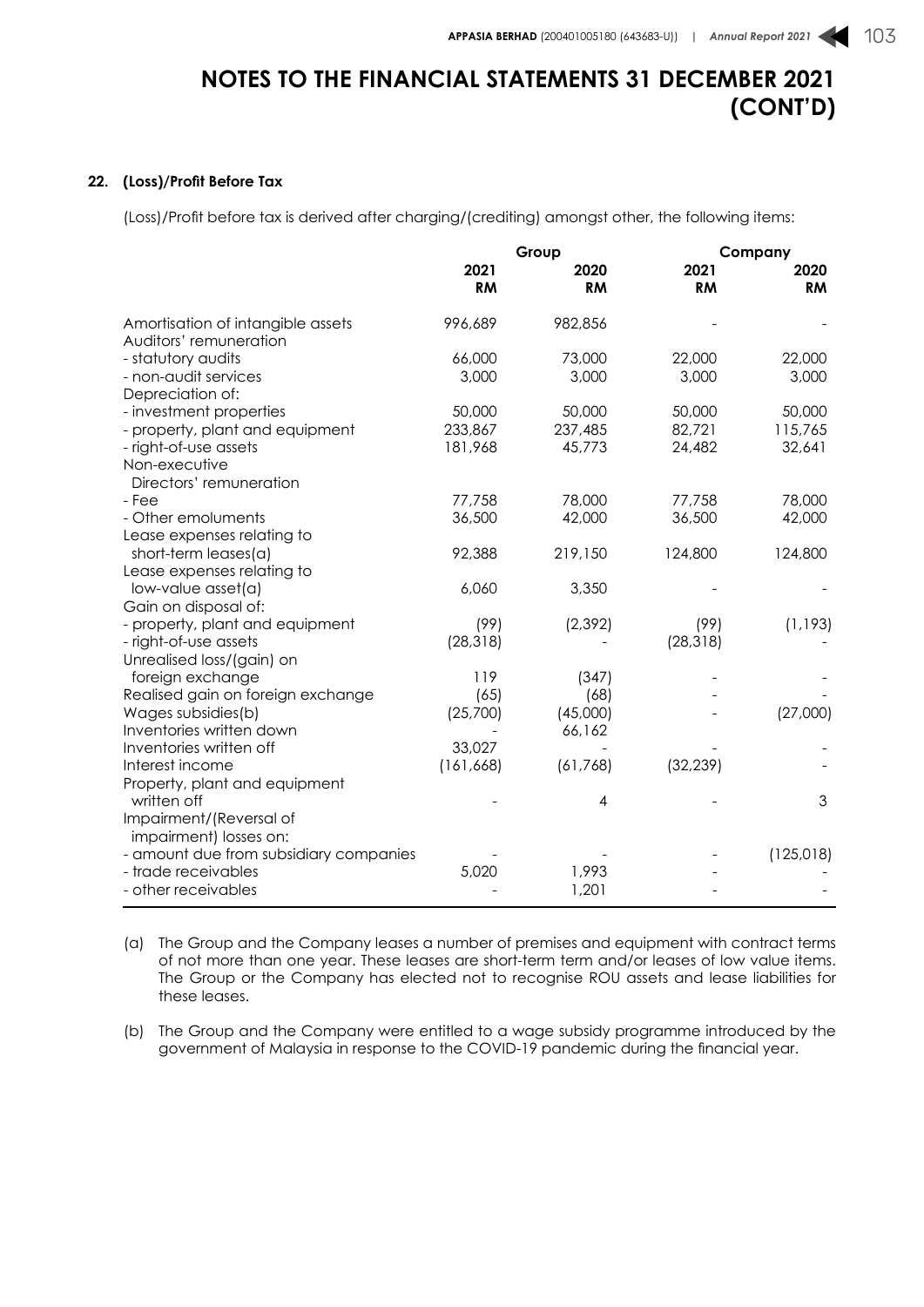### **23. Taxation**

|                                                          | Group             |            | Company    |                   |
|----------------------------------------------------------|-------------------|------------|------------|-------------------|
|                                                          | 2021<br><b>RM</b> | 2020<br>RM | 2021<br>RM | 2020<br><b>RM</b> |
| Tax expenses recognised in profit or loss<br>Current tax |                   |            |            |                   |
| - Current year                                           | 183,399           | 82.609     | 20,160     | 8,057             |
| - (Over)/Under provision<br>for the prior years          | (10, 835)         | (218, 898) | 2.196      | (17, 422)         |
|                                                          | 172,564           | (136,289)  | 22,356     | (9,365)           |

Malaysian income tax is calculated at the statutory tax rate of 24% (2020: 24%) of the estimated assessable profits for the financial year.

A reconciliation of income tax expenses applicable to (loss)/profit before tax at the statutory tax rate to income tax expenses at the effective income tax of the Group and of the Company are as follows:

|                                                                              | Group             |            | Company           |                   |
|------------------------------------------------------------------------------|-------------------|------------|-------------------|-------------------|
|                                                                              | 2021<br><b>RM</b> | 2020<br>RM | 2021<br><b>RM</b> | 2020<br><b>RM</b> |
| (Loss)/Profit before tax                                                     | (294, 220)        | 472,405    | (271,104)         | 66,886            |
| At Malaysian statutory tax rate of 24%                                       |                   |            |                   |                   |
| (2020: 24%)                                                                  | (70,613)          | 113,377    | (65,065)          | 16,053            |
| Income not subject to tax                                                    | (62, 116)         | (94, 475)  | (4,714)           | (286)             |
| Income exempted under pioneer status                                         |                   |            |                   |                   |
| incentive                                                                    | (62, 782)         | (11,099)   |                   |                   |
| Expenses not deductible for tax purposes                                     | 387,675           | 300,191    | 129,439           | 80,052            |
| Deferred tax assets not recognised<br>Utilisation of previously unrecognised | 165,784           | 62.746     |                   | 7.741             |
| deferred tax assets                                                          | (174, 549)        | (288, 131) | (39,500)          | (95, 503)         |
|                                                                              | 183,399           | 82,609     | 20,160            | 8.057             |
| (Over)/Under provision of taxation in<br>prior years                         | (10, 835)         | (218,898)  | 2,196             | (17, 422)         |
|                                                                              | 172,564           | (136,289)  | 22,356            | (9,365)           |

The Group and the Company have the following estimated unutilised capital allowances and unutilised tax losses available for carry forward to offset against future taxable profits. The said amounts are subject to approval by the tax authorities.

|                                                                                                  | Group                 |                       |                      | Company              |  |
|--------------------------------------------------------------------------------------------------|-----------------------|-----------------------|----------------------|----------------------|--|
|                                                                                                  | 2021<br><b>RM</b>     | 2020<br><b>RM</b>     | 2021<br><b>RM</b>    | 2020<br><b>RM</b>    |  |
| Unutilised capital allowances<br>Unutilised tax losses                                           | 547,826<br>12,108,426 | 639,772<br>12,035,054 | 218,488<br>7,394,770 | 367,118<br>7.394.770 |  |
|                                                                                                  | 12,656,252            | 12,674,826            | 7.613.258            | 7.761.888            |  |
| Income tax savings arising from<br>utilisation of prior year losses previously<br>not recognised | 174,549               | 288,131               | 39,500               | 95,503               |  |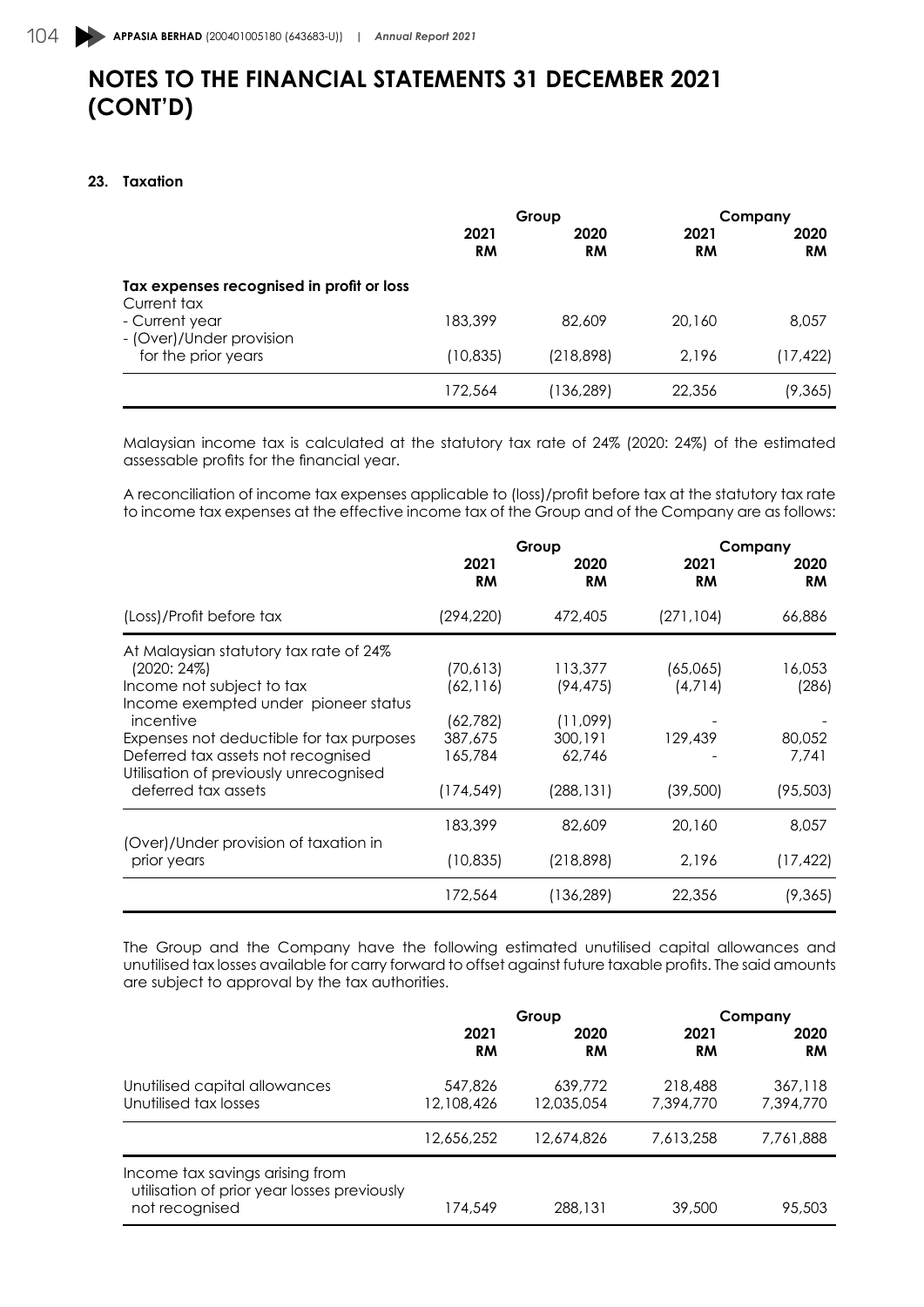#### **23. Taxation (Cont'd)**

The subsidiary company, AppAsia Tech Sdn. Bhd.("AppAsia Tech") was awarded with the Multimedia Super Corridor ("MSC") status by the Government of Malaysia. The financial incentive awarded to AppAsia Tech Sdn. Bhd. under the MSC status is "Pioneer Status" under Section 47 of the Promotion of Investment Act, 1986. AppAsia Tech has been granted with the Pioneer Status by the Ministry of International Trade and Industry for services under the Promotion Investment Act, 1986, in which the statutory income is exempted from tax for a period of 5 years from 30 November 2016 until 30 June 2021.

### **24. (Loss)/Earnings Per Share**

(a) Basic (loss)/earnings per share

The basic (loss)/earnings per share are calculated based on the consolidated (loss)/profit for the financial year attributable to owners of the Company and the weighted average number of ordinary shares in issue during the financial year as follows:

|                                                                                                                                                                                                                                                                   | Group                                     |                                          |
|-------------------------------------------------------------------------------------------------------------------------------------------------------------------------------------------------------------------------------------------------------------------|-------------------------------------------|------------------------------------------|
|                                                                                                                                                                                                                                                                   | 2021<br>RM                                | 2020<br><b>RM</b>                        |
| (Loss)/Profit attributable to owners of the Company                                                                                                                                                                                                               | (320,250)                                 | 678.864                                  |
| Weighted average number of ordinary shares in issue (in unit):<br>Issued ordinary shares at 1 January<br>Effect of ordinary shares issued pursuant to Share Split<br>Effect of ordinary shares issued during the financial year<br>Effect of treasury shares held | 357,751,400<br>715,502,800<br>(1,783,395) | 341,748,500<br>696.217.546#<br>6,360,273 |
| Weighted average number of ordinary shares at 31 December                                                                                                                                                                                                         | 1.071.470.805                             | 1,044,326,319                            |
| Basic (loss)/earnings per share (in sen)                                                                                                                                                                                                                          | (0.03)                                    | 0.07                                     |

# The weighted average number of ordinary shares in issue for the previous financial year has been restated to reflect the retrospective adjustment arising from the Share Split which was completed during the financial year ended 31 December 2021.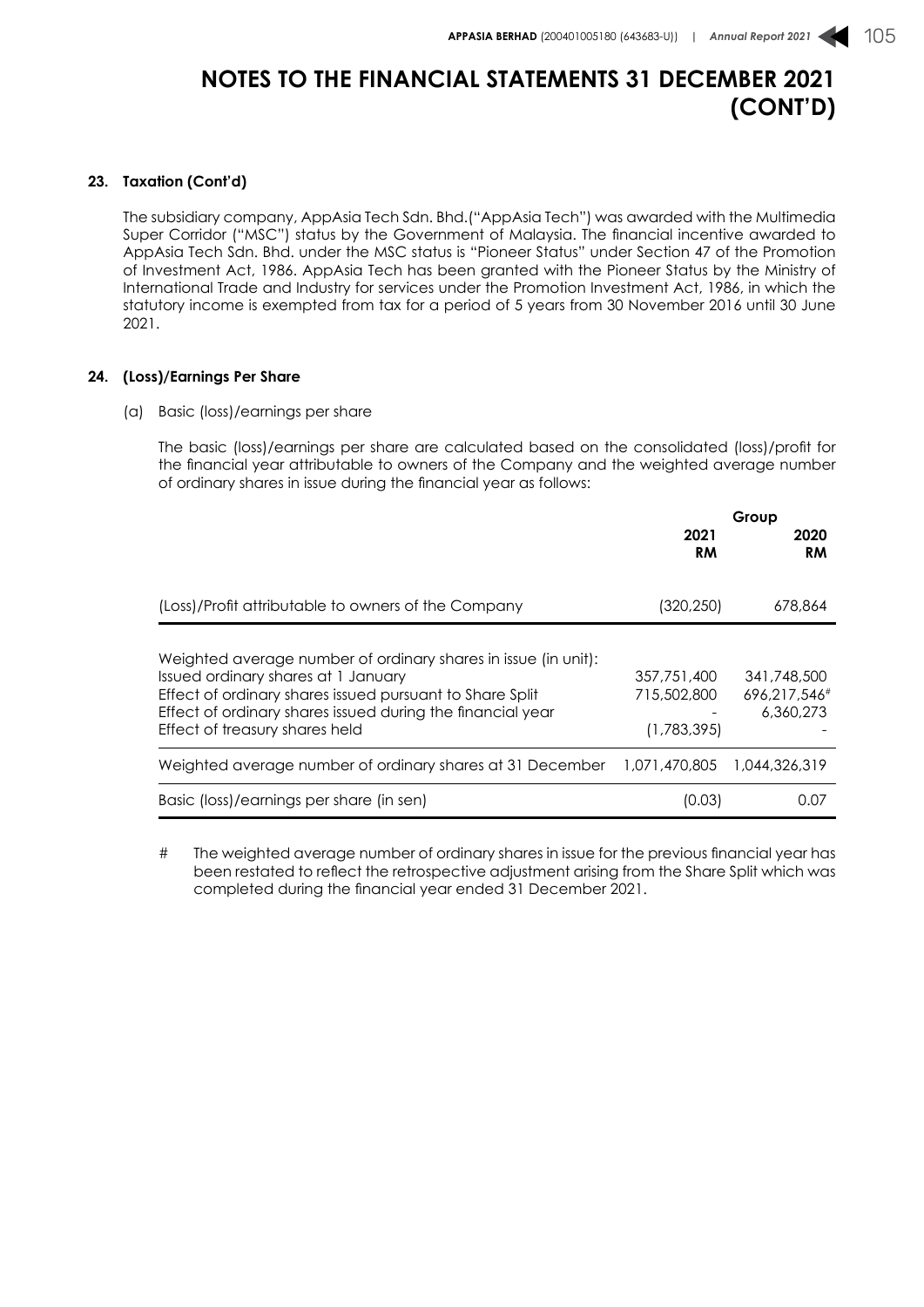### **24. (Loss)/Earnings Per Share (Cont'd)**

(b) Diluted (loss)/earnings per share

Diluted (loss)/earnings per share are calculated based on the adjusted consolidated (loss)/profit for the financial year attributable to the owners of the Company and the weighted average number of ordinary shares in issue during the financial year have been adjusted for the dilutive effects of all potential ordinary shares as follows:

|                                                                                                                                                                           | Group                                      |                                               |
|---------------------------------------------------------------------------------------------------------------------------------------------------------------------------|--------------------------------------------|-----------------------------------------------|
|                                                                                                                                                                           | 2021<br><b>RM</b>                          | 2020<br><b>RM</b>                             |
| (Loss)/Profit attributable to owners of the Company                                                                                                                       | (320, 250)                                 | 678,864                                       |
| Weighted average number of ordinary shares used in the<br>calculation of basic earnings per share<br>Effect of share options on issue<br>Effect of conversion of Warrants | 1,071,470,805<br>15,711,561<br>264,537,009 | 1,044,326,319#<br>17,394,291^<br>264.062.142^ |
| Weighted average number of ordinary shares at 31 December<br>(diluted)                                                                                                    |                                            | 1.351.719.375 1.325.782.752                   |
| Diluted (loss)/earnings per share (in sen)                                                                                                                                | (0.02)                                     | 0.05                                          |

- ^ The weighted average number of ordinary shares in issue for the previous financial year has been restated to reflect the effects of full conversion of warrants and exercise of share options pursuant to the Share Split which was completed during the financial year ended 31 December 2021.
- # The weighted average number of ordinary shares in issue for the previous financial year has been restated to reflect the retrospective adjustment arising from the Share Split which was completed during the financial year ended 31 December 2021.

### **25. Deferred Taxation**

The net deferred tax assets and liabilities shown on the statements of financial position after appropriate offsetting are as follows:

|                          | Group      |                   | Company           |                   |
|--------------------------|------------|-------------------|-------------------|-------------------|
|                          | 2021<br>RM | 2020<br><b>RM</b> | 2021<br><b>RM</b> | 2020<br><b>RM</b> |
| Deferred tax liabilities | 23,975     | 27,436            | 5,687             | 3,200             |
| Deferred tax assets      | (23, 975)  | (27, 436)         | (5,687)           | (3,200)           |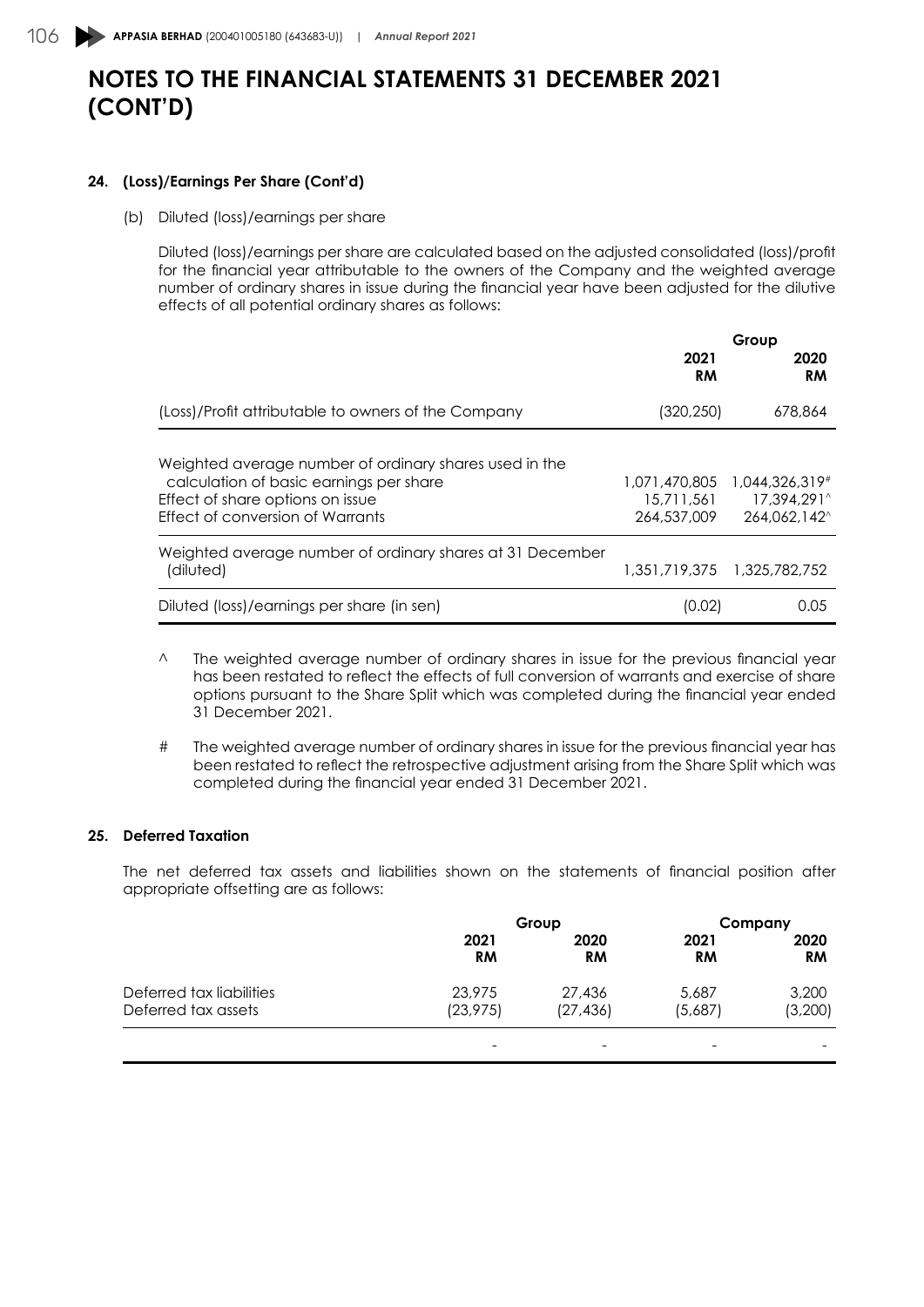### **25. Deferred Taxation (Cont'd)**

The movements and components of deferred tax liabilities and assets prior to offsetting are as follows:

|                                |           | Group     | Company   |           |
|--------------------------------|-----------|-----------|-----------|-----------|
|                                | 2021      | 2020      | 2021      | 2020      |
|                                | <b>RM</b> | <b>RM</b> | <b>RM</b> | <b>RM</b> |
| Deferred tax liabilities:      |           |           |           |           |
| Accelerated capital allowances |           |           |           |           |
| At 1 January                   | 27,436    | 5,354     | 3,200     | 5,354     |
| Recognised in profit or loss   | 5.062     | 22,082    | 3,829     | (2, 154)  |
| Over provision in prior year   | (8, 523)  |           | (1, 342)  |           |
| At 31 December                 | 23,975    | 27,436    | 5,687     | 3,200     |
| Deferred tax assets:           |           |           |           |           |
| Unutilised capital allowances  |           |           |           |           |
| At 1 January                   | (27,436)  | (5,354)   | (3,200)   | (5, 354)  |
| Recognised in profit or loss   | (5,062)   | (22,082)  | (3,829)   | 2.154     |
| Over provision in prior year   | 8,523     |           | 1,342     |           |
|                                |           |           |           |           |

Deferred tax assets have not been recognised in respect of the following items:

|                                                                                       | Group                          |                                | Company              |                      |
|---------------------------------------------------------------------------------------|--------------------------------|--------------------------------|----------------------|----------------------|
|                                                                                       | 2021<br>RM                     | 2020<br>RM                     | 2021<br><b>RM</b>    | 2020<br><b>RM</b>    |
| Unutilised capital allowances<br>Unutilised tax losses<br>Other temporary differences | 447,930<br>12,108,426<br>6.261 | 560.969<br>12,035,054<br>3.113 | 194,791<br>7,394,770 | 359,375<br>7.394.770 |
|                                                                                       | 12,562,617                     | 12.599.136                     | 7.589.561            | 7.754.145            |

In accordance with the provision of Finance Act 2018, the unutilised business losses could be carried forward for a maximum of seven consecutive years of assessment. Any balance of the unutilised business losses at the end of the seventh year shall be disregarded.

The Finance Act 2021 stated that the time frame to carry forward unutilised business losses for year of assessment 2019 and subsequent years of assessment be extended from seven to ten consecutive years of assessment. The other temporary differences do not expire under current tax legislation.

Deferred tax assets have not been recognised in respect of these items as they may not have sufficient taxable profits to be used to offset or they have arisen in subsidiary companies that have a recent history of losses.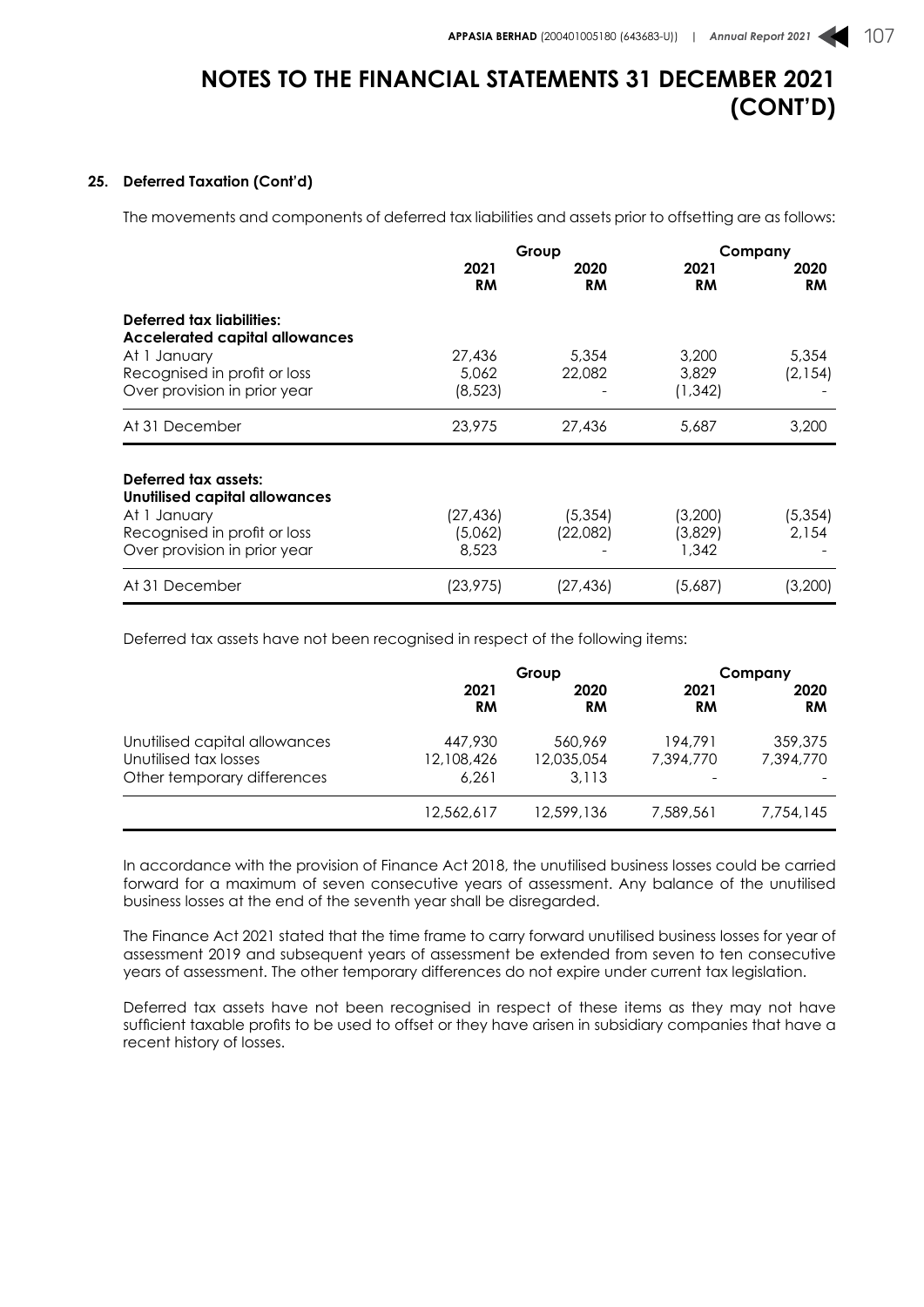### **26. Staff Costs**

|                                                         | Group             |            | Company    |                   |
|---------------------------------------------------------|-------------------|------------|------------|-------------------|
|                                                         | 2021<br><b>RM</b> | 2020<br>RM | 2021<br>RM | 2020<br><b>RM</b> |
| Salaries, wages and other emoluments                    | 3,321,877         | 3,550,666  | 698,706    | 685,029           |
| Social security contributions                           | 30,004            | 25,100     | 6,484      | 5.546             |
| Defined contribution plans                              | 427,154           | 452.235    | 110,453    | 106.299           |
| Employee insurance system                               | 3.116             | 2.483      | 741        | 634               |
| Other benefits                                          | 43,939            | 26,687     | 24,055     | 19,742            |
| Benefits-in-kind                                        | 42,033            | 40,600     | 31,933     | 33,400            |
|                                                         | 3,868,123         | 4,097,771  | 872,372    | 850,650           |
| Staff costs capitalised into development<br>expenditure | (158,005)         | (663, 343) |            |                   |
|                                                         | 3,710,118         | 3,434,428  | 872,372    | 850,650           |

Included in staff costs is aggregate amount of remuneration received and receivable by the Executive Directors of the Group and the Company during the financial year as below:

|                                          | Group             |                   | Company           |                   |
|------------------------------------------|-------------------|-------------------|-------------------|-------------------|
|                                          | 2021<br><b>RM</b> | 2020<br><b>RM</b> | 2021<br><b>RM</b> | 2020<br><b>RM</b> |
| Directors of the Company                 |                   |                   |                   |                   |
| Salaries and allowances                  | 1.200.000         | 1,260,000         | 360,000           | 340,000           |
| Defined contribution plans               | 203,150           | 210,000           | 68,400            | 64,600            |
| Employee insurance system                | 815               | 520               | 190               | 142               |
| Social security contributions            | 7.110             | 4,557             | 1,657             | 1,243             |
| Benefits-in-kind                         | 42,033            | 40,600            | 31,933            | 33,400            |
|                                          | 1,453,108         | 1.515.677         | 462,180           | 439,385           |
| Staff costs capitalised into development |                   |                   |                   |                   |
| expenditure                              |                   | (111,087)         |                   |                   |
|                                          | 1,453,108         | 1,404,590         | 462,180           | 439,385           |

|                                | Group      |                   |
|--------------------------------|------------|-------------------|
|                                | 2021<br>RM | 2020<br><b>RM</b> |
| Director of subsidiary company |            |                   |
| Salaries and allowances        | 153,000    | 67,258            |
| Defined contribution plans     | 18,360     | 8,076             |
| Employee insurance system      | 95         | 40                |
| Social security contributions  | 829        | 345               |
|                                | 172.284    | 75,719            |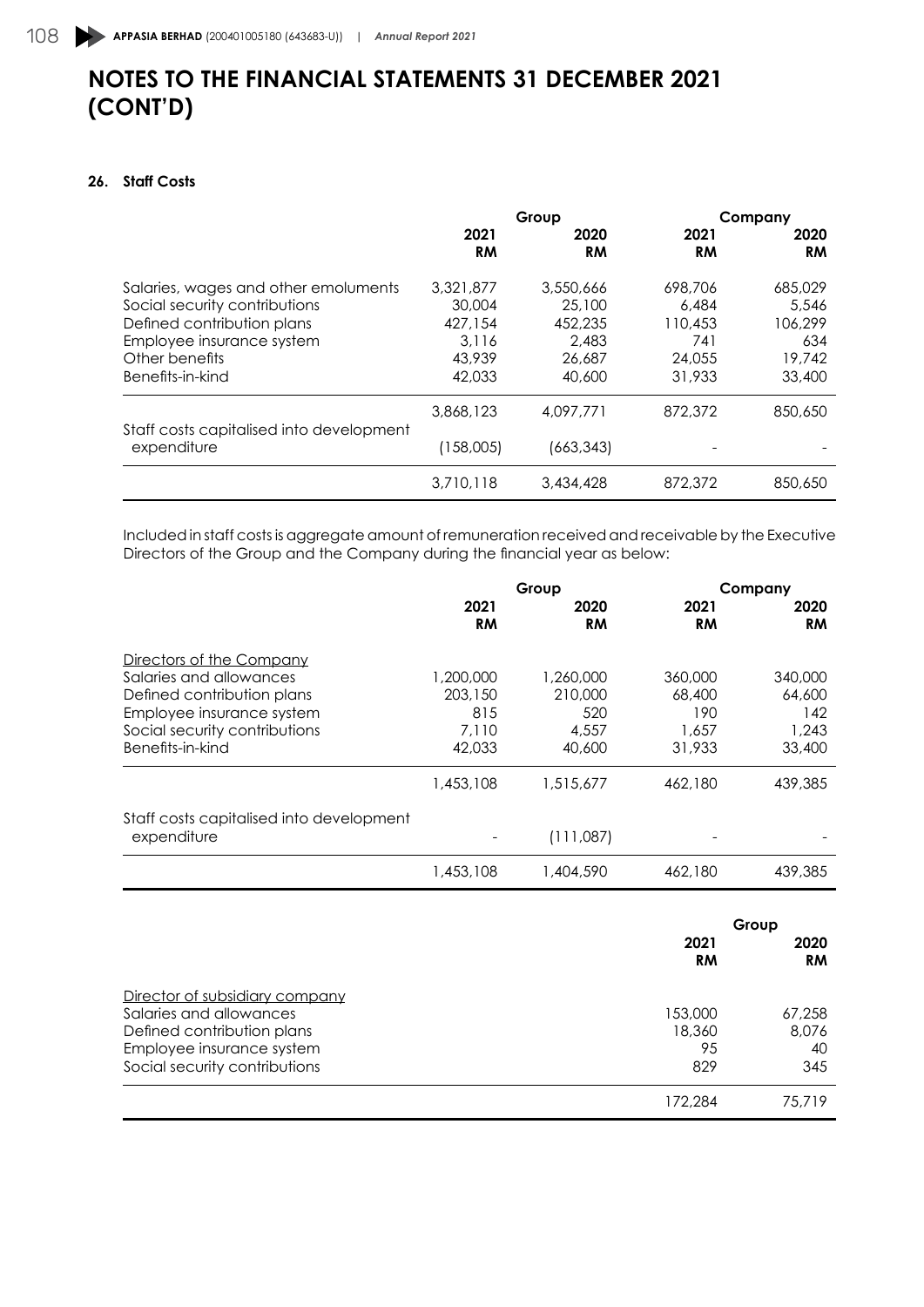#### **27. Reconciliation of Liabilities Arising from Financing Activities**

The table below show the details changes in the liabilities of the Group and of the Company arising from financing activities, including both cash and non-cash changes:

|                                               | At<br>1 January<br><b>RM</b> | <b>New</b><br>lease<br><b>RM</b> | <b>Financing</b><br>cash<br><b>RM</b>              | At<br>flows (i) 31 December<br><b>RM</b> |
|-----------------------------------------------|------------------------------|----------------------------------|----------------------------------------------------|------------------------------------------|
| Group<br>2021<br>Lease liabilities            | 117,654                      | 118,090                          | (168, 252)                                         | 67,492                                   |
| 2020<br>Lease liabilities                     | 46,402                       | 118,191                          | (46, 939)                                          | 117,654                                  |
|                                               |                              | At<br>1 January<br><b>RM</b>     | <b>Financing</b><br>cash<br>flows (i)<br><b>RM</b> | At 31<br>December<br><b>RM</b>           |
| Company<br>2021<br>Lease liabilities          |                              | 11,873                           | (11, 873)                                          |                                          |
| 2020<br>Amount due to<br>subsidiary companies |                              | 1,229,312                        | (1, 229, 312)                                      |                                          |
| Lease liabilities                             |                              | 46,402                           | (34, 529)                                          | 11,873                                   |
|                                               |                              | 1,275,714                        | (1, 263, 841)                                      | 11,873                                   |

(i) The cash flows from lease liabilities and advances to related companies make up the net amount of proceeds from or repayments of borrowings and intercompany in the statements of cash flows.

#### **28. Share Issuance Scheme ("SIS")**

At an extraordinary general meeting held on 15 November 2014, the Company's shareholders approved the establishment of SIS for eligible Directors and employees of the Group.

The salient features of the SIS Options are as follows:

- (a) any employee of the Group shall be eligible if as at the date of offer, the employee:
	- (i) has attained at least eighteen (18) years of age;
	- (ii) is an employee in a company within the Group, which is not dormant belonging to such categories of employment as determined by the Option Committee; and
	- (iii) who falls under such categories and criteria that the Option Committee may decide at its absolute discretion from time to time.
- (b) any Director of the Group shall be eligible if as at the date of offer, the Director:
	- (i) is at least eighteen (18) years of age; and
	- (ii) has been appointed as a Director of a company within the Group, which is not dormant.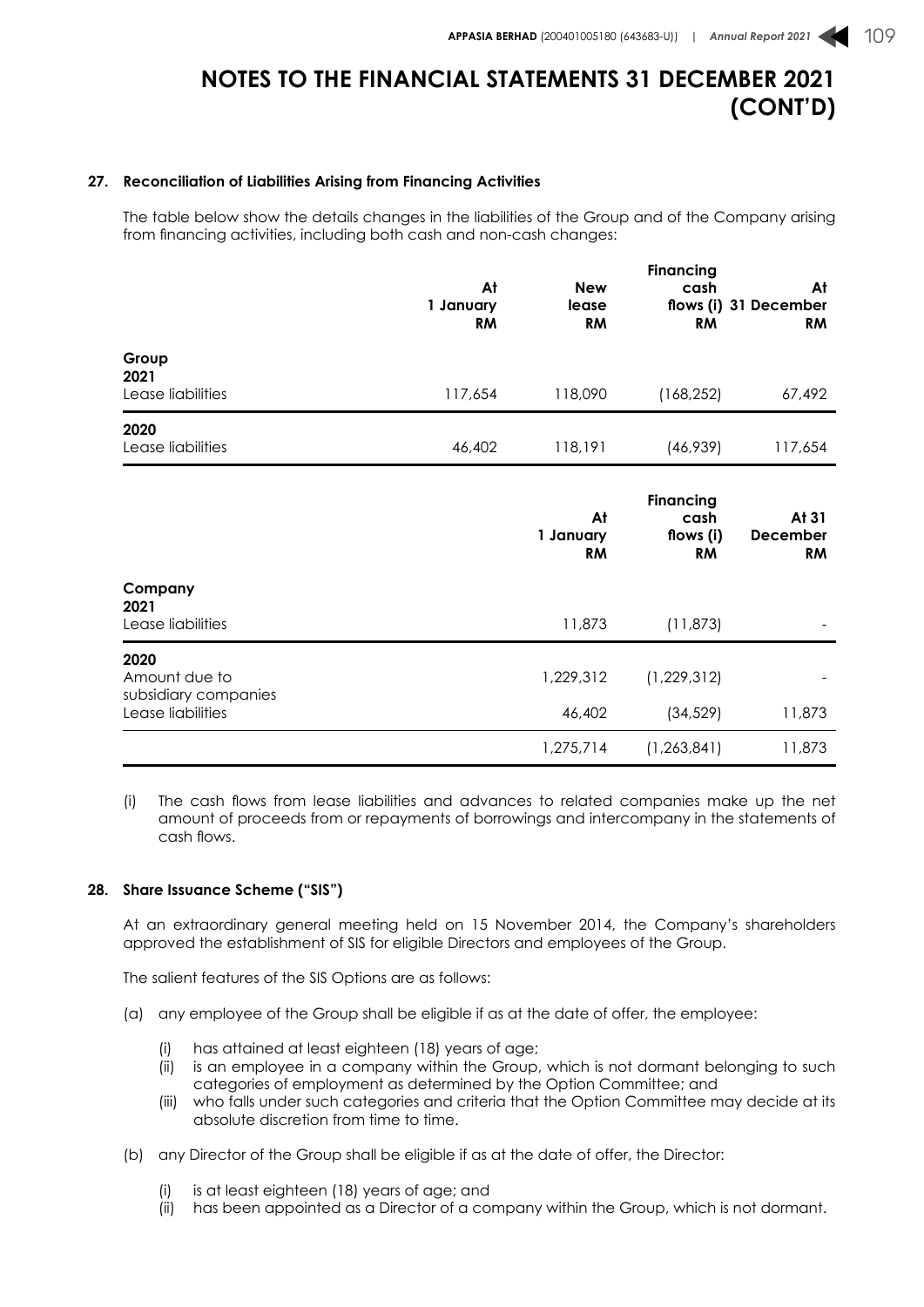#### **28. Share Issuance Scheme ("SIS") (Cont'd)**

- (c) The maximum number of new shares to be issued pursuant to the exercise of the SIS Options which may be granted under the SIS Shares shall not exceed thirty percent (30%) of the total issued and paid-up share capital (excluding treasury shares, if any) of the Company at any point of time throughout the duration of the SIS.
- (d) The options granted may be exercised any time upon the satisfaction of vesting conditions of each offer.
- (e) The SIS shall be in force for a period of five (5) years. On 18 February 2020, the Company announced the extension of SIS which was expiring on 12 March 2020 for another five (5) years until 12 March 2025 in accordance with terms of the By-Laws.
- (f) The options granted may be exercised in full or in lesser number of ordinary shares provided that the number shall be in multiples of and not less than 100 shares.

Movements in the number of share options and the weighted average exercise prices are as follows:

|               |                          |                | Number of options over ordinary shares |                  |                  |
|---------------|--------------------------|----------------|----------------------------------------|------------------|------------------|
| Date of offer | <b>Exercise</b><br>price | At<br>1.1.2021 | <b>Share split</b><br>adjustment       | Exercised        | At<br>31.12.2021 |
| 24 March 2015 | 0.061                    | 9,800,000      | 19,600,000                             | (4,500,000)      | 24,900,000       |
| Date of offer | <b>Exercise</b><br>price | At<br>1.1.2020 | <b>Share split</b><br>adjustment       | <b>Exercised</b> | At<br>31.12.2020 |
| 24 March 2015 | 0.183                    | 10,920,000     | -                                      | (1,120,000)      | 9,800,000        |

Number of share options exercisable after share split as at 31 December 2021 is 24,900,000 (2020: 9,800,000). During the financial year, the Company completed a share split exercise which resulted in creation of 19,600,000 additional options and the exercise price of the outstanding options will be adjusted from RM0.183 to RM0.061 per share. Subsequent to share split exercise, 4,500,000 shares option were exercised.

The fair value of services received in return for share options granted during the financial year is based on the fair value of share options granted, estimated by the management using Black-Scholes-Merton model, taking into account the terms and conditions upon which the options were granted. The weighted average fair value of share options measured at grant date and the assumptions are as follows:

|                                                                                                                                                                                        | 2021<br><b>RM</b>                                   | 2020<br><b>RM</b>                                   |
|----------------------------------------------------------------------------------------------------------------------------------------------------------------------------------------|-----------------------------------------------------|-----------------------------------------------------|
| Fair value of share options granted                                                                                                                                                    | 0.0241                                              | 0.0723                                              |
| Weighted average share price at grant date<br>Weighted average exercise price<br>Expected volatility (%)<br>Expected life (years)<br>Risk free rate (%)<br>Expected dividend yield (%) | 0.076<br>0.061<br>162.64<br>5 years<br>3.736<br>Nil | 0.228<br>0.183<br>162.64<br>5 years<br>3.736<br>Nil |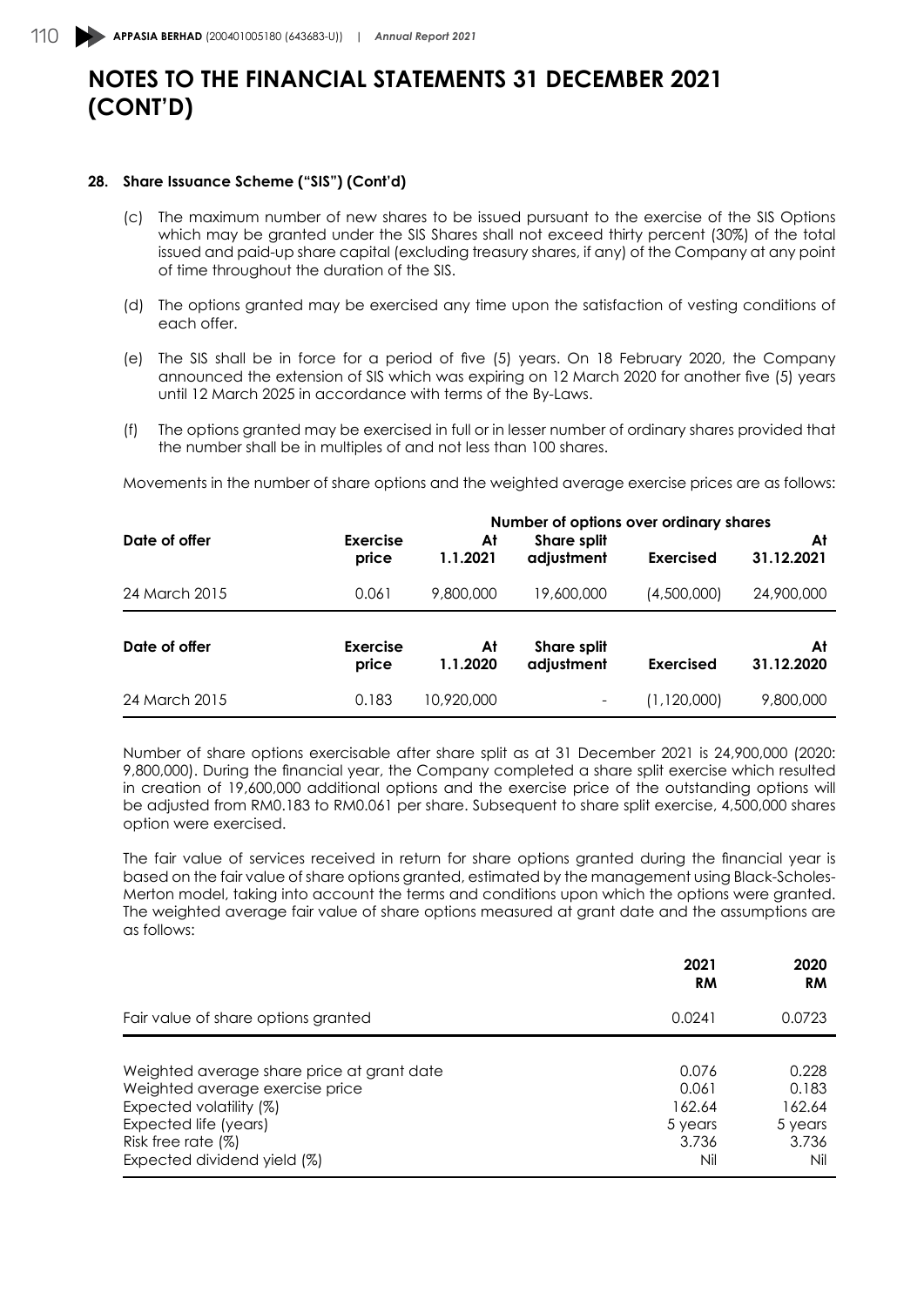#### **28. Share Issuance Scheme ("SIS") (Cont'd)**

The expected life of the share options is based on historical data, has been adjusted according to management's best estimate for the effects of non-transferability, exercise restrictions (including the probability of meeting the market conditions attached to the option), and behavioural considerations. The expected volatility is based on the historical share price volatility, adjusted for unusual or extraordinary volatility arising from certain economic or business occurrences which is not reflective of its long-term average level. While the expected volatility is assumed to be indicative of future trends, it may not necessarily be the actual outcome. No other features of the option grant were incorporated into the measurement of fair value.

#### **29. Related Party Disclosures**

#### **(a) Identifying related parties**

For the purposes of these financial statements, parties are considered to be related to the Group if the Group or the Company has the ability, directly or indirectly, to control or joint control the party or exercise significant influence over the party in making financial and operating decisions, or vice versa, or where the Group or the Company and the party are subject to common control. Related parties may be individuals or other entities.

Related parties also include key management personnel defined as those persons having authority and responsibility for planning, directing and controlling the activities of the Group either directly or indirectly. The key management personnel comprise the Directors and management personnel of the Group, having authority and responsibility for planning, directing and controlling the activities of the Group entities directly or indirectly.

#### **(b) Significant related party transactions**

Related party transactions have been entered into in the normal course of business under negotiated terms. In addition to the related party balances disclosed elsewhere in the financial statements, the significant related party transactions of the Group and of the Company are as follows:

|                                                                                                                                          | 2021<br><b>RM</b>       | Group<br>2020<br><b>RM</b>   |
|------------------------------------------------------------------------------------------------------------------------------------------|-------------------------|------------------------------|
| Transactions with companies in which certain Directors have<br>substantial financial interests<br>Rental of premises paid/payable        | 208,350                 | 208,350                      |
|                                                                                                                                          | 2021<br><b>RM</b>       | Company<br>2020<br><b>RM</b> |
| Transactions with subsidiary companies<br>Management fee<br>Rental income                                                                | (1,500,000)<br>(16,800) | (1,560,000)                  |
| Transactions with companies in which a Director of the<br>Company has substantial financial interests<br>Rental of premises paid/payable | 124,800                 | 124,800                      |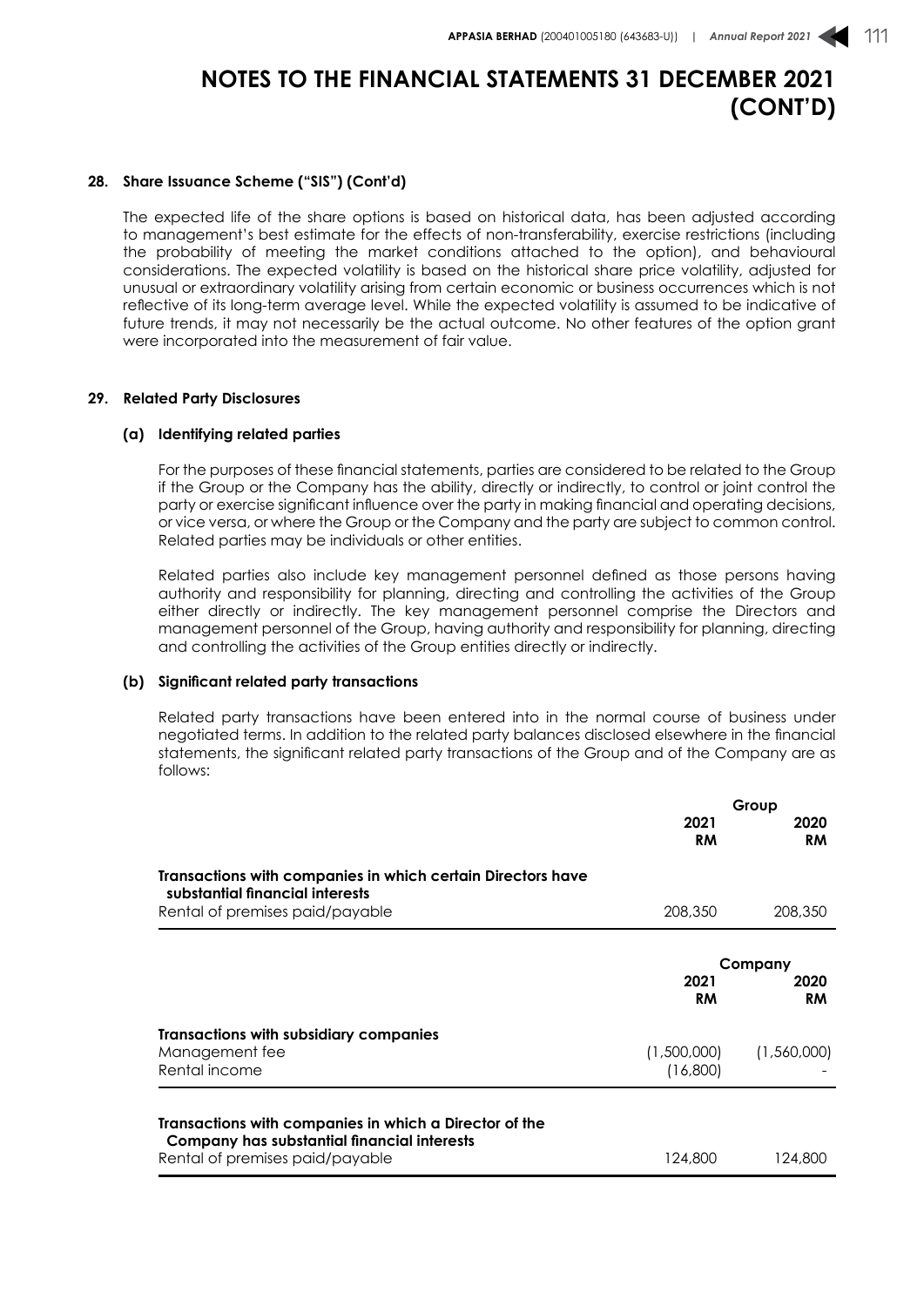#### **29. Related Party Disclosures (Cont'd)**

#### **(c) Compensation of key management personnel**

Remuneration of Directors and other members of key management personnel are as follows:

|                                     |                   | Group             |                   | Company           |
|-------------------------------------|-------------------|-------------------|-------------------|-------------------|
|                                     | 2021<br><b>RM</b> | 2020<br><b>RM</b> | 2021<br><b>RM</b> | 2020<br><b>RM</b> |
| Salaries, fees and other emoluments | 1,735,008         | 1,976,653         | 474,258           | 579,000           |
| Defined contributions plan          | 253,646           | 291,416           | 68,400            | 78,880            |
| Employee insurance system           | 1,100             | 939               | 190               | 237               |
| Social security contributions       | 9.597             | 8.216             | 1,657             | 2,072             |
| Benefits-in-kind                    | 42,033            | 40,600            | 31,933            | 33,400            |
| Staff costs capitalised into        | 2.041.384         | 2,317,824         | 576,438           | 693,589           |
| development expenditure             | (56, 910)         | (373, 558)        |                   |                   |
|                                     | 1,984,474         | 1,944,266         | 576,438           | 693.589           |

#### **30. Segment Information**

In line with the Group's Strategy to penetrate into different IT consumer market, the management has currently segregated the Group into the following core business units based on different products, services and market segments as follows:

| <b>Investment Holding</b> | Investment holding and provision of management services.      |
|---------------------------|---------------------------------------------------------------|
| Digital Solutions         | Provision of digital platform related solutions and services. |
| E-Commerce Business       | Provision of online marketplace for e-commerce activities.    |
| <b>Others</b>             | Provision of other complementary activities.                  |

The Group management strategically dedicates the operation of each business units to the respective subsidiary companies and monitors the operation separately for effective resource allocation and performance assessment. Each business unit's performance is evaluated based on the long-term business value and profitability.

Management monitors the operating results of its business units separately for the purpose of making decisions about resource allocation and performance assessment. Segment performance is evaluated based on profit or loss and is measured consistently with profit or loss in the consolidated financial statements.

Transactions between segments are carried out on agreed terms between both parties. The effects of such inter-segment transactions are eliminated on consolidation. The measurement basis and classification are consistent with those adopted in the previous financial year.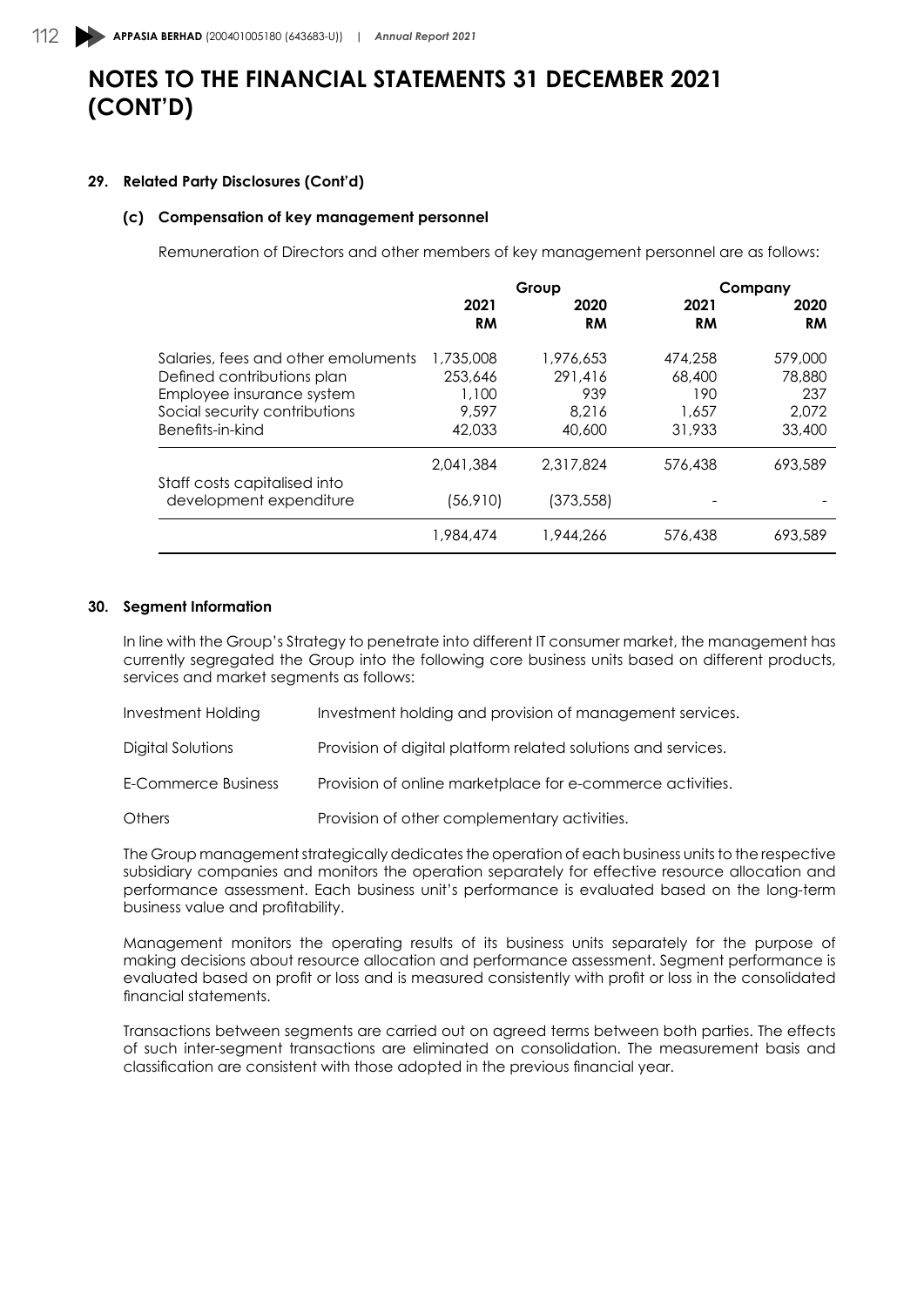| ļ |   |
|---|---|
|   | ٦ |
|   |   |
|   |   |
|   |   |
|   |   |
|   |   |
|   |   |
|   |   |
|   |   |
|   |   |
|   |   |
|   |   |
|   |   |
|   |   |
|   |   |
|   |   |
|   |   |
|   |   |
|   |   |
|   |   |
|   |   |
|   |   |
|   |   |
|   |   |
|   |   |
|   |   |
|   |   |
|   |   |
|   |   |
|   |   |
|   |   |
|   |   |
|   |   |
|   |   |
|   |   |
|   |   |
|   |   |
|   |   |
|   | ١ |
|   |   |
|   |   |
|   |   |
|   |   |
|   |   |
|   |   |
|   |   |
|   |   |
|   | ļ |
| š |   |
|   |   |
|   |   |

|                                                                                                                                                | Investment<br>Holding<br>ΚÑ                          | <b>Digital</b><br>Solutions<br>ΚÑ                          | E-Commerce<br><b>Business</b><br>Š          | Others<br>K     | Eliminations<br>Κ    | <b>M</b><br>consolidated                                     |
|------------------------------------------------------------------------------------------------------------------------------------------------|------------------------------------------------------|------------------------------------------------------------|---------------------------------------------|-----------------|----------------------|--------------------------------------------------------------|
| External customers<br>Inter segment<br>Revenue<br>2021                                                                                         | 1,516,800<br>89,839                                  | 6,393,164<br>539,200                                       | 57,458,055<br>501,785                       | 574,165         | (2,557,785)          | 64,515,223                                                   |
| Total revenue                                                                                                                                  | 1,606,639                                            | 6,932,364                                                  | 57,959,840                                  | 574,165         | (2,557,785)          | 64,515,223                                                   |
| Segments(loss)/profit before tax<br>Depreciation and amortisation<br>Other non-cash item<br>Segment results<br>Interest income<br>Finance cost | (271, 104)<br>(123)<br>(157,203)<br>32,239<br>28,417 | (5, 139)<br>$(7,583)$<br>$(1,041,088)$<br>81,536<br>25,530 | 177,215<br>44,062<br>(33, 027)<br>(34, 800) | 73,172<br>3,831 | (87,018)<br>(87,018) | (9,749)<br>$(7,706)$<br>(1,462,524)<br>(294, 220)<br>161,668 |
| Included in the measurement of<br>segment assets are:<br>Capital expenditure<br>Segments assets<br>Assets                                      | 29,075,937                                           | 640,696<br>3,690,22                                        | 7,734,845                                   | 9,451,666       | (29, 914, 996)       | 640,696<br>30,037,673                                        |
| Segment liabilities<br>Liabilities                                                                                                             | 86,830                                               | 5,425,860                                                  | 4,715,071                                   | 9,556,376       | (13,659,042)         | 6,125,095                                                    |

**NOTES TO THE FINANCIAL STATEMENTS 31 DECEMBER 2021**

**(CONT'D)**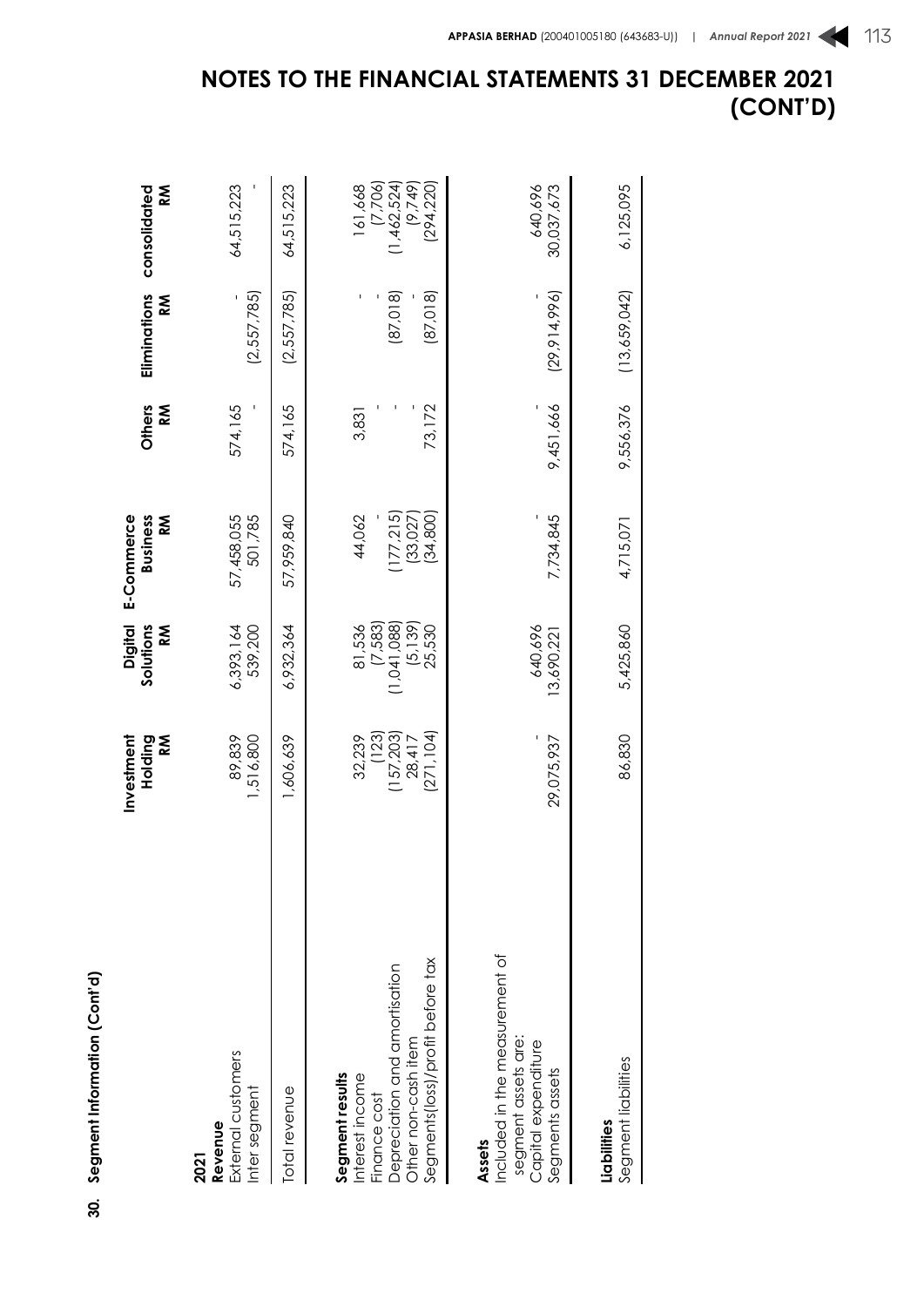|        | ı |
|--------|---|
|        |   |
|        |   |
|        |   |
|        |   |
|        | l |
|        |   |
|        |   |
|        |   |
|        |   |
|        |   |
|        |   |
|        |   |
|        |   |
|        |   |
| ť<br>Ę |   |

| 30. Segment Information (Cont'd)                                                                                                               |                                               |                                                      |                                            |                   |                                 |                                                                                                     |
|------------------------------------------------------------------------------------------------------------------------------------------------|-----------------------------------------------|------------------------------------------------------|--------------------------------------------|-------------------|---------------------------------|-----------------------------------------------------------------------------------------------------|
|                                                                                                                                                | Investment<br>Holding<br>Š                    | <b>Digital</b><br>Solutions<br>Š                     | E-Commerce<br><b>Business</b><br>M         | Others<br>≅<br>&  | Eliminations<br>⋚               | k<br>≪<br>consolidated                                                                              |
| External customers<br>Inter segment<br>Revenue<br>2020                                                                                         | 1,560,000<br>45,157                           | 540,000<br>3,866,914                                 | 68,371,528<br>13,185                       | 2,053,355         | (2, 113, 185)                   | 74,336,954                                                                                          |
| Total revenue                                                                                                                                  | 1,605,157                                     | 4,406,914                                            | 68,384,713                                 | 2,053,355         | (2, 113, 185)                   | 74,336,954                                                                                          |
| Segments(loss)/profit before tax<br>Depreciation and amortisation<br>Other non-cash item<br>Segment results<br>Interest income<br>Finance cost | $(1,418)$<br>$(198,406)$<br>126,208<br>66,886 | $(1,590)$<br>(679,058)<br>(448)<br>26,492<br>128,006 | 177,595)<br>(67, 362)<br>21,588<br>202,588 | 13,688<br>460,999 | (261,055)<br>386,074<br>125,019 | $\begin{array}{c} (3,008) \\ (1,316,114) \\ (66,621) \\ (66,621) \\ (72,405) \end{array}$<br>61,768 |
| Included in the measurement of<br>segment assets are:<br>Capital expenditure<br>Segments assets<br>Assets                                      | 63,568<br>33,865,304                          | 1,257,896<br>12,412,453                              | 15,782,501                                 | 1,593,778         | (29, 042, 732)                  | 1,321,464<br>34,611,304                                                                             |
| Segment liabilities<br>Liabilities                                                                                                             | 92,924                                        | 4, 123, 274                                          | 12,729,897                                 | 1,718,829         | (12,908,095)                    | 5,756,829                                                                                           |

## 114 **APPASIA BERHAD** (200401005180 (643683-U)) | *Annual Report 2021*

**(CONT'D)**

**NOTES TO THE FINANCIAL STATEMENTS 31 DECEMBER 2021**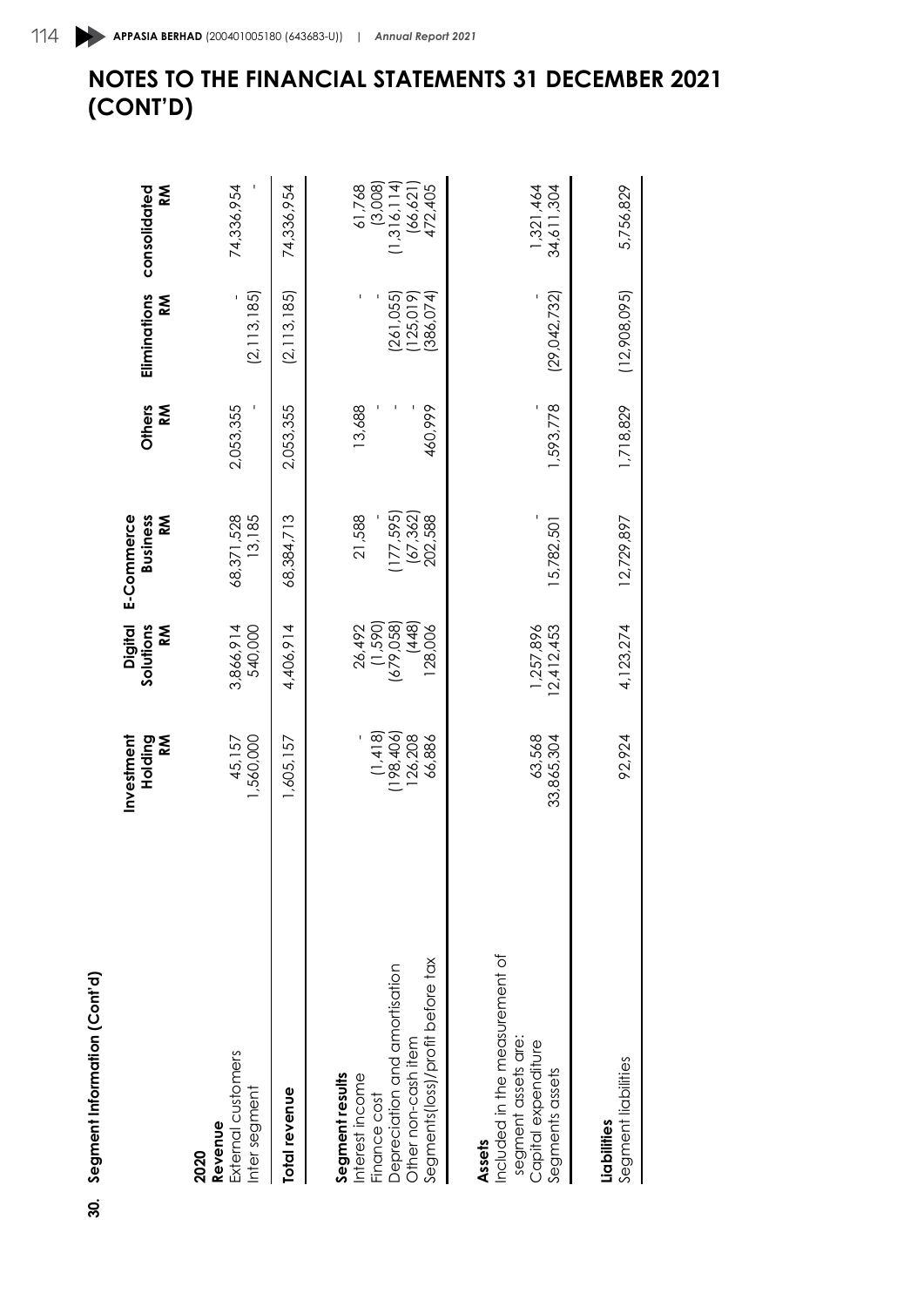### **30. Segment Information (Cont'd)**

(a) Eliminations

Inter-segment revenues are eliminated on consolidation.

(b) Other non-cash income/(expense) consist of the following items as presented in the respective notes to financial statements:

|                                            | Group      |                   |
|--------------------------------------------|------------|-------------------|
|                                            | 2021<br>RM | 2020<br><b>RM</b> |
| Gain on disposal of:                       |            |                   |
| - property, plant and equipment            | 99         | 2,392             |
| - right-of-use assets                      | 28,318     |                   |
| Impairment losses on:                      |            |                   |
| - trade receivables                        | (5,020)    | (1,993)           |
| - other receivables                        |            | (1,201)           |
| Inventories written off                    | (33,027)   |                   |
| Inventories written down                   |            | (66, 162)         |
| Property, plant and equipment written off  |            | (4)               |
| Unrealised (loss)/gain on foreign exchange | (119)      | 347               |
|                                            | (9, 749)   | (66,621)          |

(c) Geographic information

No disclosure on geographical segment information as the Group predominantly operates in Malaysia.

(d) Major customers

Major customers' information are revenues from transactions with a single external customer amount to ten percent or more of the Group revenue. A group of entities known to a reporting entity to be under common control shall be considered a single customer, and entities known to the reporting entity to be under the control of that government shall be considered a single customer.

The following are major customers with revenue equal or more than 10% of the Group's total revenue arising from:

|              |                          | Revenue           |  |
|--------------|--------------------------|-------------------|--|
|              | 2021<br><b>RM</b>        | 2020<br><b>RM</b> |  |
| Group        |                          |                   |  |
| - Customer A | $\overline{\phantom{a}}$ | 11,966,977        |  |
| - Customer B | 41,668,262               | 13,984,709        |  |
|              | 41,668,262               | 25,951,686        |  |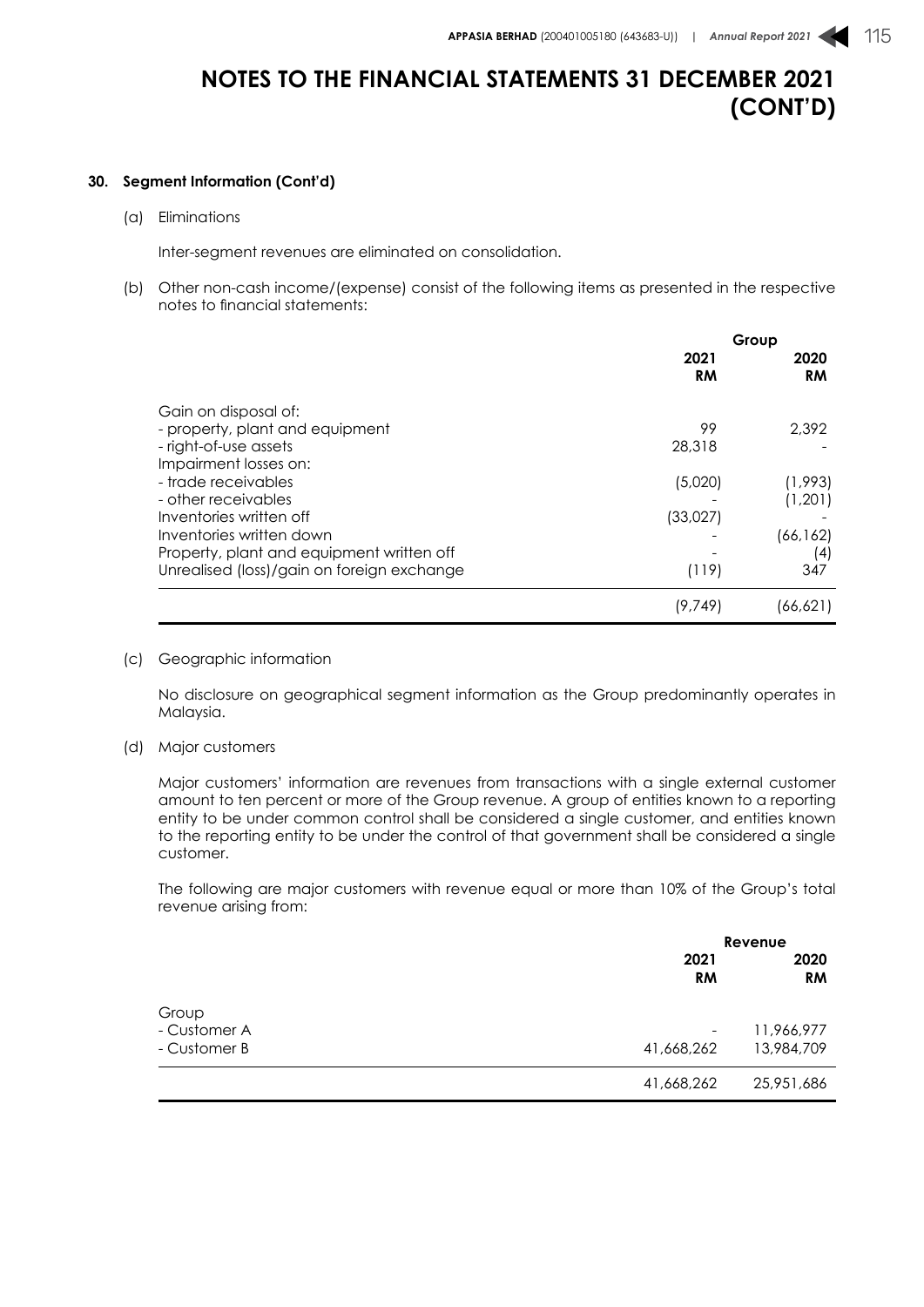### **31. Financial Instruments**

### **(a) Classification of financial instruments**

Financial assets and financial liabilities are measured on an ongoing basis either at fair value or at amortised cost. The principal accounting policies in Note 3 describe how the classes of financial instruments are measured, and how income and expense, including fair value gains and losses, are recognised.

The following table analyses the financial assets and liabilities in the statements of financial position by the class of financial instruments to which they are assigned, and therefore by the measurement basis:

|                                              | At amortised<br>cost |
|----------------------------------------------|----------------------|
|                                              | <b>RM</b>            |
| Group                                        |                      |
| 2021                                         |                      |
| <b>Financial assets</b><br>Trade receivables | 9,936,290            |
| Other receivables                            | 5,331,303            |
| Cash and bank balances                       | 9,164,461            |
|                                              | 24,432,054           |
| <b>Financial liabilities</b>                 |                      |
| Trade payables                               | 53,648               |
| Other payables                               | 5,232,646            |
| Lease liabilities                            | 67,492               |
|                                              | 5,353,786            |
|                                              |                      |
| 2020<br><b>Financial assets</b>              |                      |
| Trade receivables                            | 11,877,555           |
| Other receivables                            | 1,535,311            |
| Cash and bank balances                       | 14,408,900           |
|                                              | 27,821,766           |
|                                              |                      |
| <b>Financial liabilities</b>                 |                      |
| Trade payables<br>Other payables             | 626,048<br>4,489,174 |
| Lease liabilities                            | 117,654              |
|                                              | 5,232,876            |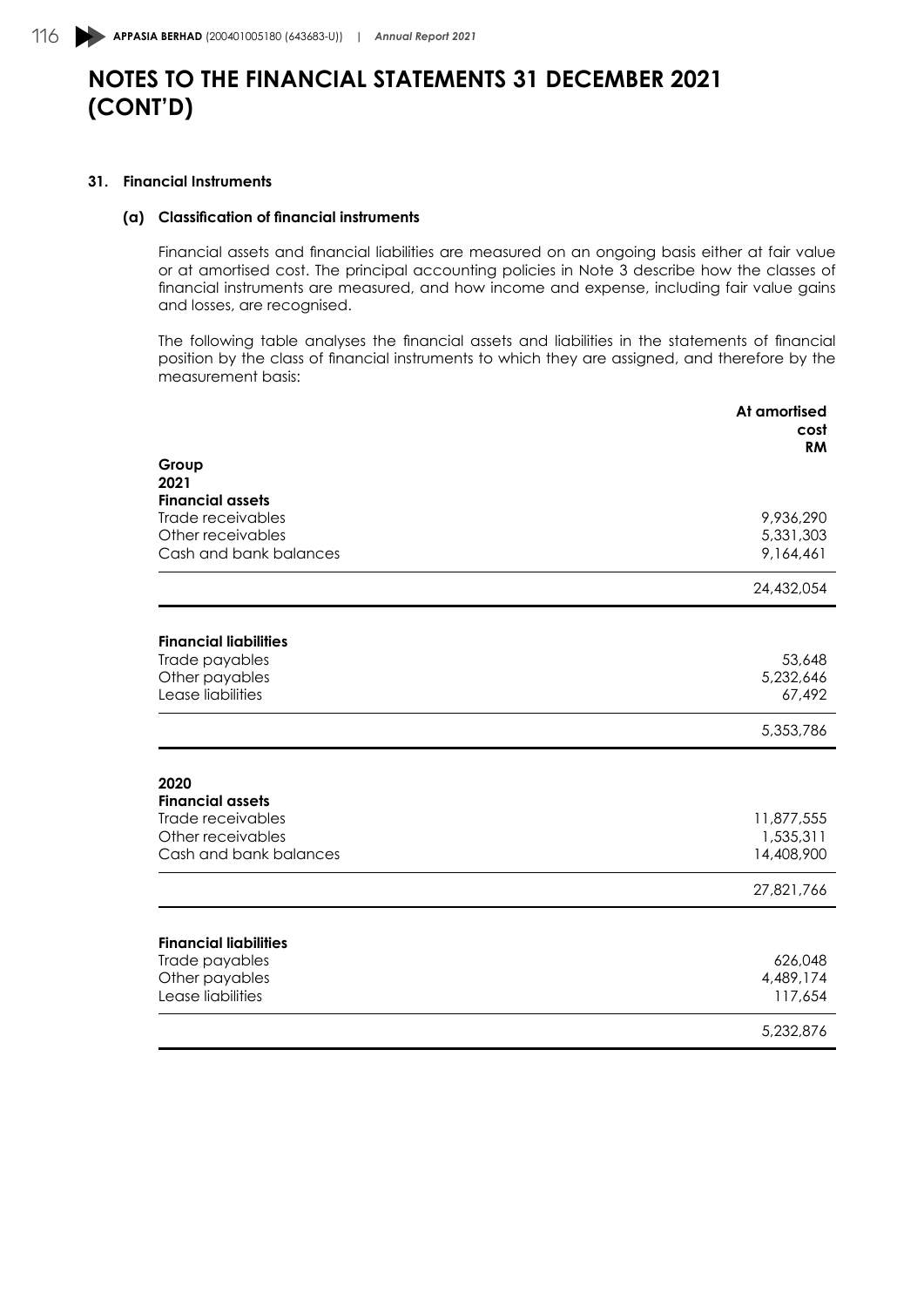### **31. Financial Instruments (Cont'd)**

### **(a) Classification of financial instruments (Cont'd)**

|                                      | At amortised<br>cost<br><b>RM</b> |
|--------------------------------------|-----------------------------------|
| Company<br>2021                      |                                   |
| <b>Financial assets</b>              |                                   |
| Trade receivables                    | 3,000                             |
| Other receivables                    | 32,059                            |
| Amount due from subsidiary companies | 8,185,171                         |
| Cash and bank balances               | 2,094,576                         |
|                                      | 10,314,806                        |
|                                      |                                   |
| <b>Financial liability</b>           |                                   |
| Other payables                       | 86,417                            |
|                                      |                                   |
| 2020<br><b>Financial assets</b>      |                                   |
| Other receivables                    | 31,629                            |
| Amount due from subsidiary companies | 4,780,071                         |
| Cash and bank balances               | 10,106,223                        |
|                                      | 14,917,923                        |
|                                      |                                   |
| <b>Financial liabilities</b>         |                                   |
| Other payables                       | 81,051                            |
| Lease liabilities                    | 11,873                            |
|                                      | 92,924                            |

#### **(b) Financial risk management objectives and policies**

The Group's financial risk management policy is to ensure that adequate financial resources are available for the development of the Group's operations whilst managing its credit, liquidity, foreign currency and interest rate risks. The Group operates within clearly defined guidelines that are approved by the Board and the Group's policy is not to engage in speculative transactions.

The following sections provide details regarding the Group's exposure to the above-mentioned financial risks and the objectives, policies and processes for the management of these risks.

(i) Credit risk

Credit risk is the risk of a financial loss to the Group if a customer or counterparty to a financial instrument fails to meet its contractual obligations. The Group's exposure to credit risk arises principally from its receivables from customers and deposits with banks and financial institutions. The Company's exposure to credit risk arises principally from advances to subsidiary companies. There are no significant changes as compared to prior periods.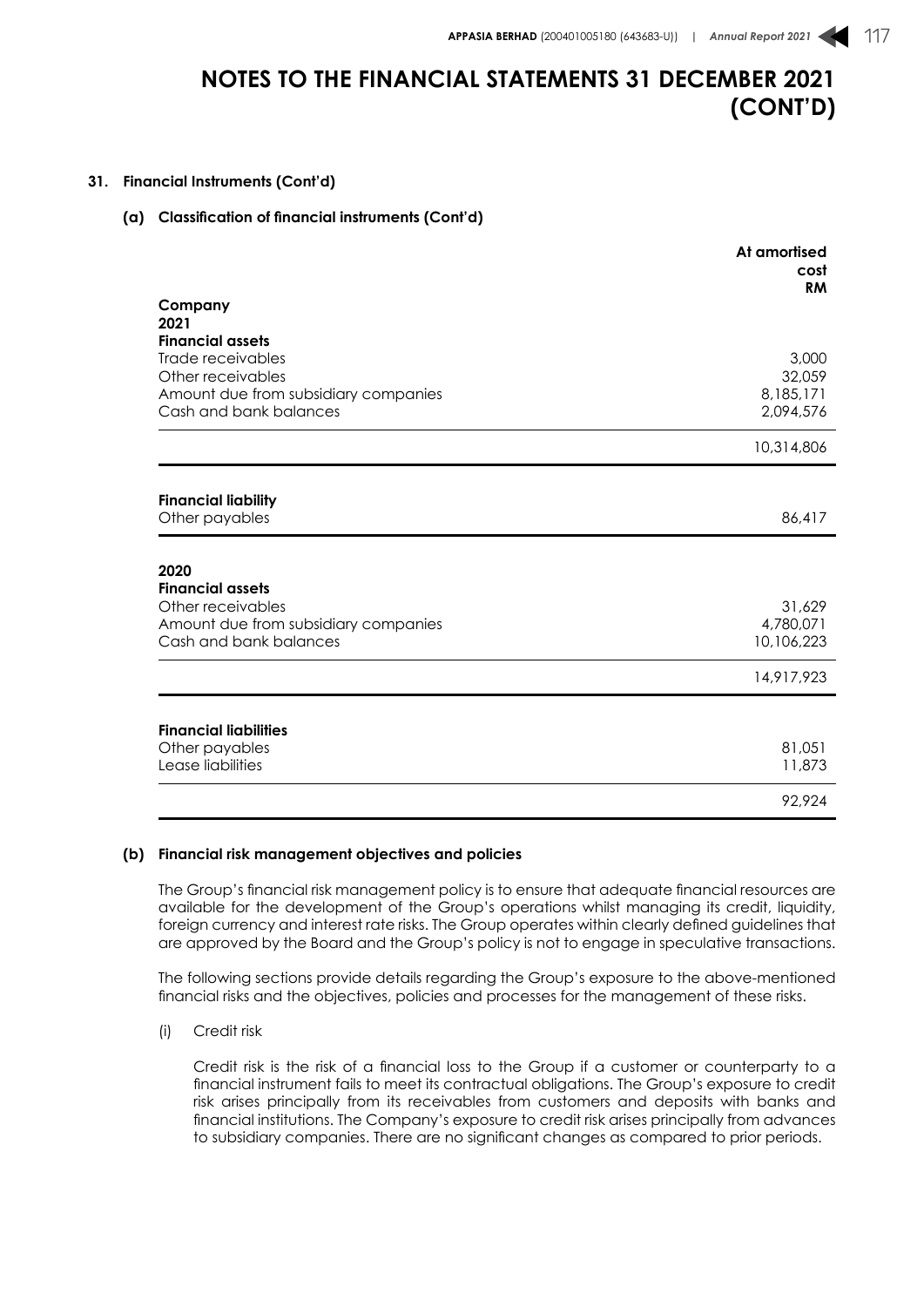### **31. Financial Instruments (Cont'd)**

### **(b) Financial risk management objectives and policies (Cont'd)**

(i) Credit risk (Cont'd)

The Group has adopted a policy of only dealing with creditworthy counterparties. Management has a credit policy in place to control credit risk by dealing with creditworthy counterparties and deposits with banks and financial institutions with good credit rating. The exposure to credit risk is monitored on an ongoing basis and action will be taken for long outstanding debts.

The Company provides unsecured advances to subsidiary companies. The Company monitors on an ongoing basis the results of the subsidiary companies and repayments made by the subsidiary companies.

At each reporting date, the Group and the Company assess whether any if the receivables are credit impaired.

The gross carrying amounts of credit impaired trade receivables are written off (either partial or full) when there is no realistic prospect of recovery. This is generally the case when the Group or the Company determines that the debtor does not have assets or sources of income that could generate sufficient cash flows to repay the amounts subject to the write-off. Nevertheless, trade receivables that are written off could still be subject to enforcement activities.

The carrying amounts of the financial assets recorded on the statements of financial position at the end of the financial year represent the Group's and the Company's maximum exposure to credit risk, excluding any collateral held. The financial effect of collateral held for loan receivables is not significant.

There are no significant changes as compared to previous financial year.

As at the end of the financial year, the Group had 2 customers (2020: Nil) accounted for approximately 60% of RM6,000,000 (2020: Nil) of all the receivables outstanding. The Company has no significant concentration of credit risks except for advances to its subsidiary companies where risks of default have been assessed to be low.

(ii) Liquidity risk

Liquidity risk refers to the risk that the Group or the Company will encounter difficulty in meeting its financial obligations as they fall due. The Group's and the Company's exposure to liquidity risk arises primarily from mismatches of the maturities of financial assets and liabilities.

The Group's and the Company's funding requirements and liquidity risk are managed with the objective of meeting business obligations on a timely basis. The Group finances its liquidity through internally generated cash flows and minimises liquidity risk by keeping committed credit lines available.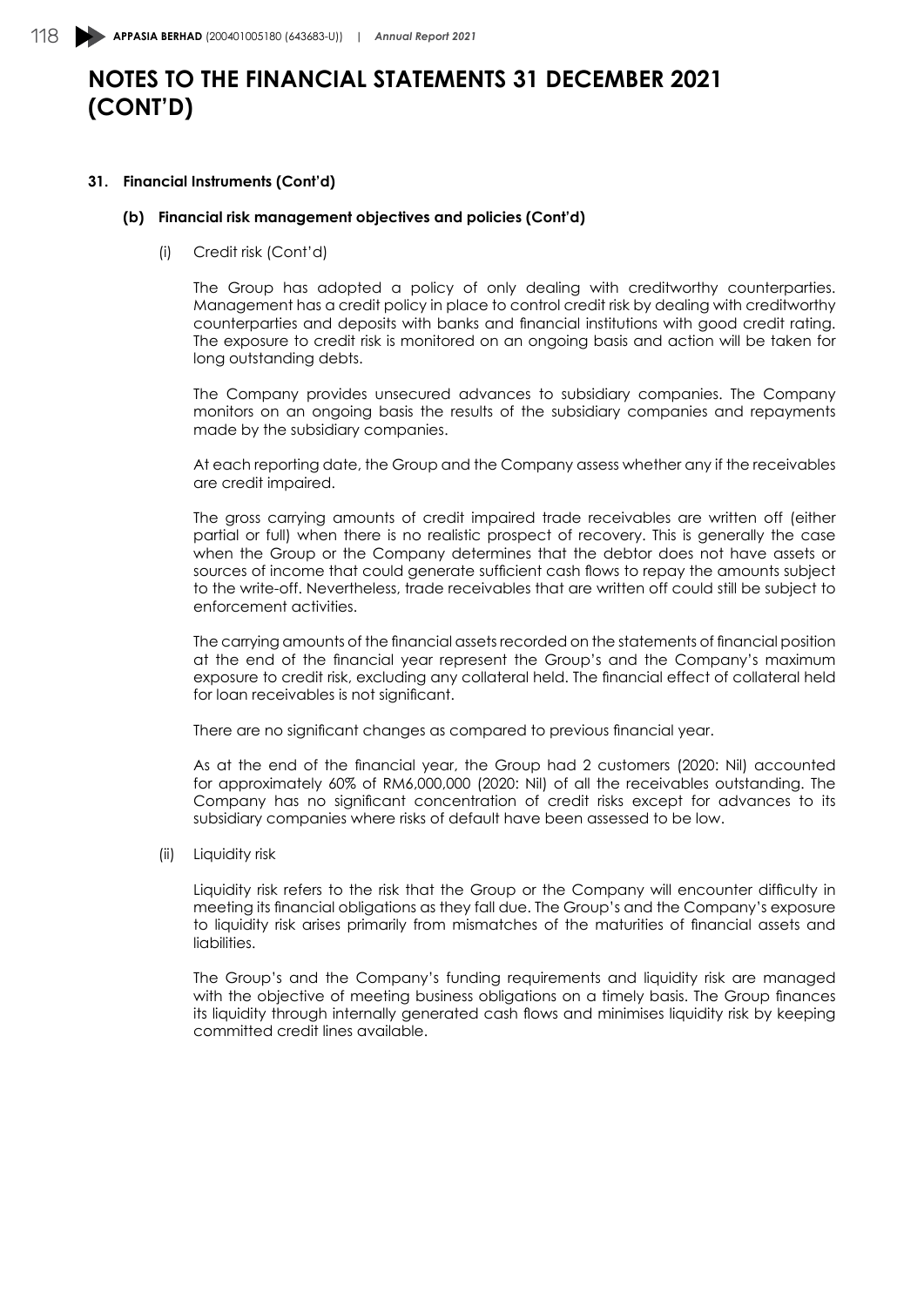### **31. Financial Instruments (Cont'd)**

## **(b) Financial risk management objectives and policies (Cont'd)**

(ii) Liquidity risk (Cont'd)

The following table analyses the remaining contractual maturity for financial liabilities. The tables have been drawn up based on the undiscounted cash flows of financial liabilities based on the earliest date on which the Group and the Company can be required to pay.

|                                         | On demand or<br>within 1 year<br><b>RM</b> | 1 to<br>2 years<br><b>RM</b>  | 2 <sub>to</sub><br>5 years<br><b>RM</b> | Total<br>contractual<br>cash flows<br><b>RM</b> | Total<br>carrying<br>amount<br><b>RM</b> |
|-----------------------------------------|--------------------------------------------|-------------------------------|-----------------------------------------|-------------------------------------------------|------------------------------------------|
| Group<br>2021                           |                                            |                               |                                         |                                                 |                                          |
| Non-derivative                          |                                            |                               |                                         |                                                 |                                          |
| financial liabilities<br>Trade payables | 53,648                                     |                               |                                         | 53,648                                          | 53,648                                   |
| Other payables                          | 5,232,646                                  |                               |                                         | 5,232,646                                       | 5,232,646                                |
| Lease liabilities                       | 42,000                                     | 28,000                        |                                         | 70,000                                          | 67,492                                   |
|                                         | 5,328,294                                  | 28,000                        |                                         | 5,356,294                                       | 5,353,786                                |
| 2020                                    |                                            |                               |                                         |                                                 |                                          |
| Non-derivative                          |                                            |                               |                                         |                                                 |                                          |
| financial liabilities                   |                                            |                               |                                         |                                                 |                                          |
| Trade payables                          | 626,048                                    |                               |                                         | 626,048                                         | 626,048                                  |
| Other payables<br>Lease liabilities     | 4,489,174<br>53,996                        | 42,000                        | 28,000                                  | 4,489,174<br>123,996                            | 4,489,174<br>117,654                     |
|                                         |                                            |                               |                                         |                                                 |                                          |
|                                         | 5,169,218                                  | 42,000                        | 28,000                                  | 5,239,218                                       | 5,232,876                                |
|                                         |                                            |                               |                                         | Total                                           | Total                                    |
|                                         |                                            | On demand or<br>within 1 year | <b>RM</b>                               | contractual<br>cash flows<br><b>RM</b>          | carrying<br>amount<br><b>RM</b>          |
| Company<br>2021                         |                                            |                               |                                         |                                                 |                                          |
| Non-derivative financial liability      |                                            |                               |                                         |                                                 |                                          |
| Other payables                          |                                            |                               | 86,417                                  | 86,417                                          | 86,417                                   |
| 2020                                    |                                            |                               |                                         |                                                 |                                          |
| Non-derivative financial liabilities    |                                            |                               |                                         |                                                 |                                          |
| Other payables                          |                                            |                               | 81,051                                  | 81,051                                          | 81,051                                   |
| Lease liabilities                       |                                            |                               | 11,996                                  | 11,996                                          | 11,873                                   |

93,047 93,047 92,924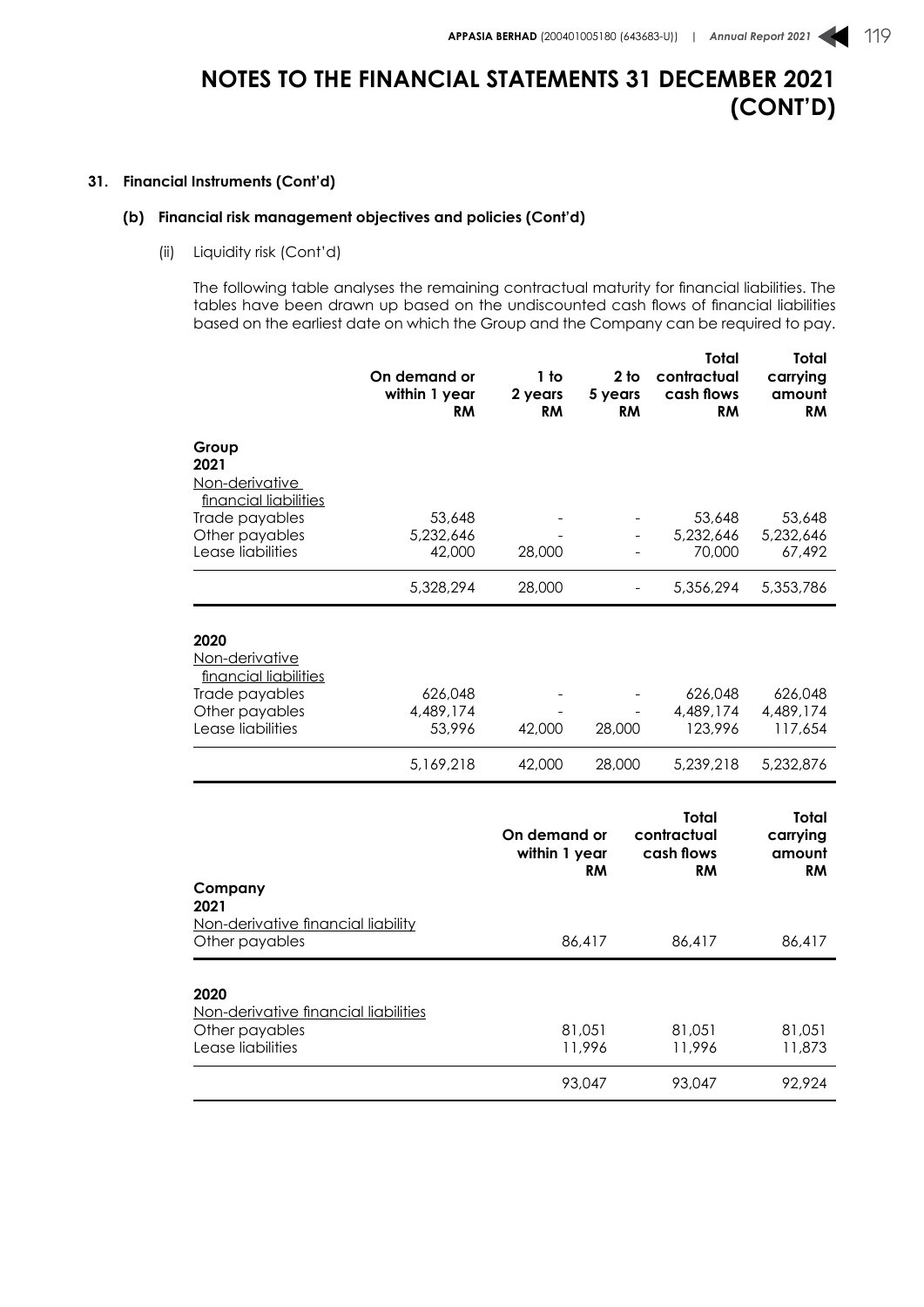### **31. Financial Instruments (Cont'd)**

### **(b) Financial risk management objectives and policies (Cont'd)**

- (iii) Market risk
	- (a) Foreign currency risk

The Group is exposed to foreign currency risk on transactions that are denominated in currencies other than the respective functional currencies of the Group entities. The currencies giving rise to this risk are primarily United States Dollar ("USD").

The Group has not entered into any derivative instruments for hedging or trading purposes. Where possible, the Group will apply natural hedging by selling and purchasing in the same currency. However, the exposure to foreign currency risk is monitored from time to time by management.

The carrying amounts of the Group's foreign currency denominated financial assets and financial liabilities at the end of the reporting period are as follows:

|                                             | <b>Denominated</b><br>in USD<br><b>RM</b> |
|---------------------------------------------|-------------------------------------------|
| Group<br>2021                               |                                           |
| Cash and bank balances<br>Trade receivables | 4,683<br>1,521                            |
|                                             | 6,204                                     |
| 2020                                        |                                           |
| Cash and bank balances<br>Trade receivables | 3,592<br>1,386                            |
|                                             | 4,978                                     |

#### Foreign currency sensitivity analysis

Foreign currency risk arises from Group entities which have a RM functional currency. The exposure to currency risk of Group entities which do not have a RM functional currency is not material and hence, sensitivity analysis is not presented.

The following table demonstrates the sensitivity of the Group's (loss)/profit before tax to a reasonably possible change in the USD exchange rates against RM, with all other variables held constant.

|            | 2021<br>Effect on<br>Change in<br>loss<br>currency rate<br>before tax<br><b>RM</b><br><b>RM</b> |      | Change in<br>currency rate<br><b>RM</b> | 2020<br>Effect on<br>profit<br>before tax<br><b>RM</b> |
|------------|-------------------------------------------------------------------------------------------------|------|-----------------------------------------|--------------------------------------------------------|
| Group      | Strengthened 1%                                                                                 | 62   | Strengthened 1%                         | 50                                                     |
| <b>USD</b> | Weakened 1%                                                                                     | (62) | Weakened 1%                             | (50)                                                   |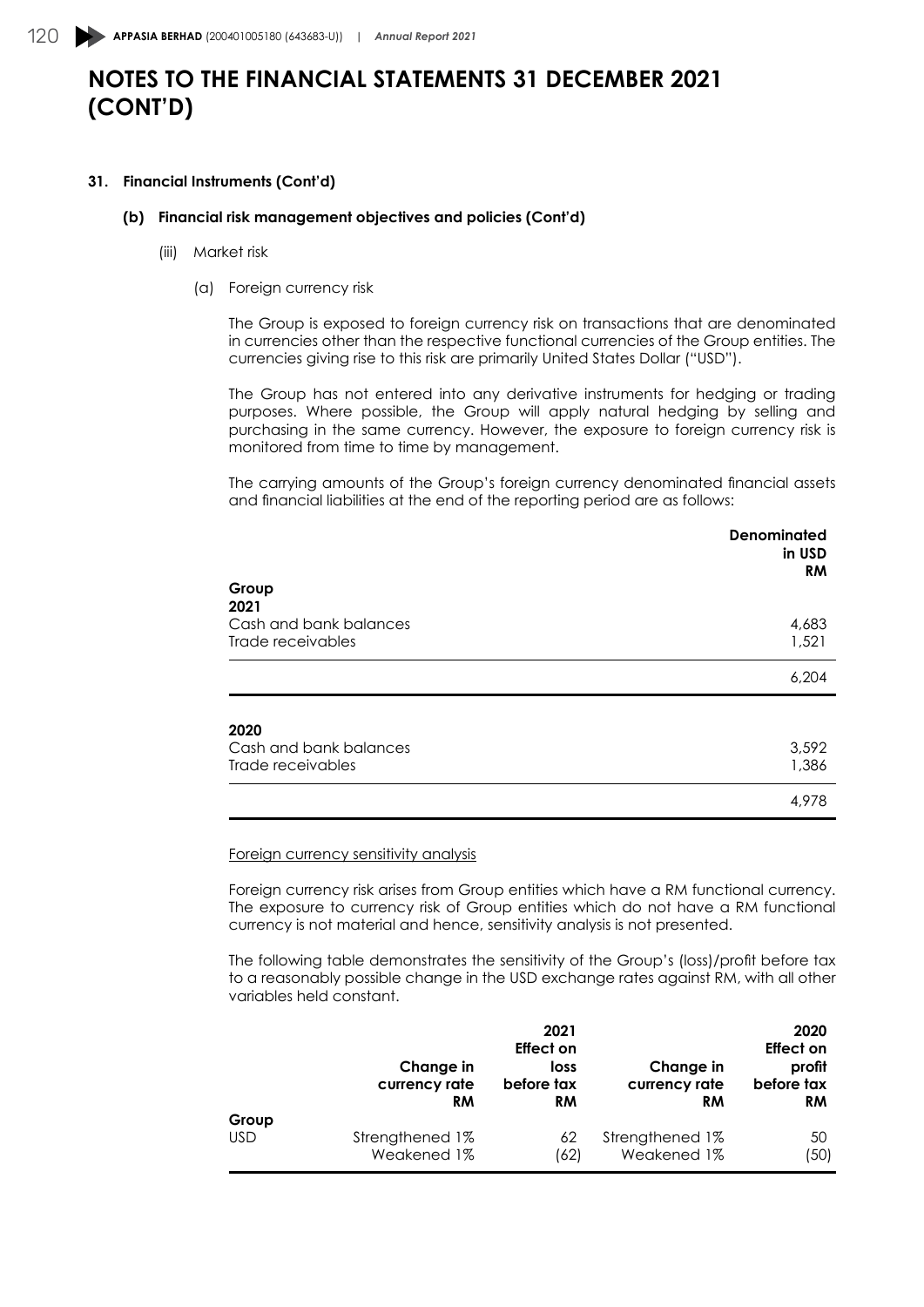### **31. Financial Instruments (Cont'd)**

### **(b) Financial risk management objectives and policies (Cont'd)**

- (iii) Market risks (Cont'd)
	- (b) Interest rate risk

The Group's and the Company's fixed rate borrowings and financing to customers are exposed to a risk of change in their fair value due to changes in interest rates.

The Group manages its interest rate risk exposure from interest bearing borrowings by obtaining financing with the most favourable interest rates in the market. The Group constantly monitors its interest rate risk by reviewing its debts portfolio to ensure favourable rates are obtained. The Group does not utilise interest swap contracts or other derivative instruments for trading or speculative purposes.

The interest rate profile of the Group's and of the Company's significant interest-bearing financial instruments, based on carrying amounts as at the end of the reporting period was:

|                                                  | Group                  |                         |
|--------------------------------------------------|------------------------|-------------------------|
|                                                  | 2021<br><b>RM</b>      | 2020<br><b>RM</b>       |
| Group<br>Fixed rate instrument                   |                        |                         |
| Financial assets<br><b>Financial liabilities</b> | 7,074,693<br>(67, 492) | 1,486,734<br>(117, 654) |
|                                                  | 7,007,201              | 1,369,080               |
| Company<br><b>Fixed rate instrument</b>          |                        |                         |
| <b>Financial liabilities</b>                     |                        | (11, 873)               |

#### **Interest rate risk sensitivity analysis**

Fair value sensitivity analysis for fixed rate instruments

The Group and the Company do not account for any fixed rate financial assets and liabilities at fair value through profit or loss. Therefore, a change in interest rates at the end of the reporting period would not affect profit or loss.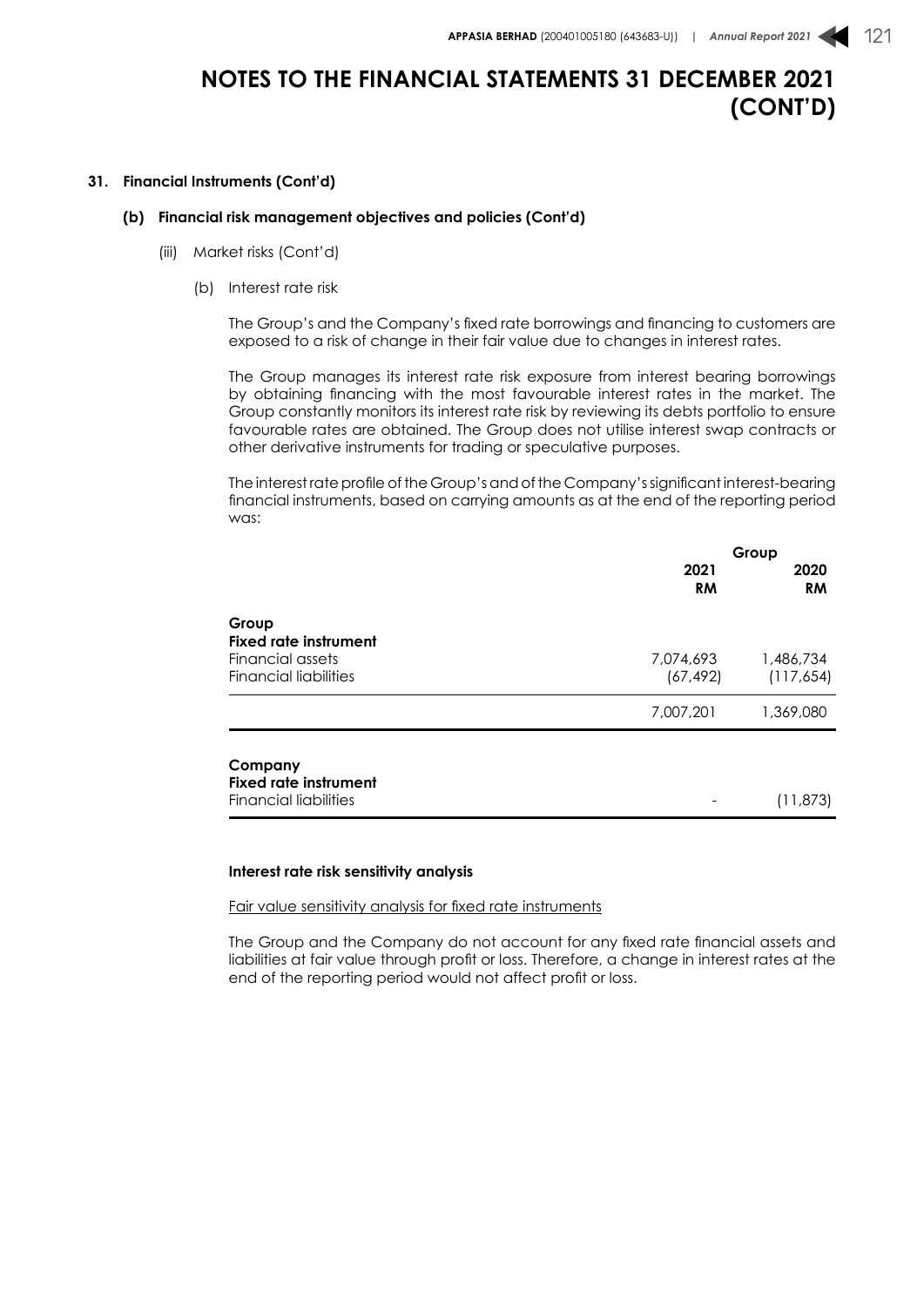### **31. Financial Instruments (Cont'd)**

#### **(c) Fair value of financial instruments**

The carrying amounts of short-term receivables and payables, cash and cash equivalents and short-term borrowings approximate their fair value due to the relatively short-term nature of these financial instruments and insignificant impact of discounting.

(i) Policy on transfer between levels

The fair value of an asset to be transferred between levels is determined as of the date of the event or change in circumstances that caused the transfer.

There were no transfers between levels during current and previous financial years.

(ii) Level 1 fair value

Level 1 fair value is derived from quoted prices (unadjusted) in active markets for identical assets or liabilities.

(iii) Level 2 fair value

Level 2 fair value is estimated using inputs other than quoted prices included within Level 1 that are observable for the asset or liability, either directly (i.e. as prices) or indirectly (i.e. derived from prices).

### Non-derivative financial instruments

Fair value, which is determined for disclosure purposes, is calculated based on the present value of future principal and interest cash flows, discounted at the market rate of interest at the end of the reporting period.

(iv) Level 3 fair value

Level 3 fair value for the financial assets and liabilities are estimated using unobservable inputs.

### **32. Capital Management**

The Group's objectives when managing capital are to safeguard the Group's ability to continue as a going concern in order to provide returns for shareholders and benefits for other stakeholders and to maintain an optimal capital structure to reduce the cost of capital.

In order to maintain or adjust the capital structure, the Group may adjust the amount of dividends paid to shareholders, return capital to shareholders, issue new shares or sell assets to reduce debt.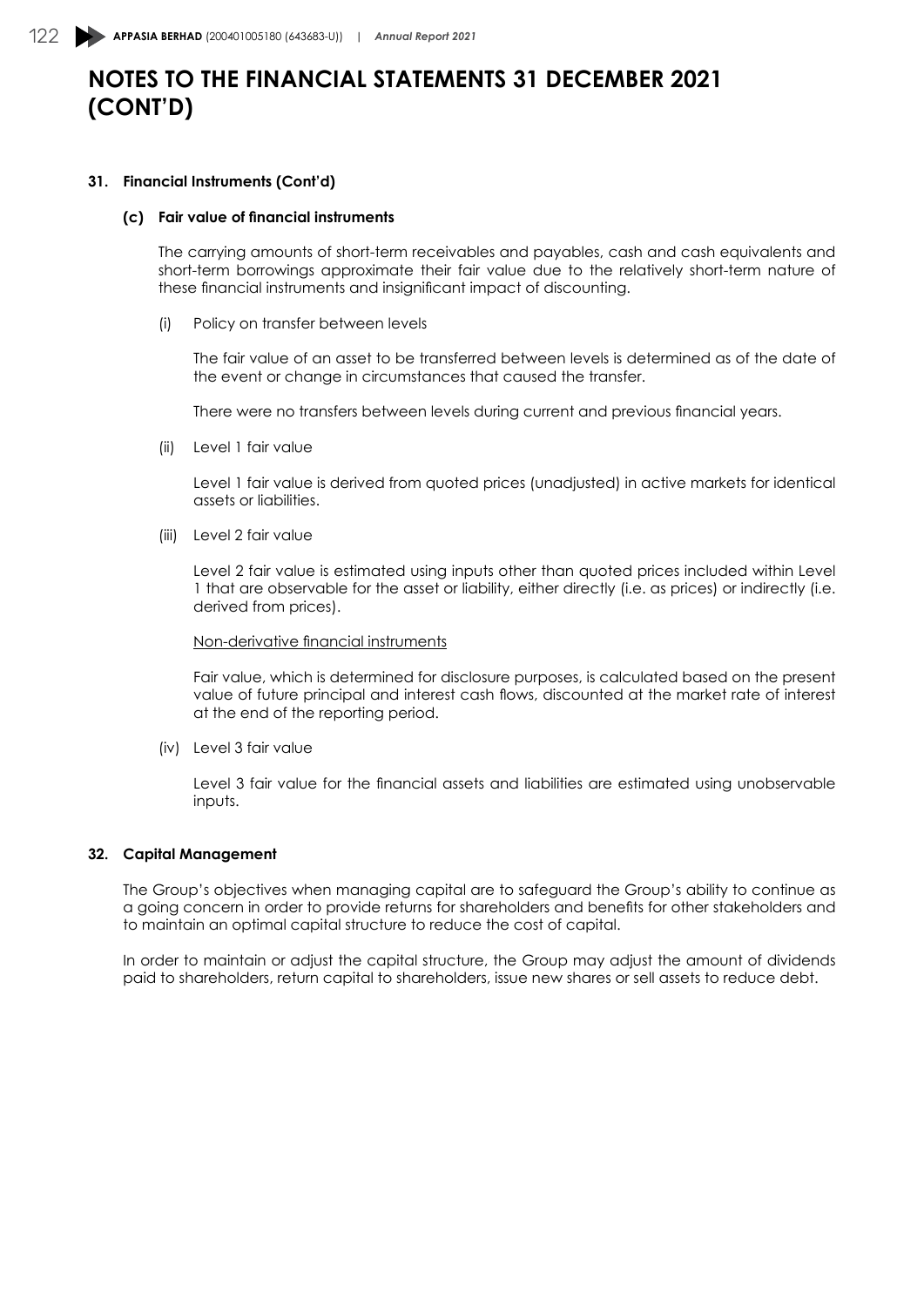### **32. Capital Management (Cont'd)**

The Group monitors capital using a gearing ratio. The Group's policy is to maintain a prudent level of gearing ratio that complies with debt covenants and regulatory requirements. The gearing ratios at the end of the reporting period are as follows:

|                                          | Group             |                   |                   | Company           |  |
|------------------------------------------|-------------------|-------------------|-------------------|-------------------|--|
|                                          | 2021<br><b>RM</b> | 2020<br><b>RM</b> | 2021<br><b>RM</b> | 2020<br><b>RM</b> |  |
| Lease liabilities<br>Less: Cash and bank | 67,492            | 117,654           |                   | 11,873            |  |
| balances                                 | (9,164,461)       | (14,408,900)      | (2,094,576)       | (10, 106, 223)    |  |
| Net debt                                 | (9,096,969)       | (14, 291, 246)    | (2,094,576)       | (10,094,350)      |  |
| Total equity                             | 23,912,578        | 28,854,475        | 28,989,107        | 33,772,380        |  |
| Gearing ratio                            | $\ast$            | $\ast$            | $\ast$            | $\ast$            |  |

Gearing ratio not applicable to the Group and the Company as the cash and cash equivalents as at 31 December 2021 and 31 December 2020 is sufficient to cover the entire borrowing obligation.

There were no changes in the Group's approach to capital management during the financial year.

## **33. COVID-19 Impact**

Following from the development of the COVID-19 declared by the World Health Organisation as a global pandemic on 11 March 2020, the Government Malaysia imposed various phases of Movement Control Order ("MCO") to curb the spreads of the COVID-19 pandemic in Malaysia. Due to the increase in cases in the country, the Government again imposed MCO with effect from 1 June 2021 followed by a four-phase National Recovery Plan with specific threshold indicators to decide the classification of different states into different phases.

The unprecedented COVID-19 measures undertaken by the authorities resulted in stringent travel restrictions, nationwide lockdown, and drastic reduction in business activities which has brought significant economic uncertainties in Malaysia and within the industry and markets that the Group and the Company operate in. The imposition of the MCOs had resulted in disruptions especially to the Business-to-Business ("B2B") e-commerce business and video production business and consequently resulted in lower revenue in the current financial year.

Nevertheless, the Group has acted swiftly to mitigate the effect of declining revenue in B2B and video production business by diligently promote its digital solutions including providing specialised e-media digital solutions by partnering with a few major publishers and the Group had secured a new digital platform contract with a major publisher during the financial year and it is expected to further improve the financial performance of the Group in this business segment.

Apart from that, the Group is also confident with the growth of the eConfirm.my platform, which is now the Malaysia's leading industry-wide bank confirmation platform that is in long-term exclusive collaboration with the Malaysia Institute of Accountants ("MIA"). The volume of the confirmation transactions is expected to increase significantly with the growing participation of auditors and major banks.